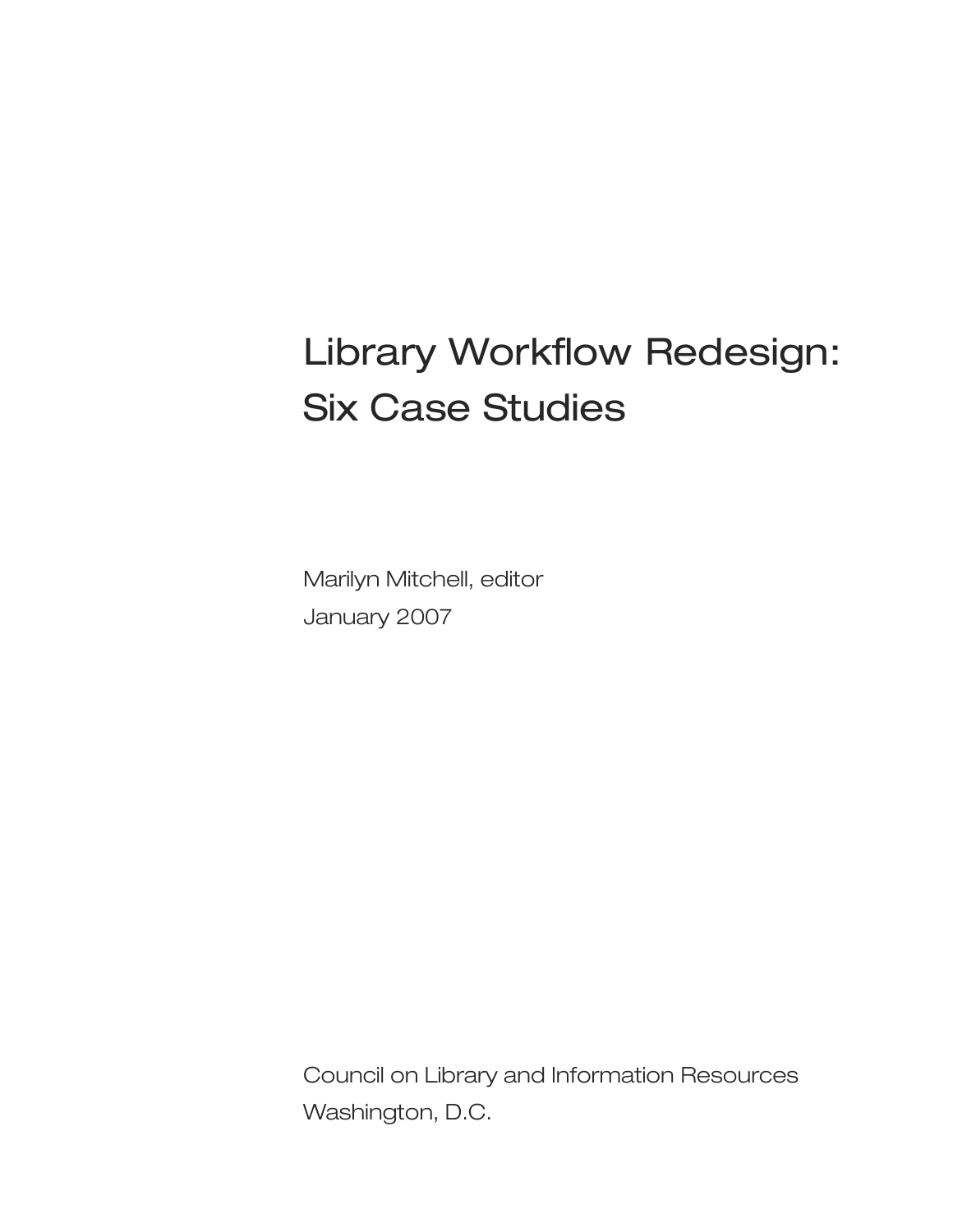ISBN 978-1-932326-27-7 CLIR Publication No. 139

Published by:

**Council on Library and Information Resources 1755 Massachusetts Avenue, NW, Suite 500 Washington, DC 20036** Web site at http://www.clir.org

Additional copies are available for \$20 each. Orders must be placed through CLIR's Web site. This publication is also available online at no charge at http://www.clir.org/pubs/abstract/pub139abst.html.



 The paper in this publication meets the minimum requirements of the American National Standard for Information Sciences—Permanence of Paper for Printed Library Materials ANSI Z39.48-1984.

Copyright 2007 by the Council on Library and Information Resources. No part of this publication may be reproduced or transcribed in any form without permission of the publishers. Requests for reproduction or other uses or questions pertaining to permissions should be submitted in writing to the Director of Communications at the Council on Library and Information Resources.

### **Library of Congress Cataloging-in-Publication Data**

Library workflow redesign : six case studies / by Marilyn Mitchell, editor.

p. cm. -- (CLIR publication ; no. 139)

ISBN-13: 978-1-932326-27-7 (alk. paper)

 1. Libraries--United States--Reorganization--Case studies. 2. Academic libraries--United States- -Administration--Case studies. 3. Workflow--Management--Case studies. 4. Organizational effectiveness--Case studies. I. Mitchell, Marilyn, 1940- II. Title. III. Series.

 Z678.L489 2007 025.1--dc22

2006101115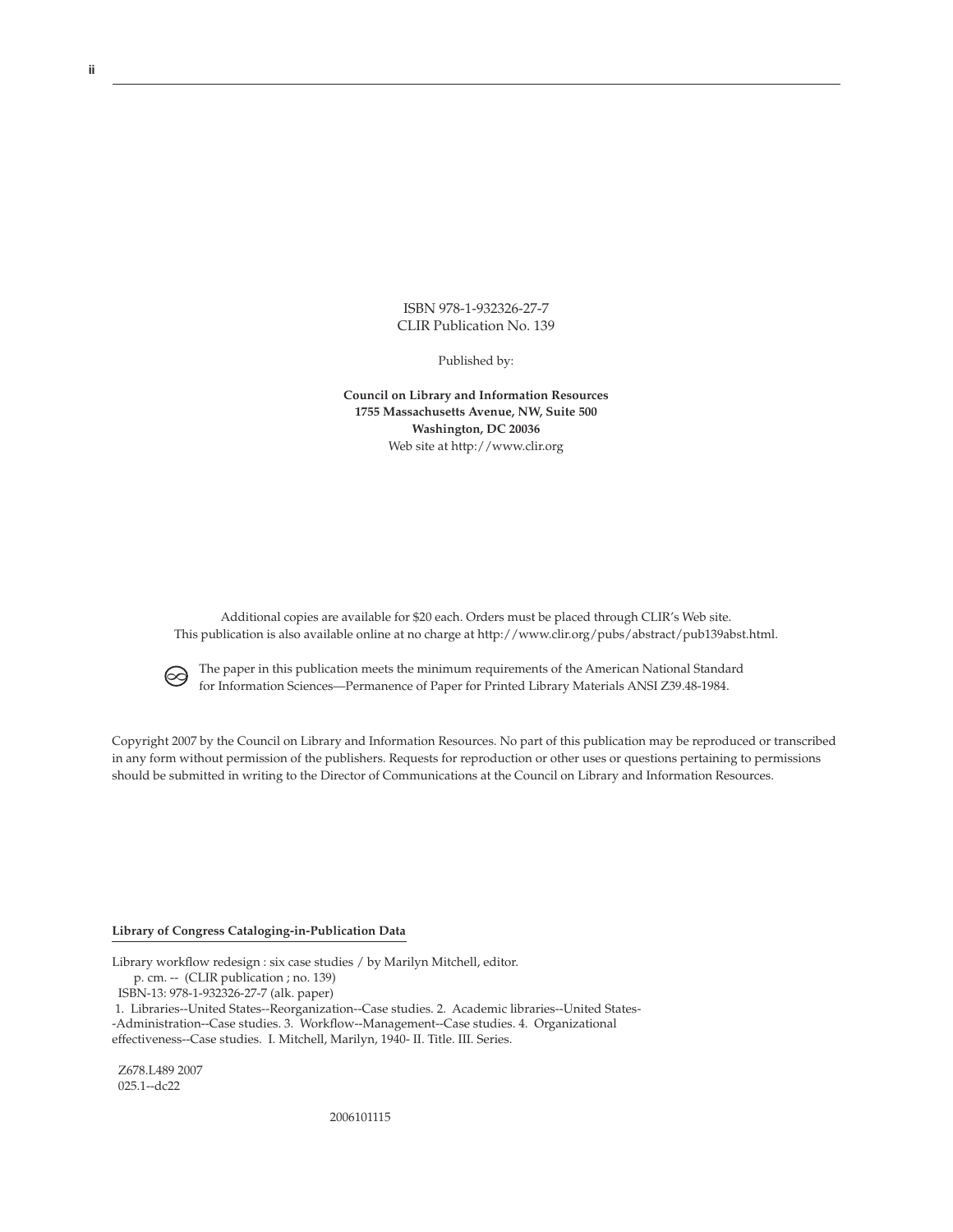### **Contents**

| Library Workflow Redesign: Concepts and Results, Marilyn Mitchell 1                                                                            |    |
|------------------------------------------------------------------------------------------------------------------------------------------------|----|
| New Techniques in Library Technical Services at the Appalachian College                                                                        |    |
| Reference and Information Services Redesign at The Libraries of The                                                                            |    |
| Cooperative Work Redesign in Library Technical Services at Denison<br>University and Kenyon College, Debra K. Andreadis, Christopher D. Barth, |    |
| Increasing Productivity through Workflow Redesign at Smith College,                                                                            | 50 |
| Managing Electronic Resources in the Tri-College Consortium,                                                                                   |    |
| Redesigning Services at The Robert W. Woodruff Library of the Atlanta                                                                          |    |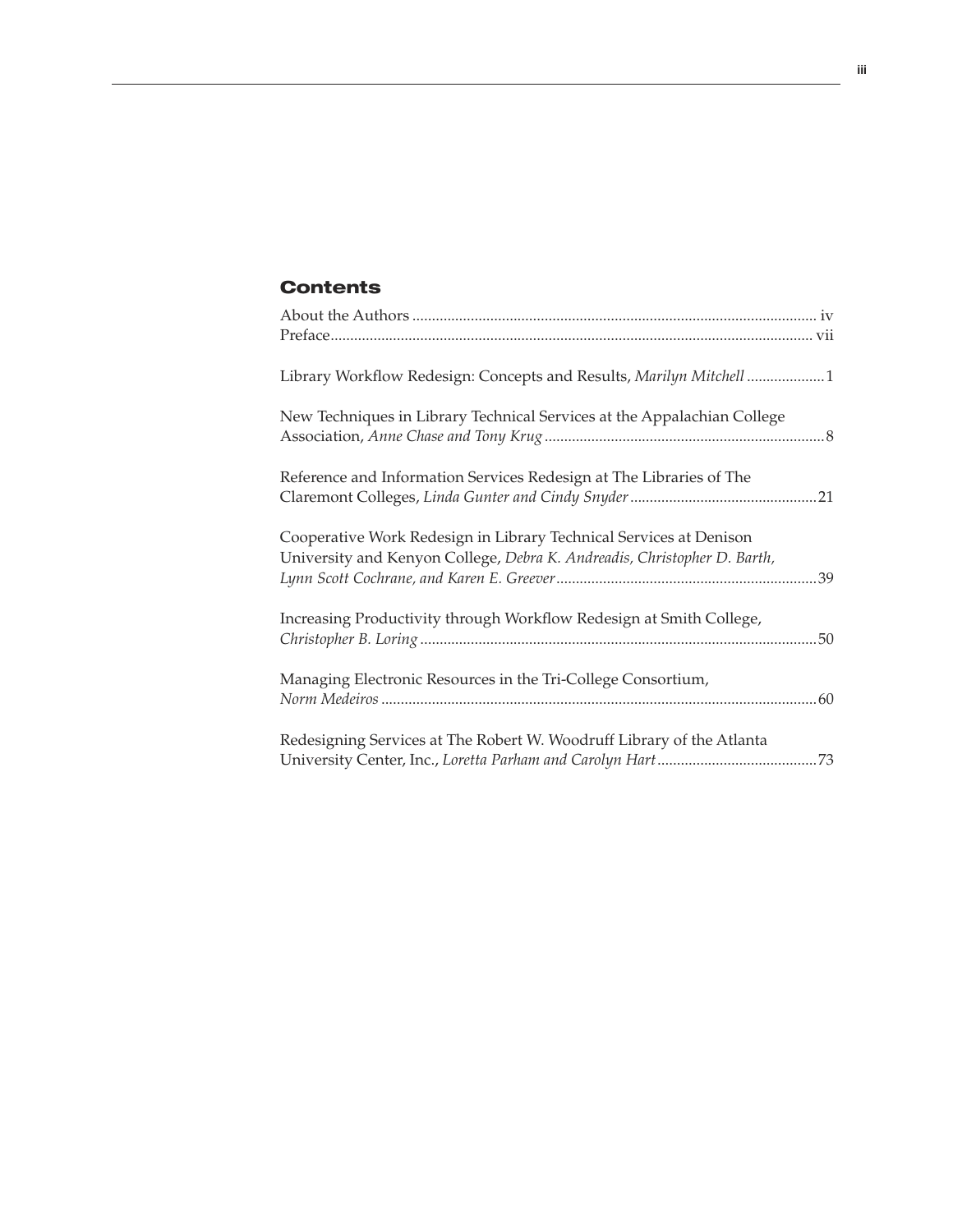### About the Authors

**Marilyn Mitchell** was library director at the University of Puget Sound from 1990 until her retirement in 2003. During her tenure, the library assumed a leadership role in campus technology and organizational change. She managed a major renovation project designed to promote maximum opportunities for workflow redesign and staff redeployment. She also chaired the Orbis Consortium (now the Orbis Cascade Alliance). Prior positions included assistant director for collection and automation services and assistant director for technical services at the Auraria Library, an innovative library serving the University of Colorado at Denver, the Metropolitan State College of Denver, and the Community College of Denver. She has a B.A. degree in history from Occidental College and an M.L.S degree from the University of Texas.

### Appalachian College Association

**Anne Chase** is director of library services at Berea College, one of six "work colleges" in the United States. Previous positions include director of the library at Lamar University-Orange in Texas, where she established the institution's first library; head of public services at the University of the South Pacific, Suva, Fiji Islands; and director of library and computer services at the College of Mount St. Joseph in Ohio. Ms. Chase has been an active member of the Appalachian College Association Central Library since its founding.

**Tony Krug** is director of the Appalachian College Association's William G. Bowen Central Library of Appalachia. His work is based on nearly 40 years of library experience, most recently at Carson-Newman College, where he served as dean of library services from 1997 to 2002, and at Bethany College, where he was director of information services from 1988 until 1997. Before that, he served at Maryville University-St. Louis as director of libraries, and at Wabash Valley College in Mt. Carmel, Illinois, as associate dean of instruction for learning resources. His administrative library career began at the Olney Carnegie Public Library in Illinois, after library experience in various capacities at Indiana State University in Terre Haute. He has published numerous articles on the uses of technology in libraries and has consulted for libraries in the United States, Canada, and New Zealand. He holds B.S. and M.L.S. degrees from Indiana State University and a Ph.D. degree from Southern Illinois University.

### The Libraries of The Claremont Colleges

**Linda Gunter** is head of access services and a reference librarian at the Libraries of The Claremont Colleges. She was a member of the reference redesign team, working to enhance and streamline services for the libraries' users. She has held librarian positions in reference and cataloging at three other academic libraries.

**Cindy Snyder** is the services desk manager and a reference and instruction librarian at the Honnold/Mudd Library of The Claremont Colleges. She was project manager of the reference redesign team, which over the course of two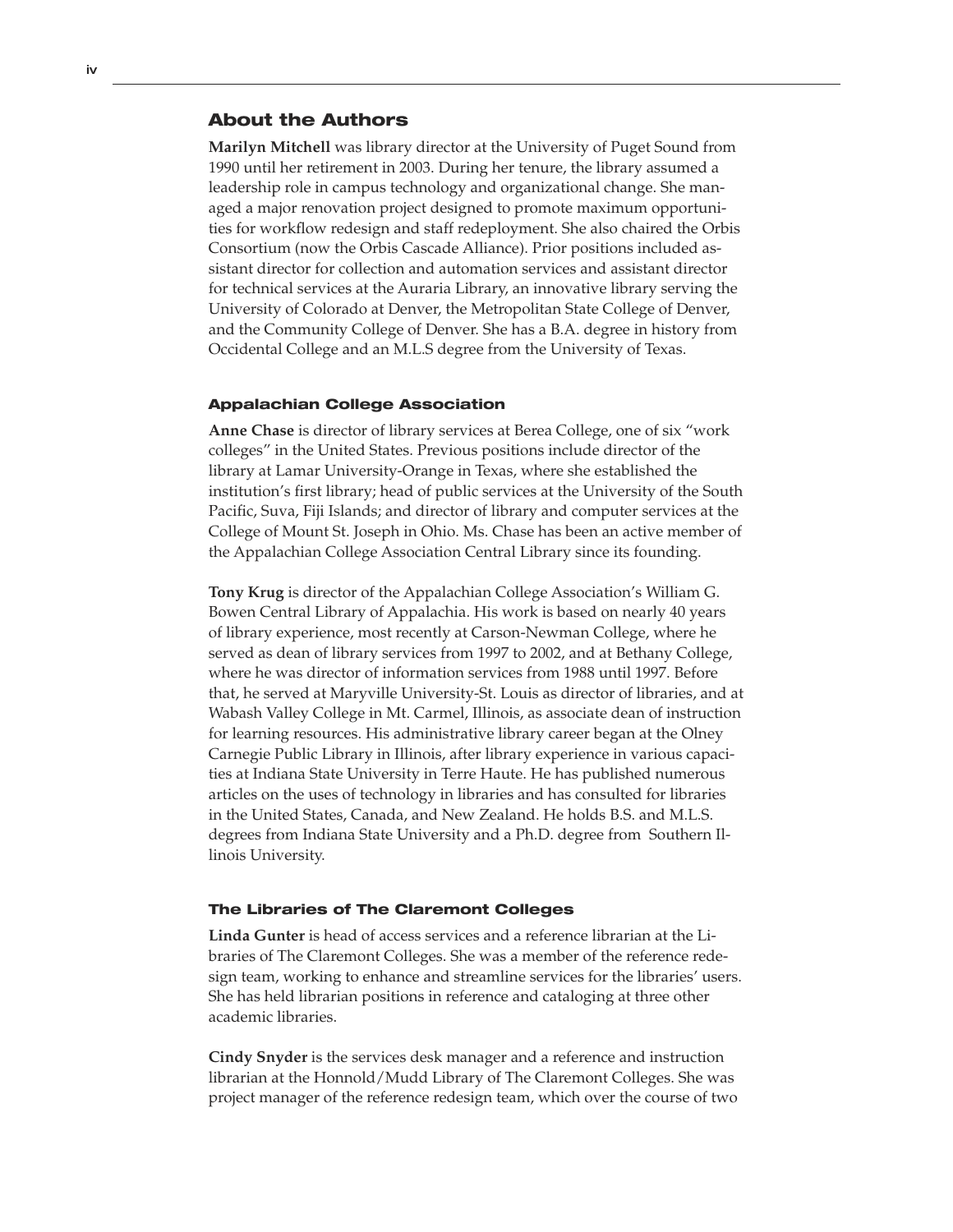years investigated innovative and efficient ways to provide reference and information services to the users at The Claremont Colleges.

### Denison University/Kenyon College

**Debra Andreadis** is science liaison and technical support librarian at Denison University. She was a member of the task force created to plan and implement the work redesign project at Denison and at Kenyon College. She received M.S. degrees in ecology and in information sciences from the University of Tennessee.

**Christopher Barth** is executive director of library and information services and chief information officer at Luther College. He has also served as director of information resources, as librarian and technology consultant, and as instructor of history at Kenyon College. Among his areas of interest are implementation and evolution of merged library and information technology organizations, and the role of the Web and of library access tools in redefining information use and delivery. He holds an M.L.I.S. degree and M.A. degree in history from the University of Wisconsin-Milwaukee and a B.A. degree in history from Kenyon College.

**Lynn Scott Cochrane** has been director of libraries at Denison University since 2000. She has 35 years' experience in academic libraries in six institutions, including Penn State, the University of Wisconsin-Green Bay, Virginia Commonwealth University, Virginia Tech, and Marymount University. Her library expertise includes planning, assessment, consortial collaborations, team building, and leadership development. She was an adjunct professor at the Catholic University of America's School of Library and Information Science between 1994 and 1996. An active member of several professional organizations, she has chaired the Association of College and Research Libraries' College Library Section and been president of the Virginia Library Association. She writes and speaks about the National Archives' presidential library system. She received a Ph.D. degree in public administration and policy from Virginia Tech.

**Karen E. Greever** has been collection development librarian at Kenyon College since January 2006. Before that, she was technical services librarian at Kenyon for four years and acquisitions/serials librarian for three years. Before her arrival at Kenyon, she was an authority control/catalog management librarian at Ball State University for five years and a catalog librarian for one year. She received her M.S.L.S degree from the University of Kentucky. She has been a guest speaker for the University of Wisconsin-Milwaukee School of Information Studies. She has written and spoken about acquisitions and cataloging workflow and processes, authority control, and collaborative collection development.

### Smith College

**Christopher Loring** is director of libraries at Smith College. Shortly after his arrival at Smith, he engaged the libraries in a strategic planning process that has led to greater emphasis on the use of new technologies, a programmatic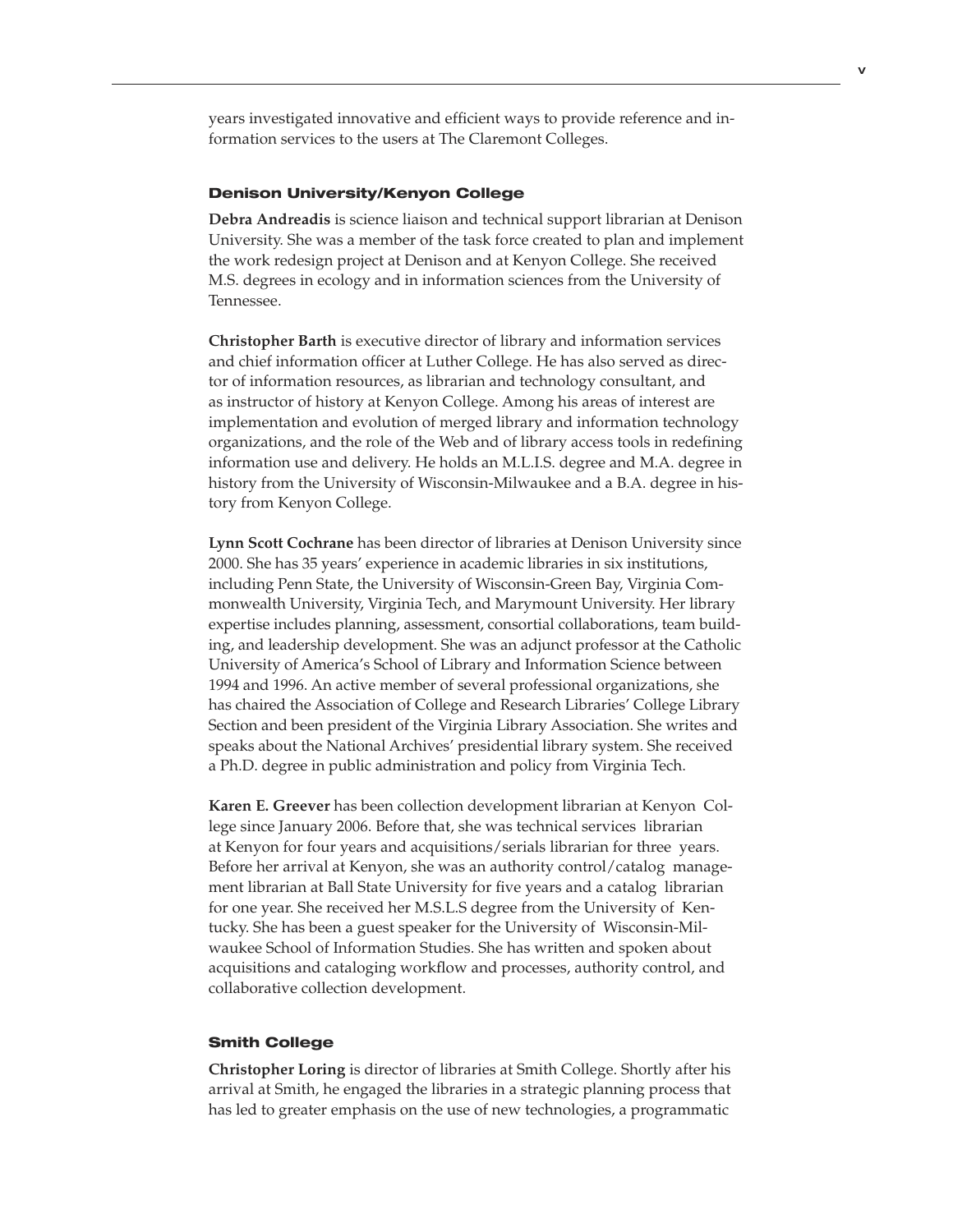effort to incorporate information literacy into Smith's open curriculum, and the creation of library spaces that are more responsive to student needs. Before coming to Smith in 2000, he held a variety of positions at the University of Minnesota-Twin Cities Libraries, including head of interlibrary loan, head of access services, and team leader for reference and consultation services. He holds an M.L.S degree and a master's degree in classical archaeology from the University of Minnesota.

### Tri-College Consortium

**Norm Medeiros** is associate librarian of the college at Haverford College in Pennsylvania, where he oversees technical services, coordinates the library's digital initiatives, and serves as economics bibliographer. He has published widely in the area of electronic resources management, most recently House of Horrors: Exorcising Electronic Resources, which appeared in *Managing Electronic Resources: Contemporary Problems and Emerging Issues* (Chicago: American Library Association, 2006). Mr. Medeiros is an editorial board member of the Association for Library Collections & Technical Services' quarterly journal, *Library Resources & Technical Services*, and U.S. editor of E-LIS, the international open archive of library and information science. He is a graduate of the University of Rhode Island's Graduate School of Library and Information Studies.

### Robert W. Woodruff Library of Atlanta University Center

**Carolyn Hart** is assistant director of planning and assessment at the Robert W. Woodruff Library of the Atlanta University Center. She works closely with Woodruff's chief executive officer and library director in strategy development and assessment initiatives for the library. Hart previously managed the Dow Jones Resource Center as business librarian. More recently, she served as head of information and research services at that organization, overseeing such service areas as instruction, reference, orientation, curriculum materials, circulation and interlibrary loan, and the business resource center. An alumna of the Frye Leadership Institute and the Harvard Leadership Institute, Hart is a member of the American Library Association and the Association of College and Research Libraries.

**Loretta Parham** is chief executive officer and library director of the Robert W. Woodruff Library of the Atlanta University Center. Before assuming her current position, she served as director and university librarian for the Harvey Library at Hampton University, where she managed both the university library and three satellite branches. Her more than 30 years' experience in the library profession includes serving as deputy director of the Carnegie Library in Pittsburgh, and as a district chief of the Chicago Public Library. Parham was named a "Mover & Shaker for 2004" by *Library Journal*. She has written articles on Historically Black Colleges and University (HBCU) libraries and is coeditor of *Achieving Diversity: A How-To-Do-It Manual for Librarians*. She is an alumna of the Frye Institute, the Harvard Leadership Institute, and Leadership Pittsburgh, and is an active member of the Association of College and Research Libraries and the American Library Association, having chaired and served on numerous association committees.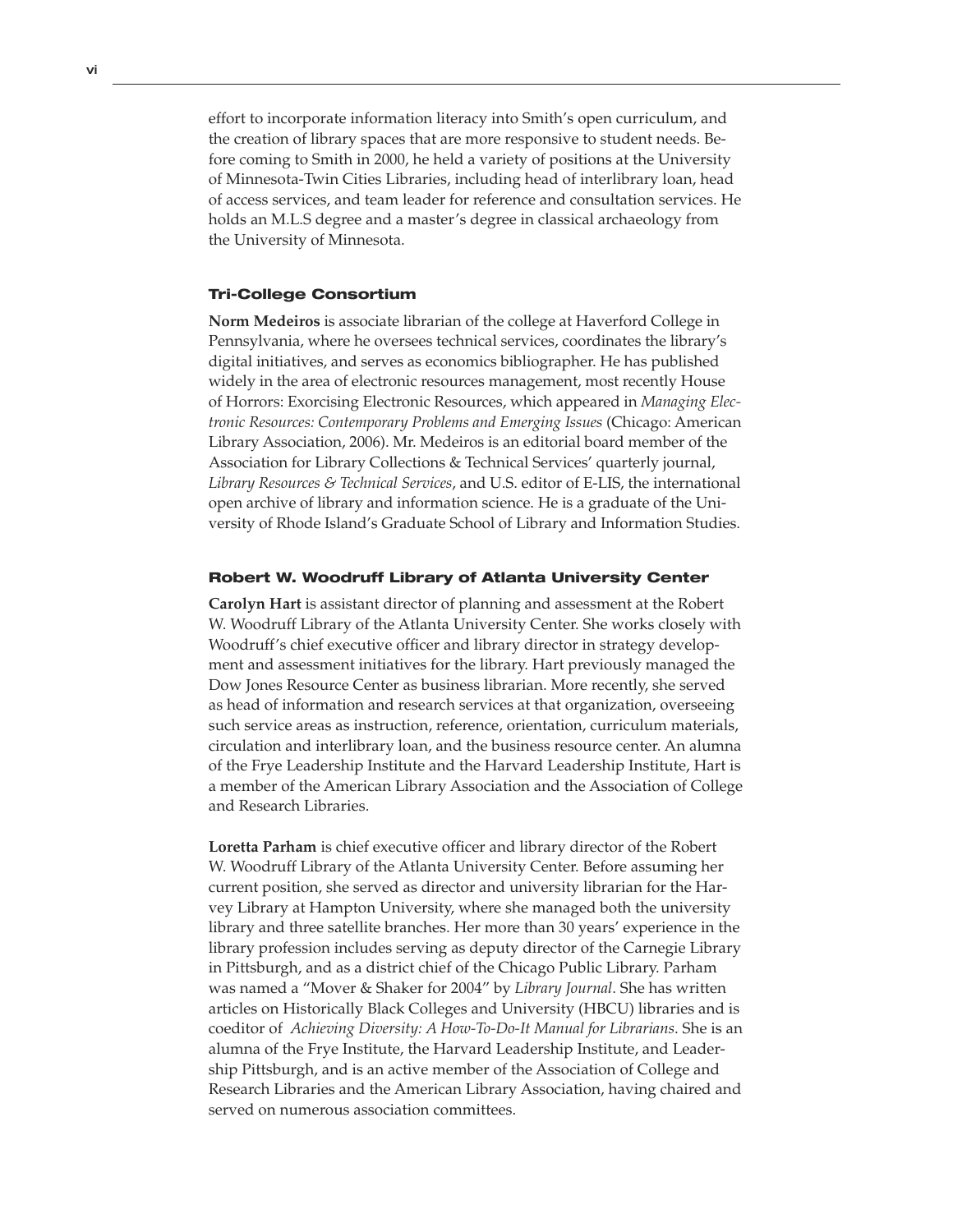### Preface

The proliferation of electronic information and tools has changed the way that readers and researchers do their work. It has also changed the way library staff members provide materials and services. Several years ago a group of liberal arts college librarians, realizing the need to streamline processes to serve changing needs, asked CLIR to help.

With support from The Andrew W. Mellon Foundation, we offered workflow redesign support to teams from six institutions that are part of consortia. We asked them to give us descriptions of their work, thinking that a publication on how some library staffs are changing their work patterns might be useful to other libraries that are undergoing the same kinds of changes. This monograph is the result of their work. These institutions were pioneers. Now the issue of workflow redesign appears to be on the minds not only of librarians in small institutions, but also of many librarians in research libraries. We hope that this publication can be the beginning of describing changing work patterns, and that it can be followed by additional publications, both in print and through the CLIR Web site, on imaginative ways of providing good services in a shifting environment.

 *Susan L. Perry Director of Programs CLIR*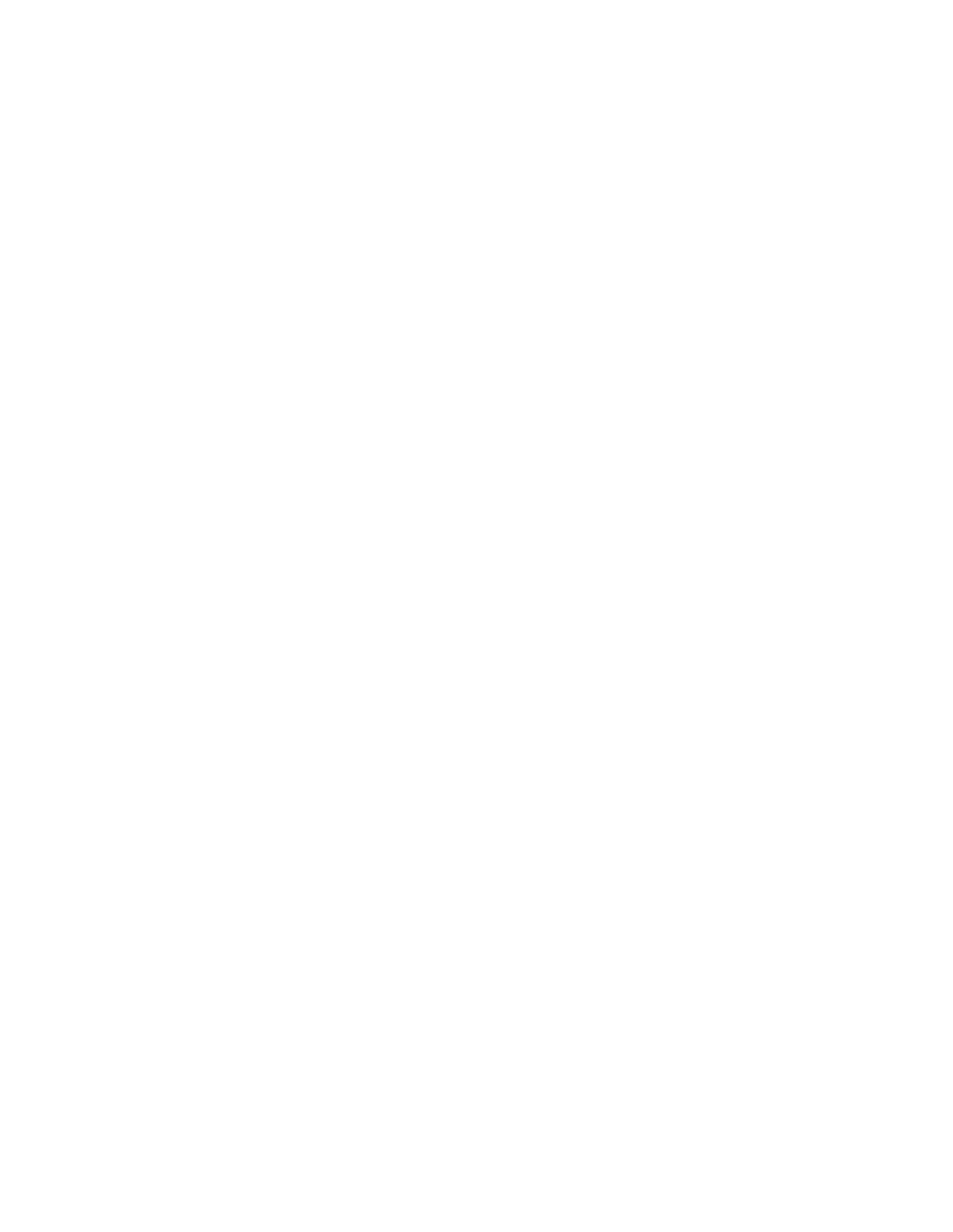### **Library Workflow Redesign: Concepts and Results**

 *Marilyn Mitchell*

Interior is throughout academia are familiar with the scenario:<br>
expensive technology, demands for more services, opportun-<br>
ties for better service, tight budgets, and competition with expensive technology, demands for more services, opportunoutside providers to implement services once solely their own. In meeting these challenges and pursuing these opportunities, libraries have looked to the worlds of business and management for tools and techniques, engaging the principles and practices of total quality management, strategic planning, customer-directed service, and team-based management, to name a few. Some cynically refer to this as management *du jour,* but others acknowledge each contribution as an important step in understanding better how organizations work and how people in organizations make them work better.

Library workflow redesign, the topic of this work, comes on the heels of the business process-reengineering movement introduced in the early 1990s and further elucidated by Michael Hammer and James Champy in their 2001 work, *Reengineering the Corporation*  (Harper Collins). The authors promoted the idea that radical redesign and reorganization of an enterprise are sometimes necessary to lower costs and increase the quality of service, and that information technology is the primary enabler for this radical change. Librarians have seen the possibilities of such reengineering applied to their workflows. While these processes are frequently mandated by rules and standards, they are just as frequently driven by precedent, habit, and convention. Examining workflow in light of changes in the work environment and evolving library technologies seems a natural development in the push for improvement demanded by the times.

Libraries have a tradition of cooperation. While they may borrow techniques from the business world, it is improved services, rather than profit, that motivates libraries to examine their operations. Likewise, service improvements often come as a result of library coopera-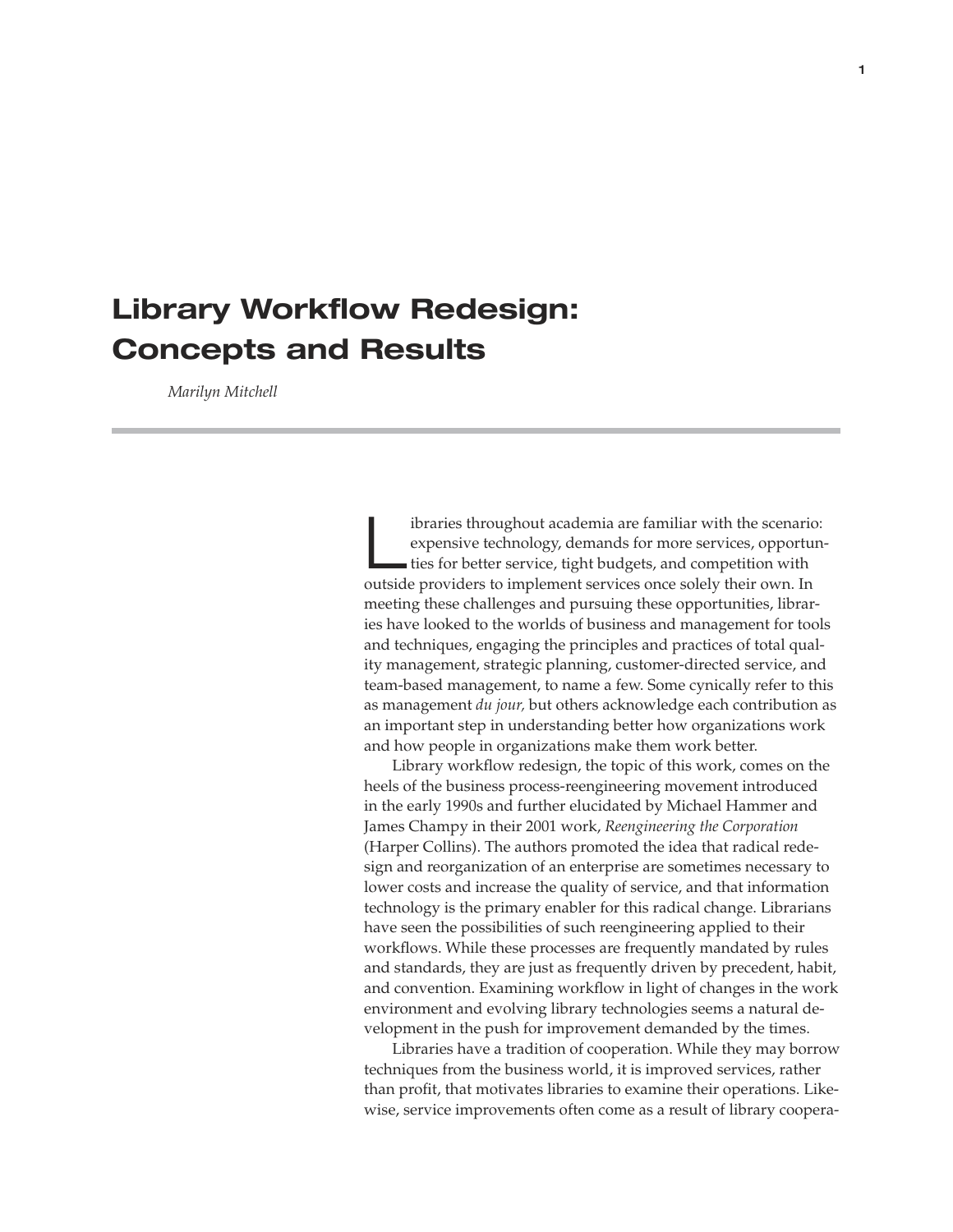tion. Recognizing this, granting agencies routinely make cooperation among libraries a requirement for funding. The projects described in this volume focus on reengineering workflows for improved service, and all involve interlibrary cooperation and the sharing of results.

### Getting Started

In spring 2003, The Andrew W. Mellon Foundation awarded a plan ning grant of \$48,625 to the Council on Library and Information Resources (CLIR) to work with The Stillwater Group, a firm that specializes in work reengineering and financial management of higher education institutions, and with seven liberal arts colleges to offer training in workflow redesign. This request came as the result of discussions with directors of liberal arts college libraries at Mellon Foundation offices in the summer of 2002.

Many of the library directors at that meeting believed that tech nological advances make it possible for libraries to offer new services that are more responsive to student and faculty needs. At the same time, they agreed that to take advantage of these opportunities, libraries would have to drop some of their existing services and practices. The directors asked for help in deciding which of the "old" work could be dropped in favor of innovative services.

Stillwater planned two workshops to help a pilot group of librar ians prepare for this workflow-redesign project. The first workshop was held at CLIR in May 2003. In preparation for the second work shop, each director was asked to submit a written description of a project that involved a specific type of workflow redesign and to ap point a project manager. That workshop was held in July 2003.

Six directors developed projects and identified the resources needed to implement them. The directors represented the Appala chian College Association, the Libraries of The Claremont Colleges, the Denison University/Kenyon College collaboration, Smith Col lege, Tri-College Consortium, and Robert W. Woodruff Library. Each director also appointed a team to head the project. During the sum mer of 2003, CLIR requested an implementation grant of \$600,000 from The Andrew W. Mellon Foundation to support awards of \$100,000 to each of these teams.

The projects began in fall 2003 and ended in December 2005. Susan Perry, director of programs for CLIR and a senior adviser to the Mellon Foundation, in consultation with Deanna Marcum, then president of CLIR, helped participants refine their projects and gave advice on resources. Perry provided oversight and support for each project, from inception to completion.

All six libraries completed their projects. All were enthusiastic about their experiences and satisfied with the results. Each project manager submitted a written report to CLIR upon completion of the project. CLIR believed the information in those reports could help the broader library community understand the importance of rethinking the activities and services of the college library. This monograph, which summarizes the results for each project, is writ -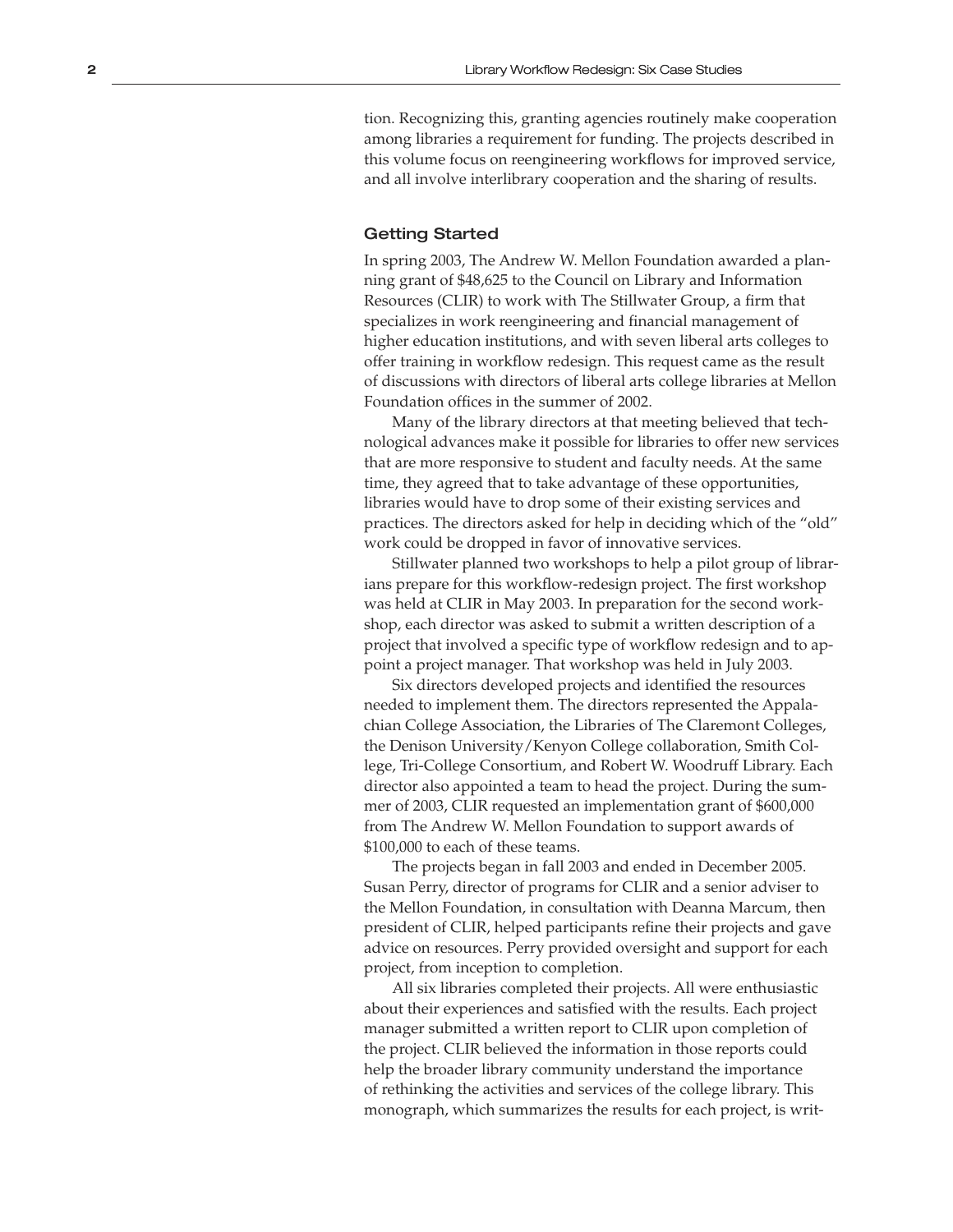ten for that community. Much of the data in the colleges' reports was submitted as appendixes. For practical purposes, these appendixes are not included in this publication; however, they are available on CLIR's Web site at *http://www.clir.org/pubs/abstract/pub139abst.html.*

### The Projects

Each library or group of libraries undertook a unique project to meet a specific need. The Robert W. Woodruff Library of the Atlanta University Center and the Libraries of The Claremont Colleges improved the ways in which they serve their patrons. Woodruff took a holistic approach, engaging in a library-wide values clarification. In a matrix, they grouped services throughout the library whose goals and processes corresponded, then allowed staff with similar problems to work together to improve service delivery in their respective areas. Taking a more focused approach, Claremont redesigned its reference and information services. The project required extensive cooperation and communication among staff and resulted in significant changes—from desk relocation and redesign to instant messaging to creation of a reference blog.

The 32-member Appalachian College Association (ACA) was the largest consortium in the project, although many of its members have very small libraries. ACA focused on making the principles and techniques of redesign available to staff in all its member libraries and on encouraging them to identify projects on the basis of individual and collective needs. ACA trained at least one staff member in all but two of its member institutions in workflow redesign. The consortium established an exchange program so that staff from the various schools could call on each other's expertise. ACA member schools implemented impressive projects that addressed such topics as assigning tasks to student workers, innovations in processing, technical services workflow, shelving, systems administration, document delivery, and rare-book preservation.

Smith College Libraries, a member of the Five College Libraries of Western Massachusetts, was facing the challenge of staffing cuts when the project began. Its effort centered on the redesign of all cataloging and materials workflow processes as well as all purchasing functions. Other members of the Five College Libraries of Western Massachusetts were unable to participate during the grant period, but Smith expects to include them in technical services process improvement as they move to a new, integrated library system.

Building on past successes, in particular the development of a shared electronic resource-management system, the Tri-College Consortium libraries of Bryn Mawr, Haverford, and Swarthmore Colleges partnered with two vendors to achieve their joint goal of more comprehensive e-resource management. They worked with VTLS (Visionary Technology in Library Solutions) in the development of its Verify system and with Harrassowitz' HERMIS in the application of its e-resource customer services. In addition, they produced a model consortium license agreement for electronic resources that governs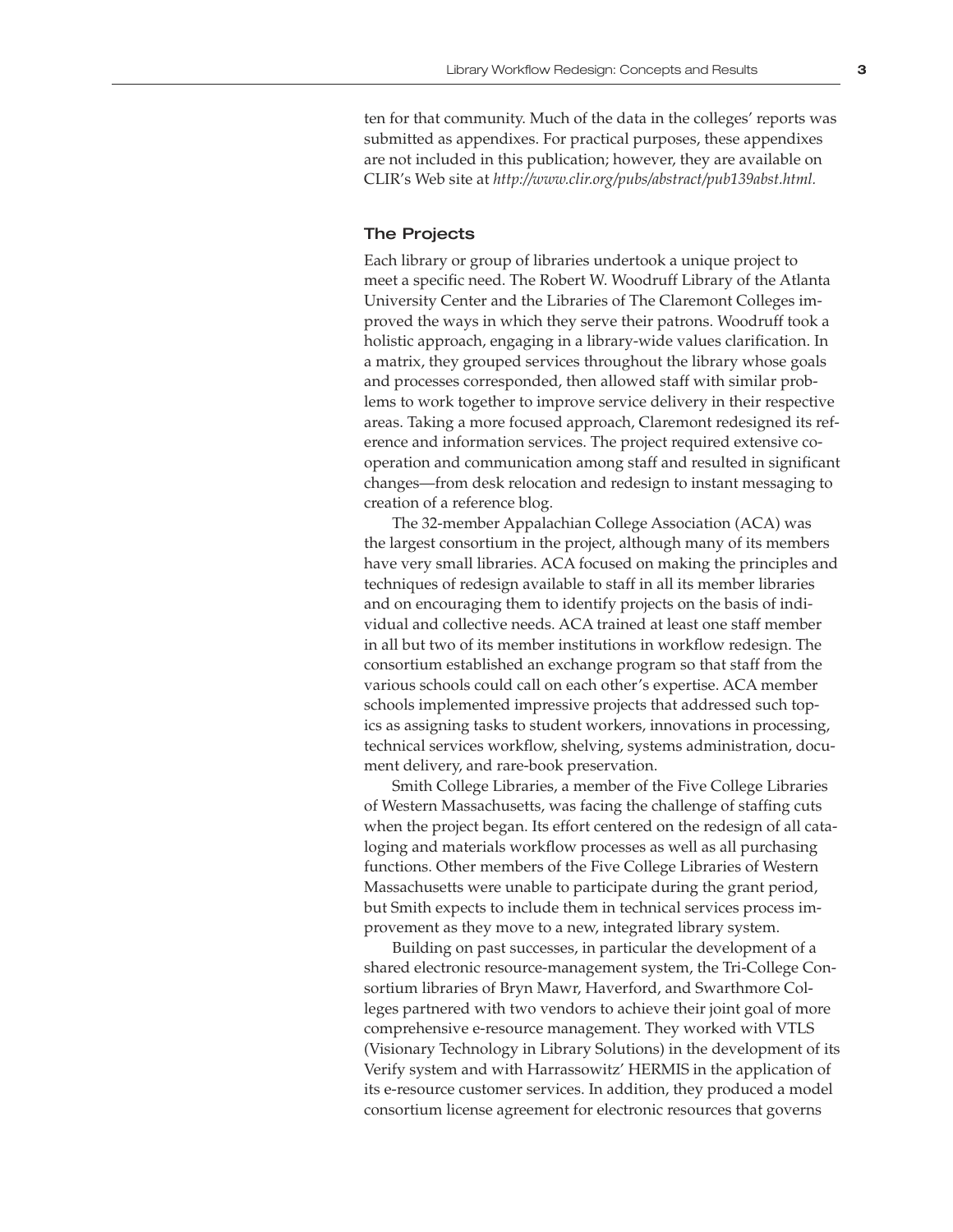the terms of use for e-resources purchased by libraries.

The libraries at Denison University and Kenyon College, mem bers of the Five Colleges of Ohio consortium, identified the merger of their technical services operations as a logical extension of past cooperative ventures. Their merger entailed applying redesign tech niques to their individual workflows and then recombining them into a single workflow.

All participants reported that work redesign is now a part of their decision-making toolkit, and many said that they had only just begun to use these techniques to improve or streamline workflow. All said that they would continue to use the techniques to complete work begun during this project or to begin new work.

### Lessons Learned

Although individual projects varied widely, the processes they used had much in common. The insights they gained not only confirmed the value of traditional organizational practices but also led to new connections and conclusions.

### **Motivation**

As Christopher Loring notes in his report, motivation can arise from crisis or opportunity. Among the participants, Smith and Woodruff faced crises. Smith anticipated a 10 percent staff reduction, and Woodruff was experiencing a significant decline in library service. ACA and Claremont recognized the need to change long-standing practices in order to keep up and do better. Denison, Kenyon, and Tri-Colleges, having participated in successful joint ventures in the past, wanted to try more ambitious cooperative projects. All partici pants were energized by the redesign training they received, and all saw opportunities for improvement. The common motivation was the realization of a unique opportunity to effect fundamental chang es both in workflow and in library culture.

#### Change and Risk

Redesign implies change. It is commonly avowed that no one likes change, that change is difficult, and that change is resisted and fre quently undermined. The redesign process revealed that while in dividuals may resist the changes imposed on them, the agents who create change are its champions. These projects, which used broadbased team approaches, developed change agents throughout their organizations. Many reports emphasized the importance of engaging the entire library staff. Broad buy-in by staff and constituents and full staff participation were seen as antidotes to rejection and lack of cooperation. The elements of redesign—understanding a process in its entirety, identifying and reassembling its component parts, and, most important, seeing one's role in accomplishing new tasks—cre ated process ownership and, by extension, created the change agent. Through replication of the redesign processes described in these projects across and between libraries, staff members elsewhere can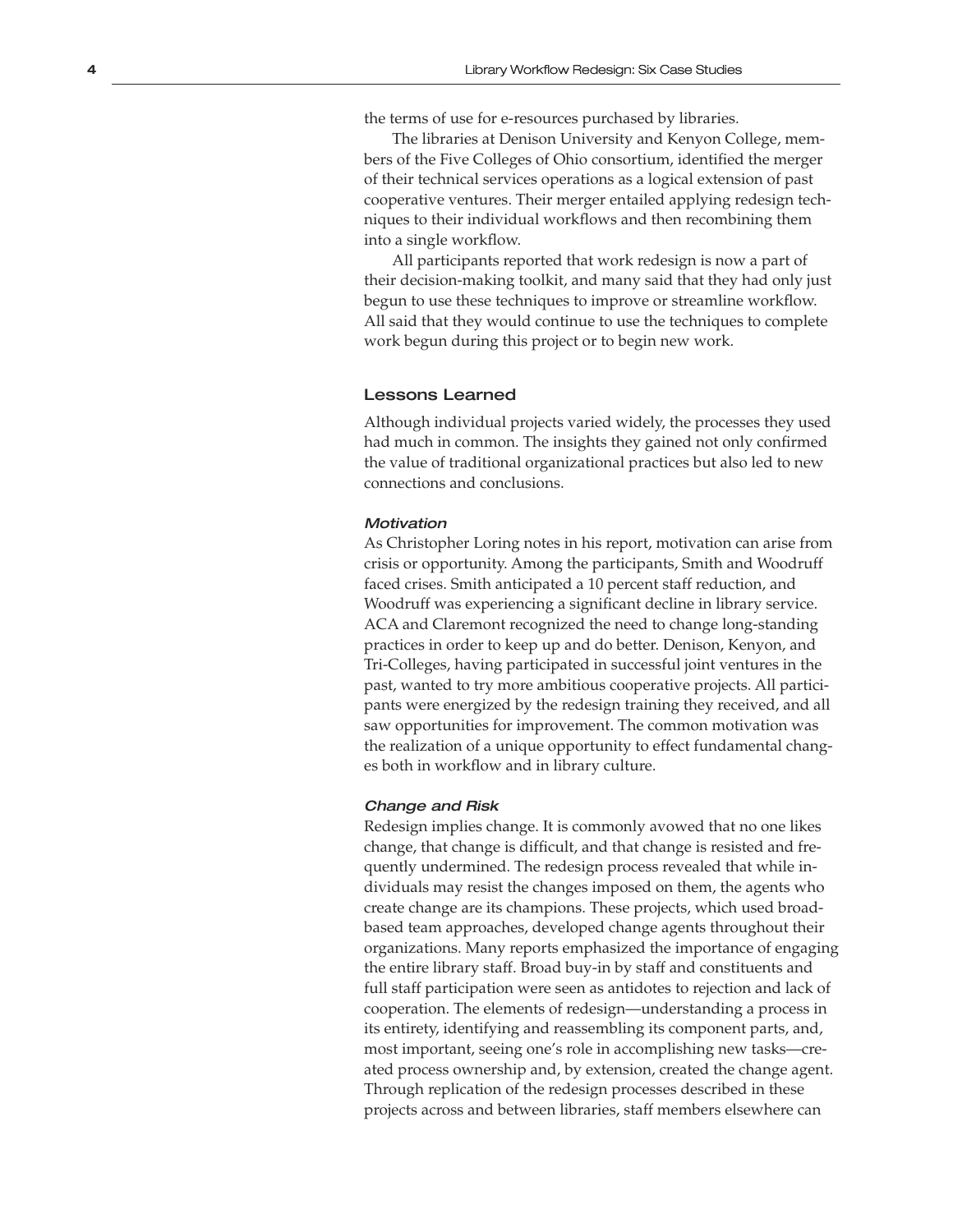Projects encouraged risk taking. Risk carries the possibility of failure—personal or organizational. It means giving up the known for the unknown. Understanding the process and visualizing personal success in the process can reduce this fear. A close reading of all the reports reveals this confidence-building behavior.

### Leadership

Implementing work redesign requires having champions in leadership positions as well as in work redevelopment. Leaders build vision and provide resources to realize that vision. Leaders also build confidence. Leaders at different levels in the participating colleges prepared the reports on which this document is based; as a result, it represents different perspectives. Deans and directors, for example, stressed the importance of staff ownership and direction. Team leaders stressed the importance of management support. Champions in leadership positions in each of the libraries got the projects under way with campus administrators as well as with library staff. Design and implementation teams in the individual libraries provided the energy, expertise, and interest to effect creative change.

### Outside Assistance

All the projects employed outside help to facilitate discussions and to train staff in work redesign. Consultants came from corporate consulting firms, library consulting organizations, libraries, and teaching faculties. The roles of the external facilitators varied. At Woodruff, they guided the entire project, from conceptualization through evaluation. At Kenyon, Denison, and Claremont, they trained participants in the process of workflow redesign; at ACA, they trained local trainers. At Smith, they helped focus on project goals. In many cases, they facilitated the meetings of planning and work teams throughout the project, assisting members in solving problems and in communicating ideas. Some were physically present; others kept in contact by phone, e-mail, and off-site meetings. Irrespective of their particular roles or styles, these facilitators were critical to project success.

### Planning

Most authors referred to formal institutional planning processes that provided an umbrella for their work-redesign efforts. Woodruff and Smith were guided by their colleges' strategic plans. The Claremont team's planning was part of the annual campus budget-review process as well as campuswide strategic planning processes.

A goal of strategic planning is to have planning in place before a crisis arises. An environmental scan anticipates the crisis, and workflow redesign can provide solutions. Such was the case, for example, at Smith and Woodruff, where information gathering was an important component of each program. Kenyon/Denison and Claremont performed extensive literature searches and included the results of these searches in their final reports.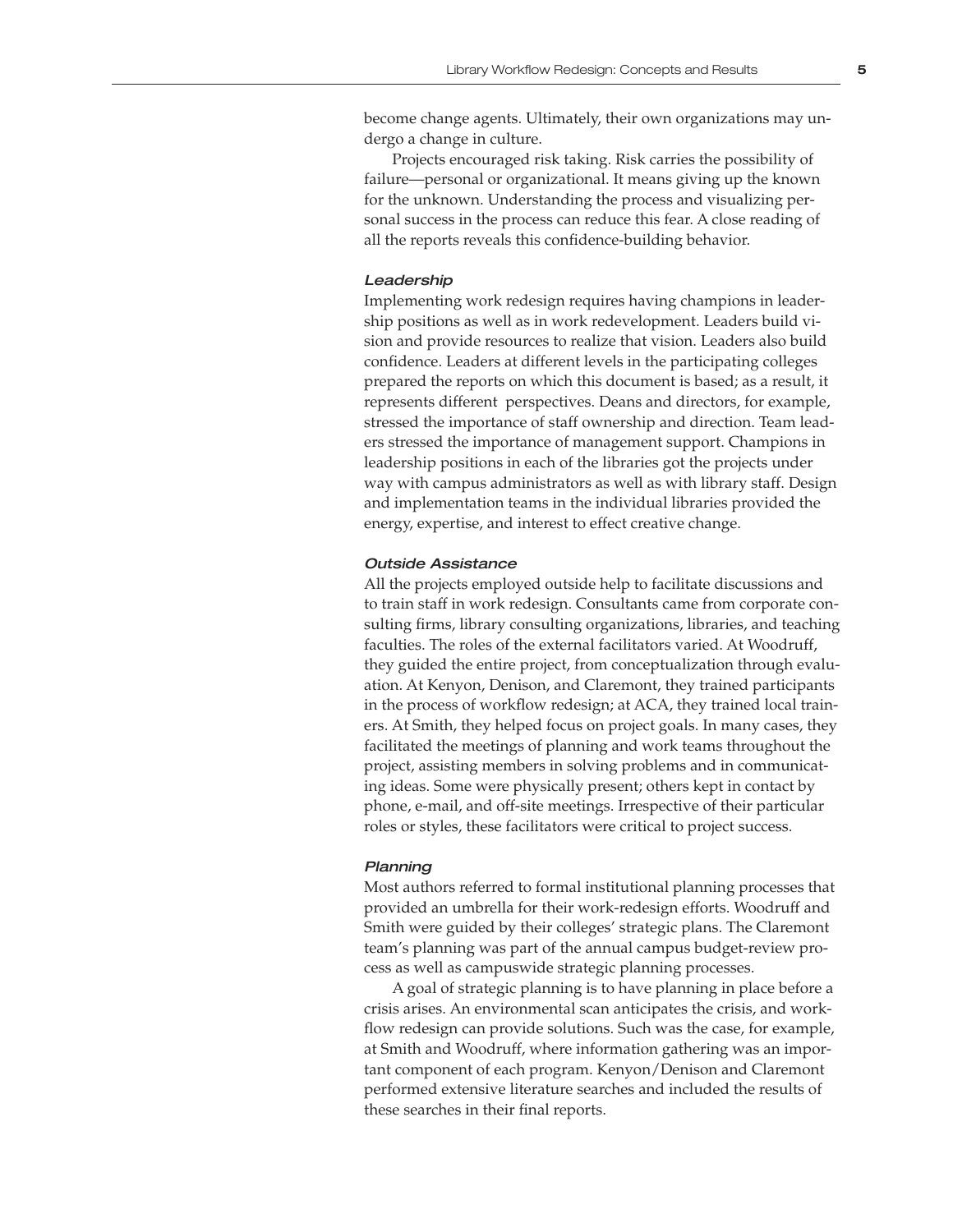### **Communication**

Communication was a vital component of each project. Workflow redesign necessitates culture change, as well as changes in jobs or organization. The project institutions understood that effecting change requires that all staff be informed and that as many people as possible participate in the process. Faculty and students were often involved as well. Libraries used questionnaires and focus groups to survey staff and patrons before or after the onset of their projects. They recognized the need to keep the campus community informed.

In spite of the universal dedication to maintain effective commu nication, however, almost all participants felt the need to do a better job. Nearly all noted that getting the message out, having it heard correctly, and acting on it in a positive and sustained manner were challenges.

### Group Decision Making

All the projects reported that group decision making works. When several individuals contribute their unique experiences and exper tise to solve a problem, solutions are superior to those of any single member. Each of these projects involved teams or committees whose memberships were drawn from different libraries or different depart ments in a single institution. All reports commented on the value of different perspectives and skills.

#### Original Thinking

The reports alluded to another common feature of redesign: the need to think outside the box. Some boxes are imposed by hierarchical structures, limiting job descriptions, or dogmatic procedures; oth ers come about because of the comfort they provide. Mixing team members from different boxes relaxed the walls. Library visits and other professional interactions all provided the same message: There are many ways to accomplish a given goal. Indeed, some of these ways have not yet been designed. Adhering to data is important, but creative thinking is also essential. The effect is synergistic: one idea leads to another, and the resulting construct is bigger than its parts.

### The Team

Planning and implementation teams need to include all stakehold ers. The assessment movement has recognized the value of user in put, and the application of LibQual+, institutional surveys, and focus groups bring more voices to the redesign dialog. In many projects, users expressed wants and needs and communicated misunder standings and a lack of awareness. Facilitators and consultants en hanced the dialog by articulating problems and processes, providing new perspectives, and promoting and focusing discussion.

### Time and Timing

Institutions have to be ready to participate, and timing is a part of the readiness equation. Not all libraries in the consortium partner ships were able to participate; this limited the scope of their pro -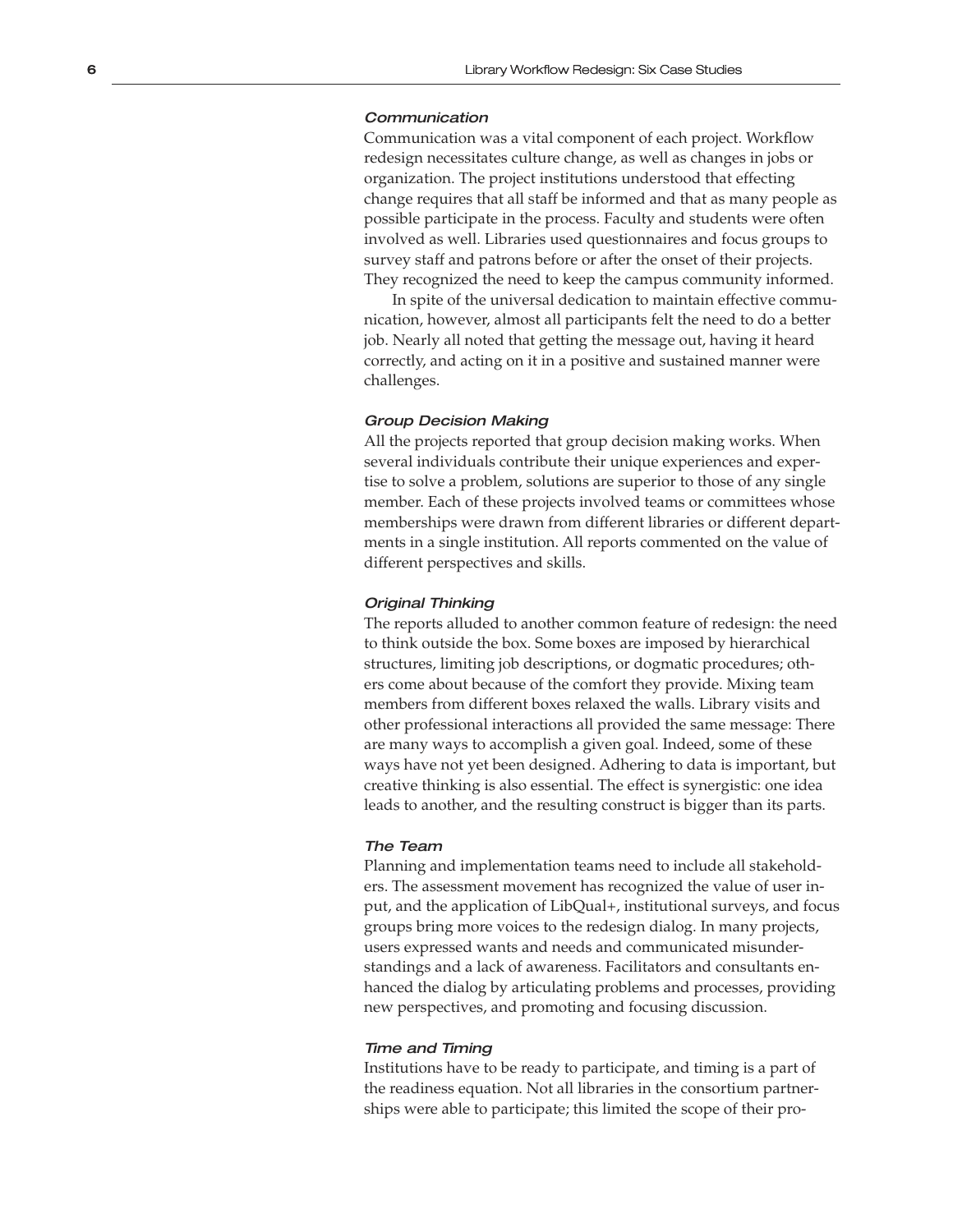posals. Many of the libraries reported difficulty in completing their projects in the time allocated. Keeping communication open and productive was time intensive. The more participants involved in the project—within the library, between libraries, and most particularly outside the library with vendors—the more difficult it was to meet deadlines.

### The Model

Maintaining the momentum of change and accepting that change is the basis of continuous improvement are the goals of the redesign process. A single project or a group of unrelated projects can provide models for emulation. Just as the many ACA projects showed members what they could accomplish, all the projects described in this report can stimulate libraries of different sizes and resources to investigate the tools described in the case studies and to look for opportunities to use them. Success in these projects required (1) commitment from management; (2) energy, fortitude, enthusiasm, and will; (3) collegial support; (4) time; and (5) funds.

Meeting the first three of these requirements is possible in many libraries that have strong, organizationwide leadership, a vision, and a spirit of cooperation. Time and money are more difficult to come by. The very small staffs at ACA libraries allowed almost no flexibility for reallocating work, because basic services take up all time available. However, even larger organizations often see no more alternatives. With a finite amount of time and an increasing number of goals, priorities must be set, agreed to, and supported by staff throughout the organization. A similar consensus is required with respect to financial resources. Workflow redesign may or may not be a high priority, depending upon organizational values and leadership. The Mellon grants made these projects possible. But scalability is an important advantage in redesign. Its principles can be applied to workflows simple and complex. With this process model and the multiple project models, it is hoped that others will create opportunities, identify the resources on which they can call, and choose the resources most appropriate for their own redesign efforts.

A few of the specific lessons found in these reports exhort those who would undertake such a process to

- communicate, communicate, communicate
- take risks
- give up on good ideas that will not work
- realize the importance of focusing on broad workflows rather than on discrete tasks
- let go of the "perfect" on behalf of the "good"
- acknowledge that the journey is just as important as the goal
- expect the unexpected

The success of the redesign tool is exemplified many times over in the following chapters. This work is an introduction to organizational culture change.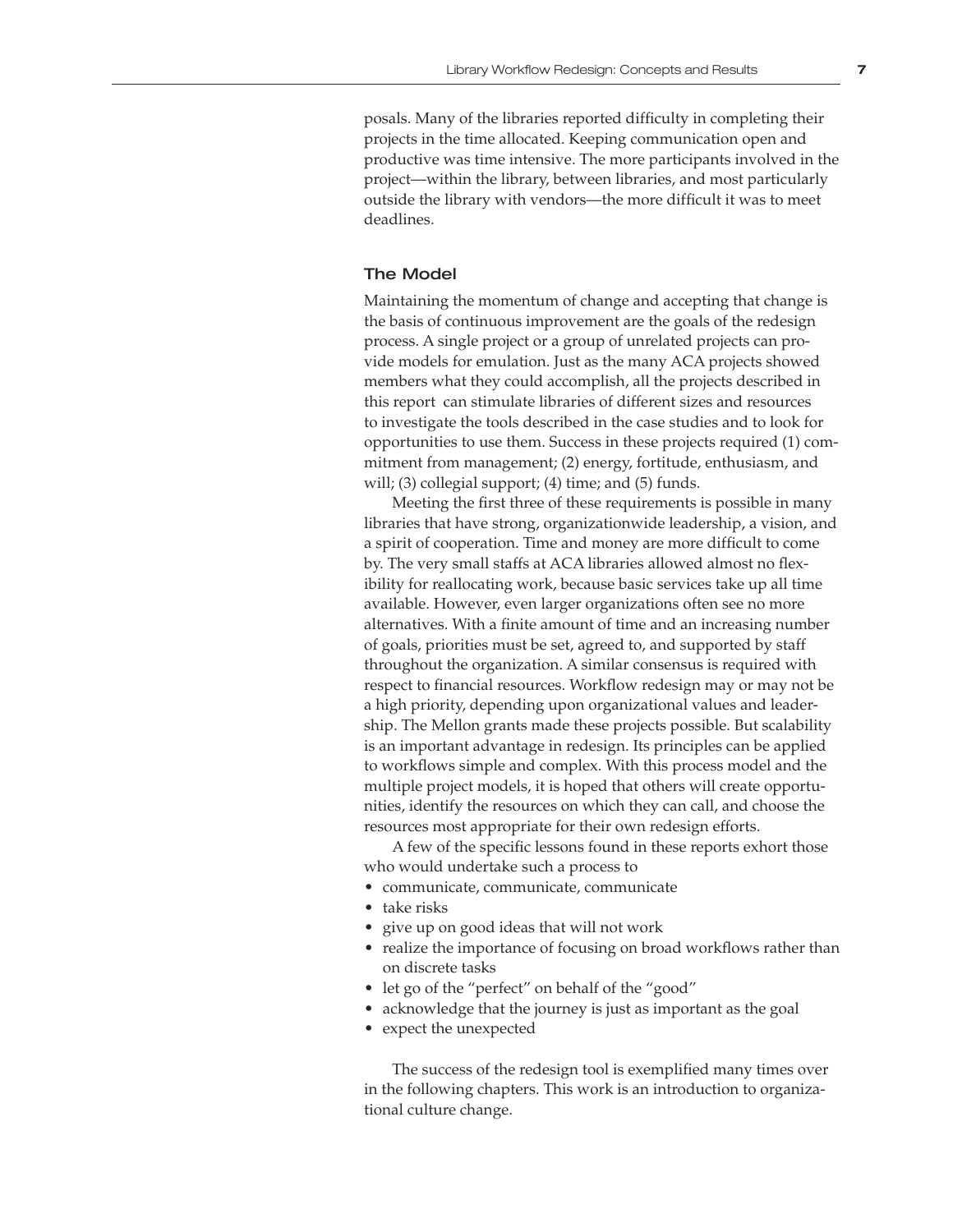## **New Techniques in Library Technical Services at the Appalachian College Association**

 *Anne Chase and Tony Krug*

The Appalachian College Association (ACA) is a nonprofit consortium of 36 private, two-and four-year liberal arts colleges and universities spread across the central Appalachian Mounsortium of 36 private, two-and four-year liberal arts colleges tains in Kentucky, North Carolina, Tennessee, Virginia, and West Virginia. Collectively, these institutions serve more than 39,000 students. The central library, now called the William G. Bowen Central Library of Appalachia (BCLA), is a division of ACA. BCLA partners with ACA member institutions to make it economically possible to provide ACA students, faculty, and staff with information resources and services to support teaching, learning, and scholarship.

In November 2003, ACA received a \$100,000 grant from the Council on Library and Information Resources (CLIR) to help ACA libraries explore ways to improve work processes and expand services. The program is called New Techniques in Library Technical Services (New TiLTS). At the ACA Annual Meeting for Library Administration in October 2003, Anne Chase, New TiLTS program manager, introduced the program as it had been proposed to CLIR, noting that it had the following strategies and goals:

*Goal 1*. All participating libraries will reduce the staff time needed for acquisitions, cataloging, or processing activities.

*Goal 2*. Some libraries will expand services through an internal restructuring that deploys staff more effectively.

*Goal 3*. Some libraries will share staff expertise with other ACA libraries to acquire, catalog, or process library resources more effectively.

*Goal 4*. Some libraries will outsource certain aspects of technical services to provide more staff time for working with faculty and students.

The project would establish the following strategies to meet the goals: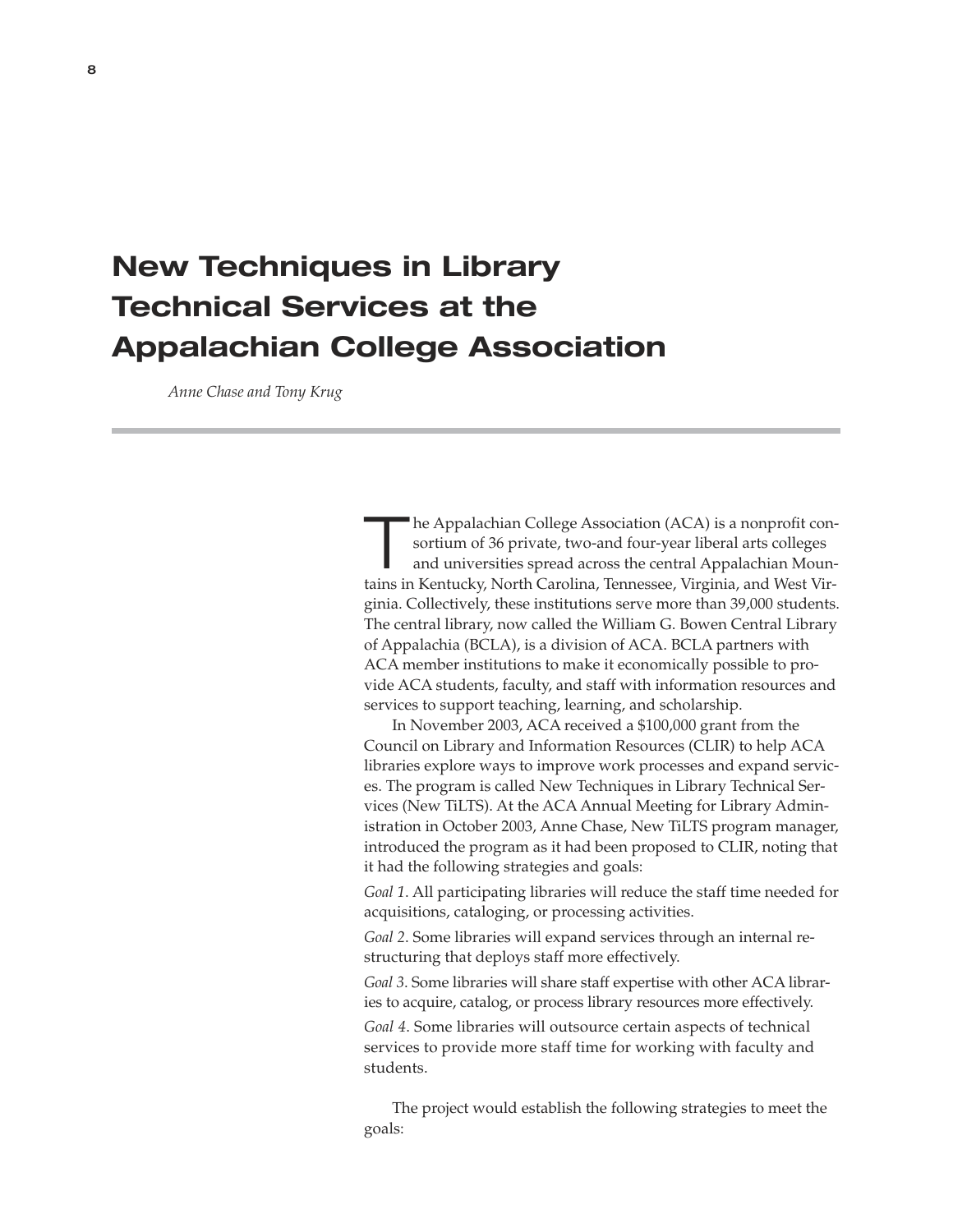*Strategy 1*. Staff members of ACA libraries will be introduced to business-process redesign principles at workshops held throughout the region.

*Strategy 2*. To encourage the sharing of expertise among ACA libraries, the BCLA will implement a voucher system called Tony Tokens. The BCLA will serve as a clearinghouse by maintaining a list of services on the Tony Token Web site.

*Strategy 3*. Libraries may apply for funds to support process-improvement projects. Funds may be used for consultants, training, travel, and equipment. Project results will be presented at the ACA Annual Meetings for Technical Services.

During the grant period, ACA libraries were kept apprised of program progress. At the ACA Annual Meeting for Technical Services in May 2004, the New TiLTS steering committee worked with Dianne Schaffer of the BCLA staff to develop an agenda focused on improving technical services processes. Tara Cooper, Union College Librarian, discussed her staff's experience creating a process map of the college's technical services operations. Members of the New TiLTS steering committee led breakout groups that gave attendees opportunities to share ideas for improving technical services processes. Several libraries shared the maps of their current processes. At the 2004 and 2005 Annual Meetings for Library Administration, Chase provided updates on the New TiLTS projects and explained the Tony Token program. Directors were encouraged to share their experiences with process improvements. Public services staff members learned about the grant at the 2004 and 2005 ACA Annual Meetings for Public Services, where Chase again provided an overview of the effort and invited staff to participate.

### Developing the Strategies

### Strategy 1: Process Mapping and Process Improvement for Libraries Workshops

The grant supported seven workshops around the region on process mapping and process improvement for libraries. At these sessions, Martin Ramsay of the CEATH Company introduced participants to techniques for examining and improving workflow. The sessions involved hands-on examples and gave attendees opportunities to work with staff from other libraries. A description of the workshop is provided at http://www.clir.org/pubs/reports/pub139/ACAappx1. pdf.

During the first part of the workshops, participants stepped outside the comfort of their library roles and into new ones. Working in small groups, they were asked to learn new jobs in a very different environment, namely, a factory that builds cars from LEGO bricks. The assembly line was stopped several times so that productivity could be measured, after which members discussed ways to improve productivity for the next run. By the end of the afternoon, all the groups had redesigned the workflow and improved the productivity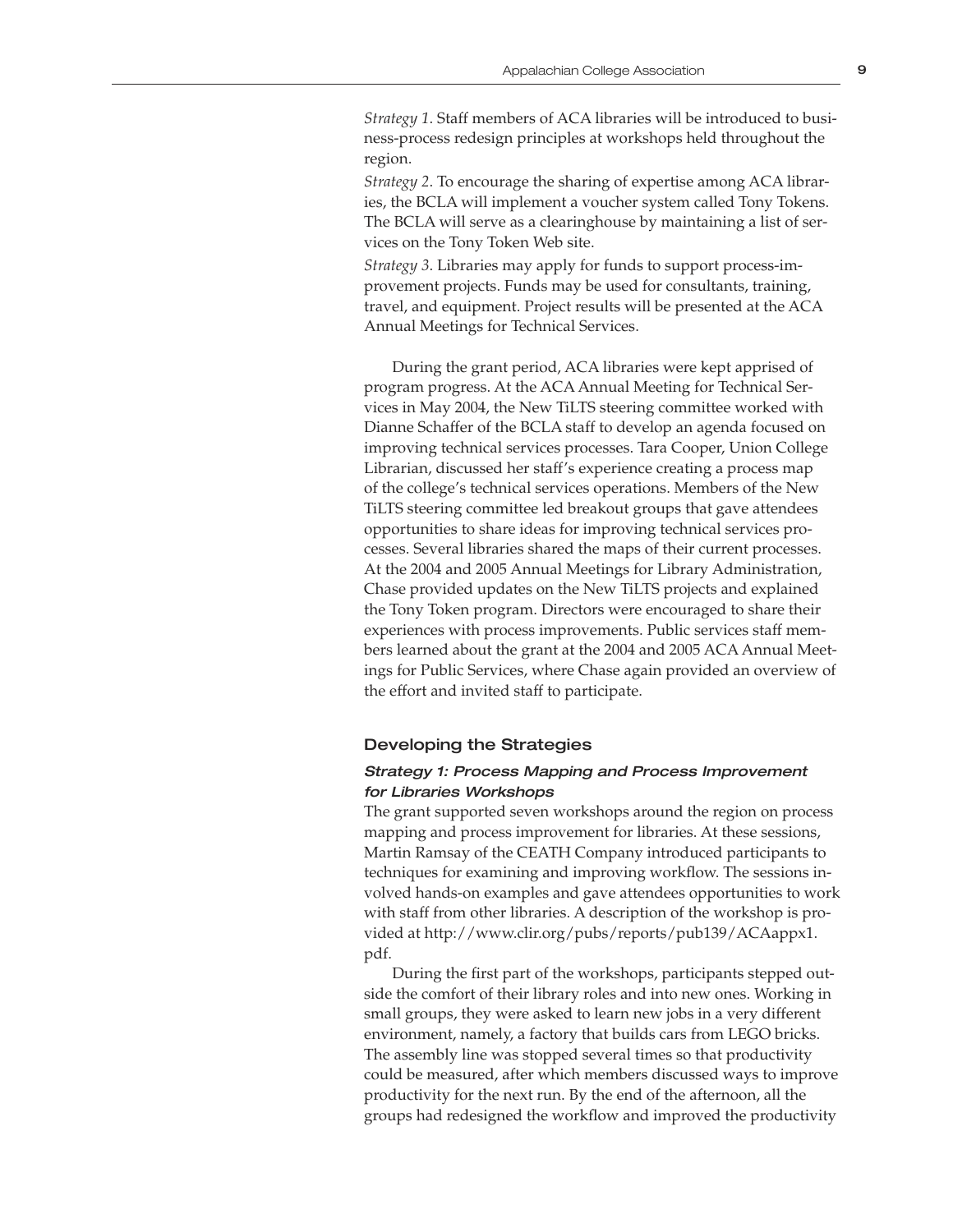of their fictional LEGO factories. Each group explained what it had done to improve workflow, and workshop participants as a whole reflected on their learning experience.

The second half of the workshops focused on library processes. Participants made lists of library processes, identified the custom ers for these processes, and discussed the importance of measuring activities and of selecting the best methods for taking these measur e ments. Ramsay introduced the concept of process mapping. The participants divided into groups to practice mapping a particular process, that of buying a pair of shoes. After comparing notes on this experience, they selected several library processes to be mapped and once again formed small groups to prepare process maps. For many, this was a valuable opportunity to talk about process problems in their home libraries.

As a part of the workshop evaluation, participants were asked to identify specific library processes that they wanted to improve when they returned home. The top five responses were technical services, student utilization, book processing, acquisitions and ordering, and cataloging.

### Strategy 2: Tony Token Program

Many ACA libraries are small. Their staffs do not have the time or expertise to develop, implement, and deliver new services. Collec tively, however, they have a wide range of knowledge and experi ence to share. Libraries were encouraged to widen the pool of exper tise by training their staff in new areas. To this end, the BCLA staff worked with the New TiLTS steering committee to develop the Tony Token program. Tony Tokens are vouchers that one participating ACA library can exchange for services from another other participat ing library. A Tony Token is valued at 30 minutes. Each library sets the charge for its services and designates a service coordinator who negotiates the service details and charges.

To get the program started, the New TiLTS steering committee created several quick ways for libraries to earn Tony Tokens. Each library that sent staff to the Process Mapping and Progress Improve ment for Libraries Workshop received 25 Tony Tokens. Libraries earned 25 tokens for submitting a list of services for the program, and each library involved in a New TiLTS project received 50 to kens upon submission of its final report. A handout describing the program and available services has been distributed at every ACA annual meeting for the past two years. An example is provided at http://www.clir.org/pubs/reports/pub139/ACAappx2.pdf. Dianne Schaefer created a page for the BCLA Web site (http://alice.acaweb. org/New\_TiLTS/TonyTokens.html), which gives details about the program and names of contact persons.

In the first 18 months of the program, libraries earned more than 1,200 Tony Tokens; however, only a few libraries used the tokens to acquire services from another ACA library. Of those that did, one li brary provided the consulting services of a college archivist to assist a library that was beginning to plan an archive, and another library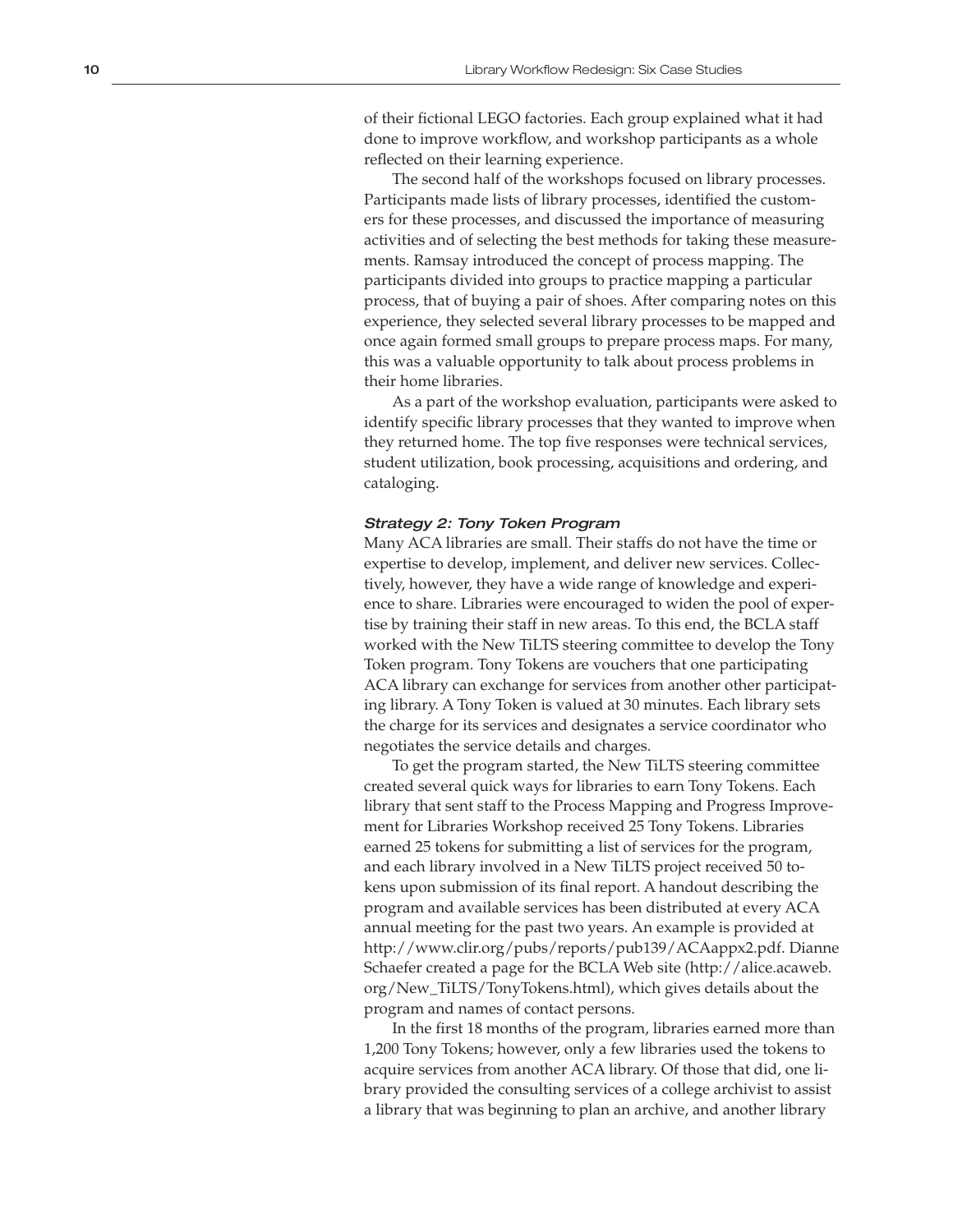tapped a library's cataloging expertise for nonprint items. Despite the rather slow start, the BCLA Library Technical Services Committee believes that the program has potential, and it is encouraging libraries to look to one another for assistance.

### Strategy 3: New TiLTS Projects

At the Process Mapping and Process Improvement for Libraries Workshops, libraries were encouraged to undertake a project and share the results. The New TiLTS grants provided funding to assist with these projects. Funding was also available to develop a service center that might support several libraries. In all, the New TiLTS steering committee approved 10 proposals involving 18 libraries. In several cases, multiple libraries worked together to improve workflow or to develop expertise that they could share. The following section summarizes each of the 10 projects.

### New TiLTS Projects

### Improving Student Worker Retention in Technical Services: A Crafts Shop Model at Warren Wilson College

Warren Wilson College is a work college that requires all its students to be employed on one of more than 100 campus work crews, one of which is centered at the library. The library must compete with other work crews, some of which offer students opportunities to work outdoors, perform physical activity, interact socially, or complement career goals. Student turnover rates in the technical services department, as well as the other areas of the library, were high, approaching 100 percent each year, or even each semester. The typical student worker regarded the detail-oriented, repetitive work as tedious and unsatisfying. This situation presented tremendous challenges, for it obliged the technical services staff to invest in repeated training of student workers.

With a New TiLTS grant, the technical services department designed a program to address the issues of high turnover, low skill level, low commitment, and job fragmentation by creating a productive, learning-oriented environment. By moving away from an assembly-line approach and toward a craft shop model, they developed a crew that was more skilled and more committed.

In the craft shop model, each worker is responsible for an item from the time it is received from a vendor to the time it is ready for patron use. Each item is marked with a color-coded flag as it proceeds through the process on specially marked book trucks; each student is assigned a specific corresponding color. When the item is ready, the student initials the bar code and stamps the date due slip with a message that reads, "Prepared by (name)." The librarians perform quality control checks at various points and offer feedback to the student workers. By increasing accountability, ownership, and pride, the craft shop model has produced higher-quality work, enhanced worker satisfaction, and improved student worker retention rates. One of the most surprising findings was that a smaller student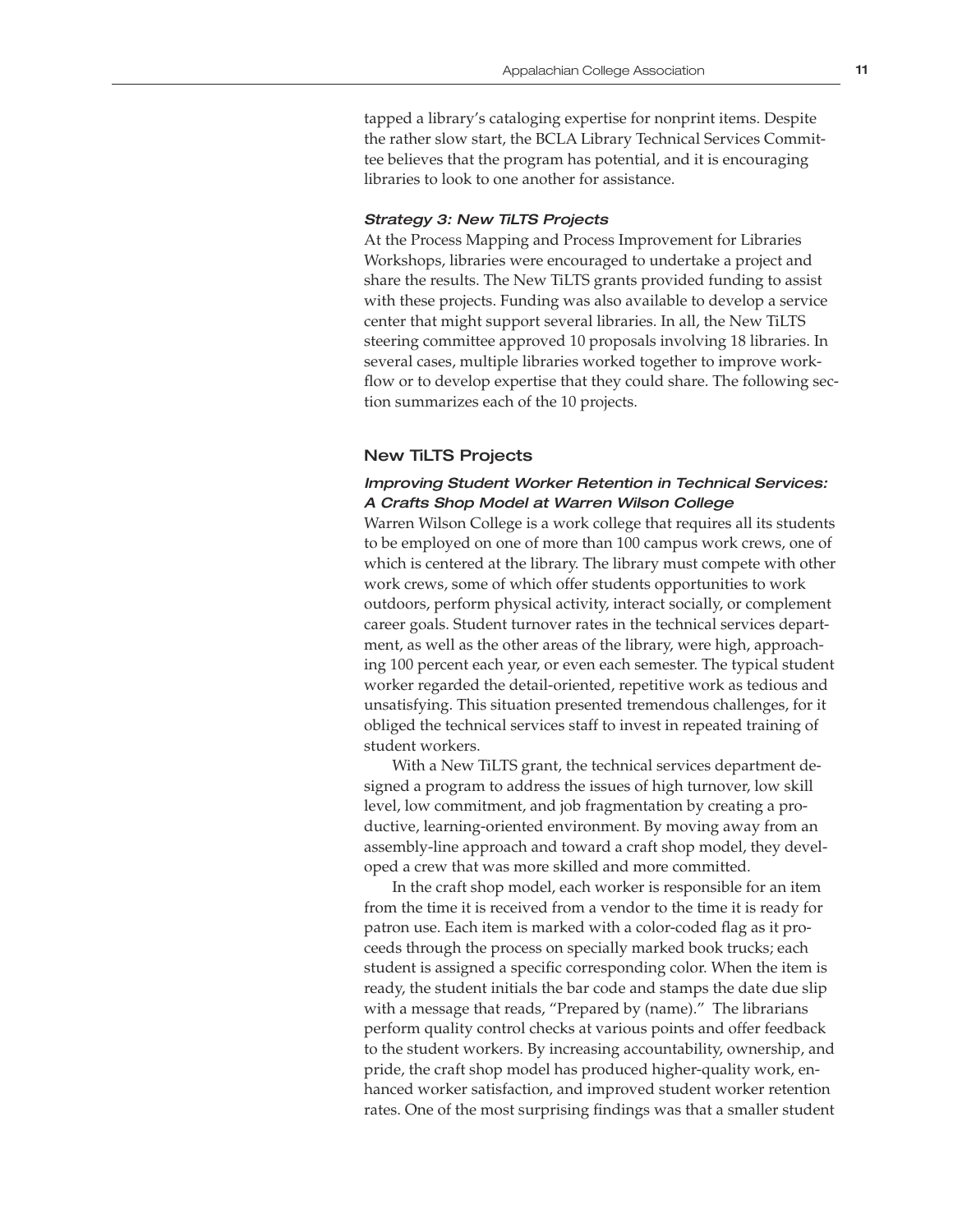crew produced as much work as larger ones had, and that the quality of the work was consistently higher than it had previously been.

Warren Wilson College Library's final report is available at http://www.clir.org/pubs/reports/pub139/ACAappx3.pdf.

### Using a Consultant to Improve Technical Services Workflow at Bethany College and Wheeling Jesuit University

The Bethany College and Wheeling Jesuit University (WJU) librar ies, both in West Virginia, use the Sirsi library system. Both libraries recently switched to OCLC's Connexion service for cataloging. For these reasons, the libraries collaborated to review their technical services workflow. With help from a consultant they identified three goals for their New TiLTS project: reduce the time from when a re quest is placed to the time the item requested is on the shelf, reduce redundancy, and reduce costs and staff time.

In preparation for the consultant's visit, technical services staff visited each other's library to review the workflow and setup. The visits gave staff the opportunity to discuss similarities and differenc es and to begin thinking about streamlining processes. The improved communication between the two libraries was also an important benefit.

The consultant, Sandy McIntyre from OHIONET, spent a day at each library. She observed processes, interviewed staff, and gathered data necessary to complete the workflow review. In preparing her final report, she was asked to identify similarities and differences be tween the two libraries, identify key processes, and recommend im provements. She was also asked to create a workflow map for each library and to make recommendations for staff training. As a result of the workflow analysis, McIntyre identified processes that should be eliminated or modified to improve efficiency (see http://www. clir.org/pubs/reports/pub139/ACAappx4.pdf.).

The WJU library, after reviewing the consultant's report, revised its technical services workflow and can now process items in signifi cantly less time than before. WJU closed its shelf list, thereby elimi nating the staff time once devoted to creating, editing, and filing the shelf list card for each new item and reducing staff time when mate rials are withdrawn. Streamlining the processing of materials simpli fied the instructions for student workers, which helped reduce time needed to handle each item. The WJU technical services staff also set several goals to improve operations. These goals included training more students to process books and processing all items within five business days. WJU is also investigating the use of OCLC's Prompt - Cat. Finally, WJU is committed to using the Sirsi System to generate cataloging statistics. Although this will require time to set up, the effort will pay off when it eliminates the need for staff members to count new titles manually.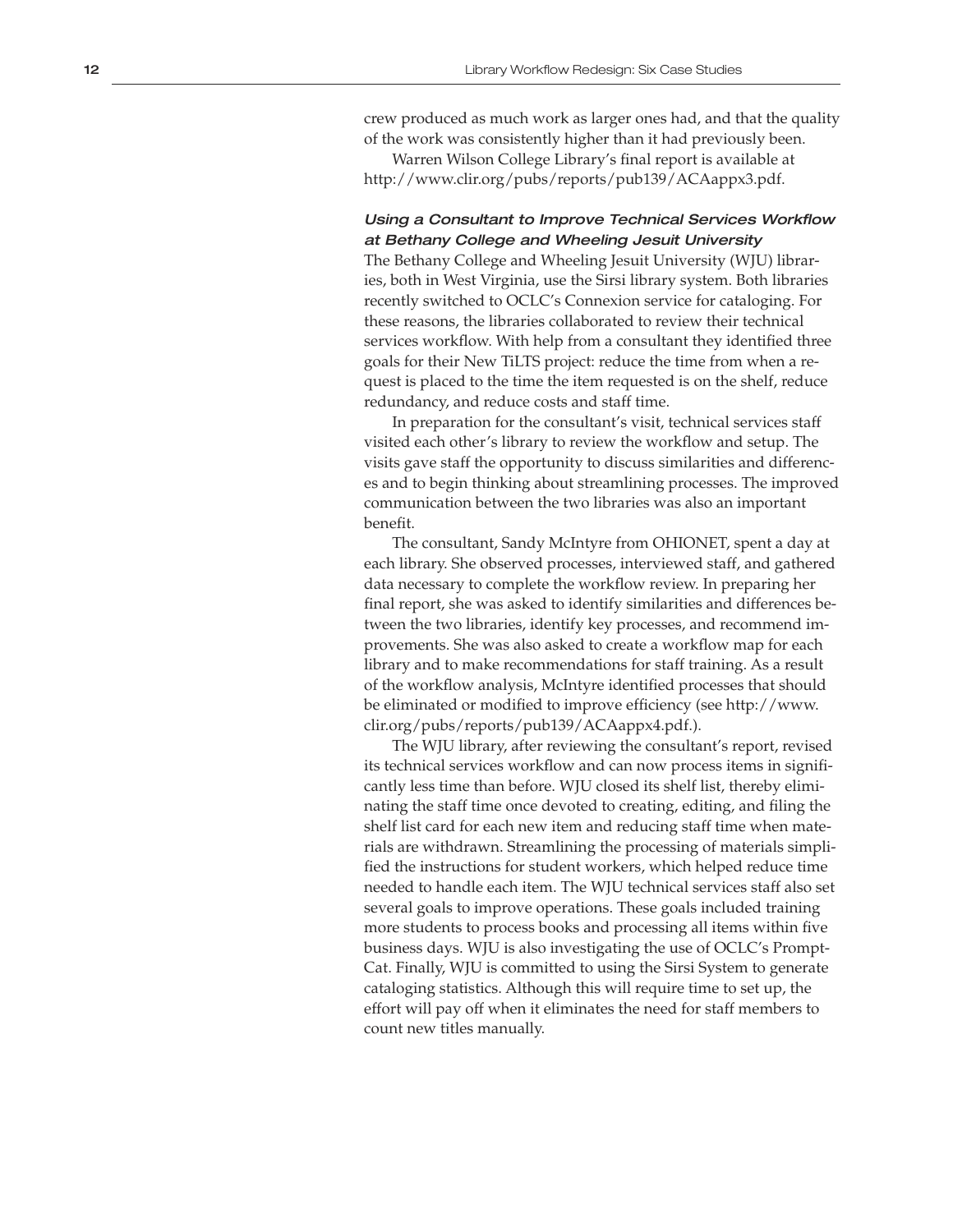### Improving Technical Services Workflow: Technical Services and Circulation Working Together at Bluefield College

Bluefield College Library's technical services department has only one staff member, a librarian. This person formerly was responsible for all phases of acquisitions and cataloging as well as for much of the processing of materials. The workflow was hampered by the fact that the technical services office was in the basement of the library, while all other departments were located upstairs. The building has no elevator; materials were moved from floor to floor with lifts. New materials often made three trips between the basement and the first floor before they were finally added to the collection.

An analysis of the department's workflow identified changes that, combined with other work patterns in the library, would increase productivity by redeploying work cycles1 from other staff in the library to assist the lone technical services department staff person. The changes required additional equipment, which was purchased with New TiLTS funds. The old and new workflows are shown at http://www.clir.org/pubs/reports/pub139/ACAappx5. pdf.

Under the new workflow, the librarian receives the materials and enters the preliminary cataloging information into the online system, functions formerly performed by the technical services staff position. The assistant director completes the call number and verifies location codes, assuming more aspects of the workload formerly placed on the technical services position. The circulation supervisor completes the cataloging process by creating the item records and overseeing the processing of materials by student workers. This restructuring reduces the workload on the technical services department. The materials no longer return to the technical services department for processing, and the circulation staff members have work to keep them productive at times when work at the desk is slow. With these work cycles reassigned across other positions in the library, the technical services librarian now has time to pay invoices, maintain library materials accounts, and deal promptly with database-maintenance tasks.

### Reviewing Essential Library Functions at Lee University

Like many academic libraries, William G. Squires Library at Lee University is expanding its services. It is enhancing its bibliographic instruction program, helping faculty integrate technology into their teaching, and managing an expanding collection of electronic resources. Like many academic libraries today, Squires Library is obliged to provide these additional services without an increase in staff.

<sup>1</sup> The project team defines *work cycle* as the smallest possible component of a task, akin to a single rpm in a mechancial process. In the library, one work cycle for checking in periodicals might be noting the issue in a computer file and the next might be placing an ownership stamp, each being a crucial step in the task of recording the receipt of a single journal issue.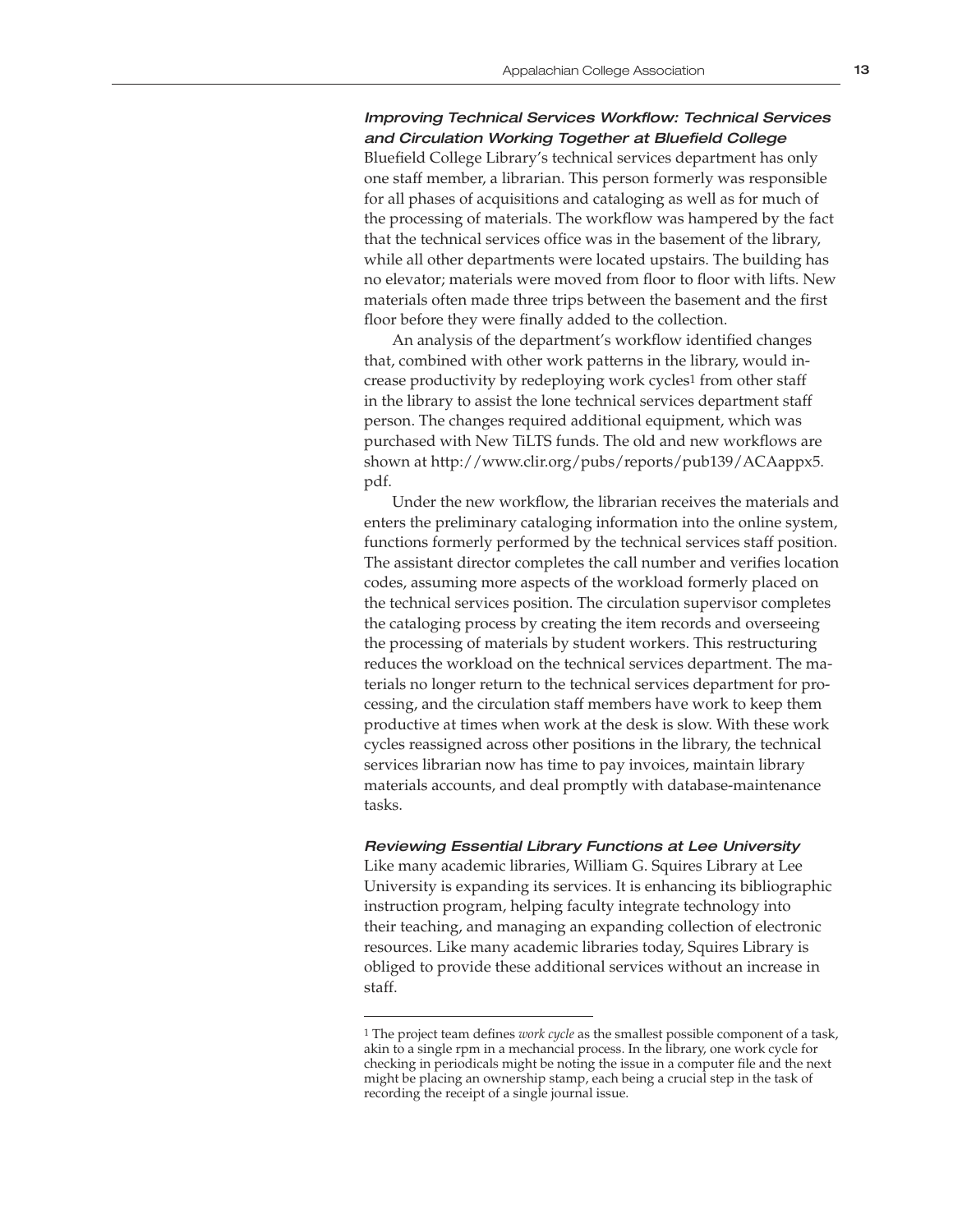The library requested a New TiLTS grant to engage a library consultant and to fund a department head retreat to discuss the con sultant's recommendations. Debra Morrissey from Mount Holyoke College was hired to review the essential functions of Squires Library with the goal of identifying procedures that could be modified to achieve greater efficiency, to bring processes in line with current best practices, and to save money.

In preparation for her campus visit, Morrissey reviewed proce dural manuals, minutes, reports, work statistics, SOLINET charges, and budget information. During her two-day visit, she studied work flow, observed committee functions, and talked with key library per sonnel as well as the university's vice president for academic affairs. Her recommendations included the following:

- Focus the workflow in technical processing in Voyager to reduce the number of times materials are searched in OCLC and to limit how long materials stay on the backlog shelves before cataloging is completed.
- Revise the process for applying Library of Congress call numbers to materials by printing labels from the Voyager system and elimi nating the shelf list.
- Eliminate the marking of books with the call number, OCLC num ber, and date.
- Shift responsibility for student supervision and the final revision of catalog records from the technical processing librarian to the technical processing support person.
- Move away from the paper-intensive materials ordering process in favor of a Web-based order form, allowing selectors and pa trons to search the book vendors' databases and transmit their orders directly to the library and using system-generated reports to follow up on outstanding orders.
- Develop a training program for selected staff in basic reference skills so they can staff the reference desk during slower times of the day.
- Move responsibility for processing outgoing mail to interlibrary loan staff to centralize these processes.

Morrissey's complete review of library procedures at Lee Uni versity is available at http://www.clir.org/pubs/reports/pub139/ ACAappx6.pdf.

Library leaders held a retreat to consider the recommendations. Laura Kaufman from Bryan College Library facilitated the retreat. The group felt that most of the consultant's recommendations should be implemented, in some cases with adaptations. If the recommenda tions can be fully implemented, Squires Library could recoup one full salaried position, allowing funds to be redirected to acquiring additional resources or improving services.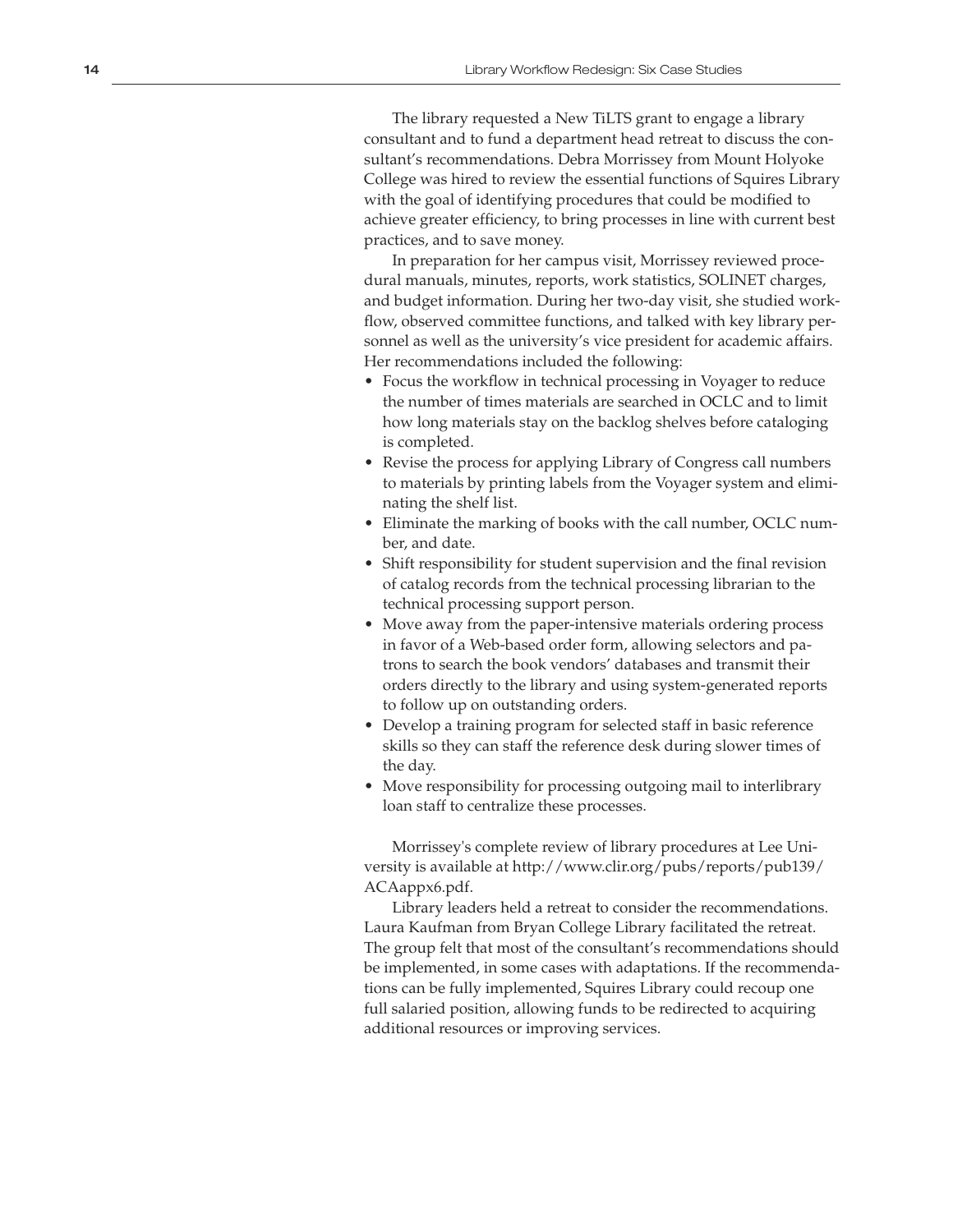### Streamlining the Management of Overdue Materials at Montreat College

The Montreat College Library used a New TiLTS grant to streamline the management of overdue library materials. The library staff mapped the process and identified several changes that improved it substantially, benefiting both staff and students needing access to the overdue materials.

To accomplish these improvements, library staff members identified several activities that needed to occur: (1) train the circulation staff to make full use of technology; (2) reallocate responsibilities to give the circulation staff more ownership of the process and eliminate unnecessary use of professional staff time; (3) implement a consistent and systematic schedule for notifying students of overdue materials; (4) provide adequate resources for reshelving books; and (5) create a procedures manual for handling overdue materials.

As a result of these systems changes, the process of handling overdue materials became far less labor-intensive, particularly at the end of semesters, when workload had been especially high. More books were returned on time. The library reduced the total number of overdue materials and of students with overdue materials. It also reduced the cost of the process and improved access to the collection.

The project exceeded its goals. A 50 percent reduction in overdue materials was realized in some areas and as much as 80 percent in others. Staff time required to process overdue materials was reduced, and turnaround time for shelving books was shortened. Other results are summarized at http://www.clir.org/pubs/reports/ pub139/ACAappx7.pdf.

#### Improving Shelving Procedures at Bryan College

Many library patrons and staff alike are frustrated by the material that is "available" according to the catalog, but not easily located on the shelves. In many cases, the missing items have simply been misshelved. Library staff must spend time locating the missing items and notifying the patron needing the materials.

The Bryan College Library used process mapping to identify problems with its shelving procedures (see http://www.clir.org/ pubs/reports/pub139/ACAappx8.pdf). The library staff revised its shelving process, identified best practices, and used New TiLTS funds to purchase book trucks. Training was improved with the use of Dewey Easy, a computer-training program. The students enjoyed the program's interactivity and the immediate feedback it provided. Other improvements included training all circulation desk student workers to shelve, having student workers select a particular subject area for regular shelf reading, and providing book trucks where patrons could place materials for reshelving. The changes reduced by 81 percent the number of items reported as missing and increased shelving speed.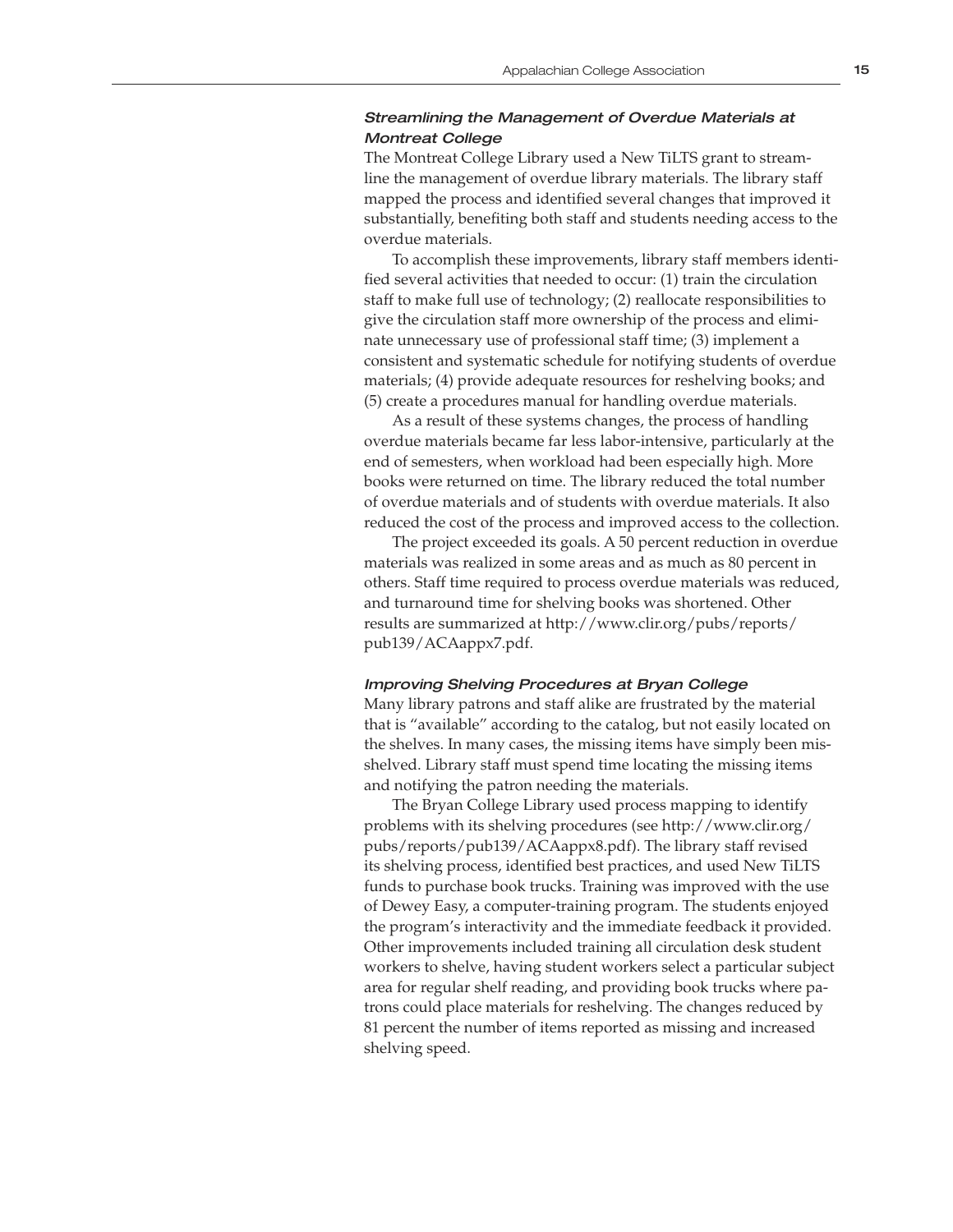Improving Preservation in Libraries with Limited Resources Three West Virginia libraries (West Virginia Wesleyan College, Ohio Valley College, and Wheeling Jesuit University) did not have enclo sures to protect fragile or deteriorating rare books and documents. While libraries can order custom boxes, best practice involves mak ing an enclosure after assessing the item to determine the best type of enclosure material and construction. West Virginia has no pres ervationist who can prepare such enclosures, and libraries are un derstandably reluctant to send rare materials out of state. Thus, rare books were at risk of continued degradation.

Using New TiLTS funds, six staff members from the three librar ies arranged a workshop with Jill Deiss of Cattail Run Bookbindery. The workshop topic was selection criteria for preservation in librar ies with limited resources. Participants received hands-on training in making enclosures and learned techniques for paper repair in prepa ration for enclosure. The workshop also covered heat-set paper re pair, Mylar encapsulation, L-folders, tuxedo boxes, and phase boxes. Workshop participants learned what overriding issues (e.g., space and time) they would need to address before they could routinely make preservation enclosures.

Kathy Parker, West Virginia Wesleyan College, created guide lines for creating preservation enclosures that workshop participants and their colleagues could use in their libraries (see http://www.clir. org/pubs/reports/pub139/ACAappx9.pdf). She also presented a preservation workshop at the 2005 ACA Annual Meeting for Techni cal Services.

Staff members at West Virginia Wesleyan College, Ohio Valley College, and Wheeling Jesuit University Libraries have now been trained to create preservation enclosures for fragile and deteriorating rare books and documents. Through the Tony Token program, they are ready to create enclosures for other ACA libraries.

### Expanding System Administration Support for the BCLA Shared Catalog

The BCLA Shared Catalog, based on the Innovative Interfaces Mil lennium platform, supports 14 libraries. An additional 14 libraries are partial members of the system and use the remote-access fea tures. The need for timely and effective responses to questions and problems is critical for all users of the shared catalog. However, the BCLA has only one full-time staff member, Dianne Schaefer, dedi cated to supporting the system.

Using New TiLTS funds, two librarians from participating shared-catalog libraries, Melissa Garrett (Union College) and Deb bie Nichols (Maryville College), attended the two-day III System Administration Workshop that Innovative offers for new III System Administrators. At this hands-on session, they studied management information, Web access management, system options and functions, database management and statistics, Web management reports, and Web OPAC administration. Following their training, Garrett and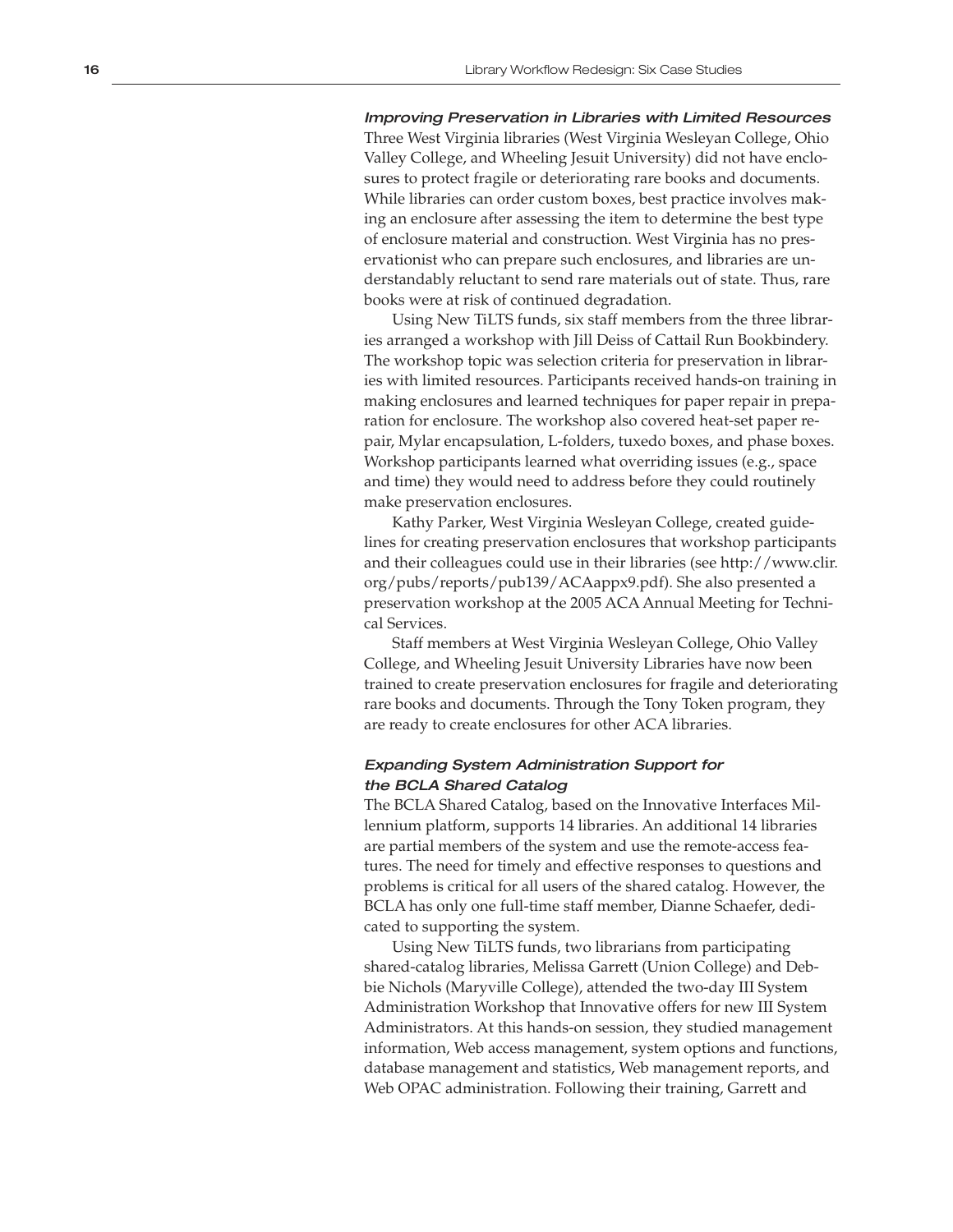Nicholas received the necessary systems permissions to expand their Millennium systems access/function.

The ACA-CL Shared Catalog e-mail and listserv were established in the fall of 2005. Schaefer, Garrett, and Nicholas all receive and respond to messages. Nicholas is focusing on the cataloging modules (including the headings report), and Garrett is supporting the circulation module (including reserves). Schaefer addresses issues related to the other modules. A response is guaranteed from at least one of the system administrators. The three librarians share routine systemadministration tasks.

The expansion of system-administration support for the BCLA Shared Catalog is addressing two important goals: speedier resolution of problems by not having to depend on one person's availability at any given time; and potential resolution of questions and problems at another level, freeing Schaefer to focus on more complicated concerns. Among these concerns, many members are eager for time to be allowed for the development of new services, including federated searching, link resolution, and electronic resource management that are resident, or could be added, to the system, but not yet implemented.

### Sharing System Administration for Endeavor (SAFE) Libraries

The six ACA libraries using the Endeavor integrated library system requested New TiLTS funds to develop a shared depth of library system expertise not attainable individually. The libraries had not been able to fully implement the potential of the Endeavor system because of budget and personnel limitations. Working as a group, the SAFE libraries have now

- jointly negotiated an annual maintenance fee cap with the vendor;
- obtained systems-certification training for librarians from two libraries; and
- obtained advanced reporting training for selected staff members from all six libraries.

In addition, the libraries agreed to plan to

- design a shared interface that generates custom reports for all six libraries and benchmarking statistics for each with the other five;
- review system functions to determine which functions can be shared and which will remain under the purview of the local system administrator;
- review options for integrated resources access (through Endeavor or other vendors) to include federated searching, Link Finder Plus capability, and proxy authentication; and
- pursue group purchase of additional Endeavor modules to maximize vendor discounts.

A postproject assessment revealed that the SAFE libraries improved their systems expertise and confidence, eliminated postponed or backlogged items for system administrators who had been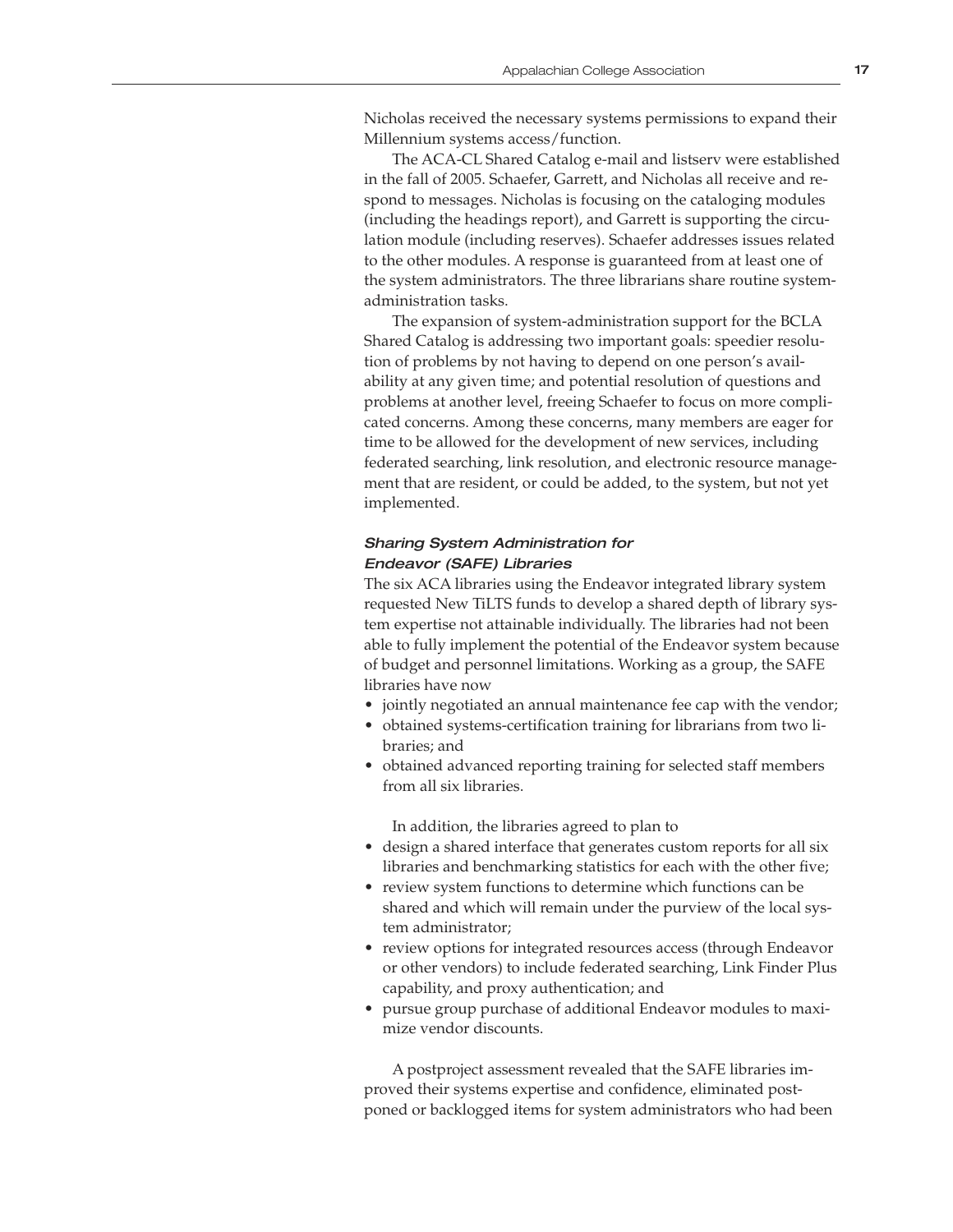overtaxed and undertrained, and significantly increased awareness and use of reporting capabilities. They can now afford additional library system software as a result of a cap on annual maintenance contract costs. They will continue to work on leveraging system-ad ministration expertise to benefit all six libraries. Members also plan to work together to provide staff training on the various Endeavor modules and features.

### Exploring a Document-Delivery System

ACA libraries are challenged to respond quickly to requests for inter library loans (ILLs). Some ACA libraries are not members of OCLC and therefore do not have access to the OCLC ILL services. Other libraries have not been able to implement ARIEL because of a lack of appropriate technology on their campuses. Still others limit their ILL service or are unable to promote ILL as a service because of insuf ficient staff. Meanwhile, demand for ILLs is taxing staff and budgets at those colleges that do provide the service.

The ILL staffs from Berea College, the University of the South, and West Virginia Wesleyan College met to discuss the possibility of developing a Web-based document-delivery service among inter ested ACA libraries. The three libraries mapped their ILL processes and assisted each other with identifying ways in which to streamline workflow. They worked together to draft policies and procedures for the BCLA document-delivery system (see http://www.clir.org/ pubs/reports/pub139/ACAappx10.pdf).

The goals for this project were to

- reduce staff time needed to request documents;
- provide an option for patron-initiated ILL requests;
- deliver requested documents directly to the patron;
- create a Web-based ACA library union list of journal holdings, including electronic resources; and
- create a Web-based document-request form.

Rick Manspeaker from West Virginia Wesleyan College created the prototype Web-based database and article request form. Each participating ACA library's journal holdings can be easily loaded into the database from an Excel spreadsheet. Using the prototype database, a patron can search for a journal by title or ISSN, determine which library owns the issue in question, and fill out an articlerequest form. The article request form is e-mailed to the lending library. The lending library then attaches an electronic copy of the document to the article request form and replies to the patron who placed the request.

Unfortunately, this system has not worked as well as planned because some e-mail systems limit the size of messages and attach ments. Another method for delivering the electronic copy of the doc ument must be found. If funding continues for New TiLTS projects, the group would like to work with a Web programmer to develop an easy method to post files to a server, create a password for the file, and generate an e-mail message that provides the link and password for the file.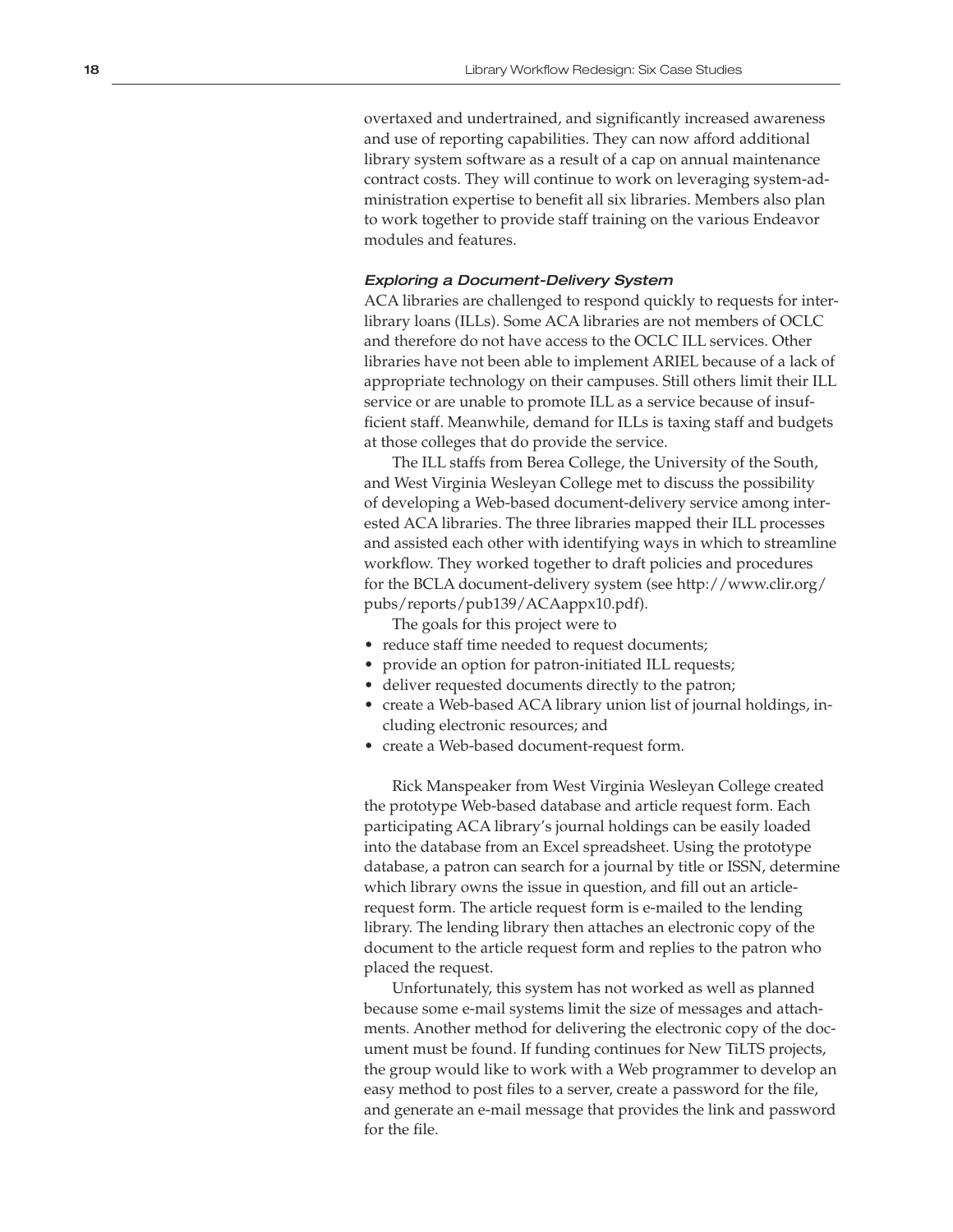### Summary and Analysis

The workshops generated an interest in process redesign and in teaching process mapping techniques. All those who participated are proud of the outcomes. Eighteen of ACA's 35 colleges were involved in at least one effort, and many were involved in more than one. Some other libraries implemented process redesigns that did not require external funding or cooperation. They are not reflected in these figures and findings; nevertheless, these projects helped ACA reach its goal of documenting an impact on every member library.

The New TiLTS steering committee emphasizes that the work on process redesign has only begun. It hopes that process redesign will be a regular topic of discussion for ACA libraries, and that BCLA annual fees will fund future work of this nature.

Because the workshops consumed the first six months of the grant, libraries had only a year for project development and implementation. Although there was sufficient time to develop and implement some projects and exchanges, more time was needed to complete implementation. Recognizing this need, the steering committee requested and was granted permission to use any remaining grant funds to continue funding New TiLTS projects.

Recognizing the value of process redesign and the resulting redesign projects, the BCLA Library Technical Services Committee will continue to keep these tools before the librarians of the BCLA as a component of the committee's services and programs into the future.

While some staff members attend workshops, others must stay at home to keep the libraries operating. Many library directors felt they had experience with process design and stayed home so that more of their staff could attend. Although this arrangement made sense, it prevented the library directors from sharing their staff members' workshop experiences, and staff members had difficulty helping their directors apply what had been learned. This blunted the benefit that might otherwise have accrued from the rush of enthusiasm immediately following the workshops. Continuing exposure of the library directors to process design and mapping techniques would help engrain these strategies into the administrative routine of ACA libraries.

Working together and sharing expertise are part of the Appalachian experience. Such activities intensify librarians' natural tendency to collaborate. This principle was seen at work in the two exchanges and in half of the 10 projects funded under this program. Yet a presubmission review of the project questioned whether ACA libraries had the time for collaboration on the scale proposed. ACA libraries are open an average of 85 hours per week, using, on average, just three professional librarians and three support staff, with 1.6 full-time equivalents of student help. A large percentage of staff time is committed simply to keeping library facilities open and basic services operational. Thinking through work redesign and collaborating on training or projects require a relatively larger percentage of staff time in smaller institutions than in libraries with larger staffs.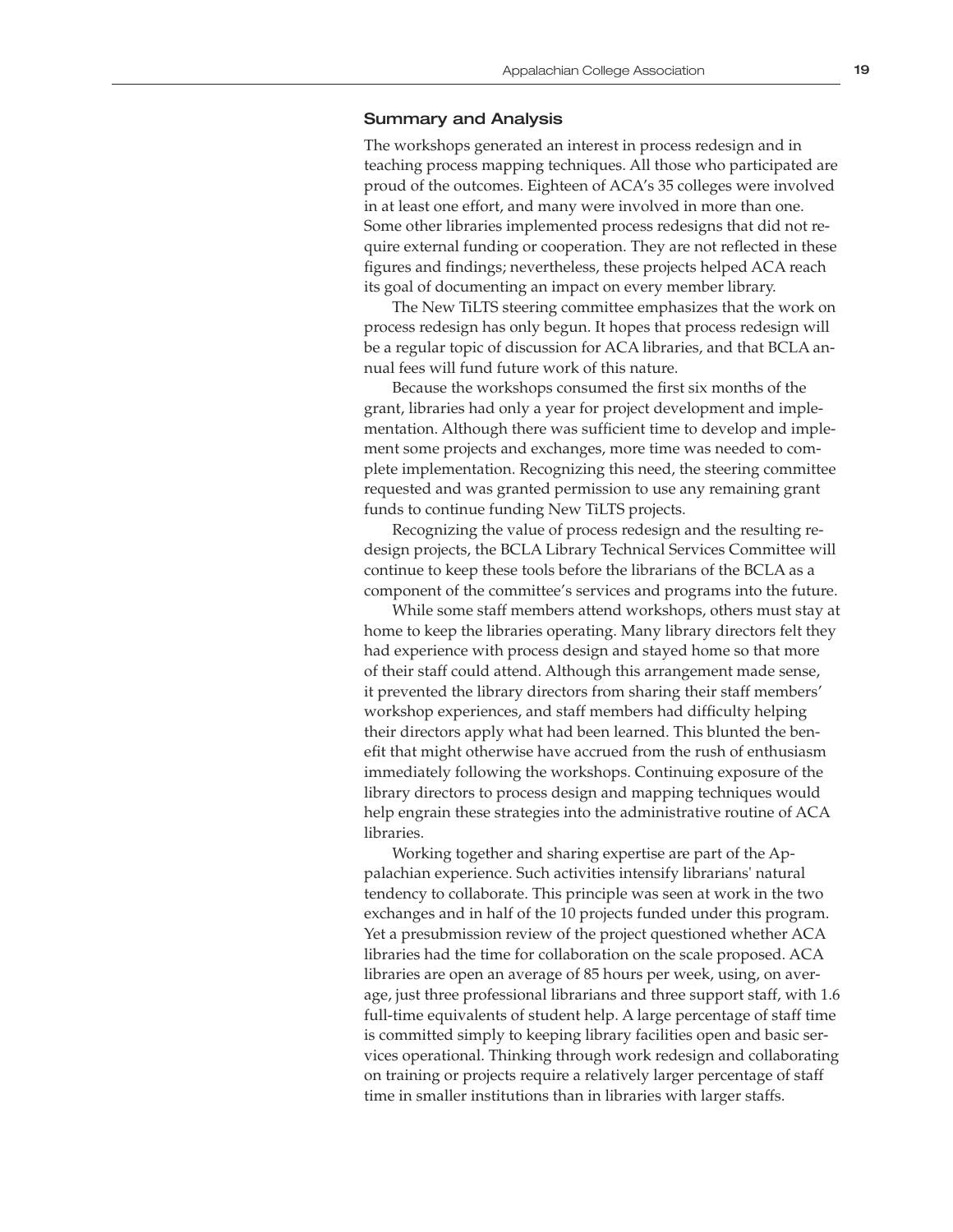Organizations that have faced many challenges often say that one has "done so much, for so long, with so little, that one now is prepared to do anything with nothing." ACA libraries might add that when one has to focus excessively on the basics, it is difficult to visualize what opportunities might exist for collaborative work across institutions. Developing a collaborative perspective also takes time.

The CLIR work-restructuring grant awarded to the Appalachian College Association has enjoyed much success initially and promises a great deal more. The librarians of the Appalachian College Associa tion are grateful for the support provided by the Council on Library and Information Resources and The Andrew W. Mellon Foundation.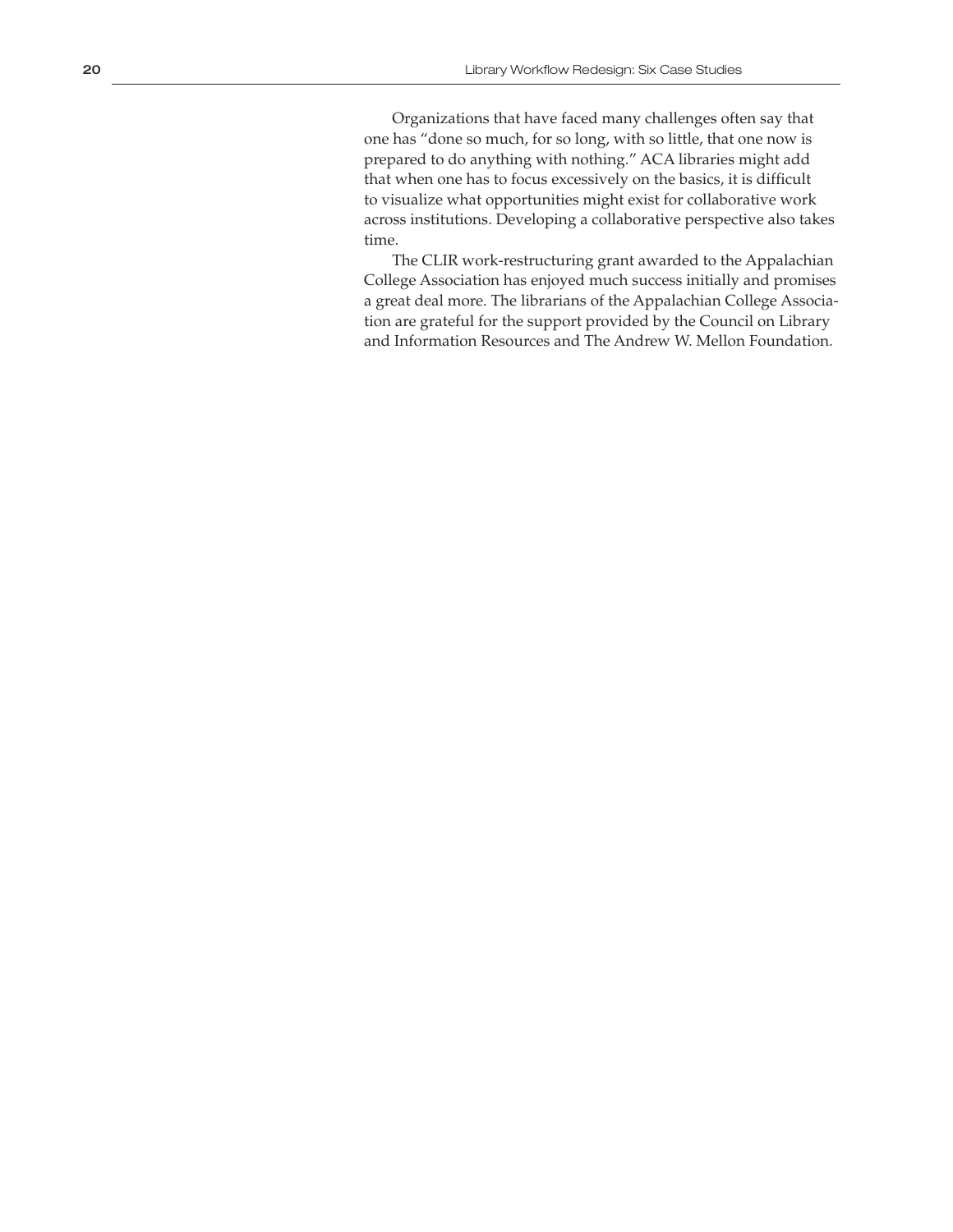### **Reference and Information Services Redesign at The Libraries of The Claremont Colleges**

 *Linda Gunter and Cindy Snyder*

The Libraries of The Claremont Colleges serve 6,500 under-<br>
graduate and graduate students as well as the faculty, staff,<br>
and larger community within Claremont University Consor-<br>
time (CUC) which requests the sum depende graduate and graduate students as well as the faculty, staff, tium (CUC), which comprises five undergraduate and two graduate institutions. As a crucial unit of academic support at the colleges, the Libraries conducts an annual review to ensure that its budget is consistent with its mission and strategic goals. This budget review includes discussions of whether resources can be realigned to advance the Libraries' strategic goals. Then, as necessary, the Libraries asks the colleges' administrators for budget increases to improve services. The administrators require justification for budget-increase requests. They ask what could be done differently: Is there duplication of efforts? Are the Libraries' efforts being correctly directed, and is value being realized from these expenditures?

In 2004, to explore answers to these questions and to assess the Libraries' performance in offering information and reference services, the Libraries requested and received a grant from The Andrew W. Mellon Foundation for a library services improvement project. The primary objectives of the project were to identify those reference and information services most appropriate to and needed by the library user community and to determine how such services could be provided most effectively. The Council on Library and Information Resources administered the two-year grant.

### **Rationale**

In its strategic plan, CUC identifies four broad strategic goals for the services provided to the colleges. Two of these goals relate directly to the library services improvement project: (1) to enhance service quality; and (2) to build and sustain exceptional library services and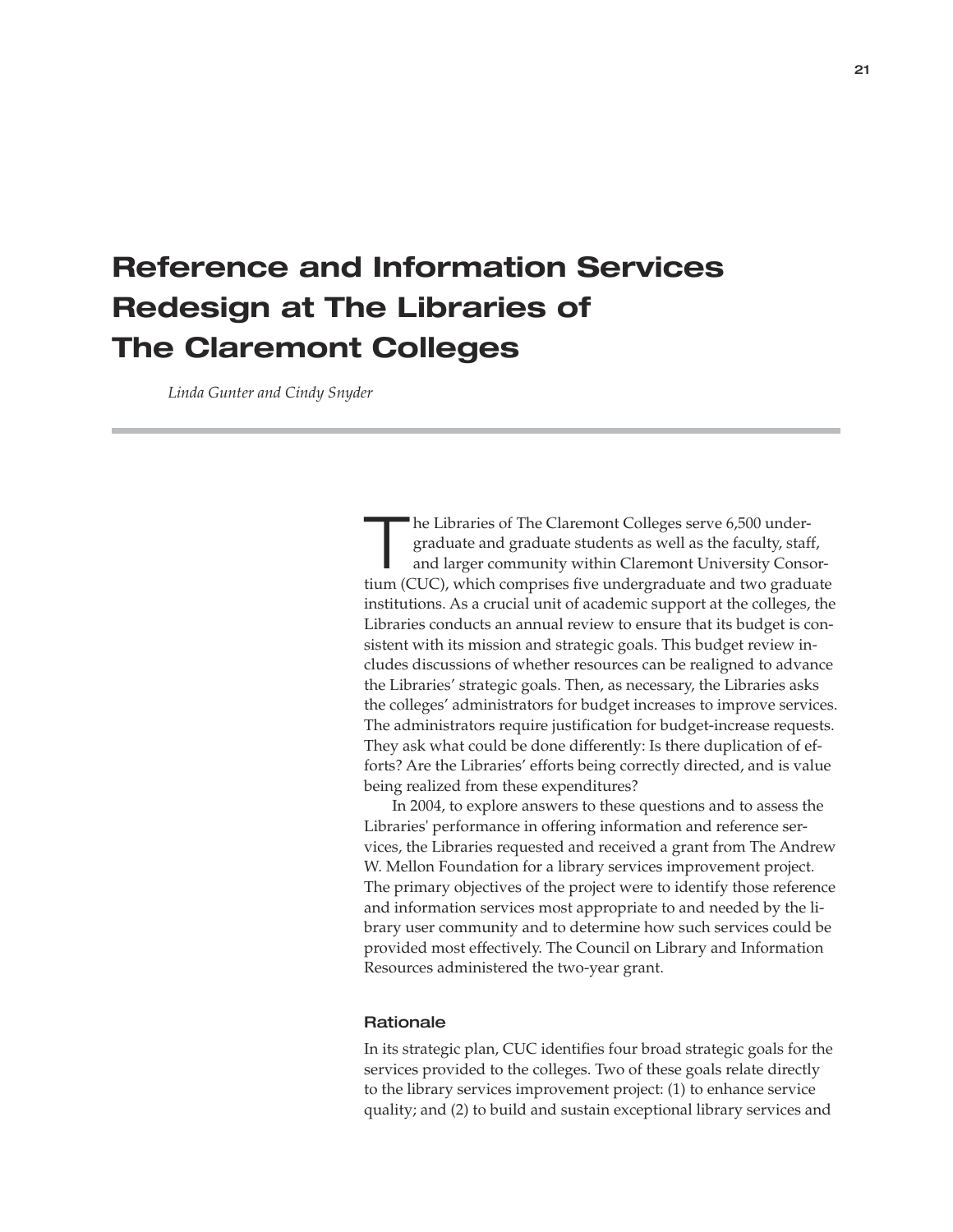resources consistent with the requirements and expectations of elite liberal arts colleges and outstanding graduate programs.

The goal of this project was to better understand what library users need, both in person and remotely, by taking a hard look at the Libraries' information and reference services and how these services are provided. Because technology continues to change the ways in which things are done, it is necessary to examine regularly the tools available to increase users' awareness of the services offered and to help them obtain the information they need.

The Libraries' staff members have always taken pride in the quality of reference and information services they provide. Survey responses and comments over the past few years supported the as sumption that these services were exemplary. When only librarians staffed the reference desks in the buildings, they could be held ac countable for the quality of service provided. They felt better able to provide the extra touches that made library service unique and valued in the liberal arts college context. When resources were not stretched so thinly, coping with the rate of external change was manageable, and demands on staff time were not as great as they are now. Times have changed, however. Librarians now participate actively in library management, additional emphasis has been given to instruction and outreach, and resources, both print and electronic have multiplied. The observations below point to the need for a thor ough review and redesign of reference and information services.

During spring 2002, the Libraries conducted focus groups to as sess various library services. Staff were dismayed to discover that a large portion of people in the groups focused on reference and infor mation services did not know about the many and varied services that the Libraries provided. Focus group participants criticized the Libraries for not offering specific services when, in fact, those ser vices were available. Some participants, for example, were unaware of the subject guides available to assist in independent research or of the options for accessing reference services. They did not know that they could schedule appointments with individual reference staff for research assistance and other services.

In spring 2003, the Libraries participated in the LibQual+ Survey. Comments submitted on the surveys indicated that users' percep tions of reference and information services were not as complimen tary as they had been in the past. While there were still positive com ments, there were enough neutral or negative comments that staff members felt it was imperative to re-examine the services offered and the methods for offering them.

During preparation for a recent Western Association of Schools and Colleges review of the Libraries, librarians noted that with the ever-expanding list of databases and services provided, they no lon ger felt able to assist with every service offered. They simply did not have enough time to learn everything. They also commented that they felt unable to meet all the demands of the job: to provide in struction, to develop and manage collections, and to participate in the management of the Libraries, in addition to their reference duties.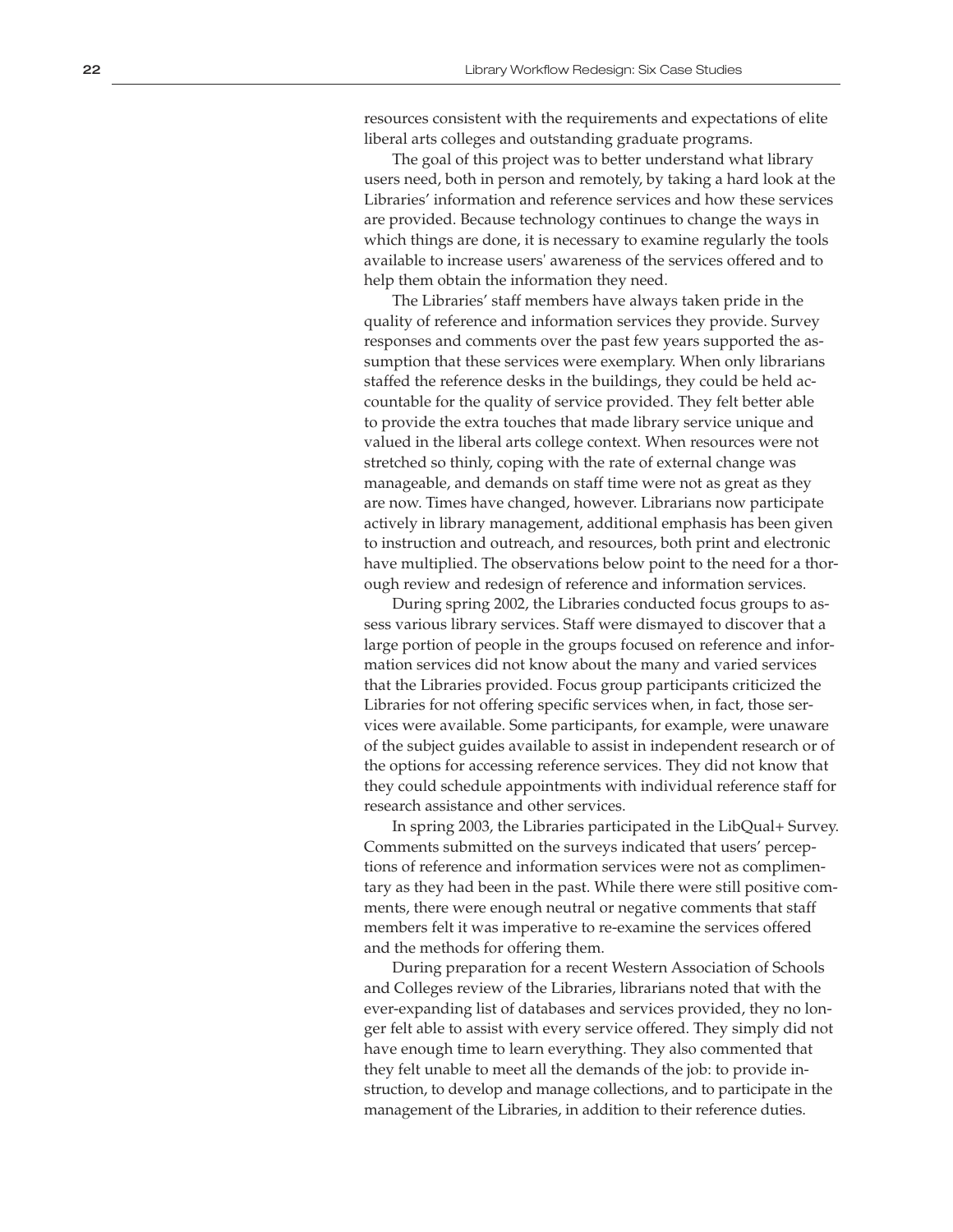As the Libraries' collections and reseources have grown and services have expanded, a number of service points have been added that are staffed primarily by students or other staff rather than by reference librarians. Since users often refer to any library staff member as a "librarian," it is hard to know where, or from whom, users received the service that they judged unsatisfactory. While exemplary service should be provided at all service points and from everyone working for the Libraries, pinpointing the source of problems is critical to ensuring improvement.

In studying and evaluating the reference and information services and the locations from which they were provided, it was necessary to examine the layout of the building and to consider what might be done to alleviate some of the confusion and difficulty in navigating it. Honnold/Mudd Library is composed of four separate units joined at different times into one architectural whole. It includes the original, four-floor Honnold building, the three-floor Mudd building, the multi-tier stacks within the Mudd building, and the three floors of the "new library" that joins Honnold and Mudd. The building structure is complex and signage has long been inadequate.

Taking into consideration these points, the following objectives were established for the project: (1) to identify those reference and information services most appropriate to and needed by the library user community; (2) to determine how these services can be most effectively provided; (3) to increase user awareness and knowledge of the range of reference and information services offered by the Libraries; (4) to improve user satisfaction with reference and information services; and (5) to enhance the ability of reference librarians and staff to meet established performance standards.

### Staff Involvement in the Project

In January 2004, a five-member reference redesign team was formed to pursue the work of the grant proposal. Cindy Snyder, reference coordinator, was project manager. She drew on staff from various work areas concerned with providing information and reference services to form the team. The team initially included Kelley Bachli, Linda Gunter, Pedro Reynoso, and Ina Thomas. Mary Martin and Julie Shen joined later. As work progressed, other library staff members were involved in subgroups and special tasks. All library staff members were involved in small and large group meetings, workshops, surveys, and focus groups. The goal was to involve as many people as possible in the project in order to gain a wide variety of perspectives. Over time, the team's membership gradually changed as one and then another staff member left the Libraries' employment. However, total team membership remained at five.

The reference redesign team met at least weekly over about 18 months. It devoted many of its first meetings to developing an approach to the work—exploring methodologies and dividing the work among team members. The team adopted the philosophy that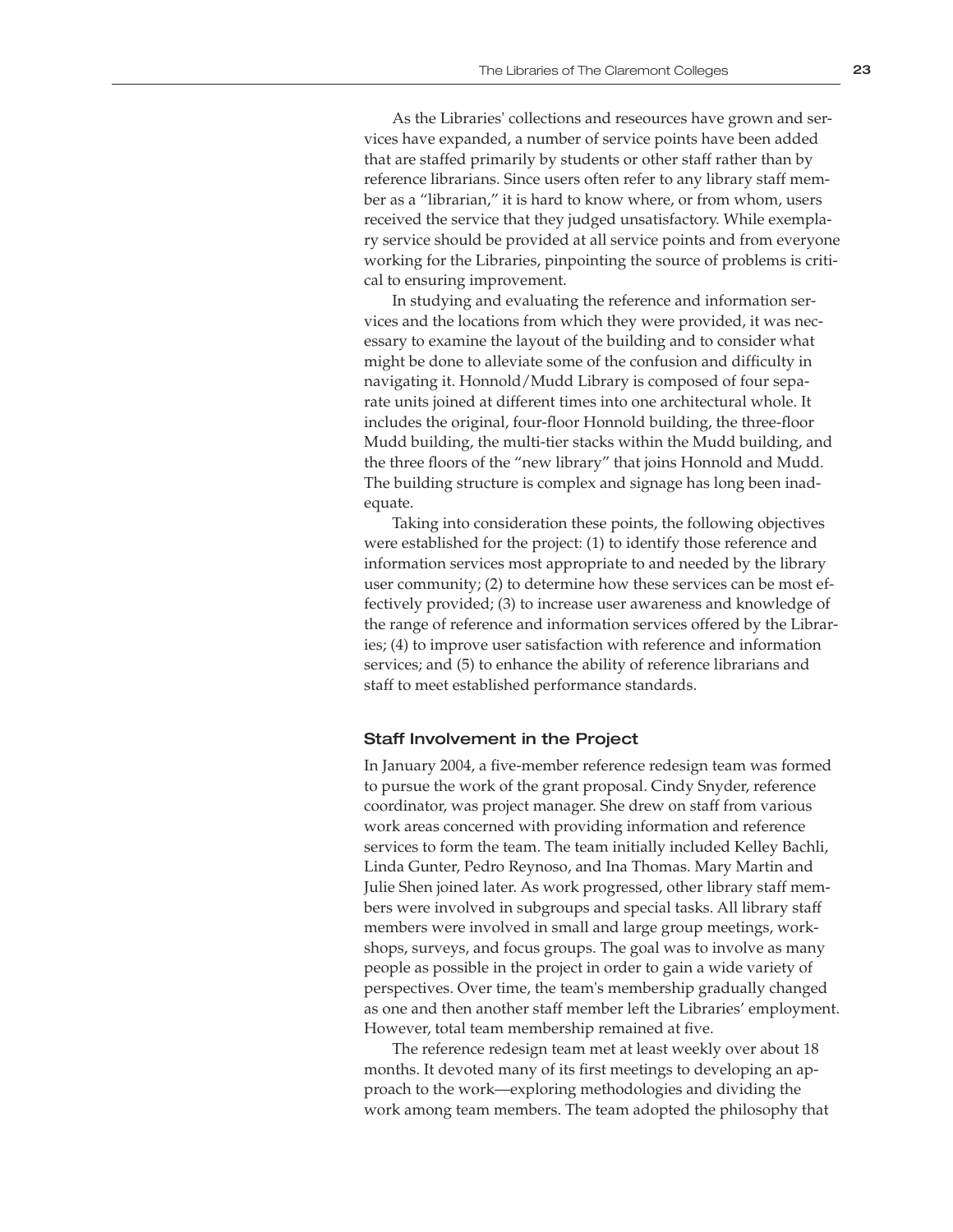exploring ideas, vetting them with as many staff members as possi ble, trying them out, and abandoning them if necessary would result in the most positive, productive, and effective project.

The grant supported the hiring of part-time temporary reference librarians, which freed team members to devote time to developing the redesign project and carrying out its objectives. Each semester, from spring 2004 through fall 2005 (excluding summers), one or two librarians were hired for 10 to 20 hours per week.

### Methodology

The team employed many methods for assessing the quality of the services currently offered and determining needed services. Processes included the following:

- Literature reviews. The team read and discussed books and ar ticles on a variety of approaches to reference and information services. Among the theories and concepts discussed were busi ness process reengineering, appreciative inquiry, FISH, and topics related to Generation X and the millennials. From these discus sions, ideas were distilled and consideration was given to which approaches would be most appropriate.
- Attendance at local and national conferences. Several team mem bers attended conferences and workshops that addressed refer ence redesign, including sessions dealing with remote reference services, "chat," the information-seeking practices of millennials, workplace design, the future of reference services, and assessment of library services.
- Personal networking.
- Site visits. Team members made site visits to explore how other libraries offered reference and information services. Libraries vis ited included Seattle Public Library; Cerritos Library (California); California State University, San Marcos; California State Univer sity, San Jose; and Mount Holyoke College Library.
- Locally developed user surveys. In addition to the formal surveys conducted in 2002 and 2003, the reference redesign team conduct ed brief surveys of students and of staff in each work unit.
- Participation in the LibQual+ Survey in spring 2003 and spring 2005.
- Focus groups. The team and a campus facilitator solicited focus group input as a major source of information.
- Consultant services. Maureen Sullivan was hired to help refine the methodology and to discuss various philosophies of team work, management styles, and approaches to redesign. She made two site visits to Claremont, met with large and small groups of staff, and held several intensive work sessions with the reference redesign team. The team communicated with her by e-mail and telephone over several months and met with her at an out-of-town conference.
- Meetings of the team representatives with individual library work groups. The team developed specific questions for these meetings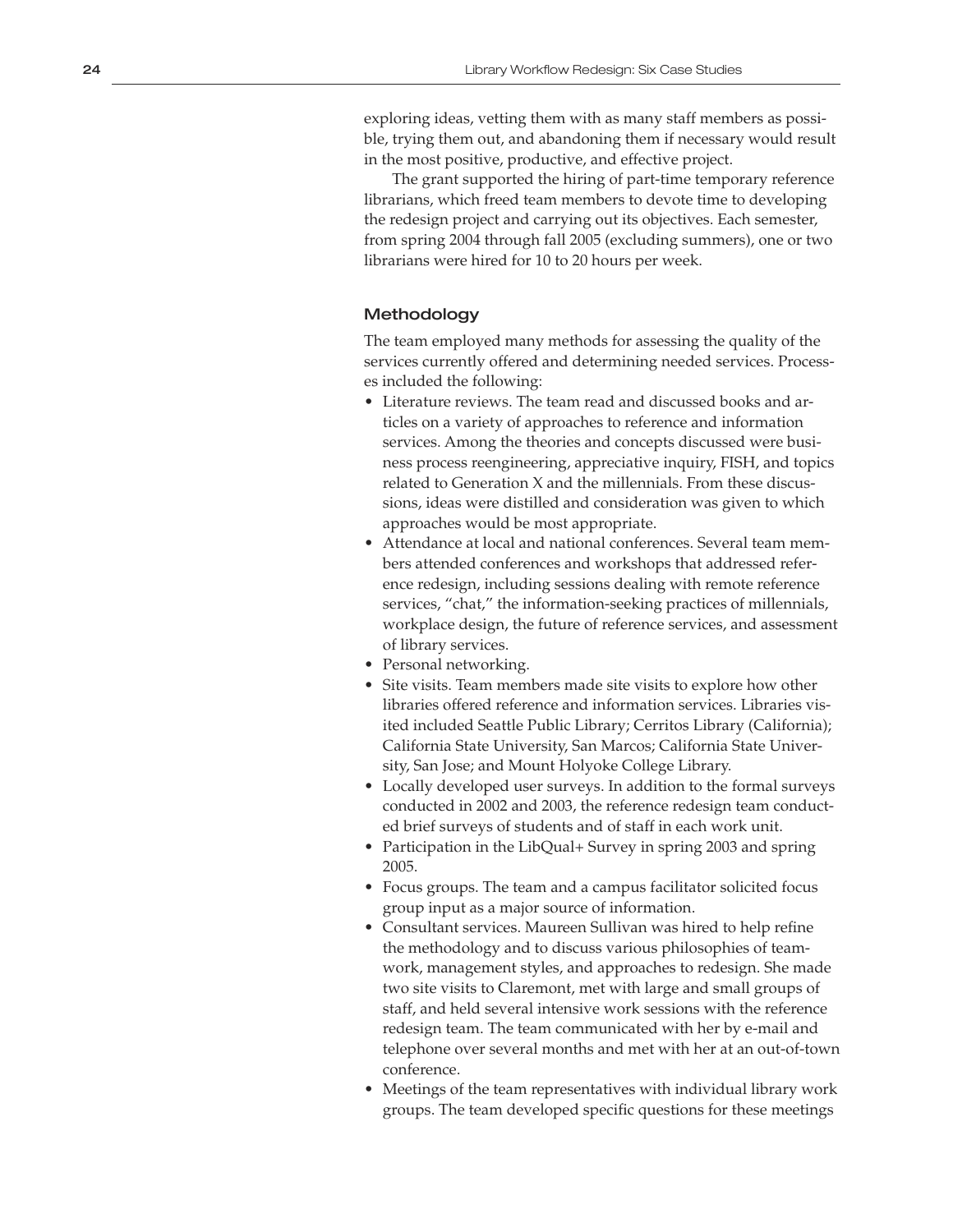to elicit how all staff, regardless of their positions, duties, or responsibilities, felt about user service. Each team member met with two to four work groups. Following these meetings, the team discussed the findings and incorporated them into the general model for the redesign.

- Meetings of the team and all staff. As work progressed, meetings took place to promote general communication about the team's work and the work of the consultant and to solicit input from as many staff members as possible.
- Meetings of the team and the librarians' group. Since much of the team's focus was the work of the reference librarians, discussions were held with this group throughout the grant period. The team's proposed model was distributed in various iterations to librarians and all staff.
- Meetings of the team with students. Early in the team's work, students who worked in public service areas of the library were invited to join the group for several discussion sessions. The students provided useful insights, particularly with respect to the needs of the millennials.

### Development of the Model

Team members worked steadily for about six months, immersing themselves in reference and information services currently offered or that might be offered. During this time, representatives of the information technology (IT) work unit met with the team to explore options for services in the new reference and information model. As the work progressed, team members decided to focus on developing alternative models. Each team member designed and presented a model to the whole team. The entire model, as well as specific elements, was considered. Through this process, a model for reference and information services redesign was created. The model, summarized in the following paragraphs, is described in detail at http://www.clir. org/pubs/reports/pub139/CLappx1.pdf.

The model consisted of two major sections. The section entitled "Philosophy of the Model" outlined the premises of work as currently accomplished and the principles of the redesign. "Features of the Model," section two, included physical features, technological features, and assistance strategies. The purpose of the model was to integrate the present information, reference, and search center assistance desks and to ensure that personal and electronic services would be equally welcoming and helpful. To accomplish this, the model addressed the provision of reference and information services, the use of technology to enhance services, training for all levels of staff, IT needs, staffing needs, and feedback mechanisms.

Specific features of the model included plans for a new service desk and the creation of new staff positions. The team proposed that a welcome desk be placed in the lobby of Honnold/Mudd Library; that a supervisory coordinator position be developed; that an information assistant position be created for staff and students who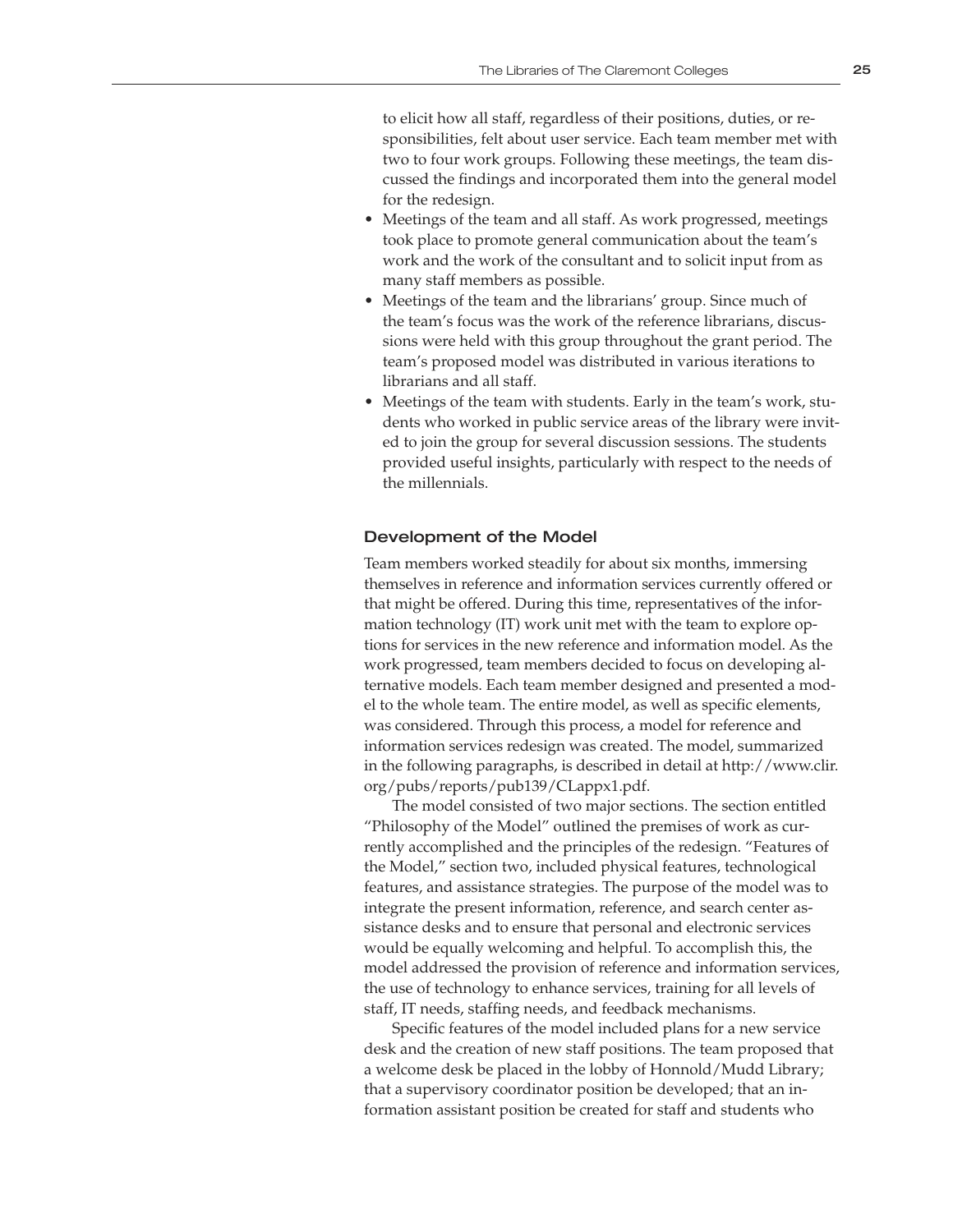provide the first-tier level of reference service at a new information and reference desk; and that an information assistant coordinator po sition be designed to supervise these staff. The model also suggested that continuous user feedback be included in the Libraries' Web revi sion project, which was scheduled for spring 2006.

Concurrent with presenting the draft of the model to staff and soliciting their input, the team created additional teams to design and staff the welcome desk and to redesign the physical layout of the search center. The search center redesign team drew up plans for rearranging computers and peripheral equipment in the original search center space and made plans to expand the search center into a room adjacent to the new site for a combined reference and infor mation desk. The new plans allowed for placement of computers to meet requirements for private work and group projects. The team also presented design possibilities for the proposed reference and information desk. These plans were vetted with all who would work at the new desk, as well as with all staff.

A trial welcome desk was put into place in the Honnold/Mudd Library for one week at the beginning of the fall 2004 and the spring 2005 semesters. The response was favorable, and the idea was incor porated into the reference redesign model. The welcome desk team met several times to plan the location, setup, staffing, and training needs for the proposed permanent welcome desk. The desk would be placed opposite one of the two sets of entrance doors and would be visible to all who entered the library. The new library elevator, which opened to the entrance lobby, would provide access to all floors of the library. Before this redesign, operating this elevator required a staff key. Full access to the elevator would necessitate mov ing one set of security gates downstairs to the lobby and require that the welcome desk be staffed all hours the library is open.

### Implementation of the Redesign Model

Following staff review of multiple iterations of the draft document, the model was accepted and work began on the following physical and service changes.

- Installation of a combined services desk. Three individual service desks (reference, information, and search center assistance) were merged into one location. A new desk was ordered and installed in spring 2005. Decisions regarding placement of telephones and computers were made and implemented. The desk would be staffed by one information assistant and one or two reference librarians during most hours of library operation; an IT staff mem ber would be there during some hours. Assessment of this staffing model continues as staff members gain experience working in this group configuration.
- Establishment of the welcome desk. The philosophy for the welcome desk is that everyone who enters the building will be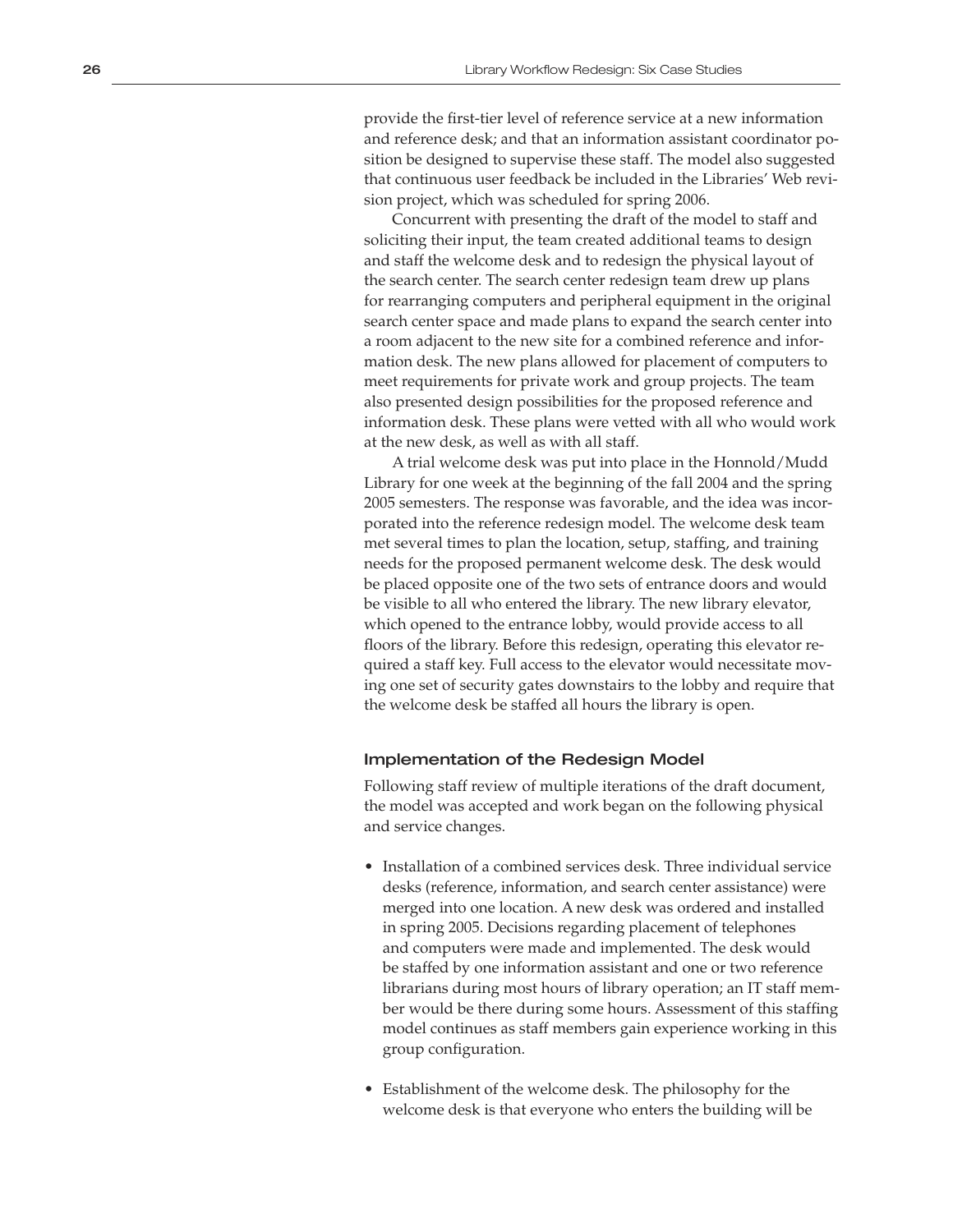greeted. First-time users or others who do not have college or community cards will be offered information about the Libraries; users with substantive questions will be referred upstairs to the reference and information desk. When the welcome desk was established, all staff members were encouraged to volunteer at least one hour per week. A tenet of the reference redesign model is that everyone on the staff is a "roaming information provider," and work at the welcome desk fosters that philosophy. Many staff members who are new to public service have expressed satisfaction in doing this work.

- Development of job descriptions and filling the new positions. The reference redesign team, with library administration, developed job descriptions for the positions of information assistant coordinator and welcome desk coordinator, and the CUC human resources unit approved the positions. The positions were posted internally, providing opportunities for staff advancement to supervisory responsibilities. The positions were filled in March 2005. Office areas were designated, and the work of developing policies and staff training materials began. Workers were hired and trained. Adjustments continue to be made, especially in training, as these jobs evolve. It is intended that the welcome desk will be staffed with regular staff during weekday daytime hours, and that student staff will work the evening and weekend hours. Conversely, the reference and information desk will be staffed most hours with student staff, and a smaller number of hours will be filled with regular library staff during weekdays.
- Relocation of the security gates to the library lobby entrance. Gates were moved from the second floor to the lobby to provide security for the collection.
- Opening of the library elevator for patron access to all floors, providing compliance with the Americans for Disabilities Act (ADA) and enabling all users to get around the building without assistance.
- Development of training plans for the information assistants. The information assistant coordinator is responsible for training regular staff, part-time temporary staff, and student information assistants, and for conducting one-on-one and group training. A training team is planned to develop individual training modules and to place these modules on the Libraries' Web site. These plans are described in detail at http://www.clir.org/pubs/reports/ pub139/CLappx2.pdf.
- Scheduling of regular and student staff for the welcome desk and the information and reference desk. The two coordinators are responsible for the scheduling of these desks, both of which are staffed all the hours the library is open.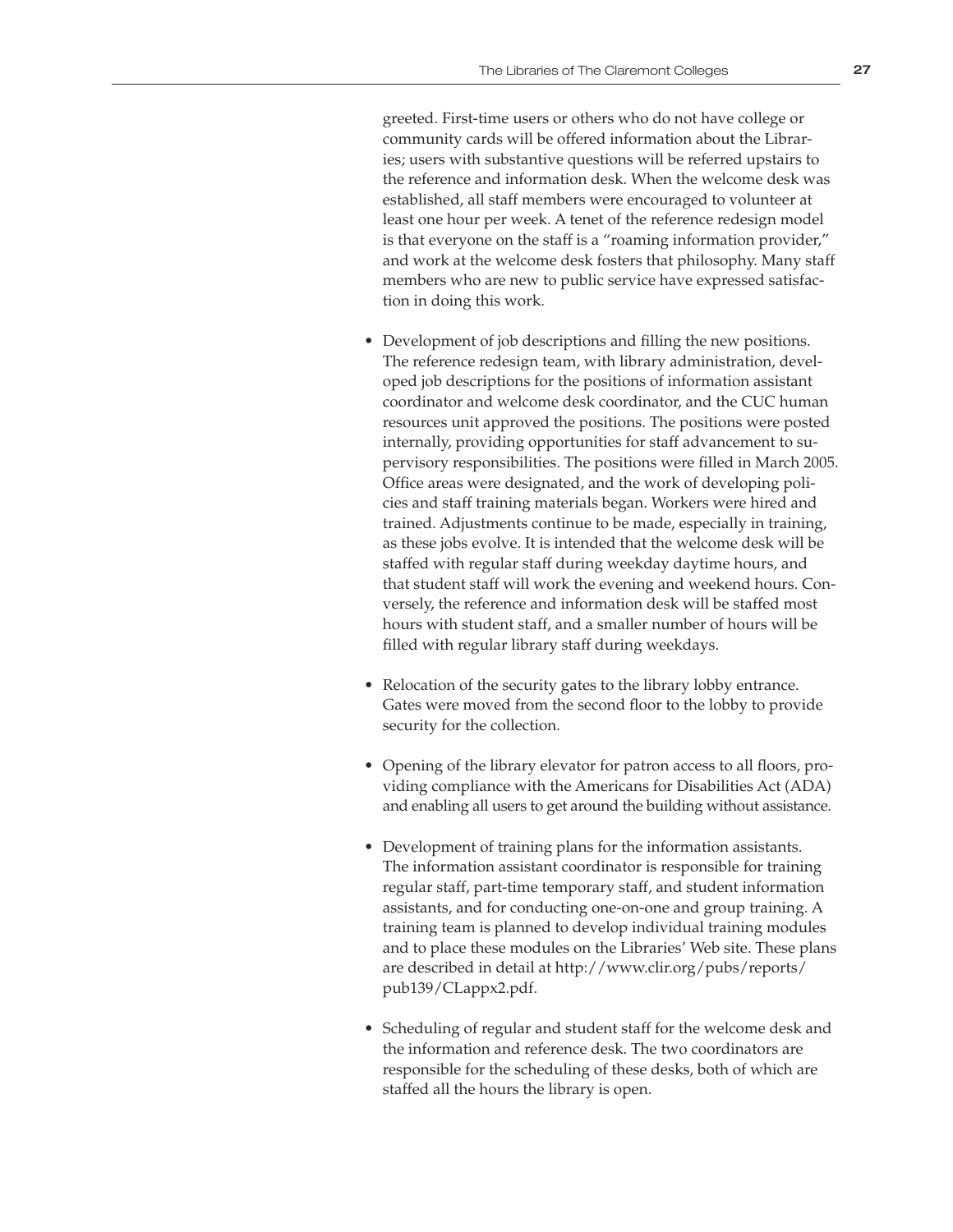- Development of budgets to support the new desks. No new funds were available to support these functions. Money previously bud geted to cover student assistants at the search center assistance desk and to staff the former information desk were transferred to provide some funding for student staff. Because of budget con straints, it is important for regular staff to volunteer to serve at the welcome desk for an hour per week. It is hoped that all staff will ultimately work at this desk, and that job descriptions for all new library positions will include this commitment.
- Installation of chat software for instant messaging (IM) with users. When the redesign project began, the reference librarians had been using 24/7 Reference virtual software for about three years. Librarians monitored this service, which serves users throughout the United States and Canada, one hour per day, Monday through Friday. With the redesign, it was decided to try monitoring 24/7 Reference from the reference and information desk during regu larly staffed hours for Claremont users only. After testing this for about five months, it was determined that Claremont users were not using the service extensively and that they would be better served with more familiar chat software. In fall 2005, the Librar ies' IT staff installed GAIM on the reference and information desk PCs, with links displayed prominently on the Web site. GAIM is an interface that allows users to chat with the librarians from their AOL, MSN, or Yahoo IM accounts. The service began slowly but grew dramatically over the first semester of use.
- Design of a "Need Help?" button. This button was a featured part of the redesign model. The goal was to communicate with users in ways they knew and used, primarily electronically. The service was based on the belief that a prominently displayed button on every page of the Libraries' Web site would be particularly at tractive to students and that it would encourage them to contact librarians for help from any location, rather than coming to a ref erence desk as the traditional reference model dictated. Redesign team members worked with IT representatives to develop the but ton. The button displays in the upper-right corner of the Libraries' Web pages, in bold red letters. The text of the button reads: "Need Help? Ask Us" and has three links: for e-mail/chat/phone, link ing to the appropriate information for sending an e-mail reference question; for using IM services such as AOL Instant Messenger, Yahoo! Messenger, or MSN Messenger; and for contacting the indi vidual reference librarians or the reference and information desk.
- Movement of search center networked printer. The search center was expanded into two rooms and the copy center was relocated and given responsibility for servicing the one networked printer. All search center PCs print to that machine, and students collect their print jobs from it. Copy center hours have increased over the past two years to better serve users.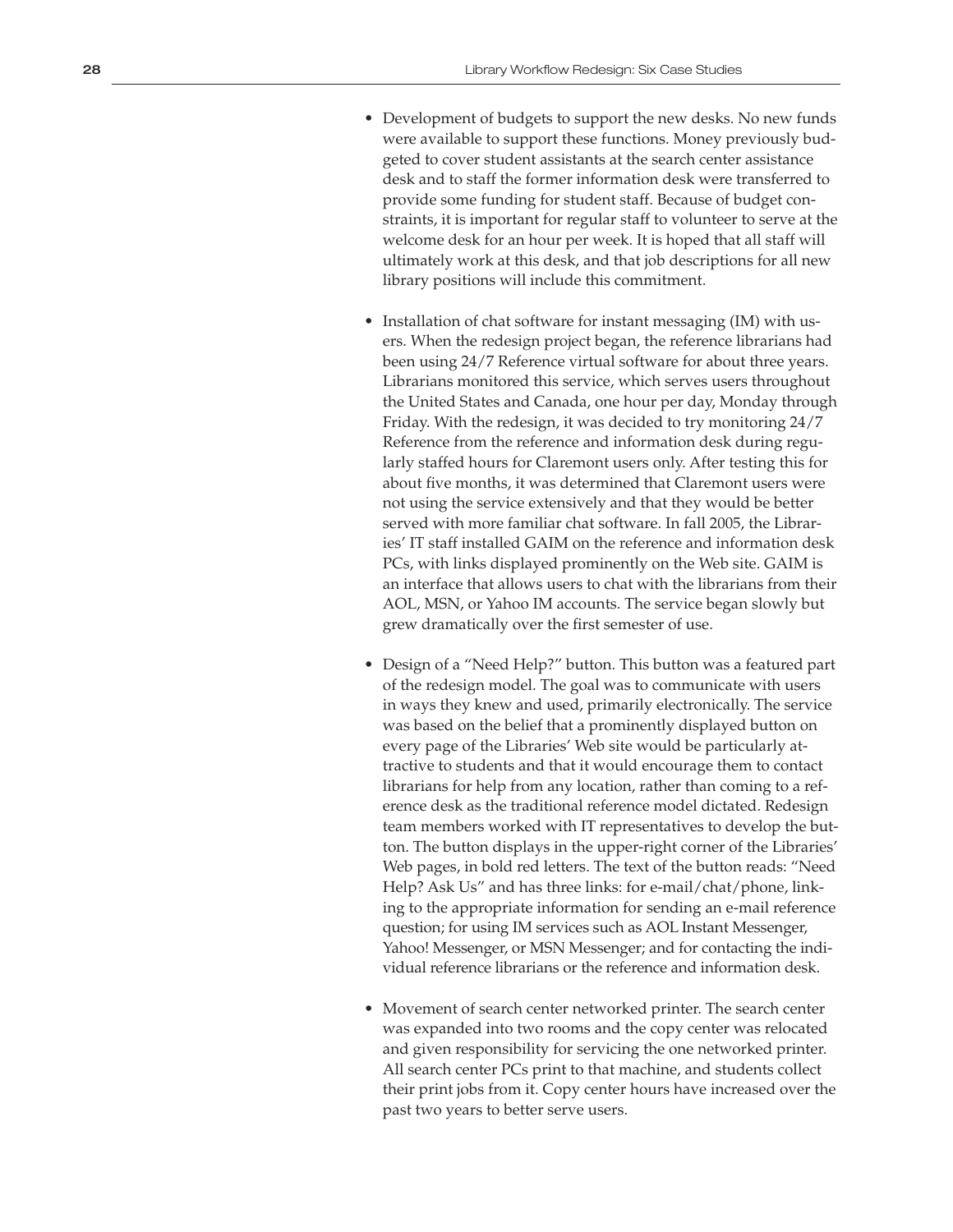- Relocation of multimedia equipment to more patron-accessible areas. Before the redesign, multimedia machines were located in a locked room accessible by a reference librarian. With the redesign, all machines were moved out of this room. DVD viewing capability was installed on all search center computers, scanning equipment is now available in the search center, and GIS software is loaded on two designated search center machines. Some exceptions remain. Video viewing is available on two public machines and in a private location on another floor of the library. The plotter for the GIS software remains inside the copy center because of the need for assistance with this process and the high cost of the equipment.
- Proposal for an IT staff presence at or near the reference and information desk. Beginning with the fall 2005 semester, IT scheduled one staff member at the reference and information desk during the hours service was most needed. After working with this schedule, it was decided that there was little need for full-time IT presence at the desk. An IT IM group was established and a link to the group was added to all reference and information desk computers. IT staff make it a point to respond to reference IM queries immediately. If personal assistance is required, they come to the reference and information desk to help.
- Installation of multilingual functionality on all search center machines. User comments indicated that many would like to have Web pages display in Chinese, Japanese, or Korean languages. This application has now been activated on computers in all campus libraries.
- Proposal for two-way radios and headsets. A plan emerged to provide librarians or information assistants with headsets when they left the desk to assist patrons. They could then be reached if needed by using a headset instrument at the desk. Headsets could also be used by librarians roaming the building looking for people needing assistance. Although testing was successful, a few participants in focus groups felt that the radio headsets and the "roaming librarian" were distracting, and the idea was abandoned.
- Automatic start-up and shutdown of public computers. This technology had been introduced prior to the reference redesign project, but the initial implementation was unsatisfactory. It has since been put in place and is effective. The time required to start up and shut down 30 or more machines is now spent assisting users with their information and reference needs.
- Creation of an electronic rolodex and blog. The team and the reference information staff discussed several options for making information more readily available to the staff and decided to implement an "electronic rolodex" and a reference blog. The objective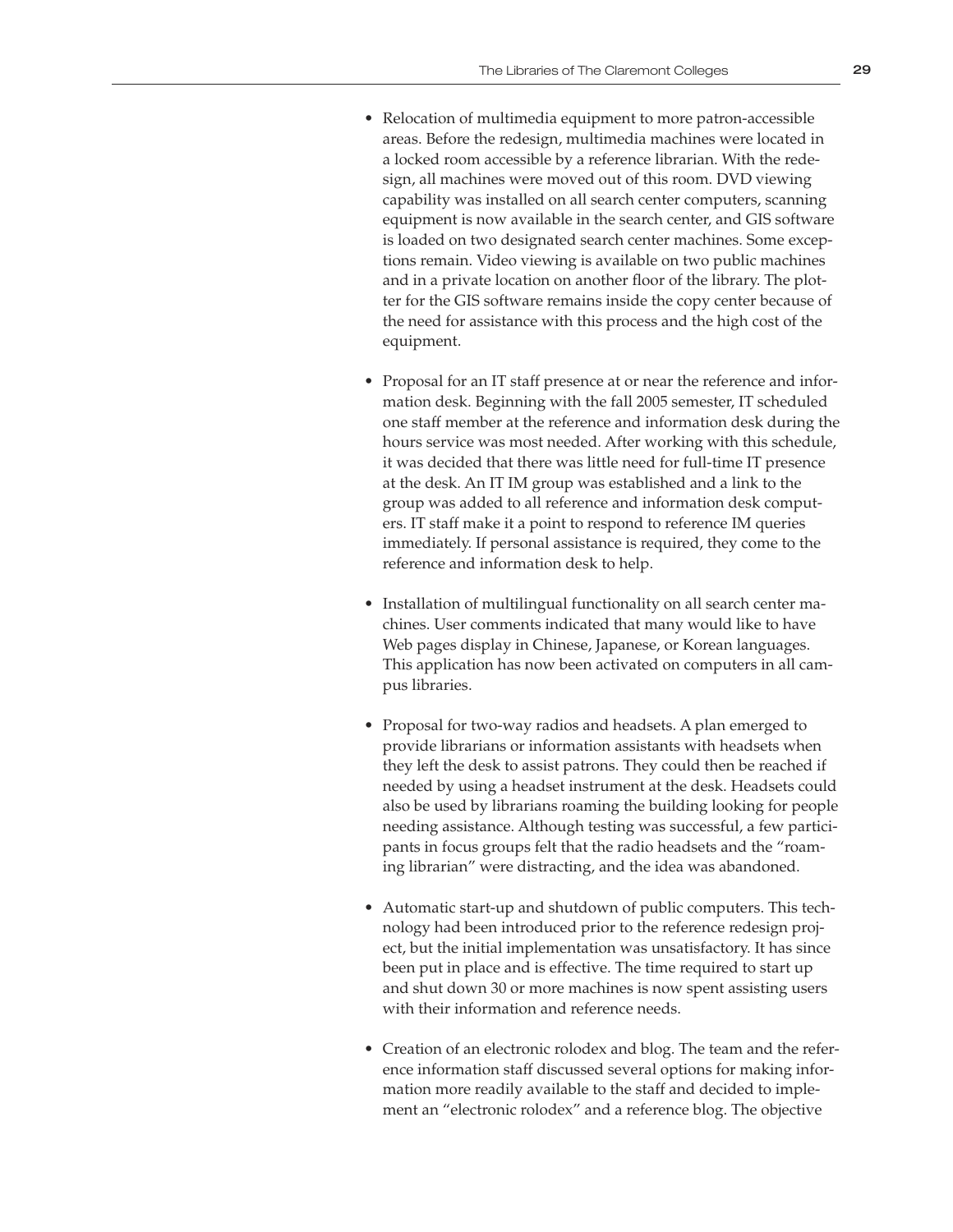of the rolodex was to provide a quick means to look up answers to patrons' questions, many of which were asked repeatedly, and to respond to difficult questions. Librarians would no longer have to research the same topics repeatedly, and information assistants could use information already discovered. The rolodex was creat ed using Microsoft Access software, and training was provided for populating the rolodex with information useful to staff at the ref erence and information desk. The rolodex was to be loaded only at this desk and would not be publicly accessible. The reference blog was created and posted on the Libraries' Web site. A public resource, it offered topics of immediate interest. After the rolodex and the blog had been tested in use, it became apparent that the information they provided was somewhat redundant. The rolo dex was abandoned, and the blog, renamed refblog, now includes searchable categories such as "course assignments," "rolodex re sources," "stories," and "Web searching tips."

• Marketing the new services and desk design. The Libraries' marketing group played a pivotal role in publicizing the new and redesigned reference and information services and in introducing users to the new desk with its reconfigured staffing. Marketing staff designed and produced bookmarks and table tents advertis ing the "Need Help?" button and the various "Ask a Librarian" services. In spring 2005, an evening open house was held at the library to introduce the new layout and services. Refreshments were served, CD-ROMs were given to each person, and there were drawings for USB flash drives.

A report on progress in information and research services redesign as of June 14, 2005 is provided at http://www.clir.org/pubs/reports/ pub139/CLappx3.pdf.

# Assessment of the Reference Redesign

The reference redesign team used a variety of methods to assess the effects of the project. At the beginning of the model design, a student minisurvey was conducted (see http://www.clir.org/pubs/ reports/pub139/CLappx4.pdf). This was followed in October 2004 by another brief survey; results are available at http://www.clir. org/pubs/reports/pub139/CLappx5.pdf. In return for filling out the surveys, students were offered a candy bar. Response was good, and much information was gained about student knowledge regarding library services. The last question on the minisurvey asked students whether they would be interested in participating in a focus group. There were many positive responses.

In late October and early November 2004, a series of focus groups was conducted for faculty, staff, and students. Twenty-two members of the colleges attended these sessions. The graduate stu dent and the faculty groups were held in late afternoon; the under graduate group took place in the evening. Refreshments and small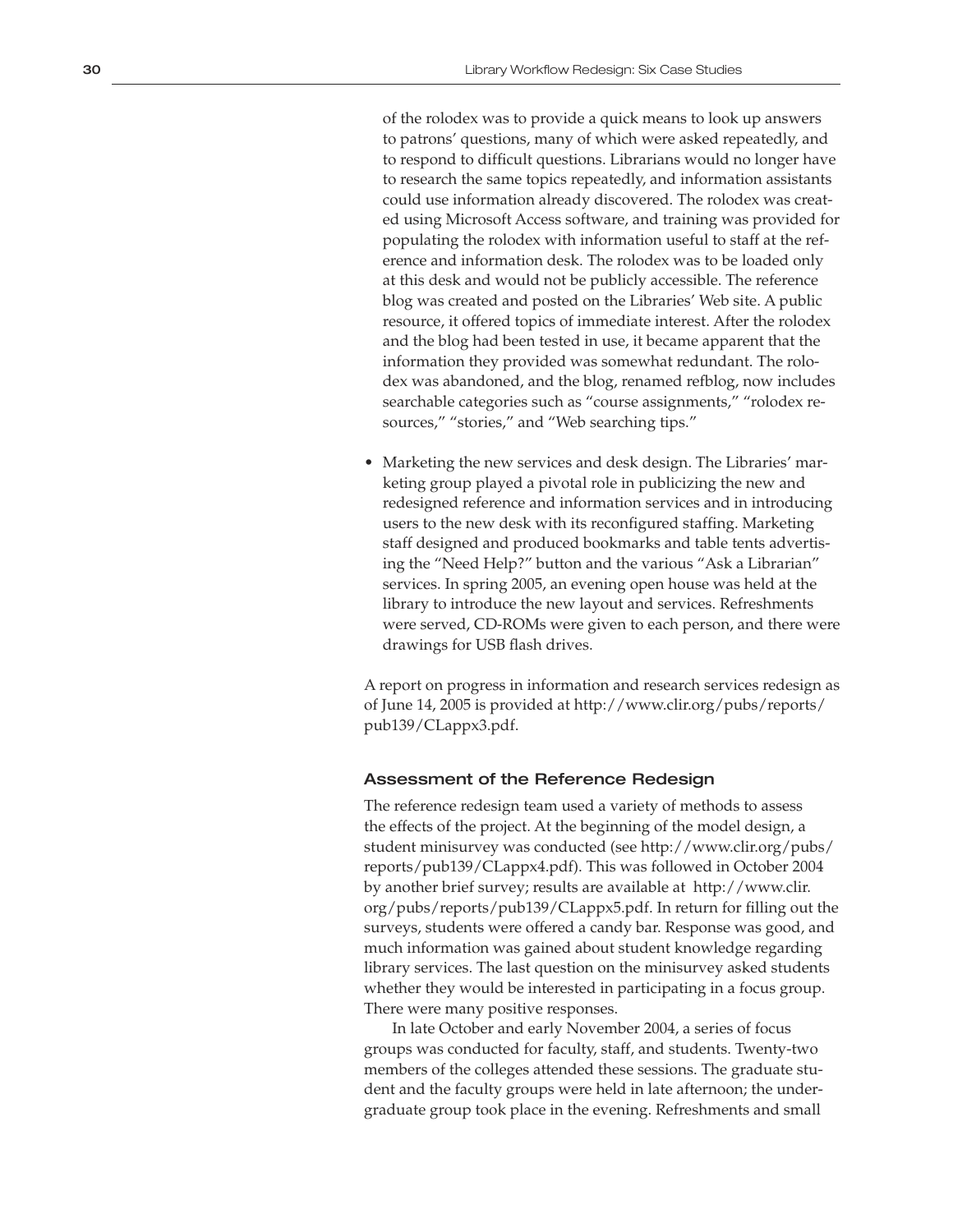cash payments were given to students. Faculty members were given gift certificates for a local restaurant. Each focus group consisted of 6 to 10 participants. A graduate student in behavioral and organizational sciences facilitated the conversations. One or two team members attended, took notes, and provided clarification when requested. Hearing the conversations and observing body language were useful to the team. The facilitator prepared a report of the results of the focus groups and submitted it to the reference redesign team (see http://www.clir.org/pubs/reports/pub139/CLappx6.pdf).

To gain a better understanding of the effects of the changes, another series of focus groups composed of library staff was held in summer 2005. The goal was to gather information from all staff now working occasional hours at the welcome desk or the reference and information desk. Feedback was solicited regarding the new physical layout of the desks, staffing arrangements and schedules, the new electronic communication programs, the ways in which regular and student staff now interacted, and the overall impact of the redesign. Five staff focus groups with a total of 26 participants were convened in late June and early July 2005. A report on the findings of these groups was issued on August 5, 2005 (see http://www.clir. org/pubs/reports/pub139/CLappx7.pdf). In late July, staff members unable to participate in the focus group sessions were surveyed by email. The questions asked were similar to those in the focus groups. The findings of the focus groups and the surveys were mixed. Some users were positive, others were ambivalent, while still others were confused by the new design. Further surveys are planned.

Statistics gathered from the new electronic user communications were analyzed. After discontinuing the 24/7 Reference software and implementing the "Need Help?" button and the IM service, use of IM increased to a total of 286 messages for the first three months, compared with 104 for the entire previous year, confirming that today's students communicate by IM and expect this service. In addition, the team implemented Web-based continuous feedback by means of a quick link on the Libraries' home page.

A final survey of survey of users of the Honnold/Mudd Library was done in December 2005. Results are available at http://www. clir.org/pubs/reports/pub139/CLappx8.pdf.º

# Conclusions and Lessons Learned

The reference redesign team took on a life of its own. Some parts of the work went well, and some could have been done differently. Some of the more successful methods used included meetings with a variety of staff in small and large groups; much one-on-one discussion; giving serious attention to the results of user surveys and taking steps to implement desired services; setting up two pilot welcome desk projects to gauge the reaction of staff and library users; and including and recruiting as many staff as possible for specific purposes such as the formation of additional teams to design the new reference and information desk and the welcome desk, and to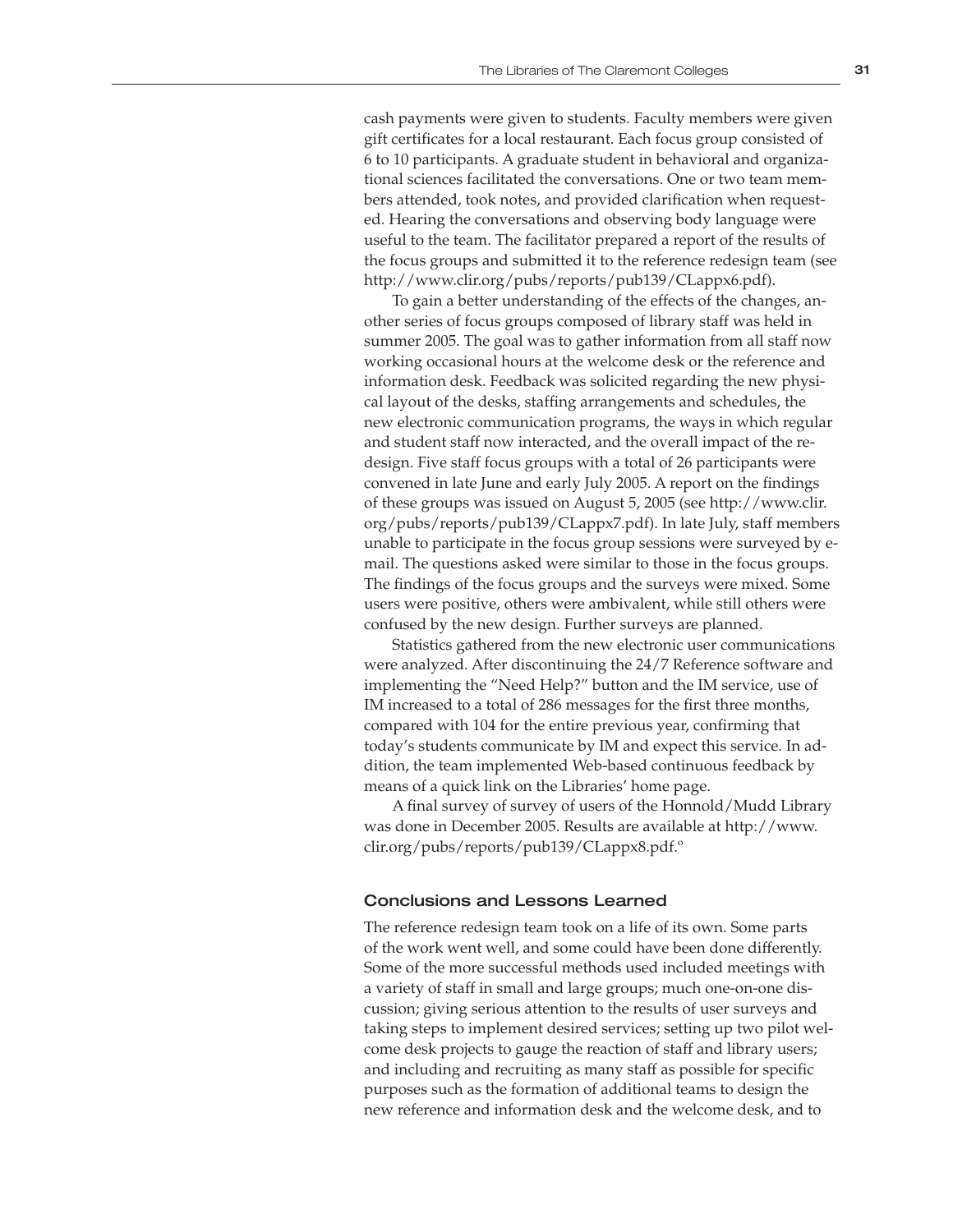market the new design and services. In reviewing the model adopted by the reference redesign team and endorsed by staff for implemen tation, several key requirements have been initiated or accomplished.

- Three service desks have been merged into one, allowing users to approach one desk for assistance rather than wondering where to go for help.
- A welcome desk has been set up at the entrance to the library. This has already received positive feedback from staff and li brary visitors.
- Training has been developed and presented to staff and students who staff the reference and information desk and the welcome desk.
- Opportunities have been created for staff to work at public service points.
- Multimedia equipment has been moved out of locked rooms and made available for use in the search center.
- New ways of electronic communication have been installed (e.g., Microsoft Communicator and IM), providing services more effi ciently and for more hours of the day.
- Multilingual browser capability has been installed on search center PCs.
- An IT presence has been established at the reference and informa tion desk, initially in person, and later accessible through an IM account.
- An ADA-compliant workstation with Jaws and ZoomText soft ware has been set up.

It is difficult to sustain a project of this nature over an extended time given the staff's other commitments. Whether because of a lack of sustained interest, a lack of time, or funding constraints, not all elements of the proposal or all recommendations of the model have been put into operation. Features still to be implemented include the full complement of proposed training modules; information kiosks in areas where no staff are available to help (e.g., with periodicals and microforms) or in offsite locations farthest from a library; sig nage and directional assistance for the Honnold/Mudd Library; and plans for expansion of the lobby/entrance area of Honnold/Mudd Library.

From the outset, the team that devised the model relied exten sively on brainstorming and group discussion. This required a sig nificant amount of time, and meetings sometimes became tedious. Some aspects of the work bogged down. It was difficult to know when to stop brainstorming or when disagreement was disruptive rather than healthy. While team members could have sought ways to do things differently, they respected each other's opinions and con tributions and generally worked well together.

One aspect of the team's work that needed more attention was communication with the rest of the Libraries' staff. Until the model was presented, some staff occasionally commented that they didn't know enough about what the team was doing. In retrospect, it would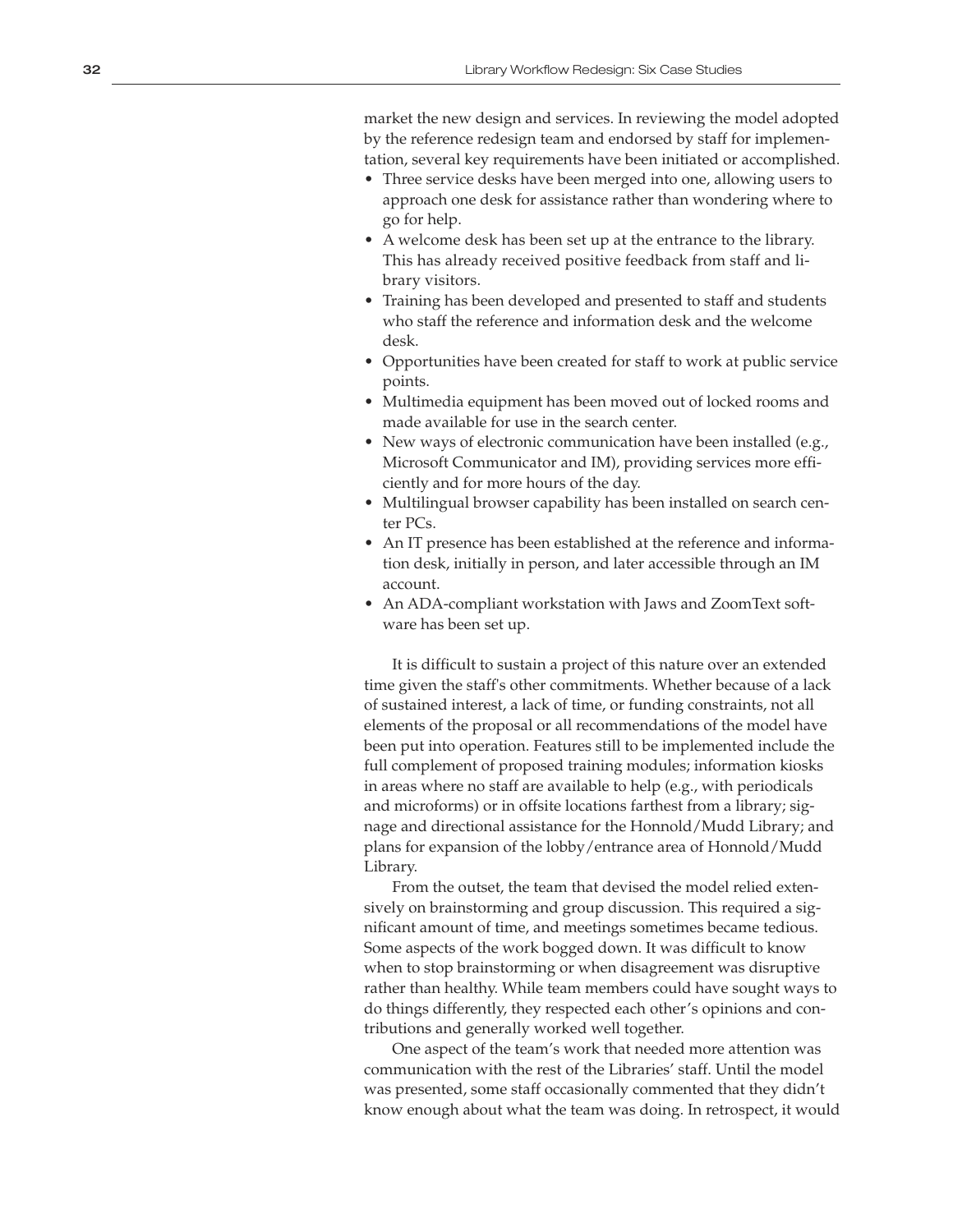have been wise to communicate with staff on a regular schedule rather than sporadically. Perhaps a "What Has Reference Redesign Done This Week?" e-mail would have eliminated the speculation over team discussions and their impact on individuals' work.

Another lesson learned was the importance of being willing to try new things, to abandon those things deemed unworkable, and to apply aspects of unworkable ideas. While the roaming librarian idea was discarded as a formal feature of the model, the idea increased the expectation that all library staff will provide assistance when asked and offer a welcoming presence throughout the building.

 As noted in the introductory section of this report, many theories and models of organization, such as business process reengineering, FISH, and appreciative inquiry, were explored. While none of these methods was used in its pure form, features of many were applied. The model developed reflects the Libraries' unique organization and the services needed and wanted by its community of users. Implicit to the model is the belief that services will continue to develop and that they will keep pace with the best practices available. The reference redesign project and the grant supporting it provided the opportunity to devote time and energy to learning what users need and want. It has also allowed the flexibility to spend time designing and implementing services to better satisfy those needs and wants.

# **For Further Reading**

Abram, Stephen, and Judy Luther. 2004. Born with the Chip. *Library Journal* 129(8): 34–37.

Bartle, Lisa R. 1999. Designing an Active Academic Reference Service Point. *Reference & User Services Quarterly* 38(4): 395–401.

Beck, Mary Ellen. The ABC's of Gen X for Librarians. *Information Outlook* 5(2):16–20.

Brodie, M., and N. McLean. 1995. Process Reengineering in Academic Libraries: Shifting to Client-centered Resource Provision. *Cause/Effect* (Summer): 40-46.

Carlson, Scott. 2002. Do Libraries Really Need Books? *Chronicle of Higher Education* (July 12): A31.

Courtois, Martin P. 2000. Tips for Roving Reference: How to Best Serve Library Users. *College & Research Libraries News* 61(4): 289–290.

Crother, Cyndi. 2004. *Catch! A Fishmonger's Guide to Greatness*. San Francisco: Berrett-Koehler.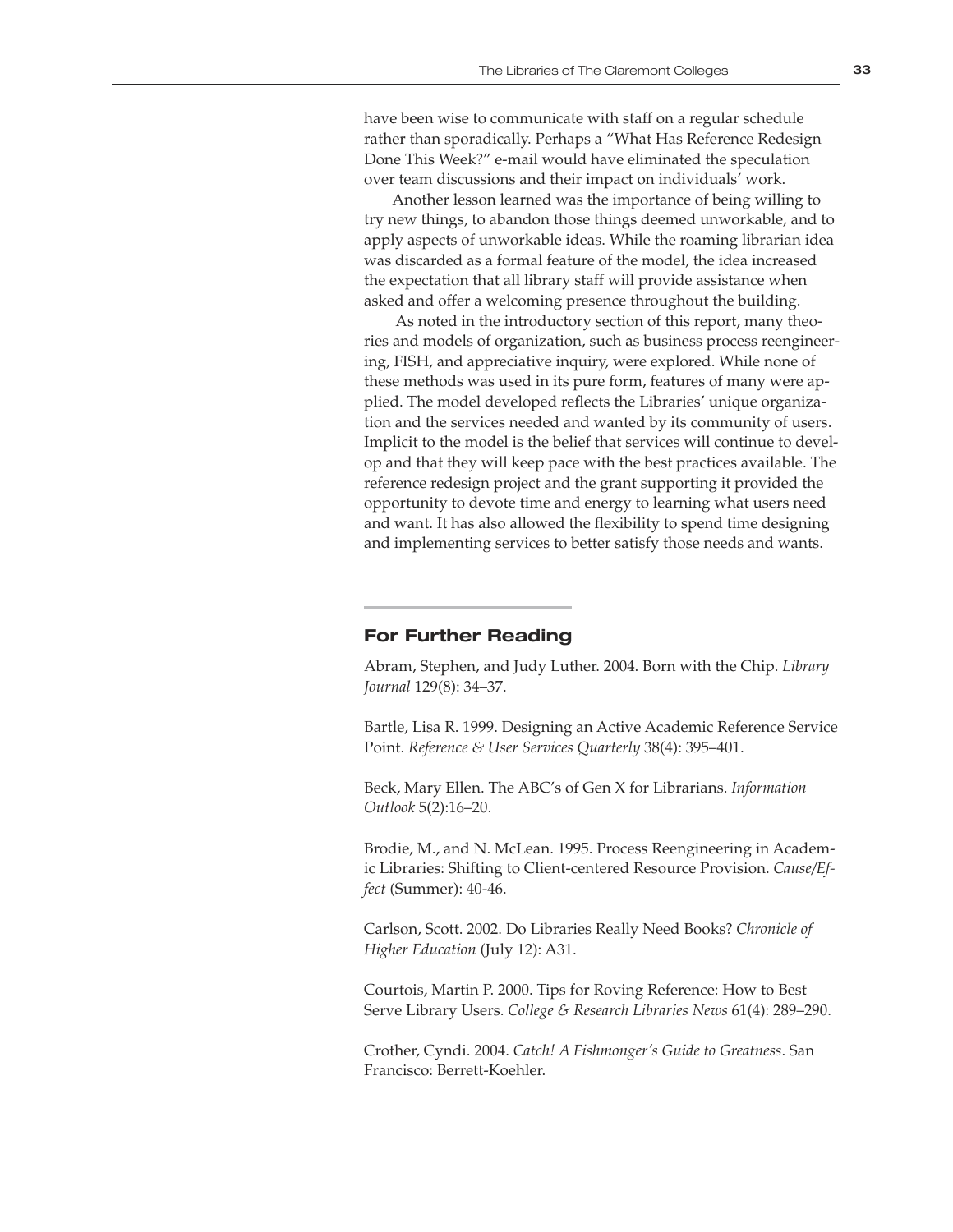Dannemiller Tyson Associates. 2000. *Whole-Scale Change: Unleashing the Magic in Organizations.* San Francisco: Berrett Koehler.

De Rosa, Cathy, Lorcan Dempsey, and Alane Wilson. 2004. *2003 OCLC Environmental Scan Pattern Recognition: A Report to the OCLC Membership.* Dublin, Ohio: OCLC. Available at http://www.oclc. org/membership/escan.toc.htm.

Dougherty, Jennifer D. 1994. *Business Process Redesign for Higher Education*. Washington, D.C.: National Association of College and University Business Officers.

Ewing, Keith. 1995. Is Traditional Reference Service Obsolete? *Journal of Academic Librarianship* 21(1): 3–6.

Flanagan, Pat. 2000. Exploring New Service Models: Can Consolidating Public Service Points Improve Response to Customer Needs? *Journal of Academic Librarianship* 26(5): 329–338.

Fourie, Ina. 2004. Librarians and the Claiming of New Roles: How Can We Try to Make a Difference? *Aslib Proceedings: New Information Perspectives* 56(1): 62-74.

Onpoint Marketing and Promotions. n.d. Generation Y Defined. Available at http://www.onpoint-marketing.com/generation-y.htm.

Geotsch, Lori. 1995. Reference Service Is More Than a Desk. *Journal of Academic Librarianship* 21(1): 15–16.

Hammond, Sue Annis. 1996. *The Thin Book of Appreciative Inquiry*. Plano, Tex.: CSS Publishing Co.

Hamre, Rayna. 2003. Reference Desk Partnering and Beyond: Continuing Success. *Library Mosaics* 14(2): 12–13.

Hayes, Jan, and Maureen Sullivan. 2002. *Mapping the Process: Engaging Staff in Redesigning Work.* Wheeling, Ill.: North Suburban Library System.

Hayes, Jan, and Maureen Sullivan. 2003. Mapping the Process: Engaging Staff in Work Redesign. *Library Administration & Management* 17(2): 87–93.

Herman, Douglas. 1994. But Does It Work? Evaluating the Brandeis Reference Model. *Reference Services Review* (winter): 17–28.

International Federation of Library Associations and Institutions. *IFLA Digital Reference Guidelines.* Available at http://www.ifla.org/ VII/s36/pubs/drg03.htm.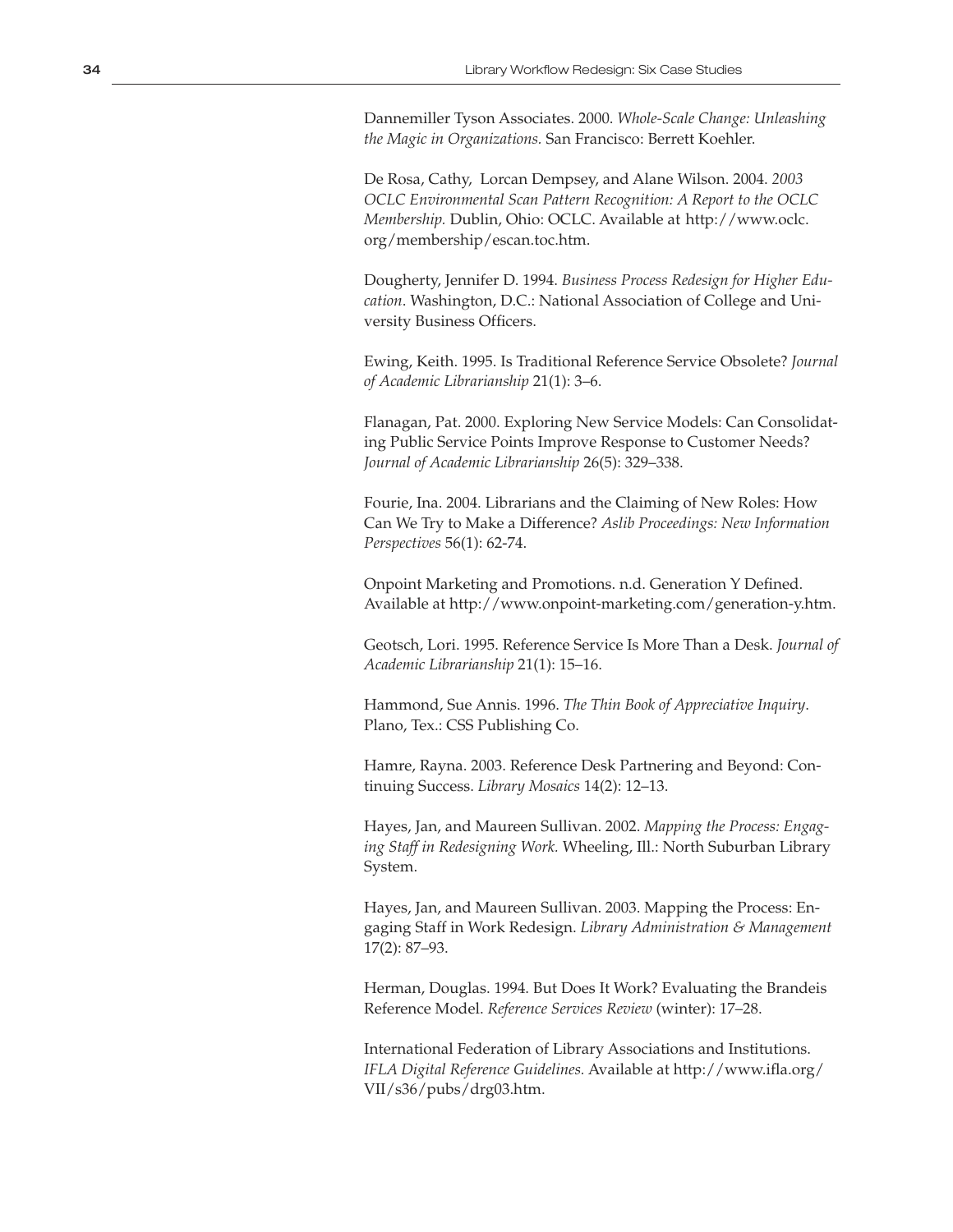Janes, Joseph. 2003. What Is Reference For? *Reference Services Review* 31(1): 22–25.

Kegan, Robert, and Lisa Lahey. 2001. *How the Way We Talk Can Change the Way We Work: Seven Languages for Transformation.* San Francisco: Jossey-Bass.

Kong, Leslie M. 1995. Reference Service Evolved. *Journal of Academic Librarianship* 21(1): 13–14.

Koyama, Janice T. 1998. *Reference & User Services Quarterly* 38(1): 51–53.

LaGuardia, Cheryl. 1995. Desk Set Revisited: Reference Librarians, Reality & Research Systems Design. *Journal of Academic Librarianship*   $21(1): 7-9.$ 

LaGuardia, Cheryl. 2003. The Future of Reference: Get Real! *Reference Services Review* 31(1): 39–42.

Lewis, David W. 1995. Traditional Reference is Dead, Now Let's Move on to Important Questions. *Journal of Academic Librarianship* 21(1): 10–12.

Light, Jane. 2004. Libraries Must Change to Meet Customer Expectations. *Gale eNewsletters Thomson Gale Report*.

Lipow, Anne Grodzins. 2003. The Future of Reference: Point-of-need Reference Service No Longer an Afterthought. *Reference Services Review* 31(1): 31–35.

Lougee, Wendy Pradt. 2002. *Diffuse Libraries: Emergent Roles for the Research Library in the Digital Age*. Washington, D.C.: Council on Library and Information Resources.

Lundin, Stephen C., Harry Paul, and John Christensen. 2000. *Fish!: A Remarkable Way to Boost Morale and Improve Results.* New York: Hyperion.

Lundin, Stephen C., Harry Paul, and John Christensen. 2003. *Fish! Sticks: A Remarkable Way to Adapt to Changing Times and Keep Your Work Fresh*. New York: Hyperion.

Lundin, Stephen C., Harry Paul, and John Christensen. 2002. *Fish! tales: Real-Life Stories to Help You Transform Your Workplace and Your Life*. New York: Hyperion.

Manuel, Kate. 2002. Teaching Information Literacy to Generation Y. *Journal of Library Administration* 36(1-2): 195–217.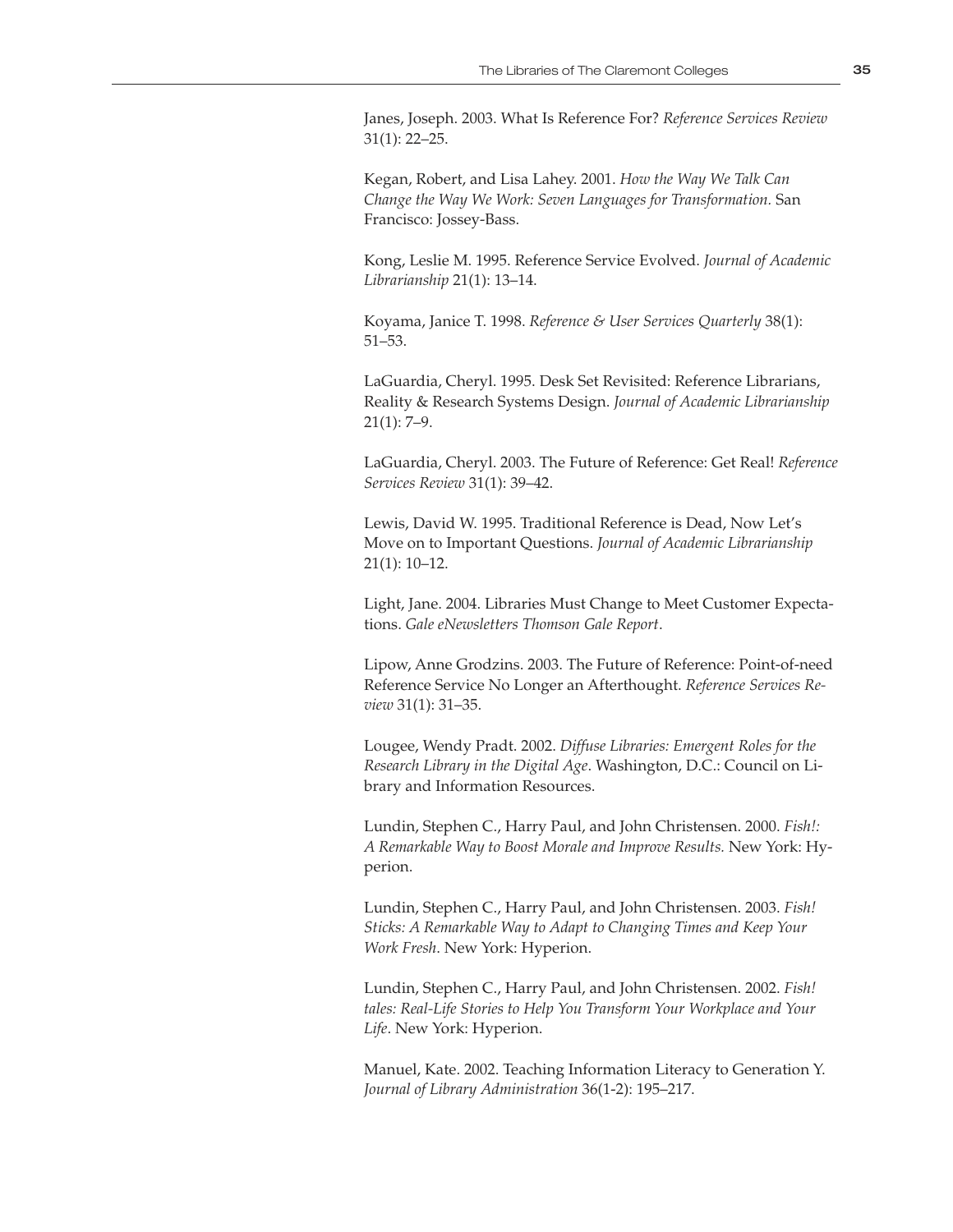Massey-Burzio, Virginia. 2002. Facing the Competition: The Critical Issues of Reference Service. *College & Research Libraries News* 63(11): 774–775.

McKinstry, Jill, and Peter McCracken. 2002. Combining Computing and Reference Desks in an Undergraduate Library: A Brilliant Innovation or a Serious Mistake? *Libraries and the Academy* 2(3): 391–400.

Merritt, Stephen R. 2002. Generation Y: A Perspective on America's Next Generation and Their Impact on Higher Education. *Serials Librarian* 42(1-2): 41–50.

Mintzberg, Henry, and Ludo Van der Hayden. 1999. Organigraphs: Drawing How Companies Really Work. *Harvard Business Review* (September-October): 87–94

Morris, Jeff. 2002. The College Library in the New Age. *University Business: The Magazine for College and University Administrators* (October): 26–29.

Nassar, Anne. 1997. An Evaluation of the Brandeis Model of Reference Service at a Small Academic Library. *Reference Librarian* 5: 163–176.

Neuborne, Ellen, and Kathleen Kerwin. 1999. Generation Y: Todays Teens: The Biggest Bulge Since the Boomers May Force Marketers to Toss Their Old Tricks. *Business Week* (February 15): 80–84.

Nilsen, Kirsti. 2004. The Library Visit Study: User Experiences at the Virtual Reference Desk. *Information Research* 9(2): 171.

Pierce, Jennifer Burek. 2004. Grassroots Report: Next Stop, Information Commons. *American Libraries* 35(4): 87.

Rader, Hannelore B. 2000. Information Literacy in the Reference Environment: Preparing for the Future. *Reference Librarian* 71: 25–33.

Rettig, James. 2002. Old Borders, New Borders, Bridges and New Relationships: Transforming Academic Reference Service. *College & Research Libraries* 63(11): 790–793.

Rettig, James. 2003. Technology, Cluelessness, Anthropology and the Memex: The Future of Academic Reference Service. *Reference Services Review* 31(1): 17–21.

Richardson, John V. Jr. 2003. The Future of Reference: The Intersection of Information Resources, Technology and Users. *Reference Services Review* 31(1): 43–45.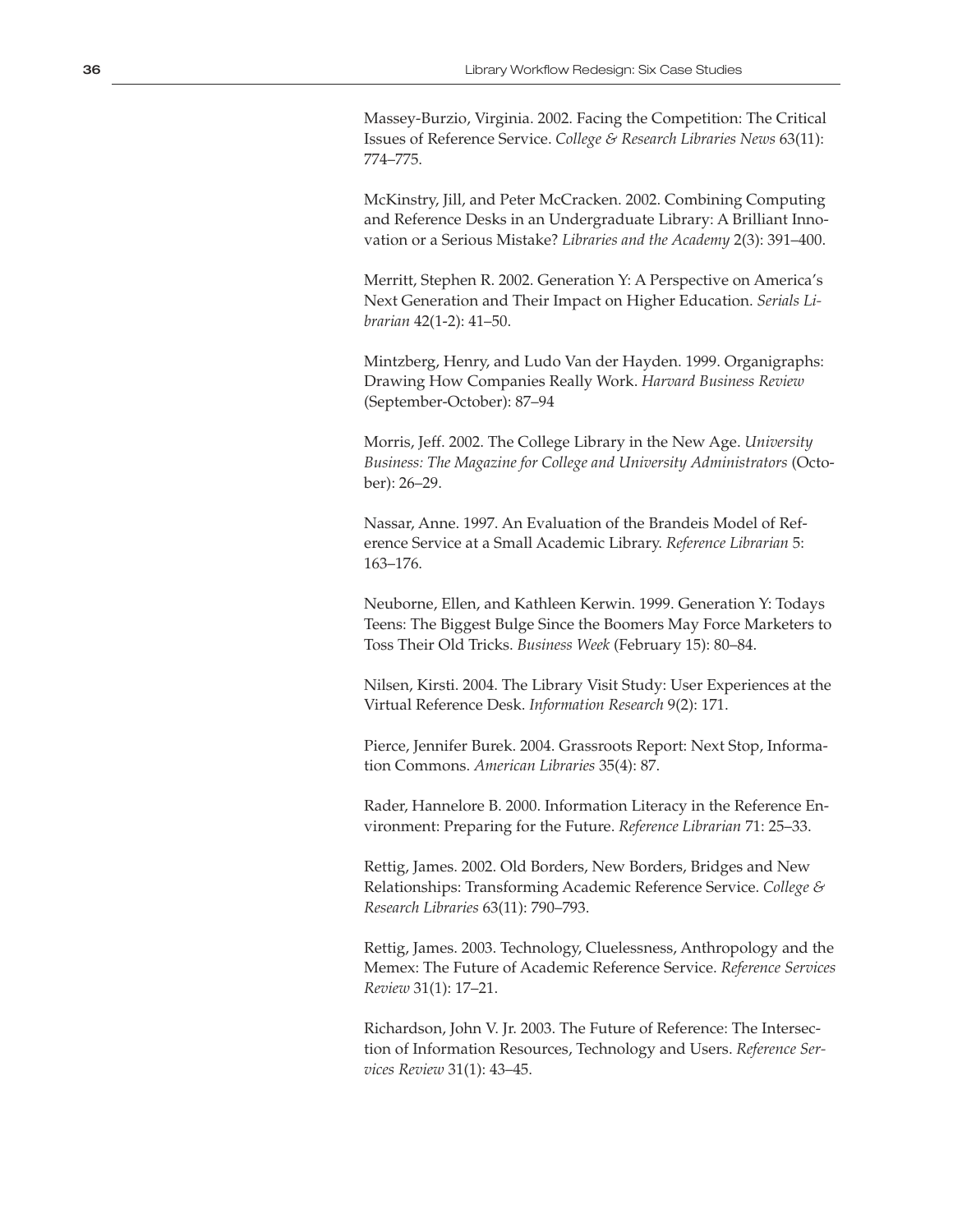Rieh, Soo Young. 1999. Changing Reference Service Environment: A Review of Perspectives from Managers, Librarians and Users. *Journal of Academic Librarianship* 25(3): 178–196.

RUSA Task Force on Professional Competencies. 2003. Professional Competencies for Reference and User Services Librarians. *Reference & User Services Quarterly* 42(4): 290–295.

Salonen, Vickie. 2003. ParaPro and the Reference Desk. *Library Mosaics* 14(2): 10–11.

Scholtes, Peter R. 1998. *The Leader's Handbook: A Guide to Inspiring Your People and Managing the Daily Workflow*. New York: McGraw-Hill.

Sennema, Greg. 2003. Managing the Reference Desk Online. *Reference Services Review* 31(3): 257–263.

Stalker, John C. 1996. Quality Reference Service: A Preliminary Case Study. *Journal of Academic Librarianship* 22(12): 423–429.

Sullivan, Maureen. 2004. The Promise of Appreciative Inquiry in Library Organizations. *Library Trends* 53(1): 218–229.

Tapscott, Don. 1998. *Growing up Digital: The Rise of the Net Generation*. New York: McGraw-Hill.

Tenopir, Carol. 2001. Reference Services in the New Millennium. *Online* (July-August): 40–45.

Tobin, Carol. M. 2003. The Future of Reference: An Introduction. *Reference Services Review* 31(1): 9–11.

Trehub, Aaron. 1999. Creating Fee-based Online Services: A New Role for Academic Librarians. *Library Hi Tech* 17(4): 372–389.

Troll, Denise A. 2001. How and Why Are Libraries Changing? Available at http://www.diglib.org/use/whitepaperpv.htm.

Trump, Judith F. 2001. Here, There, and Everywhere: Reference at the Point-of-need. *Journal of Academic Librarianship* 27(6): 464–466.

Tyckoson, David. 2003. On the Desirableness of Personal Relations Between Librarians and Readers: The Past and Future of Reference Service. *Reference Services Review* 31(1):12–16.

Wagner, A. Ben. 2004. "On-site Reference Services and Outreach: Setting up Shop Where Our Patrons Live." Paper presented at annual meeting of the Special Libraries Association, Nashville, Tenn., June 5–10, 2004.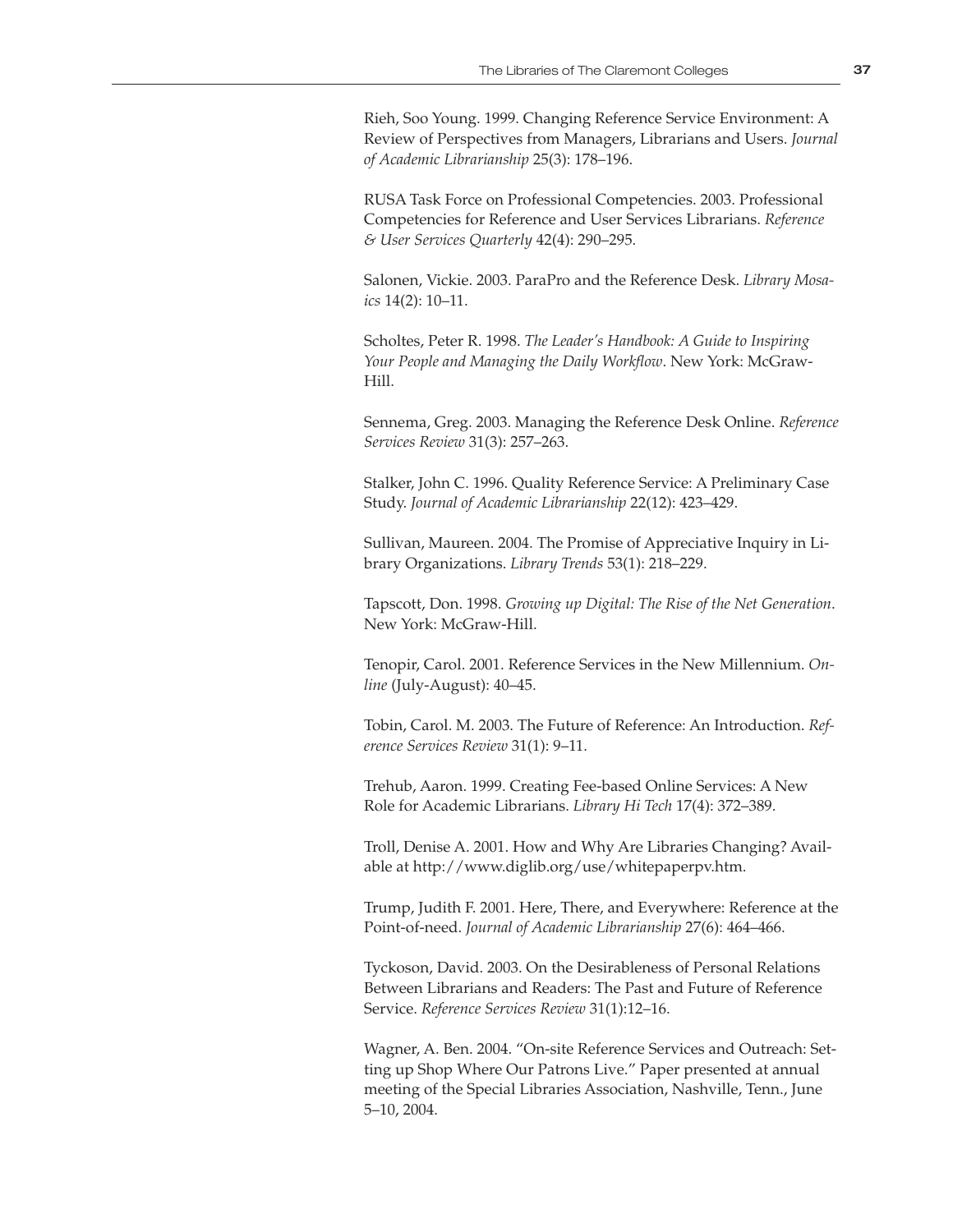Watstein, Sarah Barbara. 2003. Scenario Planning for the Future of Reference: Five White Papers Posit the Future and Raise the Bar for All of Us. *Reference Services Review* 31(1): 36–38.

White, Thomas H. 1996. Working in Interesting Times. *Vital Speeches of the Day* (May 15): 472–474.

Whitlatch, Jo Bell. 2003. Reference Futures: Outsourcing, the Web, or Knowledge Counseling. *Reference Services Review* 31(1): 26–30.

Whitney, Diana, David Cooperrider, Amanda Trosten-Bloom, and Brian S. Kaplin. 2002. *Encyclopedia of Positive Questions*. Vol. 1, *Using Appreciative Inquiry to Bring out the Best in Your Organization.* Euclid, Ohio: Lakeshore Communications.

Wilson, Myoung C. 2000. Evolution or Entropy? Changing Reference/User Culture and the Future of Reference Librarians. *Reference & User Services Quarterly* 39(4): 387–90.

Young, Nancy J. 2001. General Information Seeking in Changing Times: A Focus Group Study. *Reference & User Services Quarterly* 41(2): 159–169.

Zappe, Jeannie, and Brian Hoyt. 2003. The Road Less Traveled: Staffdriven Re-org." In *Proceedings of the 31stAnnual ACM SIGUCCS Conference on User Services,* September 21–24, 2003. San Antonio, Texas, 172–176. New York: ACM Press.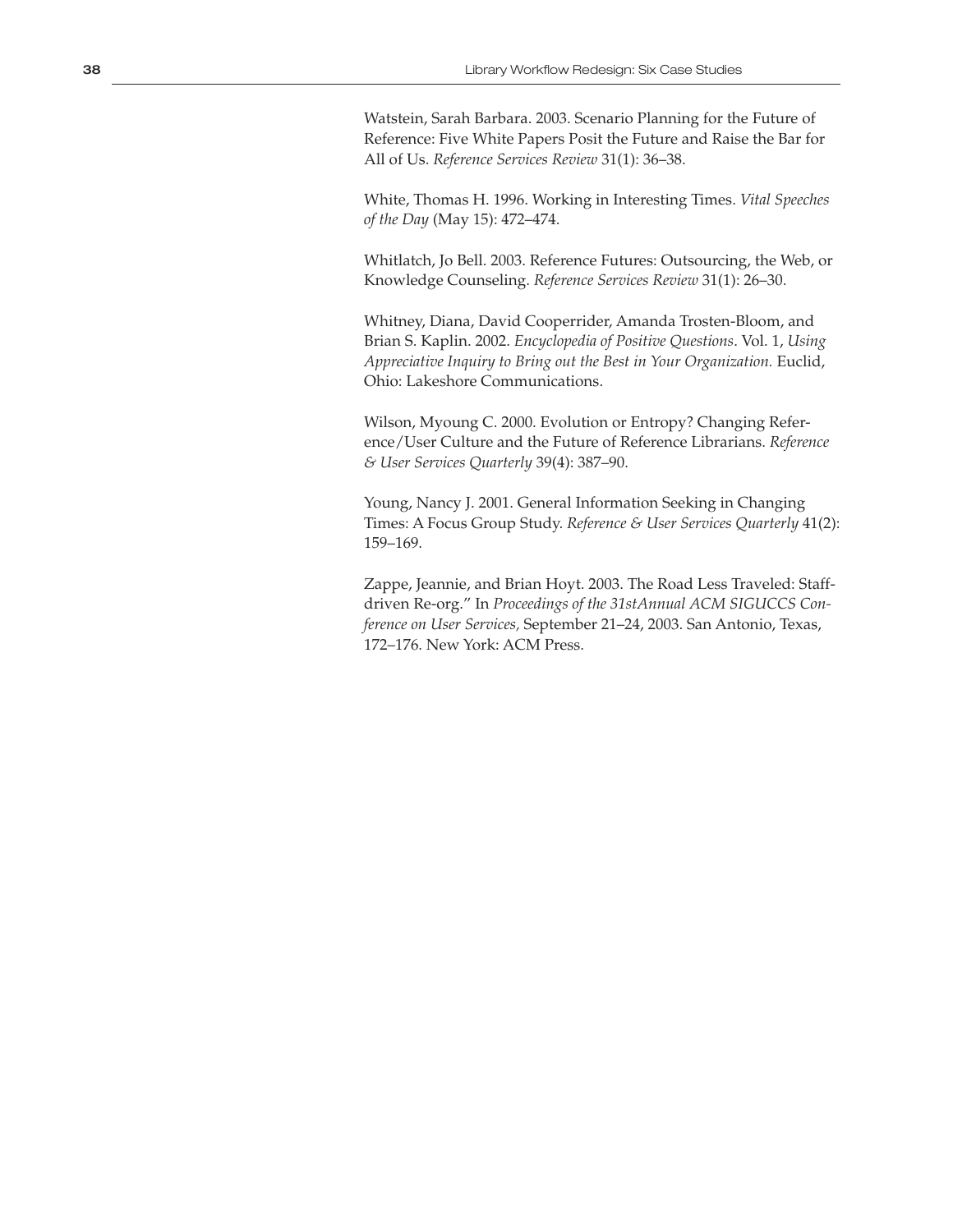# **Cooperative Work Redesign in Library Technical Services at Denison University and Kenyon College**

 *Debra K. Andreadis, Christopher D. Barth, Lynn Scott Cochrane, and Karen E. Greever*

Libraries, better than most institutions, have long understood library is to make information freely available, to promote its the value of cooperation and collaboration. Since the role of a use, and to preserve it so that it remains freely available, libraries can surely accomplish more working together than they can separately. Realizing the need to make the most of their cooperative and collaborative networks, Kenyon College and Denison University have begun reorganizing technical services across the two campuses through the creation of a joint department of collection services. Budget cuts and staff reductions were not factors in the decision to undertake this project; the goal was the colleges' desire to do more—not with less, but with what they had. This step was a way to combine two great technical services teams and make better use of the expertise at both institutions to increase the efficiency of current services and add new ones. The lure and challenge of electronic information; the desire to provide greater access to local, specialized collections; and a desire to be proactive rather than reactive were at the core of this effort. It has led to more-empowered employees working collaboratively to provide the best-possible customized information access tools for their constituents.

# The Context

Denison University and Kenyon College, two small, liberal arts schools located 27 miles apart, are members of the Five Colleges of Ohio consortium. The other three members of the consortium are Oberlin College, Ohio Wesleyan University, and the College of Wooster. Four of the schools (Denison, Kenyon, Ohio Wesleyan, and Wooster) have shared an online catalog, CONSORT, since 1996 and have participated in cooperative collection initiatives. The five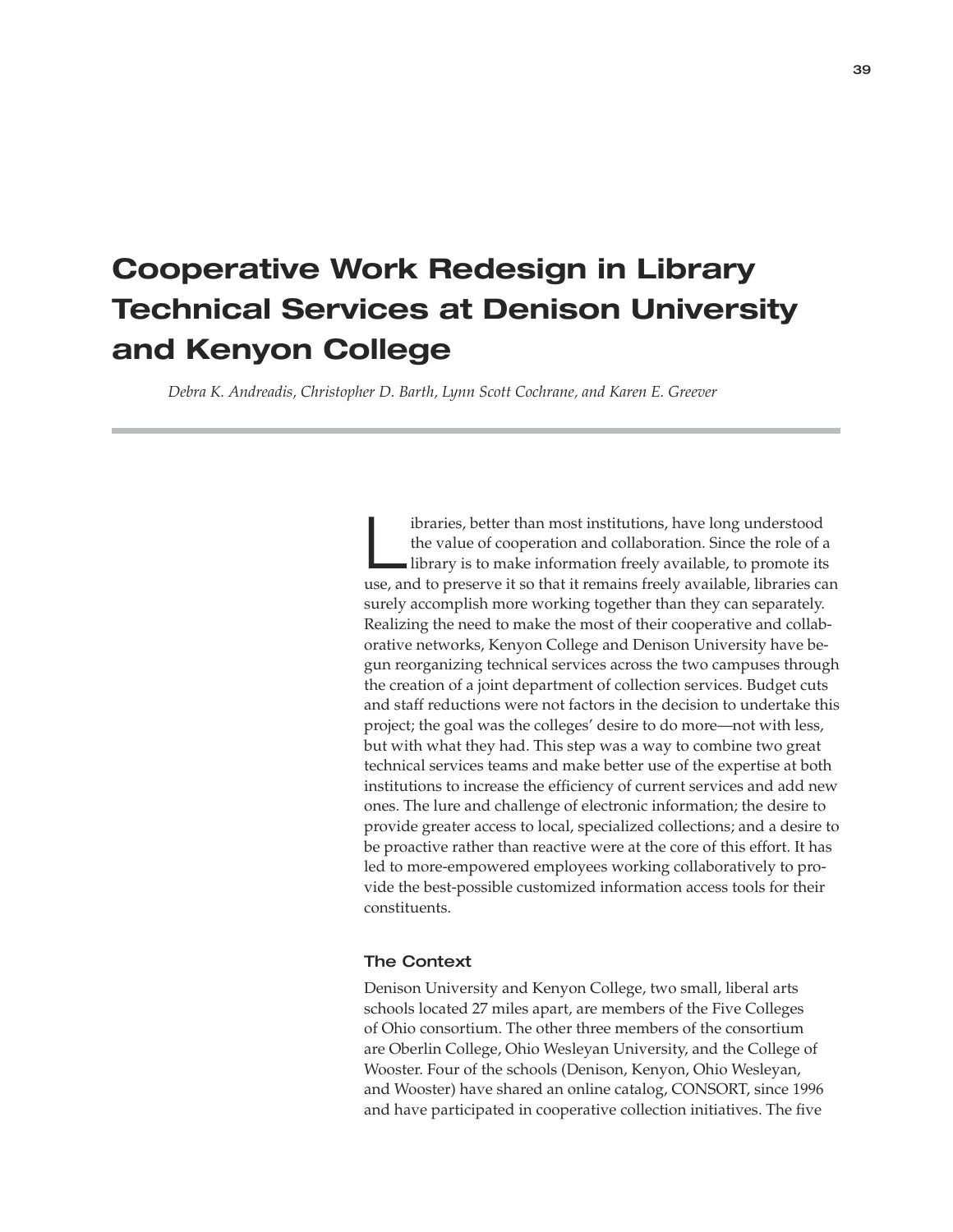college libraries share a leased storage facility, CONStor, and all are members of OhioLINK, a statewide consortium of 85 academic libraries including both public and private institutions and ranging from research universities to community colleges. A shared union catalog allows direct, patron-initiated borrowing from any participating institution in the state. Delivery is usually within five days. OhioLINK coordinates the purchase of more than 100 databases and more than 6,000 electronic journal titles. Members have participated in grant-funded initiatives for information literacy and for use of statewide digital media collections, and they are planning a statewide digital repository project.

Because of their geographic proximity, Denison and Kenyon have long had a strong relationship of collaboration institution-wide, particularly between the two libraries. The two institutions have roughly comparable library collections, budgets, and staffing, which has also fostered close collaboration.

|                                                               | Denison         | Kenyon        |
|---------------------------------------------------------------|-----------------|---------------|
| Location                                                      | Granville, Ohio | Gambier, Ohio |
| Enrollment                                                    | 2,204           | 1,611         |
| Student/Faculty Ratio                                         | 11:1            | 9:1           |
| Total Annual Library<br>Expenditure                           | \$2,783,691     | \$2,219,485   |
| Total Annual Acquisitions<br><b>Budget</b>                    | \$1,115,306     | \$1,005,754   |
| Total Full-Time Equivalent<br>Library Staff                   | 22.70           | 22.45         |
| Total Full-Time Equivalent<br><b>Technical Services Staff</b> | 5.75            | 5.75          |
| <b>Total Bound Volumes</b>                                    | 405,385         | 430,058       |
| Total Volumes Added<br>Annually                               | 6,312           | 6,204         |
| <b>Print Periodicals Received</b>                             | 1,196           | 1,308         |

Table 1. Comparison of General Characteristics for Denison and Kenyon

# Phase I: Project Planning

In the summer of 2003, a committee of three administrators, two technical services librarians, one public services librarian, one systems librarian, and one paraprofessional cataloger was formed to write a proposal to The Andrew W. Mellon Foundation for a grant to plan the redesign of technical services work. Prior to writing the proposal, the committee had used Hammer and Champy (2001) as a catalyst for discussions on redesign. As part of the proposal-writing process, the group created a process map, a case for action, a vision statement, budget, and a time line (Five Colleges of Ohio 2003). To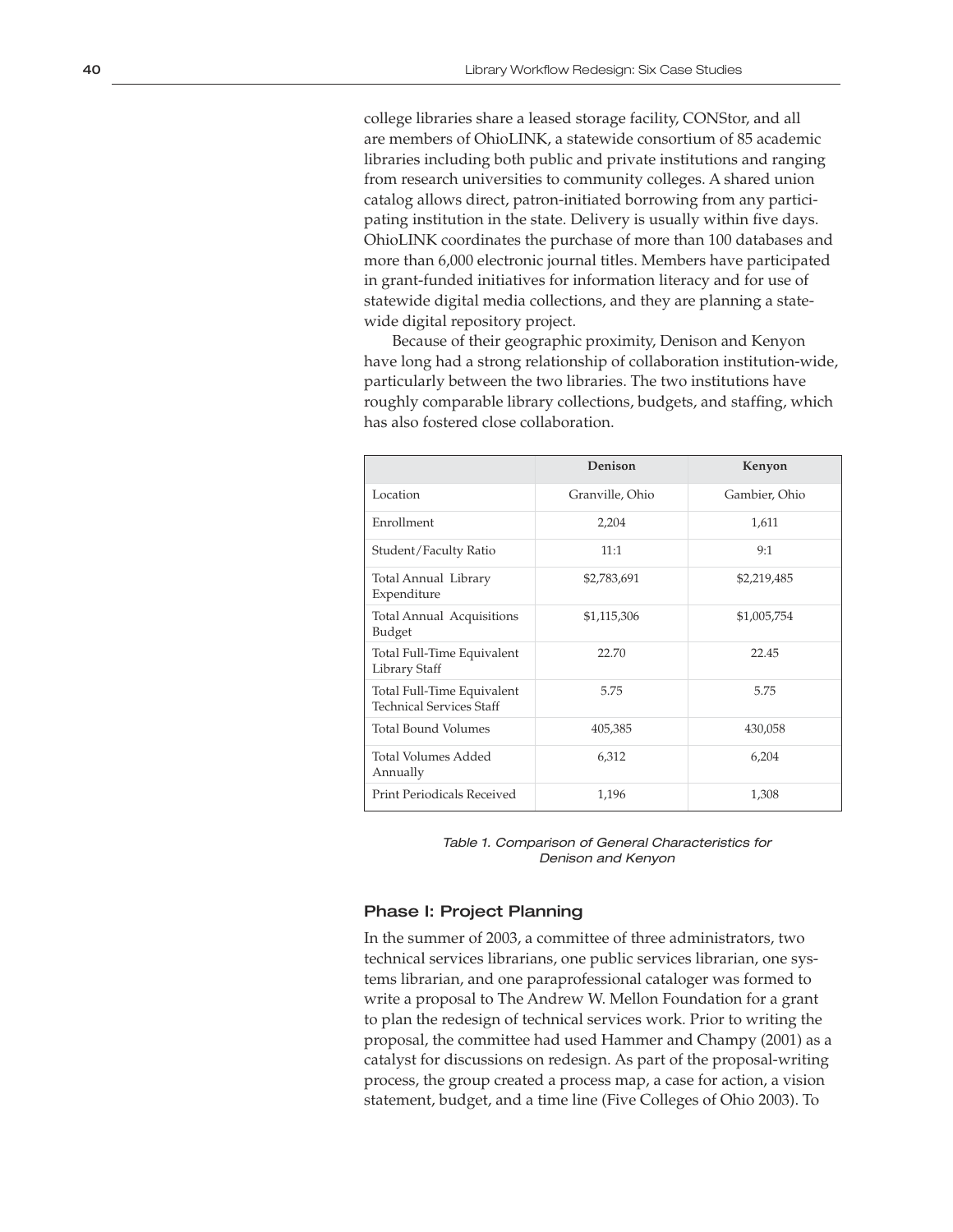inform this process, committee members relied on many of the published works listed at the end of this chapter.

After receiving the Mellon grant in 2004, the group created a task force to do the actual planning and hired Maureen Sullivan as project consultant to provide general oversight and training in group dynamics. The goal of the project was to improve access to information resources and create value-added services for patrons through cooperative efforts. The task force agreed to the following assumptions and principles: (1) a workflow dealing with the majority of materials would be created and automated wherever possible; and (2) the goal would be to move materials between the two schools, and between each school and CONStor, in 24 hours or less.

The task force consisted of two librarians and two paraprofessionals from Denison, two librarians and three paraprofessionals from Kenyon, and the CONSORT systems manager. Five of these individuals had been members of the grant-writing committee. The library directors appointed a facilitator for the group. The task force met weekly. Its charge was to draft a written framework for how operations could be combined (or left independent), to identify the infrastructure necessary for plan implementation, and to consider how to position the unit to be as innovative and forward thinking as possible. Library directors from both schools participated in this group as needed; however, they had no role in planning the agenda and did not regularly attend meetings. The process was designed to be staff driven.

To launch its work, the task force held a retreat with the library directors and the project consultant in January 2004. The group reviewed its charge: to create a robust system for combined library technical services. The target was a system that would be flexible, transferable, malleable, and adaptable. Its focus would be evolving patron information needs, research patterns, and desires. Other discussions focused on work-redesign principles, planning assumptions, environmental assessment, vision, development of initial work redesign, agreement on how the task force would conduct its work, and a review of the project timeline.

A model for a consolidated department was built on the assumptions that it would

- be driven by user needs;
- have staff from Denison and Kenyon working a single unit to accomplish shared goals;
- build on the strengths of all staff members in the technical services areas;
- take advantage of technology to streamline work;
- create a combined collection that was greater than the individual collections;
- adjust to changes as necessary and be transferable;
- focus on systemwide processes; and
- hinge on staff participation and empowerment for success.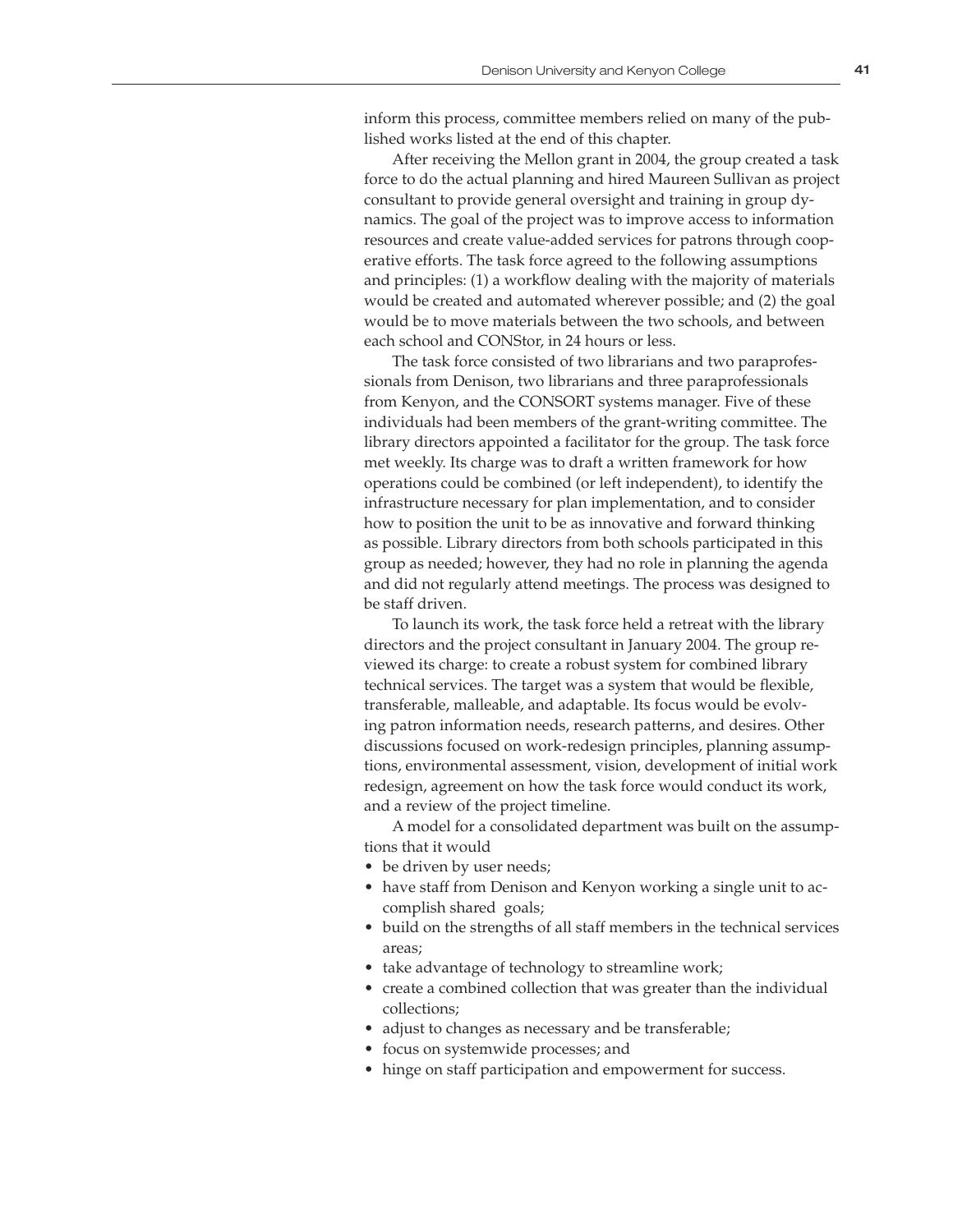The project consultant facilitated a brainstorming session to generate additional ideas. R2 Consultants was hired to conduct an analysis of existing technical services workflows at both institutions. In April, R2 met with technical services staff as a group and then with each individual member. In May, all staff members were invited to attend the consultants' presentation of their analysis and recom mendations.

At this time, the task force prepared the following vision statement: • *Be courageous!* 

- Act as a collaborative unit to best serve users at multiple locations.
- Provide intellectual representation of the collection as a whole.
- Foster a culture of staff empowerment that effectively uses and rewards individual strengths.
- Enable research and development capacity for the entire organization.
- Appreciate that as processes are combined, some activities may still best be implemented separately.

The group generated a work-process model (figure 1) and for mulated a detailed plan based on the goals of the project (Library Technical Services Work Redesign Task Force 2004). It decided that the new technical services unit should be location independent and that the work process should be expandable. A joint-approval pro cess that included cooperative selection, budgeting, and accounting would be created. Paper information flows should be replaced with electronic flows, and vendor services should be evaluated and inte grated. These steps would allow the concentration of human capital in areas that could not be automated.

As shown in figure 1, the work process would have six compo nents: (1) selecting (including the vendor-approval plan); (2) order ing; (3) receiving; (4) using Fast Cat for most of the print workflow; (5) cataloging; and (6) making materials accessible to users. These process definitions were deliberately broad and were intended to ac commodate the diverse streams of materials currently processed as well as those that would be provided in the future. The process was designed to allow workflow to change to meet new circumstances.

Within the work processes would be four material streams: (1) print resources, including print periodicals and government docu ments; (2) electronic resources; (3) audiovisual resources; and (4) special projects. Using the same workflows, large percentages of each stream would be acquired, processed, and delivered to users. Applying efficiencies to all four streams would enable both libraries to dedicate more time to providing access to unique resources and services for our users.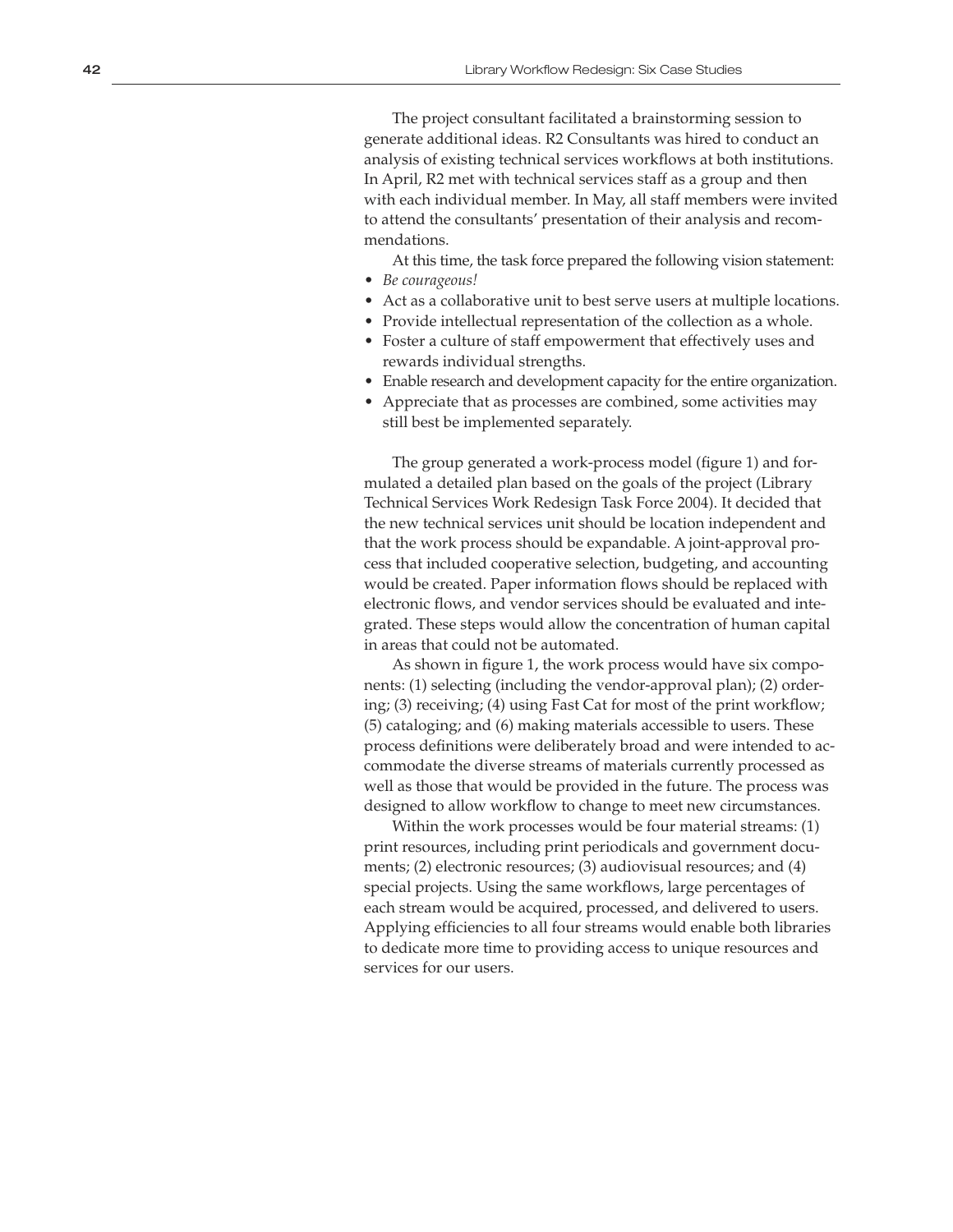

Fig. 1. Work Process Model

# Phase 2: Project Implementation

After nine months of effort, the task force delivered its plan to library directors and then to all staff at both libraries. Following dissemination and discussion, a three-person team was assembled in January 2005 to implement the plan. All members of the implementation team had been members of the planning task force. Included were a librarian from Denison, a paraprofessional from Kenyon, and the CONSORT systems manager. The team worked with staff at both institutions to define how the plan would work in real life, focusing first on print resources, especially monographs. After investigating logistical issues, the task force decided that technical services staff would initially continue at their current locations. In light of this decision, the team then determined the best way to change the processes so that neither school would be overburdened.

This work continued over the first half of 2005, and the first joint workflows were realized in late summer 2005. During the initial phase of joint operations, all purchasing, receiving, and cataloging of monographs from the primary book vendor for both institutions took place at Denison. Orders from other vendors and standing orders were processed at Kenyon. Materials were shipped daily between the two institutions. Vendors now provide more services, so as much material as possible is received shelf-ready. All materials received are spot-checked to ensure accuracy.

During the first phase of implementation, all staff members were provided a rough model of where full-time employees (FTEs) were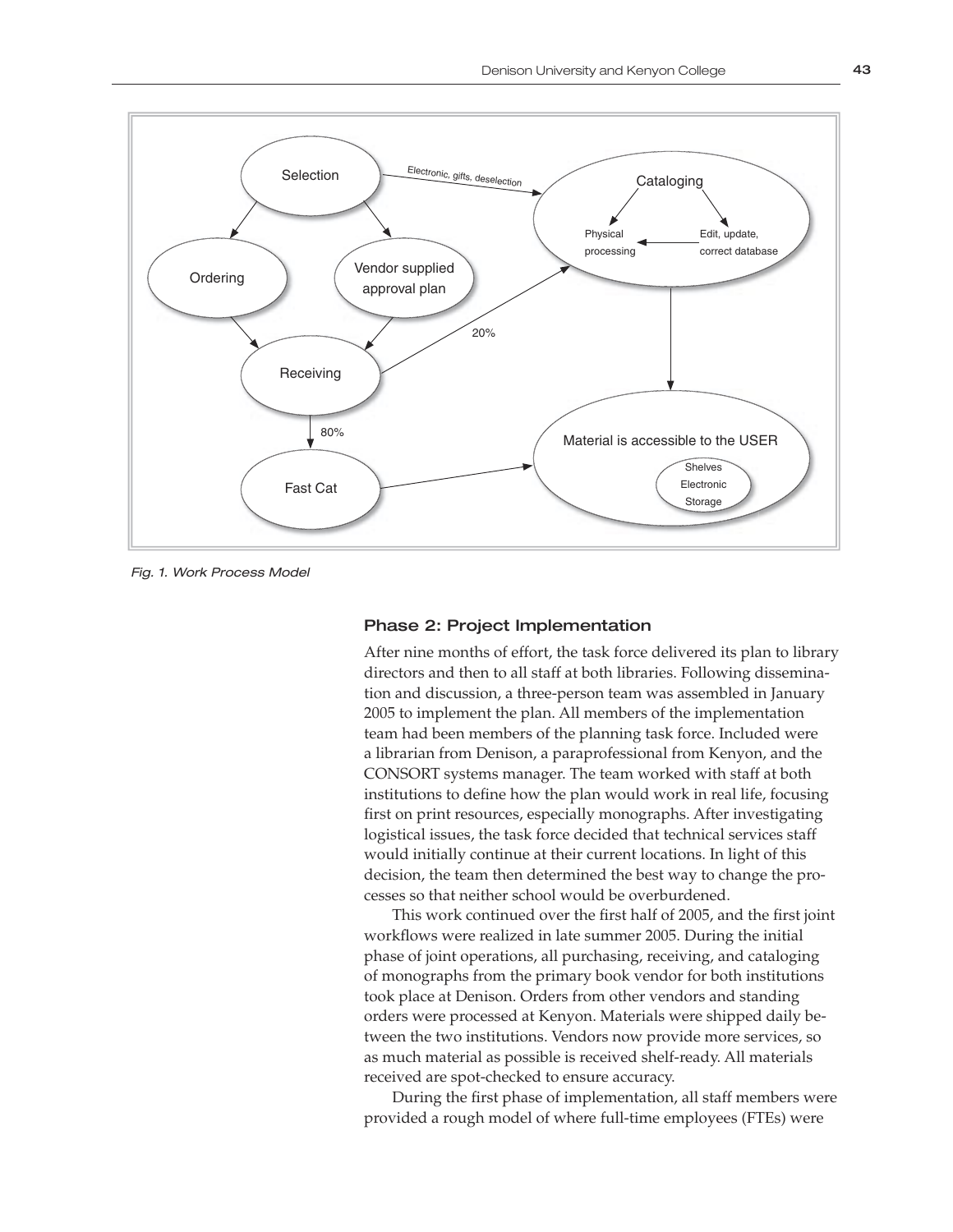to be deployed within the new unit (figure 2). Staff members were asked to select where they were most interested in being stationed, on the basis of their experience and desire for growth. All staff members were assigned to work in their respective areas of preference. As staff had previously been engaged largely with the work of their entire units, most expressed a desire to work in multiple areas under the new configuration. Efficiencies stemming from the combined workflow achieved a savings of 2.5 FTEs. The plan proposed that this surplus be redeployed within the unit to perform duties not previously performed, including cataloging of electronic resources (1 FTE), identification and implementation of strategic initiatives with regard to catalog enrichments and enhancements (1 FTE), and coordination of training initiatives for the unit (.5 FTE).

New work assignments are being more clearly defined as staff members begin to participate in new workflows. More complete position descriptions will be developed after workflows are settled and well understood. The human resources offices at both campuses have been kept informed about the project, and they support the changes in position descriptions and evaluation procedures that have been and will continue to be made. A new leader for the combined unit was hired in February 2006. This librarian reports to both campus library directors and carries forward the vision for integration within the unit.



Fig. 2. Revised Work Process Model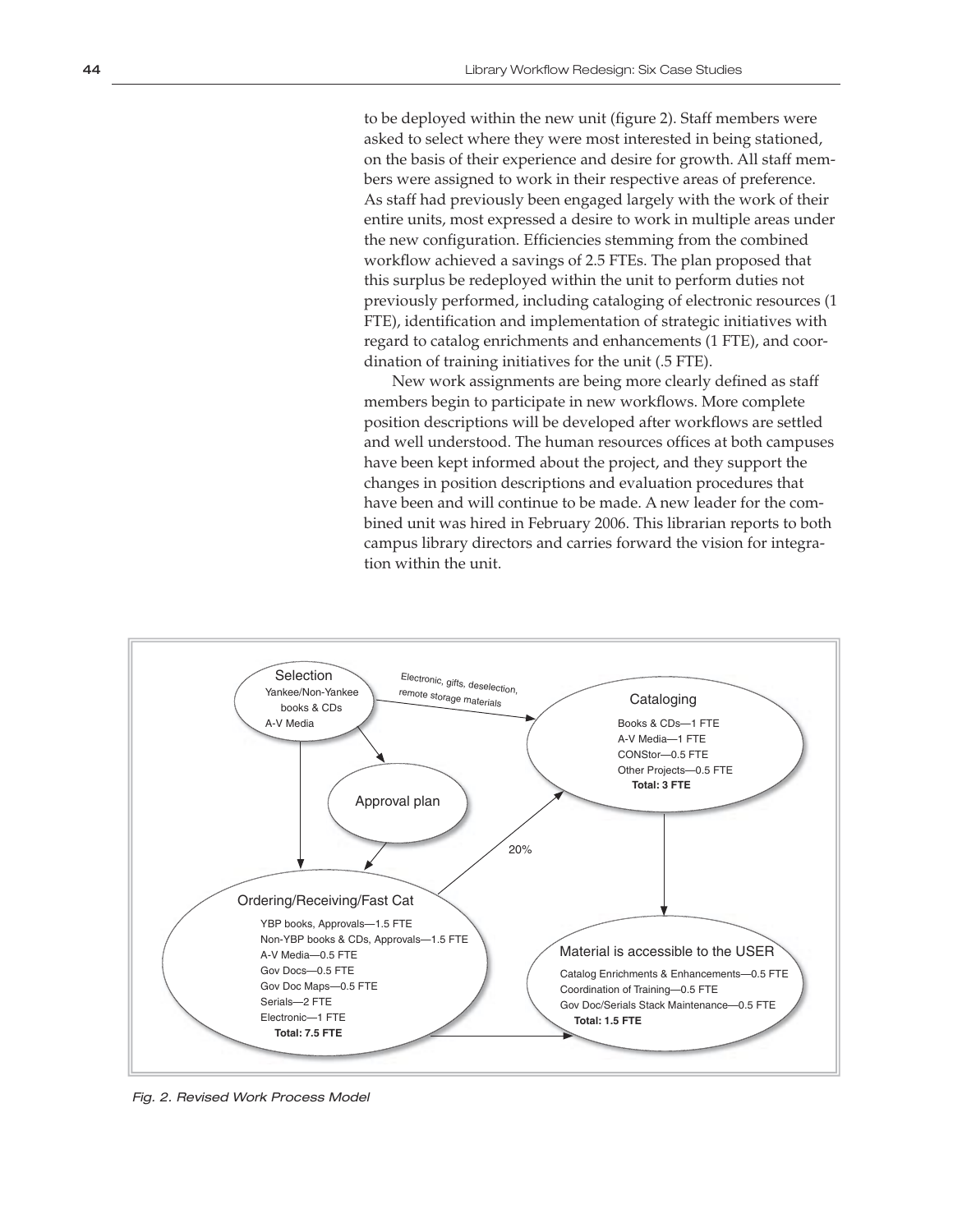The next phase of implementation will be to create work teams across the two schools. Each member of the staff will be on two teams. One team will comprise all the members who work within the same process (within the same bubble on the model). A second team will comprise all the members who work with the same general media type. Currently, the media types have been designated as (1) books; (2) electronics, government documents, and periodicals; and (3) audiovisual materials. Once established, these teams will designate a team leader; this responsibility will rotate among members. The charge to teams is to work together to ensure that members communicate effectively, that they share ideas openly, and that they explore new ways of working cooperatively.

The combined unit will continue working to finish implementation across all media streams, particularly audiovisual materials, where there are significant differences between the campuses regarding how these media are handled. Many staff in the unit and in both libraries are also beginning to think critically about what it means to create a more useful library catalog with new access tools and have begun to generate creative proposals. These include catalog and catalog record enhancements, increased local use of metasearch tools, and coordinated digital collections initiatives.

# **Conclusions**

The overriding lesson of this project was that the journey was just as important as the ultimate goal. The process of engagement was well worth the time, and the end product put the participants in a good position to work as innovators in their libraries, not just within management but throughout the ranks of all staff, thereby creating a critical connection to the libraries' fundamental missions.

The following factors were critical to the success of the process and the product:

- clear, patient, collaborative leadership from the library director and dean, along with complete support from their superiors on campus;
- regular, transparent, and repetitive communication of the broad goals and implications of the work to be done, in recognition of the fact that it was necessary to think not only about the tasks to be done but also about broader workflows;
- a thorough, well-reasoned proposal before planning was begun;
- an experienced consultant to assist the project team with the difficult work of managing change;
- a consortium partner that shares an online catalog, delivery service, or storage facility, and preferably all three; and
- honesty about the motives for the project, especially if it entails saving money or eliminating positions.

The key to addressing all these issues was clear and ongoing communication that reflected the overall goal of the project. Communication was not always handled in the optimal way, but as work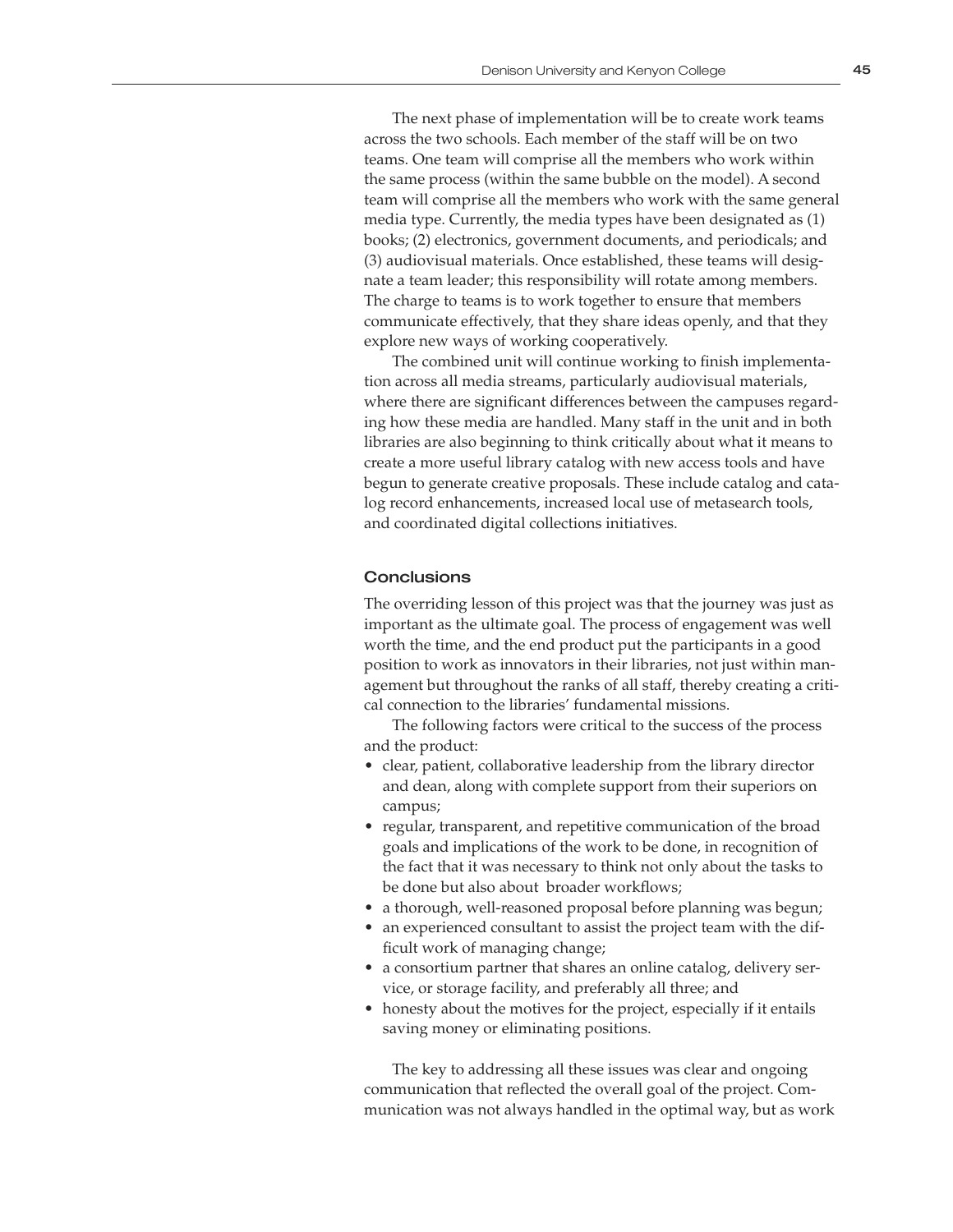proceeded staff learned more and more how important it was to be as open as possible about where the libraries were headed and about the decisions being made. Once trust had been established, working through the inevitable hurdles became much easier. Communica tion centered on broad, and often theoretical, discussions about the library profession and about how libraries should be positioning themselves within the changing world of information providers. This helped everyone focus on the general implications of networked in formation for library work rather than on individual tasks. This com munication strategy helped make the case for change, even when things seem to be working fine at the time.

Staff involvement and ownership were critical to moving the project forward. Task force members needed to spend a fair amount of time getting to know one another before they could communicate comfortably within the group. It was sometimes difficult for some members to speak their minds because of the mix of staff (including supervisors and those they supervised), but in the end the benefits were worth the effort. The mix of people allowed for different view points to be expressed and incorporated into the final plan.

The time required to create this level of change was greater than anticipated. Every step of progress involved many modifications to the workflow, some of which were not foreseen. At times this was be cause of the number of staff and vendors involved in each decision. For instance, the decision to receive shelf-ready books from the major vendor involved input from technical services staff at each location, input from the vendor, a PromptCat profile change at OCLC, and budget approval. A slowdown at any point in this process increased the time needed to make the change a reality.

Any initiative designed to combine work units between institu tions is not guaranteed of success, and the work was not always easy. Some of the challenges encountered and resolved together include:

- reaching consensus with partners who were not part of the project;
- overcoming resistance to change ("If it ain't broke, why fix it?");
- staffing a joint unit with employees who did not always want to work in a new location;
- getting everyone to let go of the "perfect" on behalf of the "good"; and
- learning to manage digital information and products in all for mats, especially those that were locally produced.

Nevertheless, these were minor hurdles on the road to improved customer service. While the full implementation of the project lies ahead, the future looks promising.

# **References**

Five Colleges of Ohio. 2003. Library Technical Services Work Re design, Denison University, Kenyon College: Application to The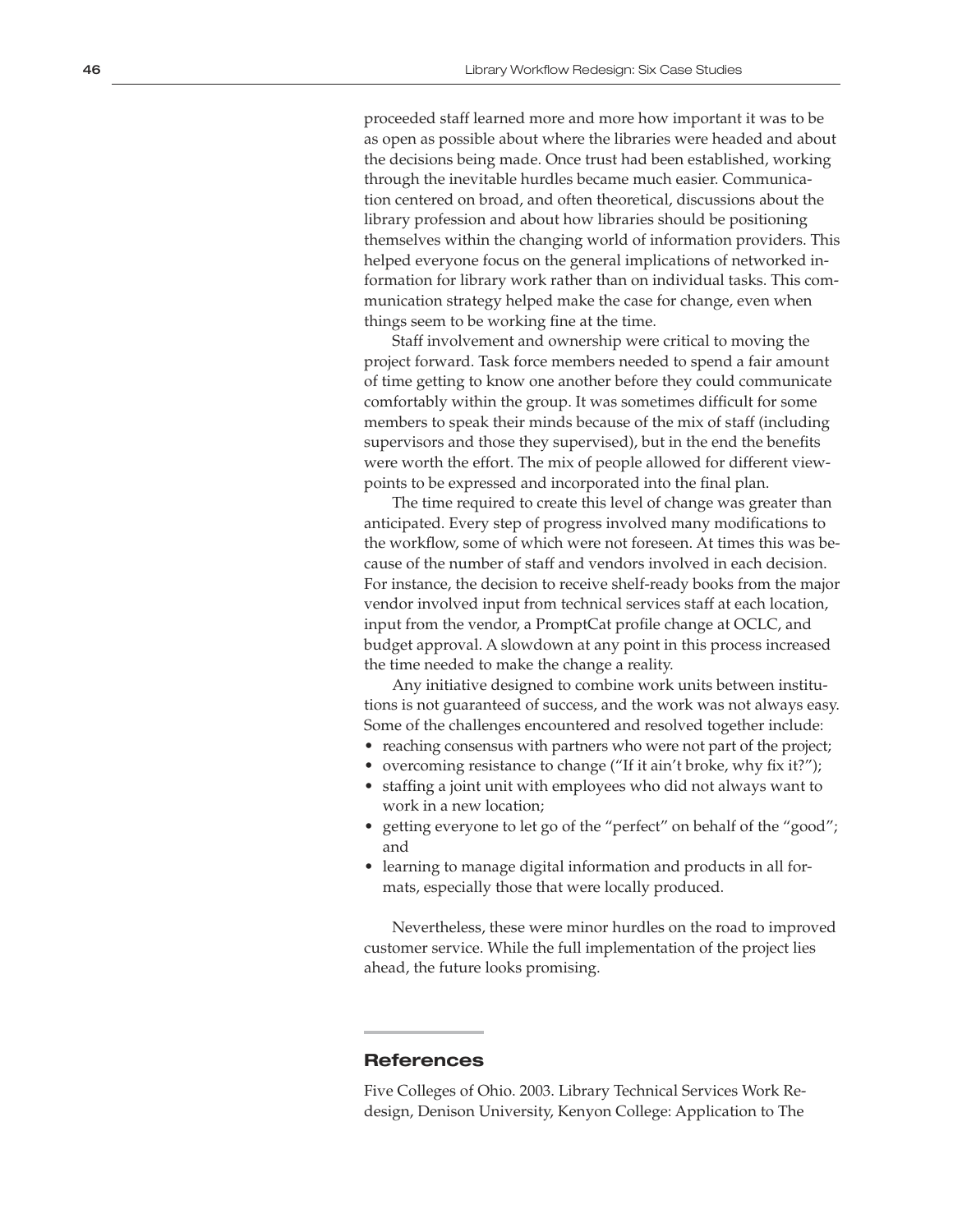Andrew W. Mellon Foundation. Available at http://www.denison. edu/collaborations/ohio5/libres/lwrtf/proposal.html.

Hammer, Michael, and James Champy. 2001. *Reengineering the Corporation*. New York: Harper Collins.

Library Technical Services Work Redesign Task Force. 2004. Plan for Library Technical Services Work Redesign, Oct. 2004. Available at http://www.denison.edu/collaborations/ohio5/libres/lwrtf/ planning\_report.pdf

# For Further Reading

Bloss, Alex, and Don Lanier. 1997. The Library Department Head in the Context of Matrix Management and Reengineering. *College & Research Libraries* 58 (November): 499–508.

Boissonnas, Christian M. 1997. Managing Technical Services in a Changing Environment: The Cornell Experience. *Library Resources & Technical Services* 41 (April): 147–154.

Brewer, Joseph M., Sheril J. Hook, Janice Simmons-Welburn, and Karen Williams. 2004. Libraries Dealing with the Future Now. *ARL* 234 (June): 1–9. Available at http://www.arl.org/newslter/234/ dealing.html.

Calhoun, Karen. 2003. Technology, Productivity and Change in Library Technical Services. *Library Collections, Acquisitions, and Technical Services* 27(3): 281–289.

De Rosa, Cathy, Lorcan Dempsey, and Alane Wilson. 2004. The 2003 OCLC Environmental Scan Pattern Recognition: A Report to the OCLC Membership. Dublin, Ohio: Online Computer Library Center.

Eden, Bradford Lee, ed. 2004. *Innovative Redesign and Reorganization of Library Technical Services: Paths for the Future and Case Studies.* Westport, Conn.: Libraries Unlimited.

Hayes, Jan, and Maureen Sullivan. 2002. *Mapping the Process: Engaging Staff in Redesigning Work*. Wheeling, Ill.: North Suburban Library System.

LeClair, Annette M. 2004. Centering Technical Services: Developing a Vision for Change at Union College. In *Innovative Redesign and Reorganization of Library Technical Services Paths for the Future and Case Studies*, edited by B. L. Eden. Westport, Conn.: Libraries Unlimited.

Lomker, Linda Haack. 2002. Nimble as Cats, Dependable as Dogs: Subject-Based Technical Services Teams and Acquisitions. *Library Collections, Acquisitions, and Technical Services* 26(4): 343–344.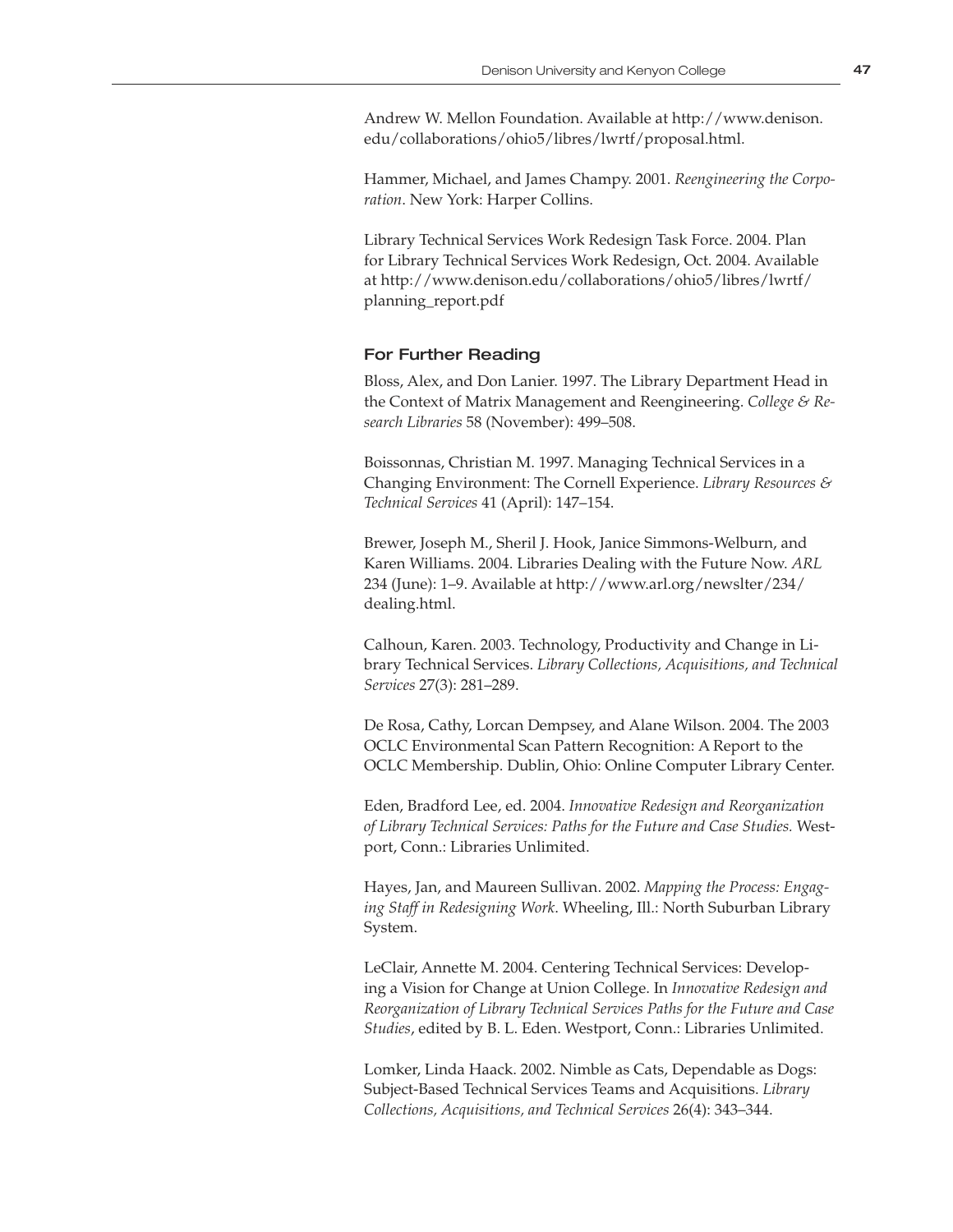Lopatin, Laurie. 2004. Review of the Literature: Technical Services Redesign and Reorganization. In *Innovative Redesign and Reorganization of Library Technical Services Paths for the Future and Case Studies*, edited by B. L. Eden. Westport, Conn.: Libraries Unlimited.

Mastraccio, Mary L. 2004. Quality Cataloging with Less: Alternative and Innovative Methods. In *Innovative Redesign and Reorganization of Library Technical Services Paths for the Future and Case Studies*, edited by B. L. Eden. Westport, Conn.: Libraries Unlimited.

McLaren, Mary. 2001. Team Structure: Establishment and Evolution within Technical Services at the University of Kentucky Libraries. *Library Collections, Acquisitions, and Technical Services* 25(4): 357–369.

Propas, Sharon W. (1997). Rearranging the Universe: Reengineering, Reinventing, and Recycling. *Library Acquisitions* 21(summer): 135–140.

———. Ongoing Changes in Stanford University Libraries Technical Services. 1995. *Library Acquisitions* 19 (winter): 431–433.

Snyder, Monteze M. 2001. *Building Consensus: Conflict and Unity*. Richmond, Ind.: Earlham Press.

Technical Services Redesign Archive. 2004. *Stanford University Libraries* (Last modified August 11, 2005). Available at http://www-sul. stanford.edu/depts/ts/about/redesign/.

Younger, Jennifer, and D. Kaye Gapen. 1990. Technical Services Organization: Where We Have Been and Where We are Going? In *Innovative Redesign and Reorganization of Library Technical Services Paths for the Future and Case Studies*, edited by B. L. Eden. Westport, Conn.: Libraries Unlimited.

Zuidema, Karen Huwald. 1999. Reengineering Technical Services Processes. *Library Resources & Technical Services* 43(1): 37–52.

# Presentations

Andreadis, Debby, Chris Barth, and Scottie Cochrane. 2005. Collaborative Technical Services Work Redesign at Denison University and Kenyon College. Poster presented at the Association of College and Research Libraries National Conference, Minneapolis, Minnesota, April 7–10, 2005. Available at http://www.denison.edu/ collaborations/ohio5/libres/lwrtf/poster\_layout.ppt.

Cochrane, Lynn Scott. 2004. Denison University & Kenyon College Library Technical Services Work Redesign. Paper presented at the Charleston Conference, Charleston, South Carolina, November 2–5, 2004.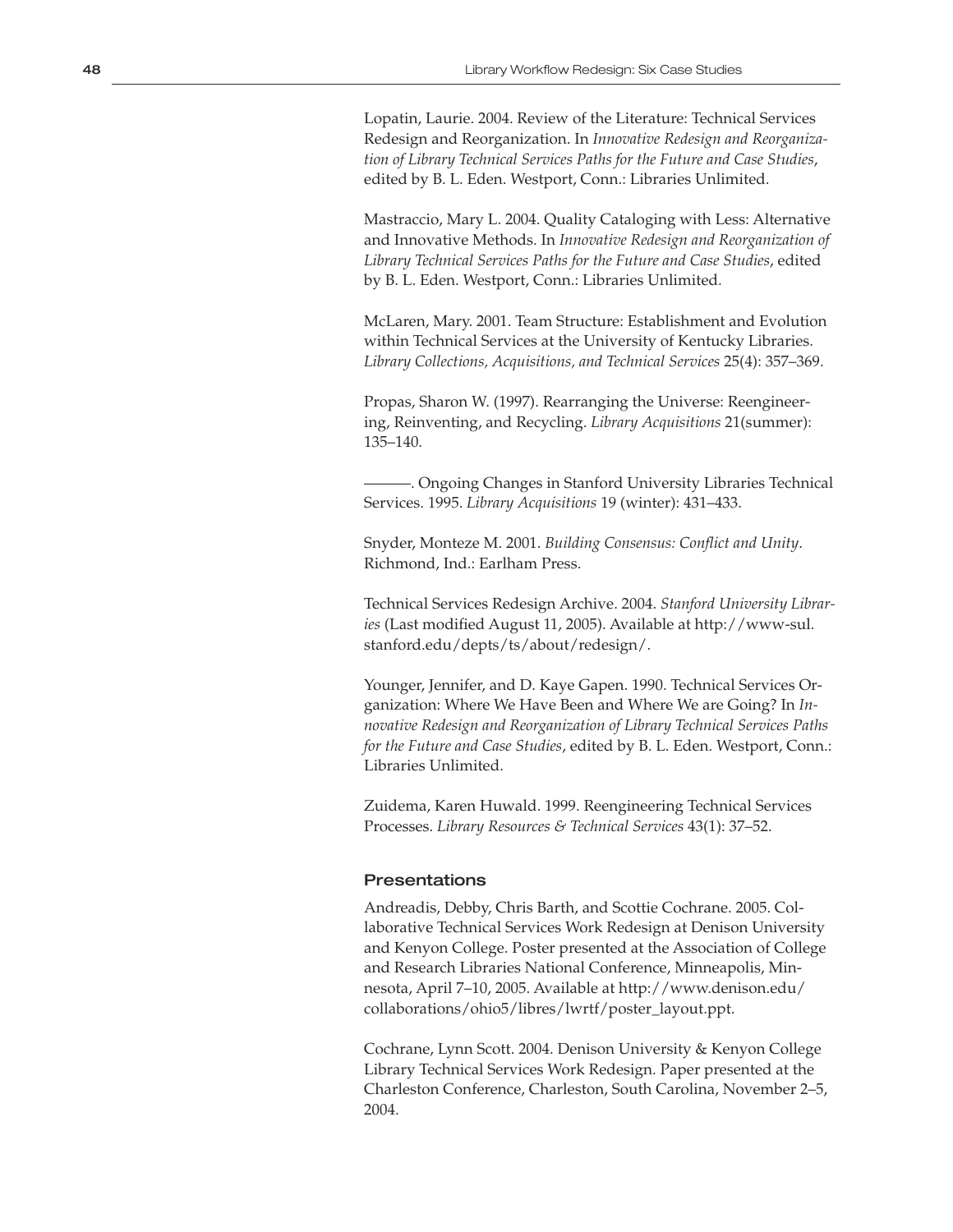Cochrane, Lynn Scott. 2005. Denison University and Kenyon College Library Technical Services Work Redesign. American Library Association Annual Conference, Chicago, Illinois, June 24–30, 2005.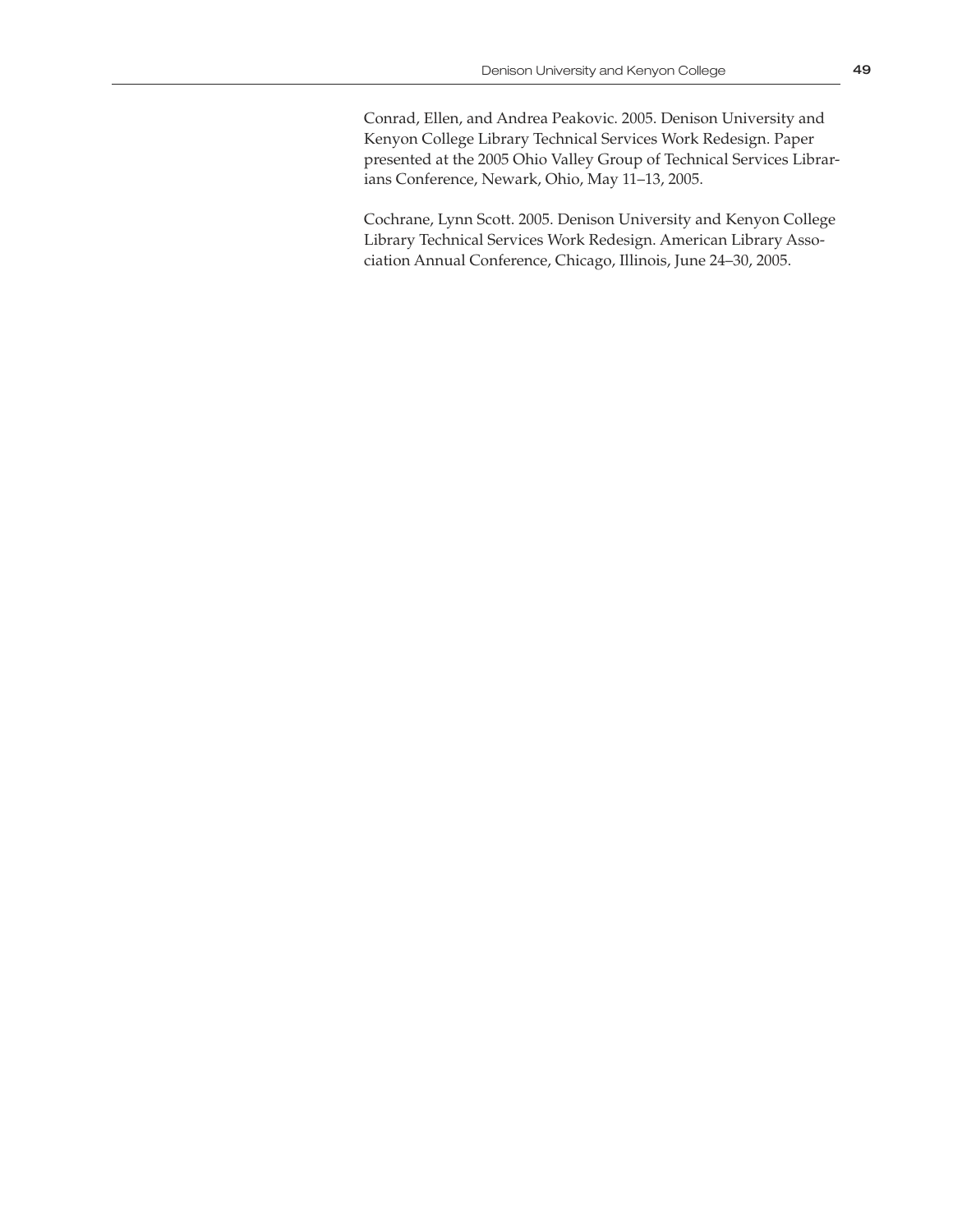# **Increasing Productivity through Workflow Redesign at Smith College**

 *Christopher B. Loring*

I n January 2004, the Council on Library and Information Resources (CLIR) provided Smith College Libraries (SCL) with a grant to fund a work redesign project focusing on increasing the productivity of its purchasing, cataloging, and processing functions. Facing a staff reduction of more than 10 percent, SCL needed to make sure that work was accomplished as efficiently as possible.

# Project Description

The goal of the project was to redesign SCLs' purchasing, cataloging, and materials flow processes to increase productivity, improve efficiencies, and improve the timely access to materials. An ancillary goal was to identify areas where the Five College Libraries of Western Massachusetts1 could collaborate in library technical service operations and to develop and implement collaborative process-improvement strategies.

The project scope was broadly defined, allowing for the examination of any process that involved acquiring something for the libraries—whether it is paperclips, books, electronic journals, computers, or software. Included at the outset were all purchasing operations, from supplies and equipment to intellectual resources; all internal processes, from order through receipt to delivery to the bookshelf or customer; data flows, from vendor to library to integrated library system to college administrative computing systems; and access processes, such as electronic subscription, interlibrary loan (ILL), and document delivery. The scope of work within the Five Colleges was intentionally nonspecific to allow the participating institutions to discover areas where collaboration would be productive.

<sup>1</sup> Amherst College, Hampshire College, Mt. Holyoke College, Smith College, and the University of Massachusetts at Amherst.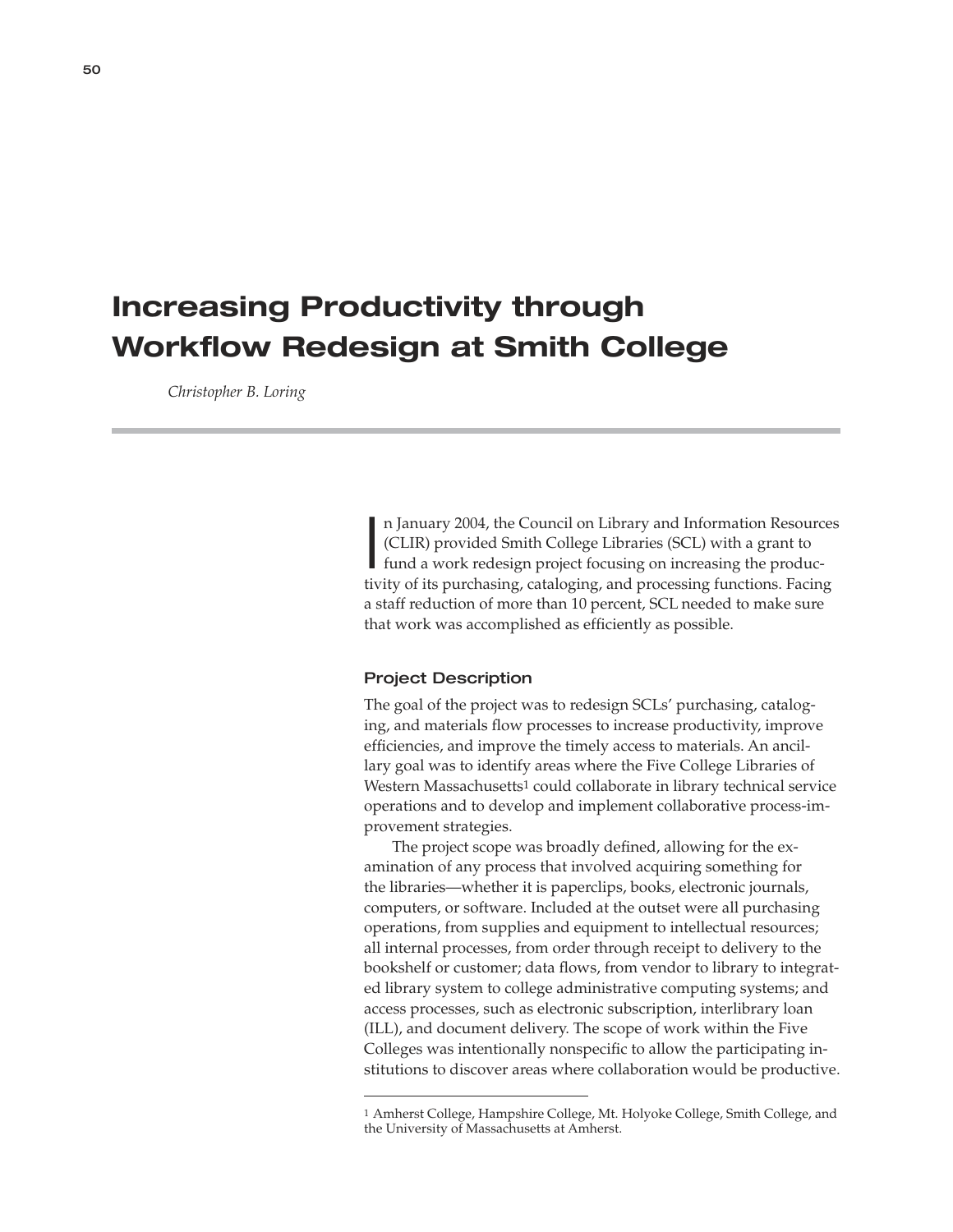### Environment

The Smith College Libraries is one of the largest liberal arts college library operations in the United States. It houses a collection of 1.4 million items and has three major branch libraries serving the visual arts, the performing arts, and the sciences. It has a robust special collections program that includes an excellent rare book room and one of the premier women's history archives in the country. Prior to the project, SCL had a staff of about 57 full-time employees (FTEs).

The project was conceived with the context of two major environmental factors at Smith College in late 2003: a strategic plan for the libraries that included an emphasis on working more efficiently; and a developing reduction in financial resources at the college. In 2002, the libraries created a vision statement and a strategic plan that included a commitment to working better as an organization. Recognizing the need to constantly respond to change, the strategic plan included as a goal that staff be flexibly deployed to meet the libraries' needs and priorities and be fully engaged in change processes. As a result of this strategic goal and prior to the grant, the libraries had engaged R2 Consultants to conduct a workflow analysis of SCL's technical services operations. The consultant's recommendations were generally interdependent and focused on budget control, work consolidation, automation, and expanded use of outside vendor tools. This was part of a larger effort to rethink work as envisioned in the strategic plan. By the time SCL received the grant, staff recognized that it would be necessary to do a significant amount of work to implement the recommendations.

During 2002 and 2003, the college started a financial-planning process to align its expenditures with its resources to ensure balanced budgets in future years. By summer 2003, it had become clear that SCL would have to reduce its staffing level for fiscal year 2005 by about 10 percent. Such a reduction would force change in a way that good times do not. When the grant was received, it was not yet clear where the reductions would be made; however, it was clear that reductions would affect all parts of the libraries and that it would be essential to re-examine how work was done.

#### **Objectives**

The objectives of the project were to

- design processes and procedures to permit a 3.0 FTE reduction of staff in technical processing, both centralized and distributed in branch libraries, and in interlibrary loan;
- establish input and output benchmarks for current processes in equipment, supplies, and materials acquisitions and for interlibrary loan;.
- improve turnaround times from order to access by 30 percent;
- improve access and control of electronic resources;
- maximize the use of software to improve access to scholarly information;
- maximize the use of software to improve business processes with the controller's office; and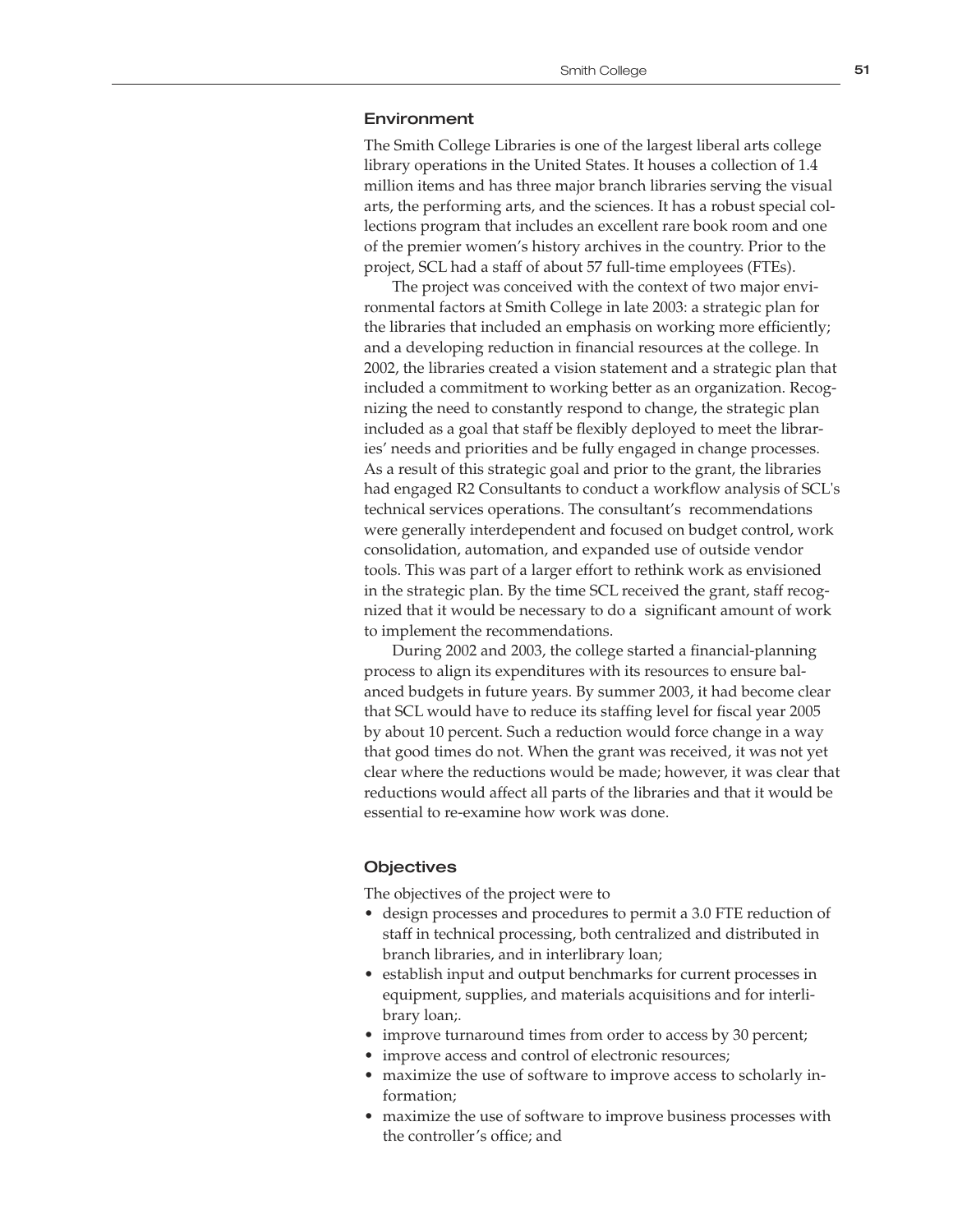• identify areas for collaboration between technical services operations of SCL and other members of the Five College Libraries.

# Work Redesign and Process Improvement Methodology

Work redesign and process improvement are business concepts that have been widely used in the private sector and in higher education for many decades. Process improvement is a method by which the interrelated activities that lead to a desired result are analyzed and then redesigned to achieve the result more efficiently. The analysis is conducted by the people who know and do the work and is done systematically using a number of different tools. While data-driven decision making is emphasized, good decisions are also derived from exploration of different approaches by project team members, all of whom bring different expertise to the problems.

At Smith, five functional process-improvement project teams (PIPs) were created and charged with examining how they did their work. They were administrative services; electronic resources; inter library loan; receiving/cataloging serials; and stack management. A sixth PIP was created for the music library, which had incurred a re duction from 5.5 FTE to 4.0 FTE. Each team comprised staff doing the actual work. The administrative services PIP included two library staff members who were also library "customers" and, because of a prior vacancy in the unit, had been cross-trained in some purchasing and accounting functions. Each team had a leader who was responsi ble for overseeing the work of the team as well as for communicating the work of the team to a process-improvement steering committee (see below).

A facilitator with a general knowledge of libraries, but not a li brarian, was hired to assist each team with its work. The facilitator was skilled in group process, project management, and the use of work-analysis tools. She provided a neutral, outside perspective and, because of her previous work with the libraries, was a trusted third party. She helped the start-up of each team, provided members with training on the use of analytical tools, and assisted teams in the use of data. Her role was especially important in the beginning phase of each team's work. Gradually, she met less with the teams; as they de veloped the ability to work on their own, they would check in only occasionally to assist in solving specific problems. The facilitator also coordinated the process-improvement steering committee meetings and updated the sponsor of the project, the director of libraries, on progress.

The process-improvement project steering committee comprised the team leaders, the project sponsor, and the facilitator. Conceived to provide general project oversight, it became a forum where teams could share their progress and provide feedback and critical apprais als of each other's work. The steering committee also championed the effort throughout the organization by communicating PIP activi ties campuswide.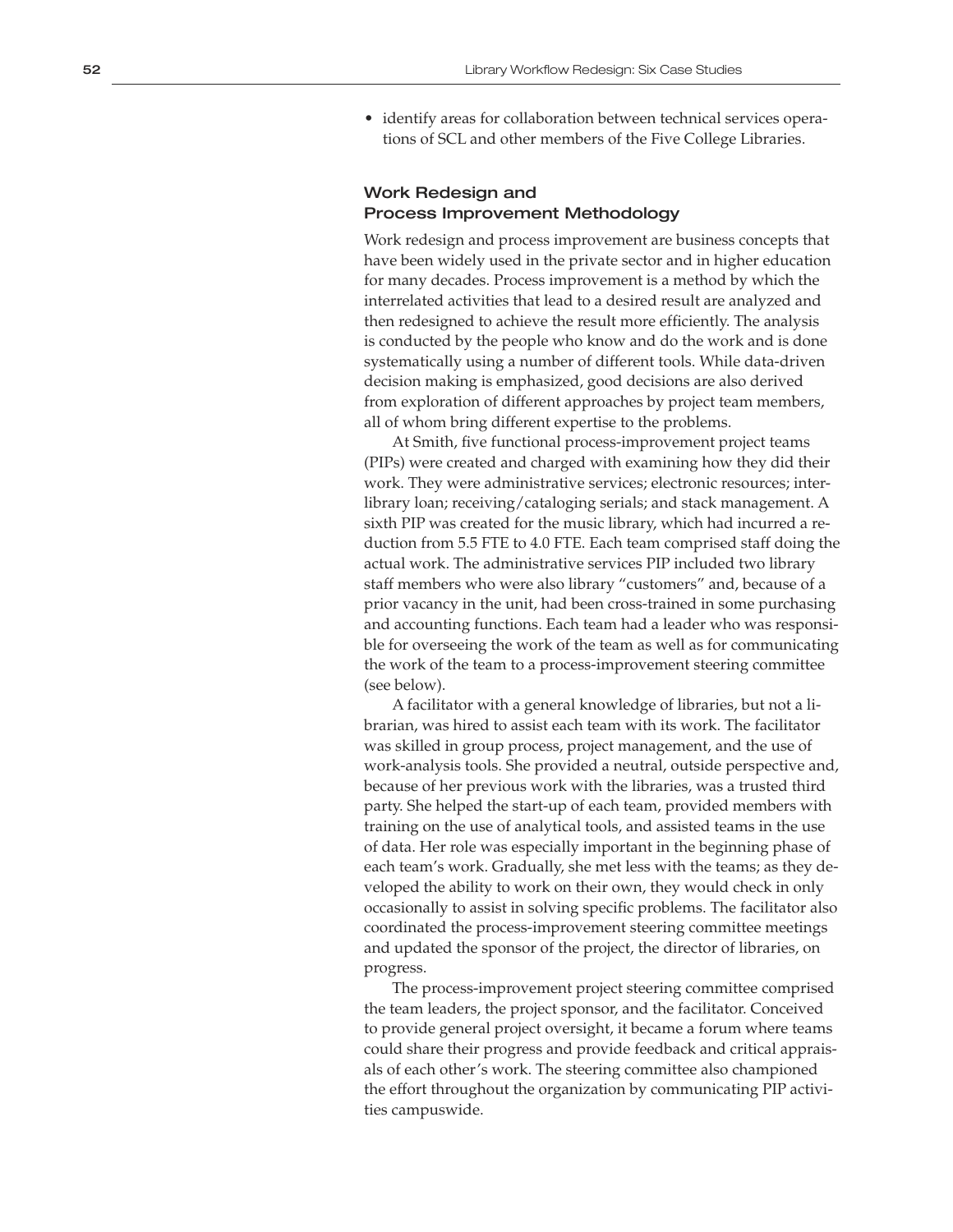# Pre-project Environmental Changes

Projects that take some time between conception and launch can be affected by ongoing changes in the operating environment. This project, conceived in spring 2003 and slated for launch in summer 2004, was no exception. Several significant forces outside of the libraries led to changes in the scope of the project, the expected outcomes, and the time frame for its completion. The most important of these was that the college postponed staff layoffs required by its financial realignment plan until June 2004, after the end of spring semester. The fundamental driver for the project was to adjust work after the layoffs; thus, the project had to be delayed six months to get through the layoffs, the resulting disruption, and the normal summer hiatus in work caused by vacations.

Another significant force was the decision by the libraries of the Five Colleges to stop using their legacy Innovative Interface library management system in 2005 in favor of ExLibris's ALEPH software. Many of the data flow efficiencies envisioned by the project had been predicated on the Innovative Interface modules, which do not exist per se in ALEPH. While SCL was still using Innovative software throughout the project period, it did not make sense to redesign work in areas that would need to be redesigned again within a year. This major component of the project had to be set aside.

# Pre-project Actions

Prior to and just after the staff reductions, the libraries' management took organizational and process actions without the benefit of the indepth analysis and detailed data collection that are the hallmarks of process-improvement methodologies. While these actions may have been contrary to the best practices of process improvement, they were carefully considered and proved to be correct. The major organizational change was to move responsibility for stack management in the main library (Neilson Library) from the circulation department, which was burdened with multiple roles. Stack-management responsibility was moved to a small unit in technical services, the preparations unit, which had a limited role and could absorb more responsibility. The decision was based on evidence that shelving new and circulated books was too slow and that the stacks were in significant disorder. Later, during the project data collection, the benefits of this change were confirmed.

The major pre-project process change was to move serials checkin in the two branch libraries losing staff (the art library and the music library), to the central technical services department. Following the loss of staff, managers in both branch libraries realized quickly that they needed to make some significant rapid changes. Mainstreaming serials work to the place in the libraries that was already handling the majority of such work was an obvious solution that was also consistent with an important principle of process improvement, i.e., reducing variation in the process.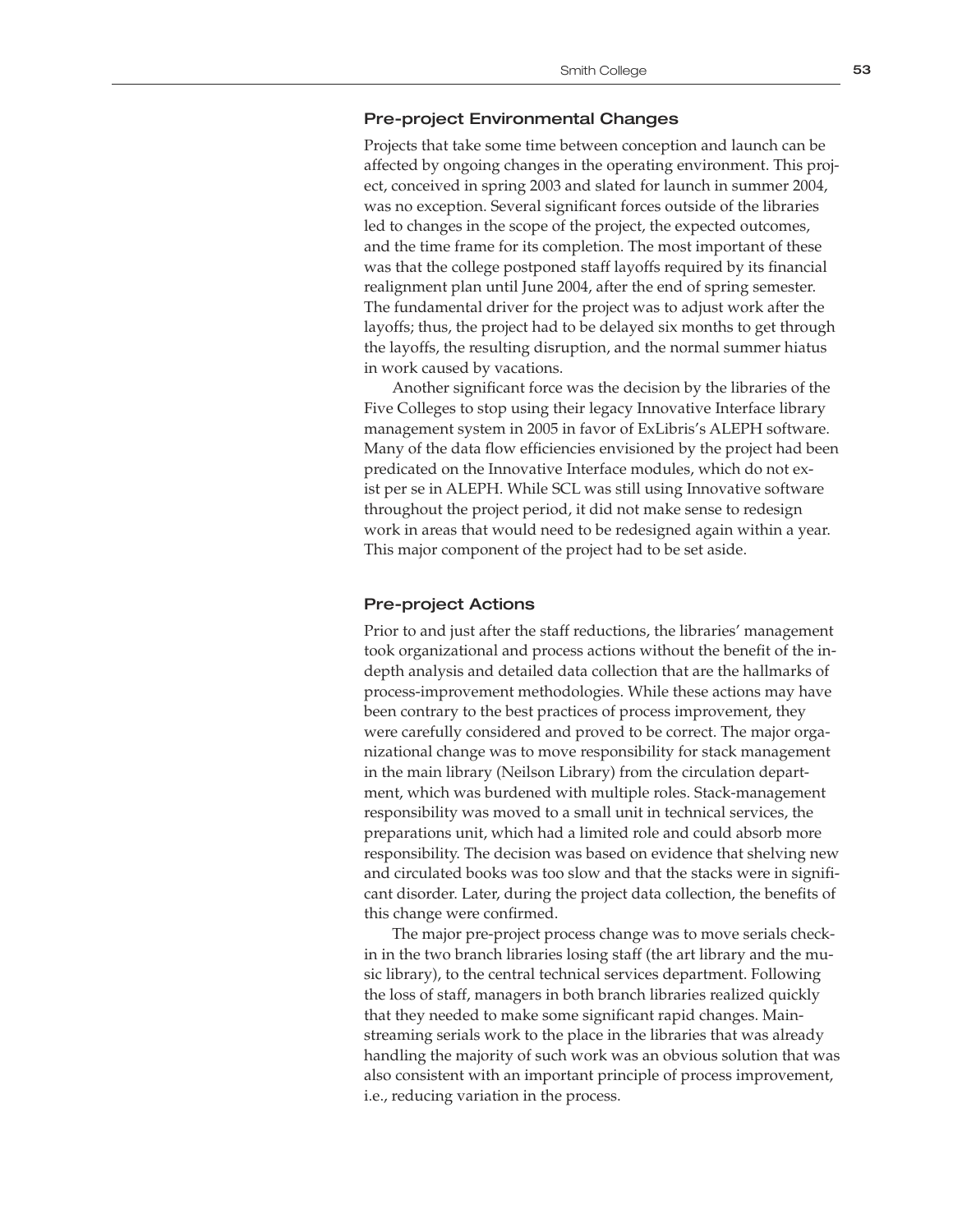# **Results**

Scholtes (1988, 5–26) provides a framework that sets forth a number of approaches to analyzing and changing a process. These approach es include describing the process, identifying customer needs, de veloping a standard process, error-proofing a process, streamlining a process, and reducing variations in, or mainstreaming, a process. The PIP teams used all these approaches to redesign their work and improve their results. Below are examples of changes that fall into each of these categories and provide a flavor of the project's work and outcomes.

#### Describing the Process

One of the areas examined by the serials PIP team was the claim ing of unreceived serials. Team members sought to understand the process by flowcharting the steps and then studying how much time each step took. They also tracked the yield rate for claims. As a re sult of these analyses, staff came to understand that a process they thought was onerous was in fact quite easy and that it yielded signif icant results when done twice, but usually not a third time. Further analysis led them to understand what types of materials warranted the additional third claim. Describing and understanding the claim ing process helped the team redesign the process so that claiming was done more efficiently, eliminating in most cases a final step, and was performed in a more standardized manner **.**

#### Identifying Customer Needs

Ultimately, any process exists to meet the need of the customer. Op erations lacking contact with the customer need to be particularly aware of customer needs as they analyze their processes. Fortu itously, two members of the electronic services PIP team were public service staff. They were able to inform the team's workflow analysis with the user's perspectives. In particular, they noted that when students looked for journals, they generally relied on the libraries' journal locator (an SFX form) instead of OPAC, and that librarians were instructing students to use the journal locator before looking in the OPAC. Moreover, students were increasingly dependent on SFX Open-URL links in licensed databases to find licensed full text. Despite this, the process of cataloging a new electronic resource mir rored that established for print journal titles: titles were first cata loged for the OPAC and only later added to the SFX database. As a result of this input, the team realized that the current process neither reflected nor met the needs of the user. The team decided to reverse the order in which electronic resources were processed so that new electronic journals were added to the journal locator database first. This increased the likelihood that users would find the resources in the place where they were looking.

# Standardizing the Process

Once a standard process has been developed and implemented, work outcomes tend to be more consistent, more efficient, and less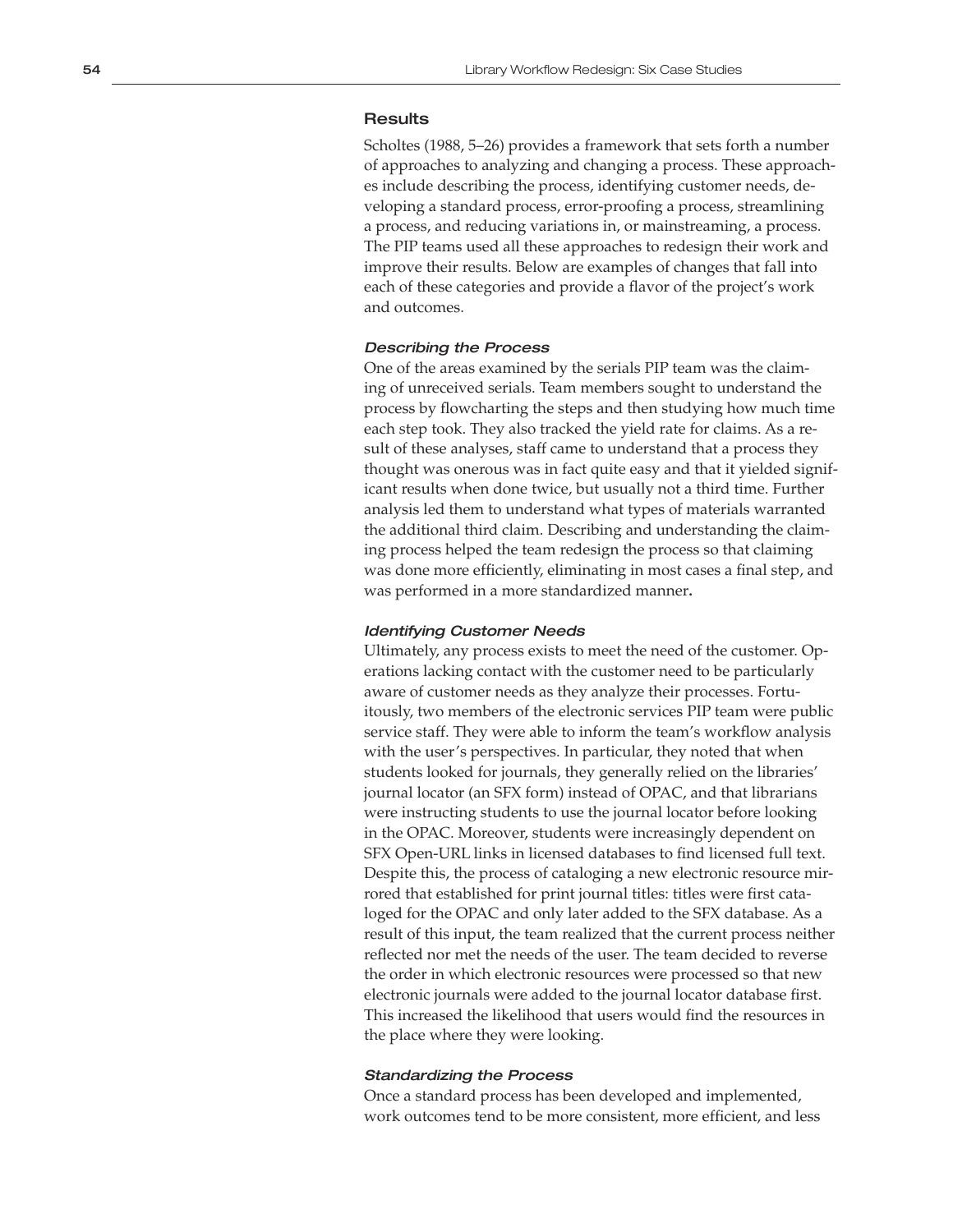prone to errors. The interlibrary loan PIP team standardized two very different processes—one dealing with how materials are sent to peer libraries in the Northeast and the other with how students are supervised. Interlibrary loan had a longstanding agreement with other liberal arts college libraries in the Northeast to ship materials to each other via UPS. In its analysis, the ILL PIP found that shipping by UPS regionally was not significantly faster than shipping by U.S. Postal Service. Processing shipments by UPS was more time-consuming, and there was no return of value for the extra time spent. By moving these materials into the standard process of mailing via U.S. mail, ILL could not only process materials more quickly and more easily but also reduce shipping costs.

Analysis of ILL work helped the ILL PIP understand how important student workers were to library operations. However, the ILL PIP found significant inconsistencies in student worker attendance rates, especially when compared with rates of other public service units in the libraries. The ILL revised its student contract to bring it in line with similar service units' attendance policies and began to enforce the contract uniformly. As a result of this standardization, student worker attendance increased from an average rate of 77 percent of scheduled hours to roughly 90 percent.

#### Error-Proofing the Process

Any process is prone to mistakes. As one analyzes process and redesigns a process, one goal is to reduce the possibility of errors, or to error-proof the process. A common place to look for errors is in the communication between customer and supplier. Both the administrative services PIP team and the ILL PIP were able to change communication processes to reduce the possibility of errors.

In its analysis of supply orders, the administrative services PIP found that 70 percent required further clarification. Such clarification was needed; for example, when an item was not available, a wrong code was used, or an item was back-ordered. To error-proof this process, the team did two things. First, it did not become involved in the order process when the college's standard office supply vendor was used. This allowed the purchasing unit to submit online orders to the vendor and to recognize and correct problems immediately on placing the order. Second, for nonstandard orders, the team introduced a standardized form with standardized codes and trained staff in its proper use.

Patrons requesting ILLs are most likely to make mistakes when they enter their request into the online request form. Automating the process for repopulating citation data in the online form through the SFX service greatly reduces the opportunity for error. Similarly, ILL enabled OCLC's Direct Request function in WorldCat, allowing a patron who locates a book in WorldCat to create an ILL request deriving the correct information from the WorldCat bibliographic record. These steps not only reduced the opportunities for error but also reduced the handling of requests by staff and saved patrons time.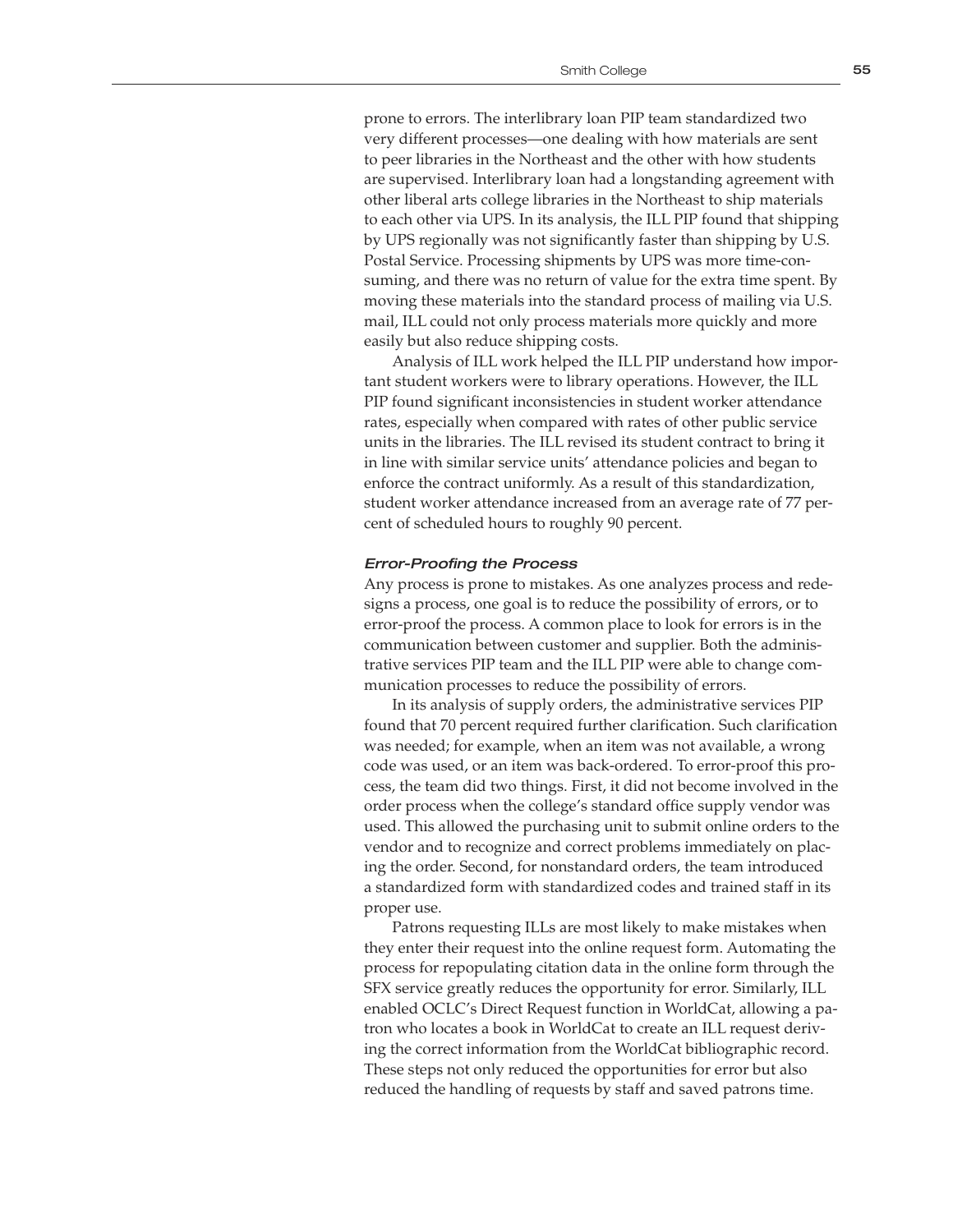#### Streamlining the Process

Streamlining a process involves removing steps or subroutines that take time but add little or no value to the result. The examples of er ror proofing above incorporate facets of streamlining. With respect to decentralizing supply ordering, an additional process, central deliv ery of supplies, was eliminated. Supplies are now delivered directly to the ordering unit, which eliminates redundancy and improves delivery times. Other instances of streamlining abound through out the PIP team's work. ILL, through an analysis of the workflow, documented that it took 10 times as long to process a photocopy for paper delivery as for electronic delivery. Working with its custom ers, ILL eliminated the option for paper delivery for any ILL article received electronically. In the cataloging and receiving procedures, the PIP team looked at the processes for tracking endowed funds acquisitions and found them to be labor-intensive and lacking any automated procedures. By eliminating steps and doing only what is absolutely required by the college and the terms of the gift, signifi cant time and labor would be saved.

# **Mainstreaming**

Variation in a process can significantly hinder productivity when subroutines, which take more time and effort and are disruptive to an efficient flow of materials, are created to account for the variation. By reducing variation, the overall process can be improved. Flow charting revealed that two very different processing routines were being used, based on the method of reporting. There was no rational basis for the differentiation. The staff redesigned both processes into a single, entirely new process that ensures faster problem resolution and better customer service.

The serials PIP, in examining the serials check-in process, noted the number of exceptions created by allowing titles to be routed to library staff before being shelved. This variation in the check-in pro cess was analyzed and found to be disruptive and time-consuming. While the elimination of the routing variation was not achieved, the team sought to reduce it by two-thirds.

Finally, the ILL PIP found a number of variations between the processes for branch library materials and those for the main library. The variations complicated handling of the requests and delayed processing. By installing ILL software on branch libraries' comput ers, they were able to harmonize the process throughout the libraries and thereby improve processing time.

# Assessing the Project's Results

Scholtes notes (1988, 5-31) the Plan-Do-Check-Act cycle is firmly rooted in quality- and process-improvement methodology. At the "Check" stage of the cycle, one looks at the changes made and asks what went well, what didn't go as expected, and what could be learned from the effort and adjusted for the "Act" stage. For this project, there were clear successes for every team and for the overall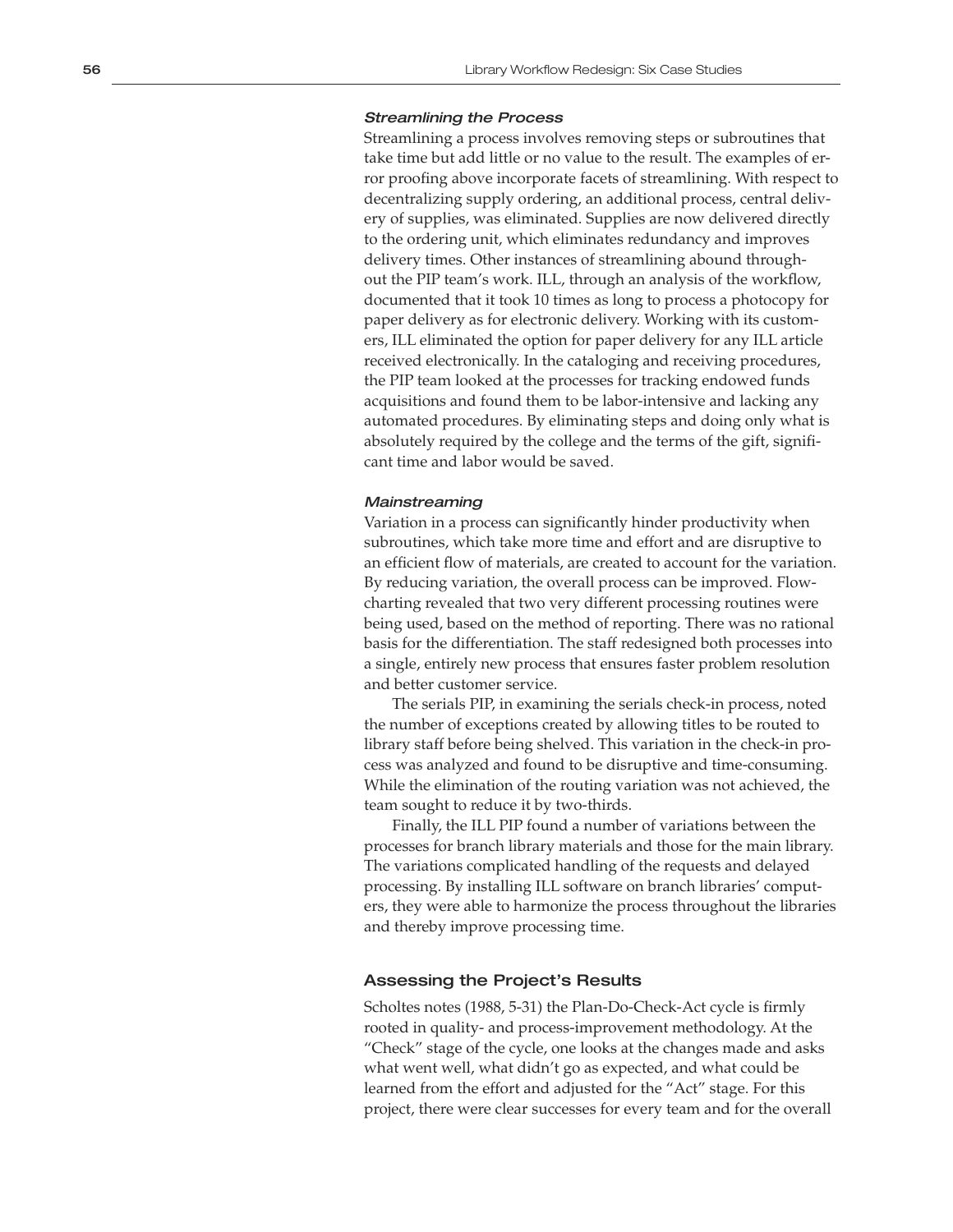effort, but there were also areas that clearly could be improved upon in the future. Much was learned about the process and how to better prepare as work continued.

#### The Scientific Approach Works

A key theme of process-improvement literature is that long-term success depends on taking a rigorous, systematic, and disciplined approach to problem solving, what Scholtes calls a "scientific approach." The process-improvement project teams at SCL found this to be the case. They collected data and used the data as the basis of their changes in processes, and they looked for root causes of problems in order to create solutions that would have lasting value. They used a wide variety of tools, from flowcharting to cause-and-effect diagramming, to improve many processes.

Could it have been done it better? Yes. While all team members learned the methods of process improvement, a systematic training effort was not provided. More effort at the beginning of the project, which would have given those involved a deeper understanding and common knowledge of process-improvement methodology, would have served the process better in the long run.

#### Moving to Data-Driven Decision Making Is Hard

Making the transition to decision making based on data and analysis is difficult. Although this project was a significant step toward a change in culture, it was only a start. Staff members have allegiances to old ways of doing things, and giving up steps can be difficult. A long-term, ongoing, organization-wide commitment to data-driven decision making is essential for permanent change. Critical to the change is having some early adopters who champion the new way of doing business until it becomes part of the fabric of the organization.

#### Timing Must be Carefully Considered

Is there a right time to begin a process-improvement project? Probably not. There are, however, very *wrong* times to begin one. For Smith, it made no sense to begin this effort until after the college's financial planning had ended and the reductions in library staff had occurred. The reduction was going to be very disruptive. Any process-improvement work done before it would likely have to be redone afterward; therefore, a delay was justified.

There can be a danger in delays, however. This is because all organizations experience change all the time as a matter of course. Leaders must not let outside environmental forces become a perennial excuse to avoid doing this type of work.

Exploring collaborative work with Five College partners also proved to be subject to timing considerations. At the start of the project, the environmental conditions in their own libraries were not deemed to be right to explore possibilities for collaboration. Only in the fall of 2005 did conditions change sufficiently for them to be able to begin work.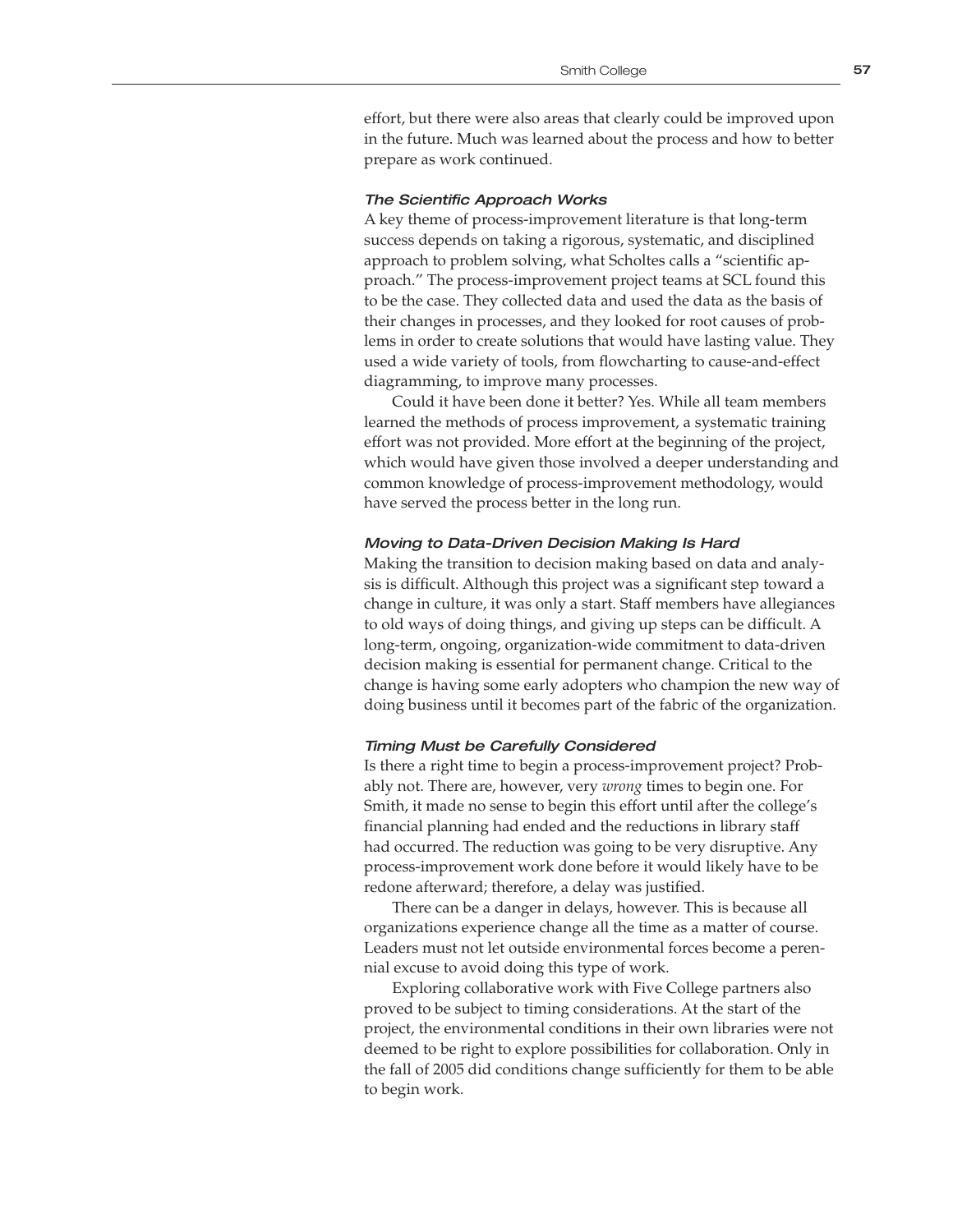#### Outside Consultants Can Help Focus Efforts

The process-improvement literature often disparages the use of consultants for a number of reasons: they see and know the opera tions only in superficial ways; they are not vested in the institution's outcomes; they recommend known solutions, not solutions that are tailor-made to the particular situation and issues. Despite this, Smith found the use of consultants before the project work to be use ful in helping focus on which processes needed the most attention. The consultants did not recommend specific solutions; instead they identified areas where staff should concentrate their efforts. This is important. Having some sense of where the biggest return for effort will be found helps an organization avoid working on less-important processes.

#### Encourage Organic Discovery

While the scientific method was the foundation for most of the im provements coming out of the project, others came from a process that is best described as organic. When the right people come togeth er to work over time and openly explore problems, they can come upon improvements that were not the focus of their work or were not being actively examined at the outset. This happened a number of times in the project, most notably when the electronic resources PIP team decided that one of the best things the libraries could do for their users would be to bring a link to the libraries journal locator service to the top of the libraries' Web site. This improvement was a byproduct of the team's analysis of how electronic journals were pro cessed. The discussion that led to the change was triggered by this analysis, but it could easily have been missed if public service and technical staff had not been involved in discussions and been open to all manner of change.

#### Expect the Unexpected

In embarking on a process-improvement project, one has to expect the unexpected. One cannot predict where the practice of process improvement will lead. One of the biggest surprises for Smith was the uncovering of a significant area of organizational dysfunction. As the electronic resources PIP team analyzed how electronic journals were processed, it uncovered a number of problems. Over time, the libraries had implemented a number of new digital services, but had not clearly delineated responsibility for them within the organiza tion. The organization had not kept up with an environment of rapid change. In response, we gathered data on the problem, analyzed the data, and made organizational changes to address the problem.

Another unforeseen finding was that resistance from outside the libraries can come from unexpected sources. The administrative ser vices PIP team sought to eliminate a shadow budget system whose dual purpose was to provide more current information than the college's administrative software could and to act as check against data-entry errors made by the college. An analysis showed that maintaining the shadow system required significant work with little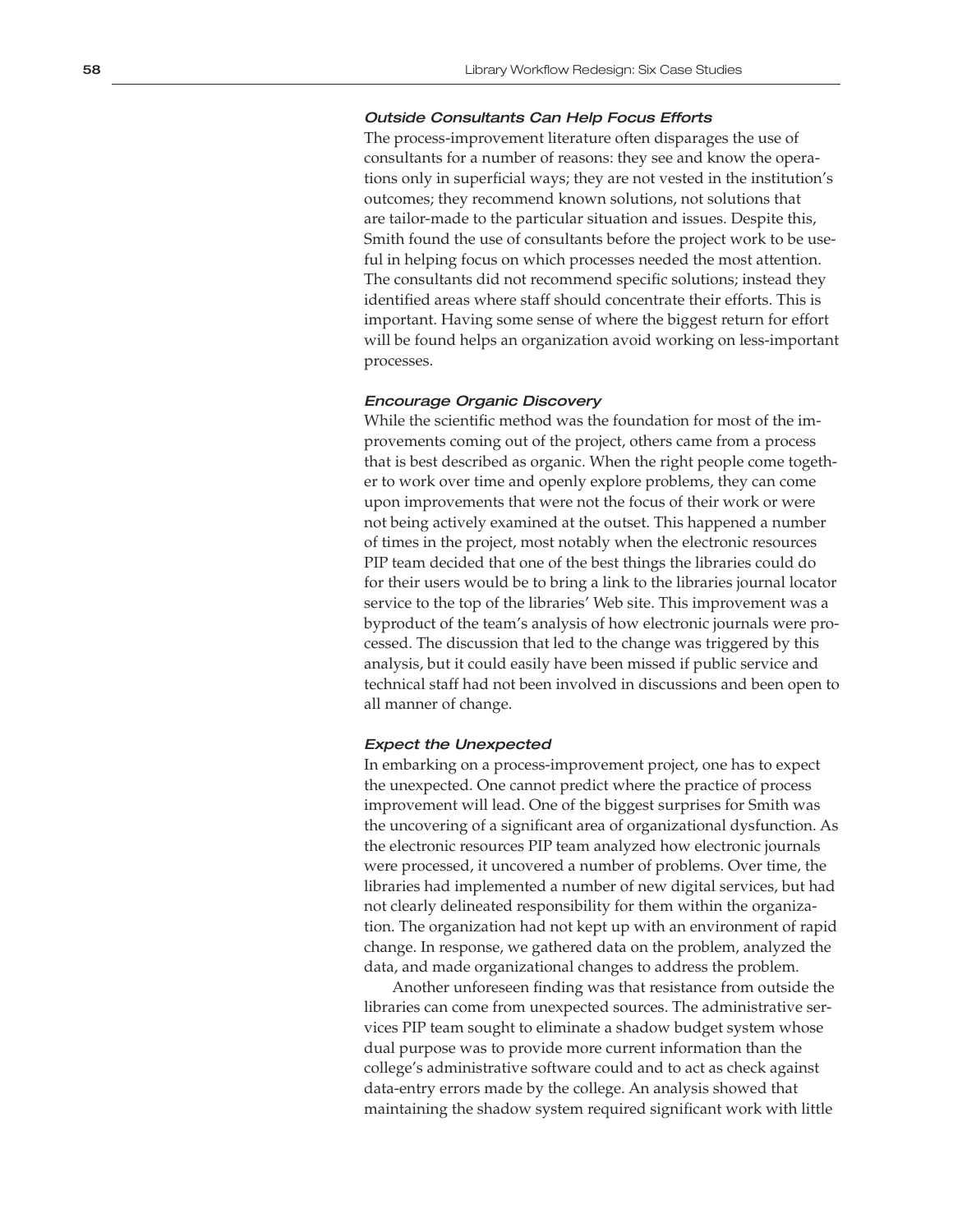payback. The shadow system was not as current as either perceived or needed, and the errors it helped identify, while significant, were not numerous enough to warrant the labor involved. While it was desirable to eliminate this duplicative work, the college staff advised the libraries to retain the shadow system—unexpected advice from the custodians of the college's budget software. Despite this counsel, staff have sought to find a way to use the college's system better and eliminate this redundant work.

# Sustaining the Effort: Toward Continuous Process Improvement

A challenge to any process-improvement project is to transform it into an ongoing effort so that the methods of process improvement are integrated into the way in which the organization regularly conducts its work. In this case, where the effort was defined as a "project" from the outset, creating an exit strategy was essential. This responsibility fell to the project steering committee. This group continues to provide oversight and guidance, meeting regularly to check in on the work of various groups, providing feedback to team leaders, and identifying areas where continued process-improvement work is needed. The group will ensure that work that could not be started because of outside forces, e.g., leveraging data flow between software systems, is indeed pursued.

The processes that interface with the new library management software will need particular attention as the project progresses. There is an inherent danger in such a migration that processes designed for and built around the old system will be retained; in other words, staff will seek to make the new system work like the old one did. No matter how good the old processes are, trying to remake them is a recipe for making the difficult transition to the new system more difficult and for creating inefficient processes. The migration does represent, however, an opportunity to use process-improvement methods to ensure that processes developed for the new system are as efficient as possible.

Two major forces at Smith made for a successful environment for process improvement. The incentive for change, given the prospect of significant staff reductions and the generosity of CLIR in funding the project, was indeed a crisis and an opportunity. Process improvement, however, need not find its origins in such extremes. The inherent benefits of continuous process improvement, maximizing resources, should be incentive enough. Weaving continuous processimprovement philosophies and methodologies into the fabric of an organization will yield a better use of staff, time, and materials. This is something all libraries need to do.

# **Reference**

Scholtes, Peter R. 1988. *The Team Handbook: How to Use Teams to Improve Quality.* Madison, Wis.: Joiner.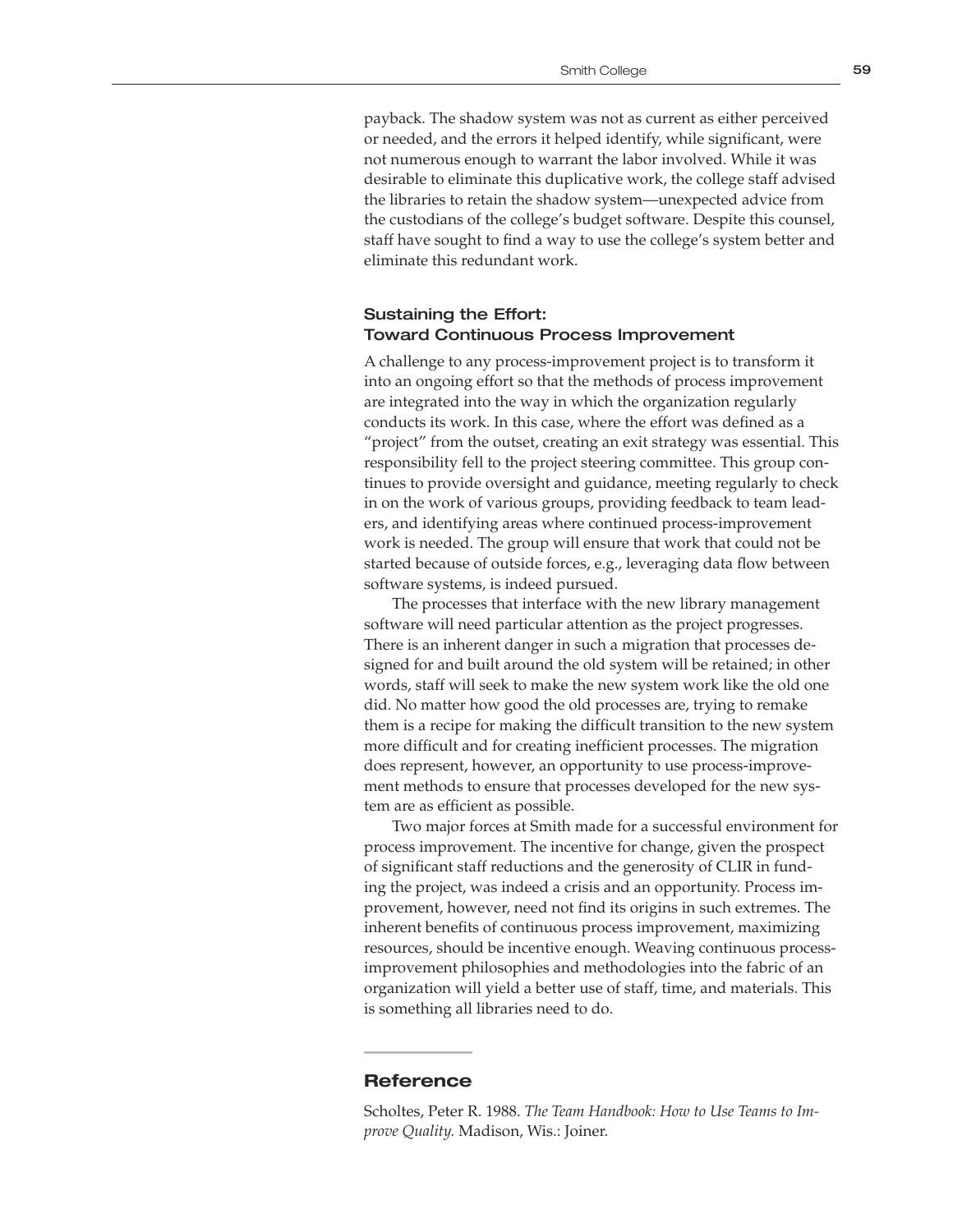# **Managing Electronic Resources in the Tri-College Consortium**

 *Norm Medeiros*

The Tri-College Library Consortium of Bryn Mawr, Haverford,<br>
and Swarthmore Colleges has a history of collaboration that<br>
began in the late 1980s, when a shared, integrated library and Swarthmore Colleges has a history of collaboration that system was purchased. The shared catalog and twice-daily delivery service among the colleges have enabled patrons to view and access the three libraries' resources as though they were a single, large collection, similar in scope and size to that of a research library.

The Tri-Colleges' history of collaboration with electronic resources (e-resources) began in 2000. At that time, the libraries began the collective purchase of e-resources in an effort to deliver consistent content to patrons as well as to capitalize on more-attractive pricing than the libraries could garner individually. A Tri-College committee was established to review potential purchases, and this group continues to perform its charge well. When the libraries began acquiring databases and large sets of e-journals, item-level records were entered into the Tri-Colleges' online catalog. The libraries were also doing a reasonably good job of highlighting new e-resources on their individual Web sites.

One troublesome area that soon emerged, however, was the recording of license terms. The need to make interlibrary loan restrictions on e-journals available to staff was of particular importance, since these restrictions directly affected business practices. For a while, licensing information was stored in bibliographic records, but the need to store additional elements soon made it clear that the catalog could no longer serve this purpose.

As a result, in early 2001 a meeting of serialists, catalogers, and technical services administrators was convened for the purpose of discussing options for more-effective management of licensing and affiliated administrative metadata. The libraries decided to build a central database where information about e-resources would re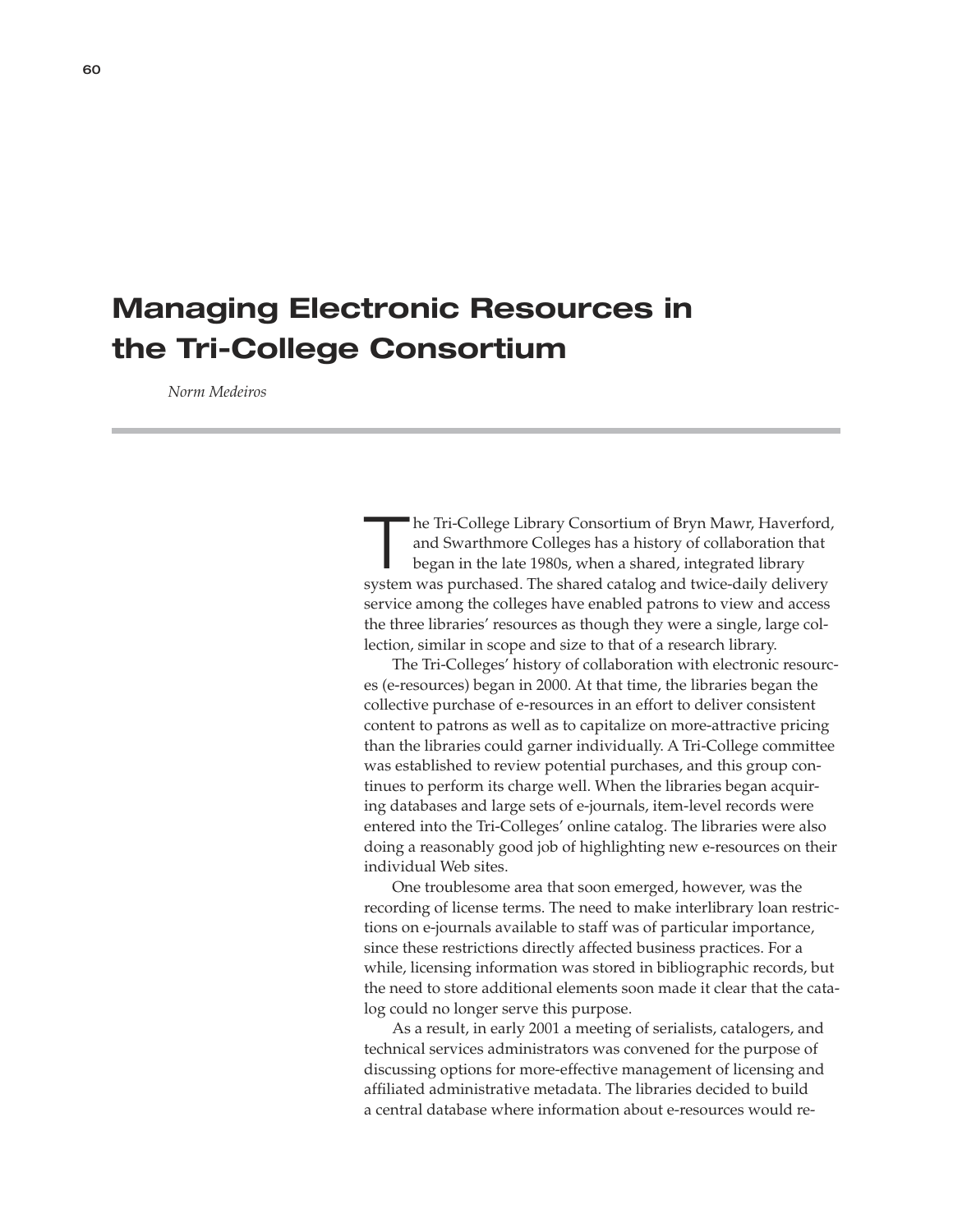side. At that time, only a few such systems were in use, and all were at much larger institutions. Nevertheless, the Tri-Colleges forged ahead, and by early 2002 they had implemented the Electronic Resource Tracking System (ERTS). This database stored and provided access to administrative metadata, but did not address many other important e-resource management tasks, particularly workflow efficiency and communication.

After attending a workflow redesign seminar in July 2003 sponsored by the Council on Library and Information Resources (CLIR) and led by consultants from the Stillwater Group, the Tri-College libraries decided submit a proposal that would enable them to tackle the difficulties they were still encountering with respect to e-resource management. The proposal outlined a plan for recasting e-resource management holistically; that is, examining all the activities that occur from the moment a decision is made to evaluate an e-resource through the decision to renew or cancel it. The libraries were already performing some of these functions well; nonetheless, holes remained. Staff members were also aware that efficiencies could be realized even in the tasks that were being performed well.

#### Principles of Workflow Redesign

The principles of workflow redesign, as instructed by the Stillwater Group, involve surrendering presuppositions, allowing all affected staff to have a voice, using an impartial facilitator, and learning from mistakes. Mindful of these principles, the libraries began the twoyear project in January 2004 by assembling Tri-College staff deeply involved in e-resource management. This group met three hours a week over six months to detail e-resource management practices and to envision how e-resources management could be improved. The group used an impartial facilitator, a member of Bryn Mawr College's communications department, to mediate and to keep discussions on target.

This six-month period of discussion provided ample time to strategically plan a series of workflow improvements. Members of the work group interviewed librarians in other institutions, who indicated they had merely reacted to changes forced upon them by the proliferation of e-resources. They had deployed staff to areas of need without a great deal of forethought. The Tri-College Libraries, before having the opportunity to examine their own practices for e-resource management, had reacted in much the same way. Although the libraries had spent a few months planning ERTS, the workflows that developed around it, and the pre-existing workflows for e-resources management, simply evolved. The working group sought to use the redesign project as a means of improving workflows that had been created without any serious or central planning.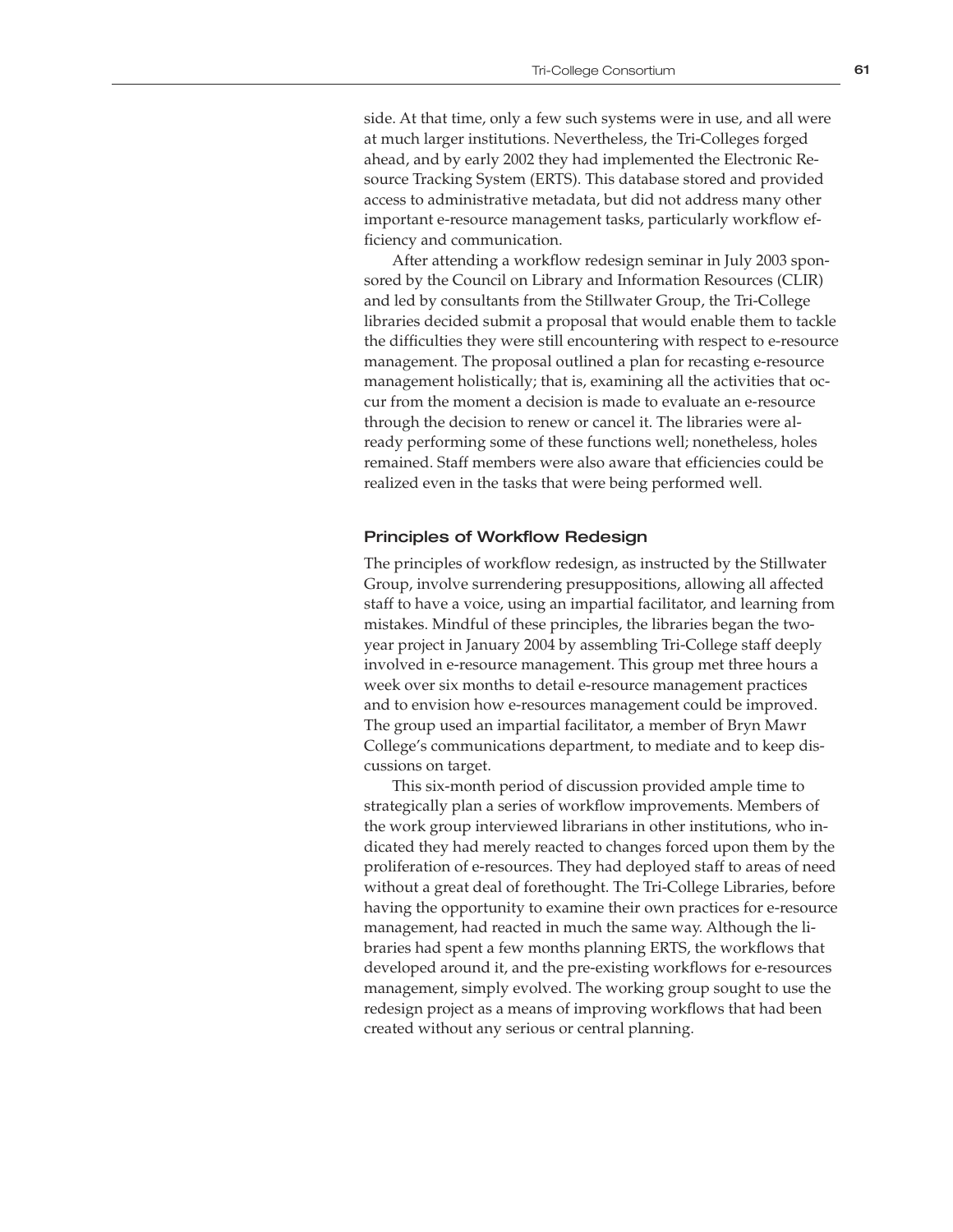# **STRATEGY**

# Formation of Working Group

Management of electronic resources in the Tri-Colleges, as in many academic libraries, is a distributed process. Most of the tasks, however, are performed by technical services staff. Consequently, the libraries' three technical services administrators formed the steering committee for this project, with Haverford's associate librarian of the college leading the group. The most appropriate working group draftees were the Tri-Colleges' serials specialists, who perform the bulk of e-resource tasks. For years, the Tri-Colleges have had a licensing librarian who brokers many e-resource purchases on behalf of the libraries. His participation in the group was also critical. Given the prospect of engagement in technical work, the Tri-Colleges' Web editor was asked to join the group. Cataloging of e-resources is a coordinated activity in the Tri-Colleges, and one that is quite time-consuming. Consequently, the steering committee asked the e-resource cataloging coordinator to join the group. Finally, recognizing that the ultimate purpose in streamlining management of e-resources is to benefit library users, two public services librarians were invited to fill out the group.

# Workflow Sessions

The work begun in January 2004 sought to document how the Tri-Colleges managed e-resources, both as a consortium and on an individual basis, since the redesigned workflows would need to accommodate both acquisition paths. The agenda developed for examining the libraries' current workflows was divided into 10 weekly meetings, each of which lasted approximately three hours. The agenda was based on a combination of the following:

- a discussion paper documenting how consortium-purchased e-resources are managed by staff on the three campuses, and
- institution-specific documents describing how each library purchases e-resources.

These documents provided the basis for discussions during the 10 meetings. These sessions were critically important, since they illuminated the facets of e-resource management to all members of the group and provided a common understanding of the processes that needed reshaping.

Before starting the weekly meetings to rebuild the workflows, the libraries invited publisher and serials agency representatives to talk about e-resource licensing and services, respectively. These meetings helped the group understand the pressures and work habits of vendors with which libraries did business.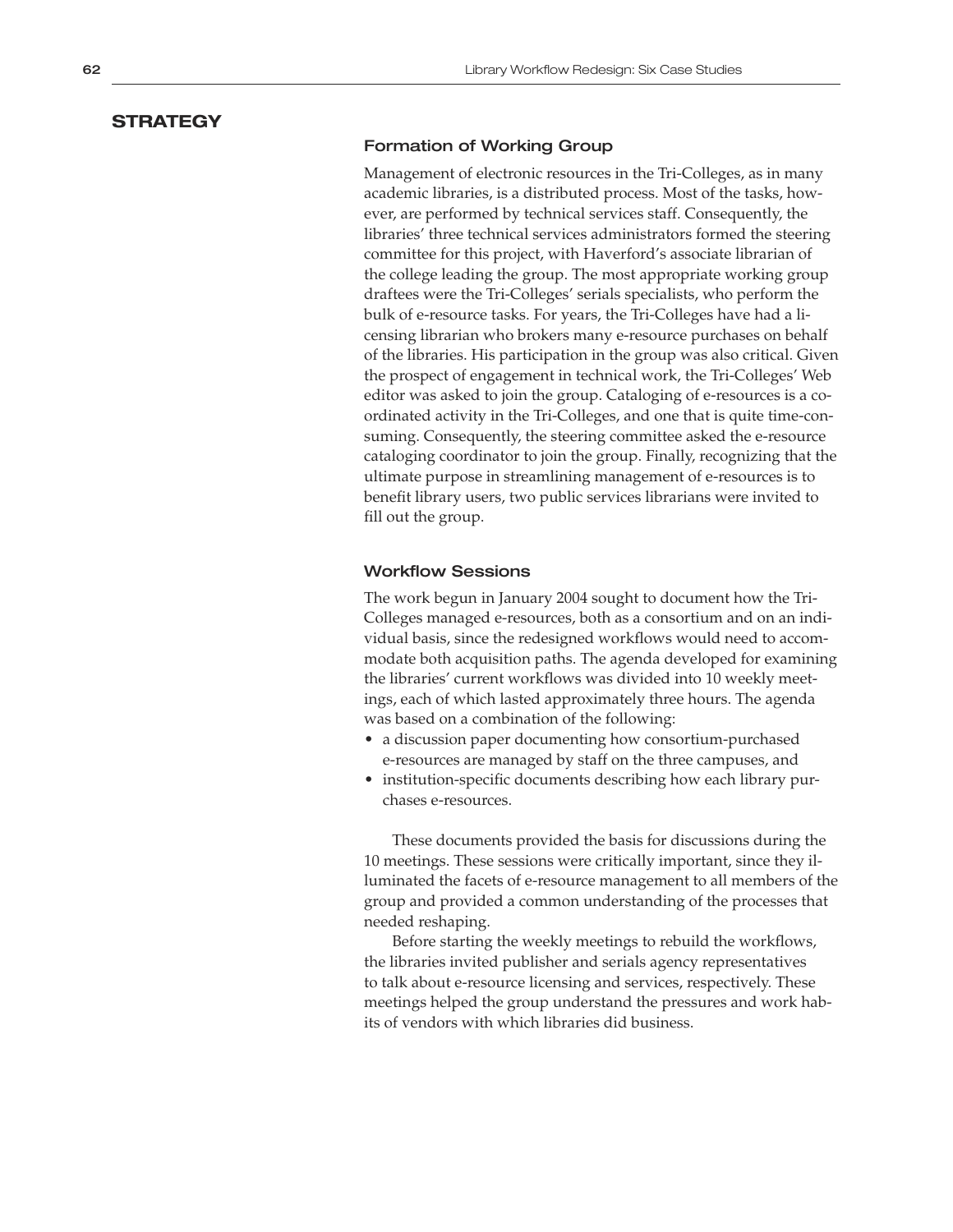# Process-Rebuilding Sessions

The working group then began a seven-week period during which it redesigned the processes for consortium-purchased e-resources. The group concentrated on the following areas:

- discovery and trial
- ordering, licensing, and payment
- access
- administration
- control
- renewal

These areas grew naturally from working group discussions of e-resource management, as well as through review of an R2 Consultants' white paper that expertly detailed the variety of tasks inherent to e-resource management (Lugg and Fischer 2003). The role of the facilitator was especially important during this phase of the project to ensure that all group members' voices be heard and that no idea be dismissed out of hand.

At the end of the sessions, the working group documented the redesigned workflows for a consortium-purchased e-resource, beginning with the evaluation decision and concluding with the renewal or cancellation decision. The group also agreed on functional requirements and desirables for a new e-resources management system, such a system being deemed the engine that would power the revised workflows. The group used a secure folder in the Tri-College Consortium's Blackboard system to store this document and the plethora of other documents pertinent to the project. This central repository provided a simple means of keeping the files safe and available.

#### Marketplace Investigation

In summer 2004, the group began to investigate products and services that could help achieve the new e-resource management workflows. The steering committee created subcommittees and charged them with gathering information and making recommendations. The key item to investigate was an e-resource management system. As the working group had hoped, the ERMS marketplace had matured. Several library vendors now had products on the market or in the works. Some of the functional requirements identified as being part of the desired ERMS had been present in the Tri-Colleges' locally created ERTS system, but many others had not. The working group deemed such new functionality as critical to effective management of electronic resources. Some of these functions included the ability to port "server down" notices to end users, to generate an assortment of reports, and, most important, to monitor resources through the spectrum of workflow processes. Given Tri Colleges' participation on the reactor panel of the Digital Library Federation's (DLF's) Electronic Resources Management Initiative (ERMI), the working group knew that the commercial system chosen should conform to the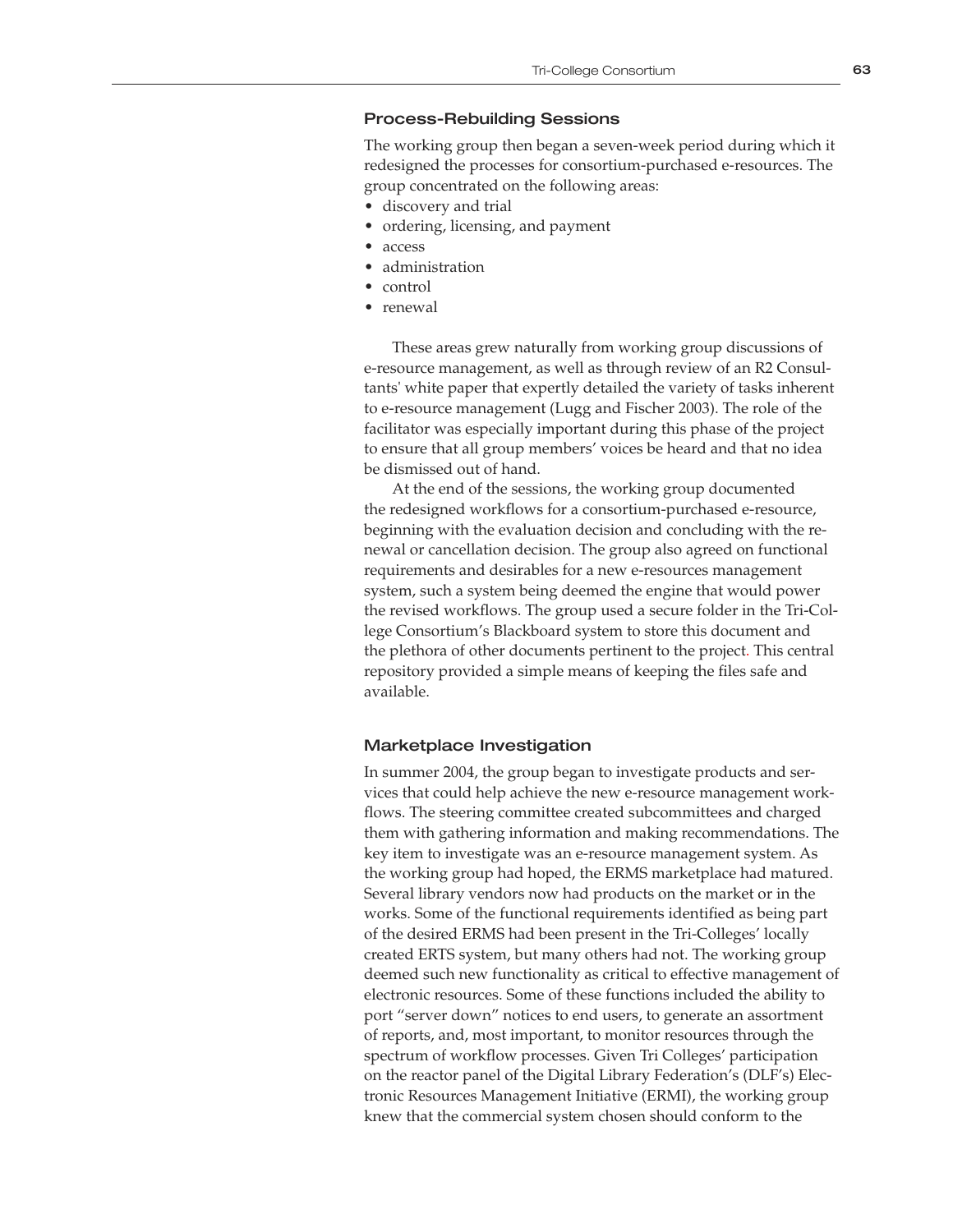functional specifications disseminated by ERMI in August 2004.

The group also investigated e-resource services provided by se rials agents EBSCO, Harrassowitz, and Swets. The group sought to determine the services these agencies provided vis-à-vis electronic resources, since members felt strongly that outsourcing certain e-re source activities might enable sustainable management of a growing and complex e-resource collection.

A third marketplace investigation involved MARC records. Although services that provide catalog-ready bibliographic records are not new, the Tri-College Consortium had performed e-resource cataloging work in-house throughout its history. The group recog nized that the time needed to continue performing such cataloging in-house would continue to increase. For this reason, it decided to review commercial MARC record providers to see whether their of ferings matched the libraries' exacting standards.

The final area of investigation involved development of a Tri-College license for electronic resources that would govern the terms of use for e-resources purchased by the libraries. With such a license, the colleges would no longer be governed by terms set by the publisher.

# **Decisions**

On the basis of an exhaustive review of products and services, the working group made four decisions. These decisions resulted in the implementation of three new tools—VTLS Verify, Harrassowitz HERMIS, and the Tri-College License—and the deferment of imple mentation of one tool, a MARC records provider.

VTLS Verify. The most significant decision—selection of a commercial ERMS—was not an easy one. Mindful of the functional requirements and desirables identified months earlier, the working group invited vendors of three systems (Innovative, Ex Libris, and VTLS) to campus to provide live (or, in the case of Ex Libris, simulat ed) demonstrations of their products. Each of the three systems had advantages and disadvantages.

Innovative's product, ERM, was commercially available, and the libraries could have had it installed within 45 days of committing to it. ERM had been used by several beta testers, and many of the problems had been resolved. Because the Tri-College Consortium was already a current Innovative customer, ERM would have syn chronized with Tri-Colleges' integrated library system in a way that would allow display of license data to catalog users. On the down side, the libraries were not attracted to Innovative's Millennium in terface: ERM did not adhere strictly to the DLF specifications, and it provided little support for consortium-related tasks. Moreover, the working group did not consider the much-touted benefit of porting license data to catalog users a strong incentive, since the catalog is often circumvented when users access e-resources through the Tri-Colleges' SFX link resolver.

The second product demonstrated, Ex Libris' Verde ERMS, was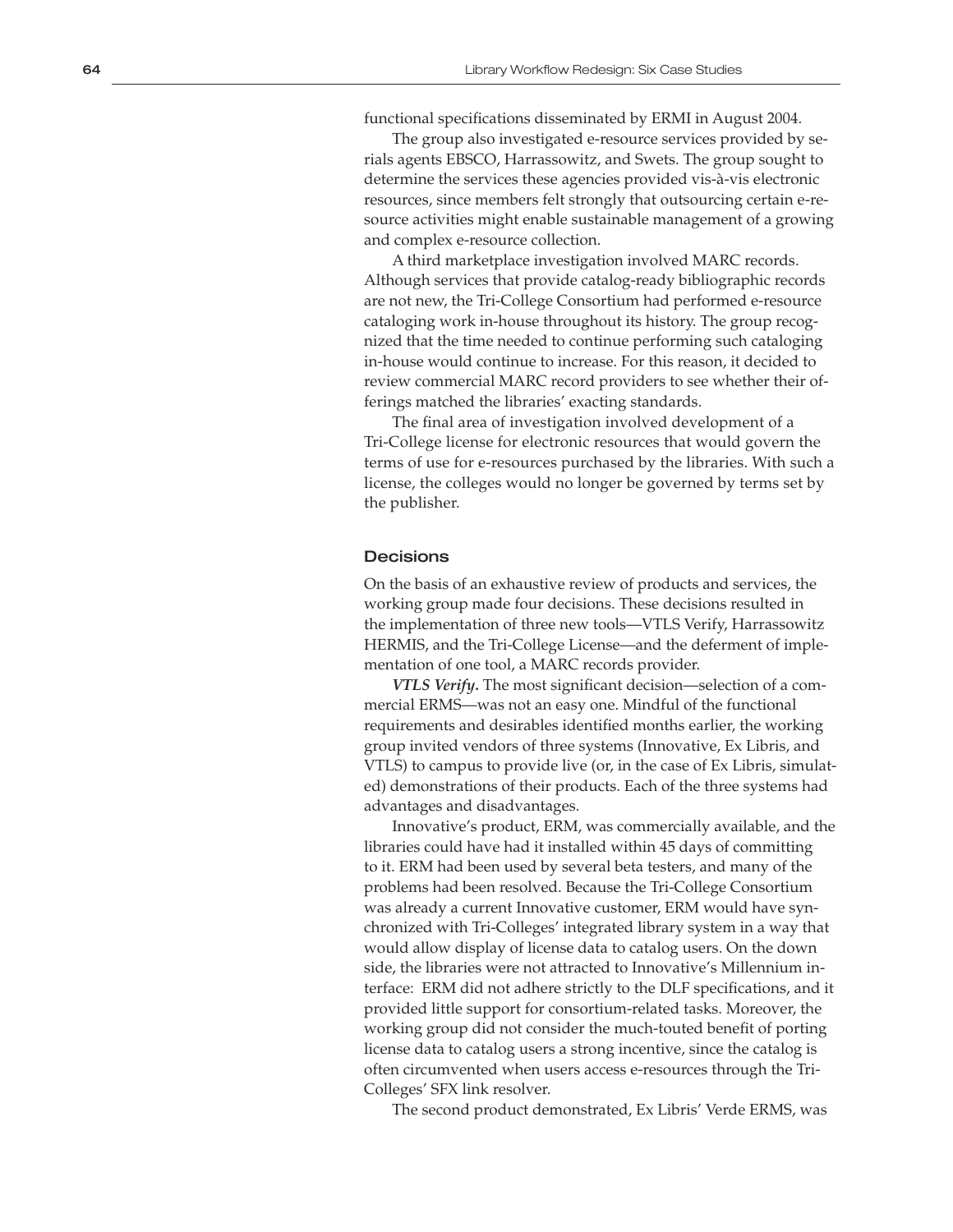in a largely conceptual stage when shown to the working group, but the system seemed to have great potential. The main architects of the system were Ivy Anderson (Harvard University) and Ellen Duranceau (Massachusetts Institute of Technology [MIT]), two of the most experienced e-resources experts in the field. Given Anderson's membership on the DLF ERMI group, the working group assumed that Verde would conform to DLF specifications and that it would interface with SFX, creating a powerful synergetic resource. The working group was intrigued with the prospect of implementing Verde, but only if Ex Libris would agree to incorporate the Tri-Colleges into Verde's beta testing pool. When the group inquired about this possibility, Ex Libris responded that it already had sufficient library partners. Although the group was disappointed with this response, Verde's relatively distant release date was the group's strongest reason for not selecting it as the Tri-Colleges' ERMS.

The third visitor, VTLS, showcased its ERMS, Verify. Members of the working group were impressed with the system, both aesthetically and functionally. Perhaps the greatest challenge for ERMS vendors is in providing support for consortia, and Verify by its nature was an extensible system. Considering the number of libraries that join forces to purchase e-resources, it is not beyond reason to think that a group of libraries less united than the Tri-Colleges might share ERMS. The demonstration of Verify showed clearly how the system could accommodate entities from multiple libraries. The hierarchical display of the entity structure was logical and easy to decipher.

The group considered Verify the best of the three ERMS at meeting the consortium's needs. Verify would also have the greatest impact on system development. After further discussions with VTLS, the Tri-Colleges were invited to become development partners for Verify. A three-year contract was executed in early 2005.

*Harrassowitz HERMIS.* Although officially considered still under development, Harrassowitz's suite of e-resource services, named HERMIS, offered the Tri-Colleges an opportunity to outsource a number of activities previously done internally, including resource identification and evaluation; license management; ordering, payment, renewals, and cancellations; activation of electronic resources; technical access management; and usage tracking. Of this list, the four services deemed most valuable to the Tri-Colleges were (1) resource identification and evaluation, a service in which the libraries receive customized and detailed reports of available electronic content; (2) license management, whereby Harrassowitz acts as licensing agent during the early stage of negotiation for nonconsortium purchases; (3) activation of e-journals, which includes e-resource registration procedures and notifications; and (4) technical access management, whereby Harrassowitz's help desk handles troubleshooting for resources the libraries purchase through them. In preparation for the Tri-Colleges' grant request, the steering committee estimated that 35 hours per week were being spent troubleshooting e-resource access issues. The committee estimated that using Harrassowitz's help desk could cut that number in half with no loss in response time.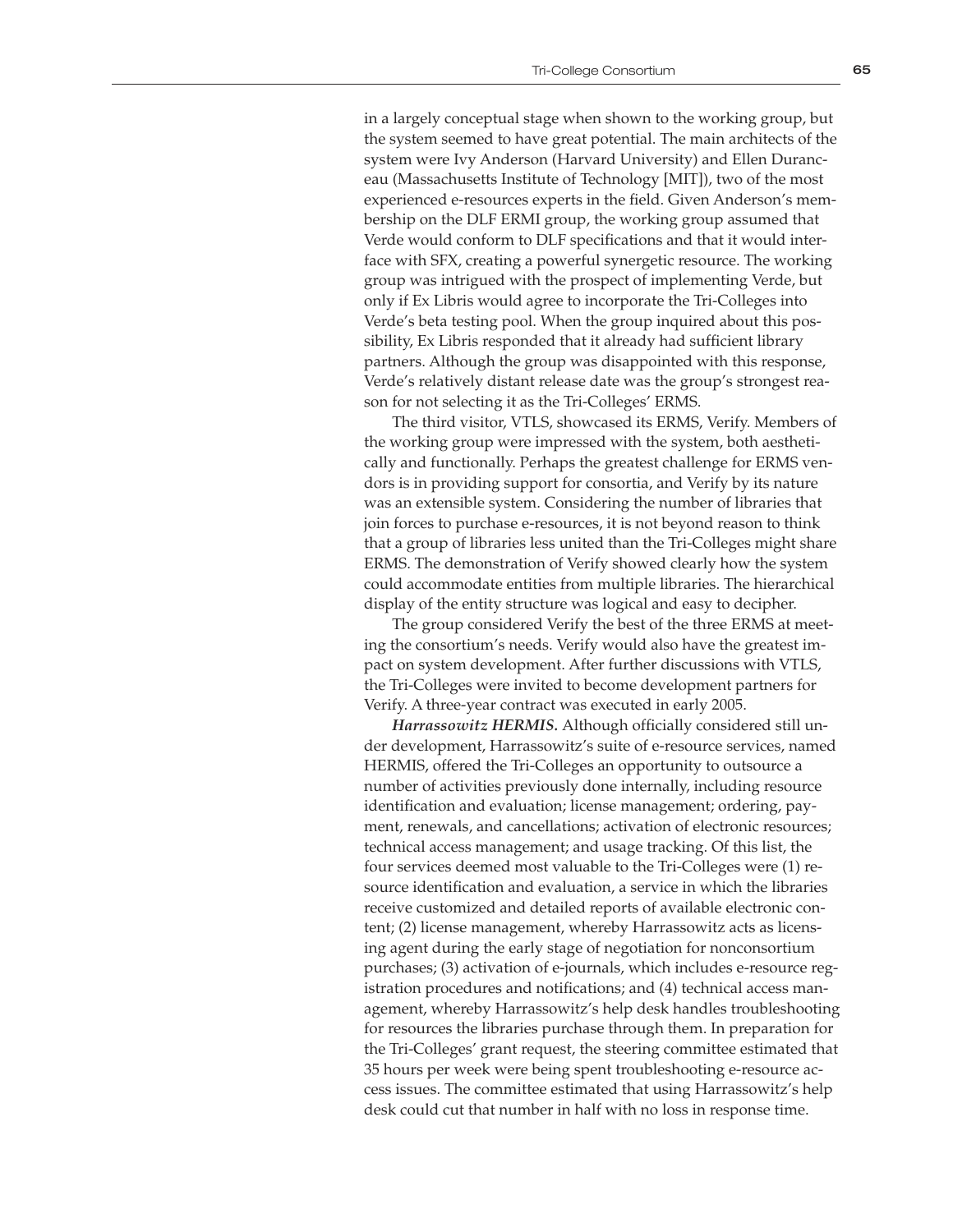Clearly, in order to continue to fund HERMIS, the libraries will need evidence that outsourcing these tasks is less expensive than performing them internally.

*Tri-College License.* Licensing electronic resources in the Tri-College Consortium is an arduous and often frustrating activity. The Tri-College licensing librarian brokers deals, with the Bryn Mawr College attorney serving as counsel. Since vendor licenses vary from publisher to publisher, negotiating and parsing these contracts on a case-by-case basis take a great deal of time.

While discussing improvements to e-resource processes, the working group read about MIT's experiment to provide publishers with the institution's license for the electronic resources they sought to purchase (Duranceau 2003). The working group was inspired to create a Tri-College license for electronic resources, drawing heavily from the NorthEast Research Libraries Consortium (NERL) license. The Tri-College license was finalized in January 2005.

# **OUTCOMES**

# Detail of Workflow Changes

Not to be overlooked by the glamour of the new tools and services purchased are the workflow changes that resulted from the sessions held during the second quarter of 2004. Although these tools and services hold great promise, the process improvements created by the working group influenced these purchases. Without a thoughtful assessment of how best to manage e-resources, the rest of the group's activities would have been useless.

During the discussions it became clear that the full details of e-resource management were not well known by any single committee member. Each library had created its own e-resource workflow, and participants were often unclear as to how the entire process was handled. An early discovery for how e-resource management could be improved involved electronic resource trials. Before this project, trial establishment was handled by the Tri-College licensing librarian, who was responsible for negotiating electronic resources on behalf of the libraries. Given that the libraries purchase only about 20 percent of the resources they obtain on trial, the licensing librarian was spending much time on resources that would never be used by patrons. Furthermore, the librarian found it difficult to keep up with requests for trials, and thus a haphazard approach to handling them was the norm.

To resolve this problem, the working group carved out a "trials coordinator" role, which is currently filled by a Swarthmore College librarian. The trials coordinator contacts vendor representatives to establish trials and receives preliminary pricing. She enters this preliminary information into Verify, to which many additional data will ultimately be connected. The trials coordinator collaborates with the Tri-College committee responsible for determining which resources to evaluate. Establishment of this role has helped the libraries stan-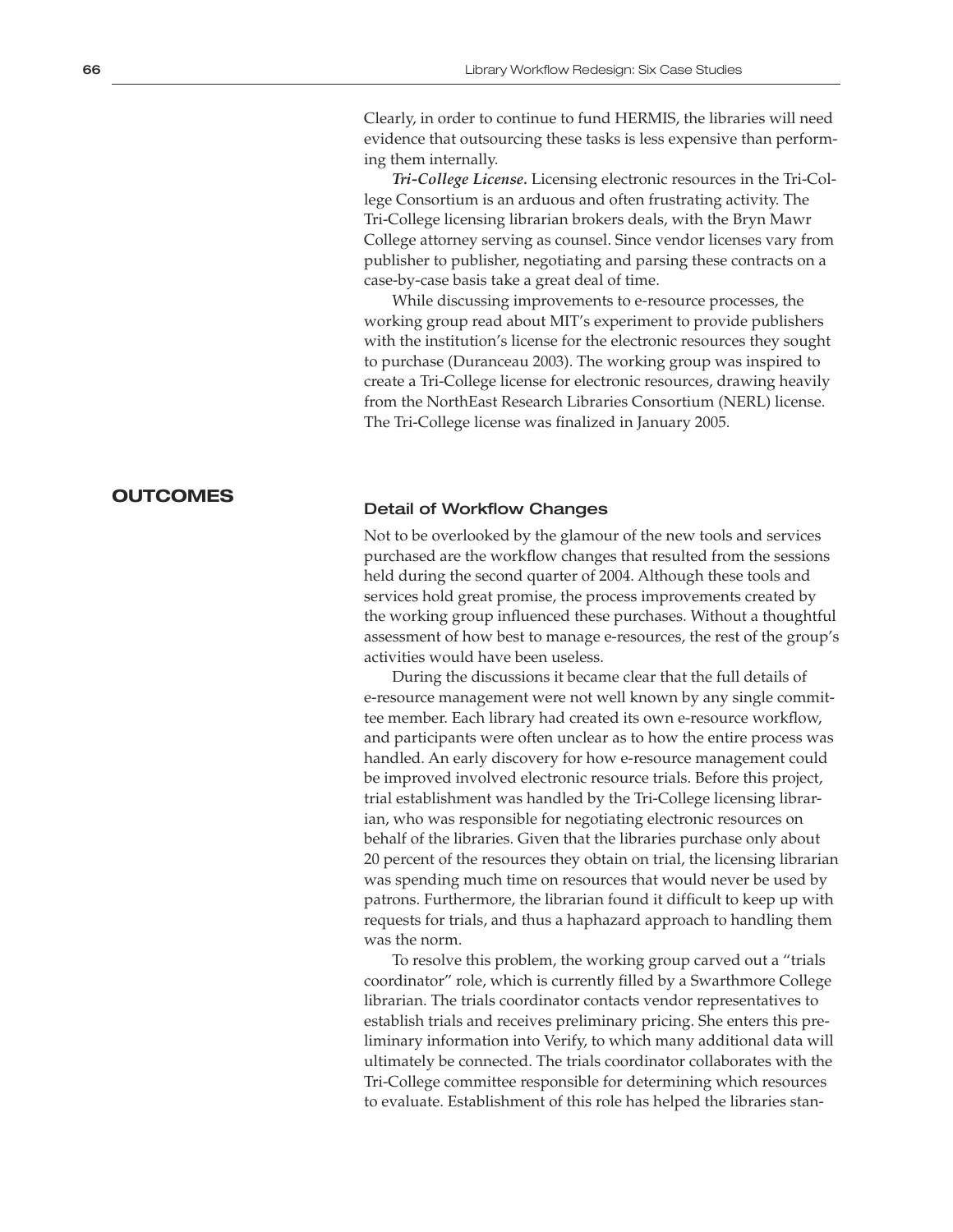dardize the trials process and has freed the licensing librarian to concentrate on purchases. Given the number of trials established each year and the communication challenges of working with staff and faculty on three campuses, the trials coordinator has been a valuable addition to the staff.

Enhanced communication is the other significant change that informs the development of Verify and will ultimately determine the success or failure of the libraries' new e-resource processes. Given the array of tasks and associated staff necessary to manage e-resources, effective communication is critical. The real promise of the DLF ERMI specifications is not in the hundreds of elements in which data can reside. Indeed, numerous libraries store such administrative metadata in spreadsheets and find this solution just as functional as a database system, if not more so. For the Tri-Colleges, it is the Processing Workflow Entity interface of Verify that provides the breakthrough opportunity for minimizing the inefficiencies caused by communication breakdowns.

To this end, the working group developed a communications channel within Verify that is predicated on discrete e-resource status values, each value being the smallest transaction unit. Almost without exception, when an e-resource transfers from one management activity to the next, the status of that e-resource changes. For example, when the trial period for an e-resource ends, the status of that resource changes from "on trial" to "under consideration." Such status changes require certain staff to be notified in order to perform their work. The makeshift means by which the Tri-Colleges had performed such communication to date relied on inefficient and error-prone e-mail correspondence. The new means of communication within Verify's staff interface will generate personalized screens of pending activities for classes of users. Verify will run silently in the background for most staff until a notification arrives, at which point the window will maximize and display the notice.

 Typical ERMS predicate e-mail "ticklers" on date fields, but the Tri-Colleges' design predicates notification on status fields, since it is the completion of a task, rather than arrival of a date, that typically requires an action to be taken. Developing a sophisticated alerting system within Verify that can deliver notifications to staff members on the basis of a matrix of e-resource status, user log-in, and user class was among the working group's major achievements. It is also the area where the group's contribution to the library community may ultimately be most valuable.

## Assessment of Decisions

It is still too early to evaluate the working group's efforts. Results will be assessed once the group's decisions have been fully implemented. However, review and appraisal processes were part of project development and are ongoing.

*Tri-College Symposium.* In July 2005, e-resource management experts Ivy Anderson, Trisha Davis (The Ohio State University), El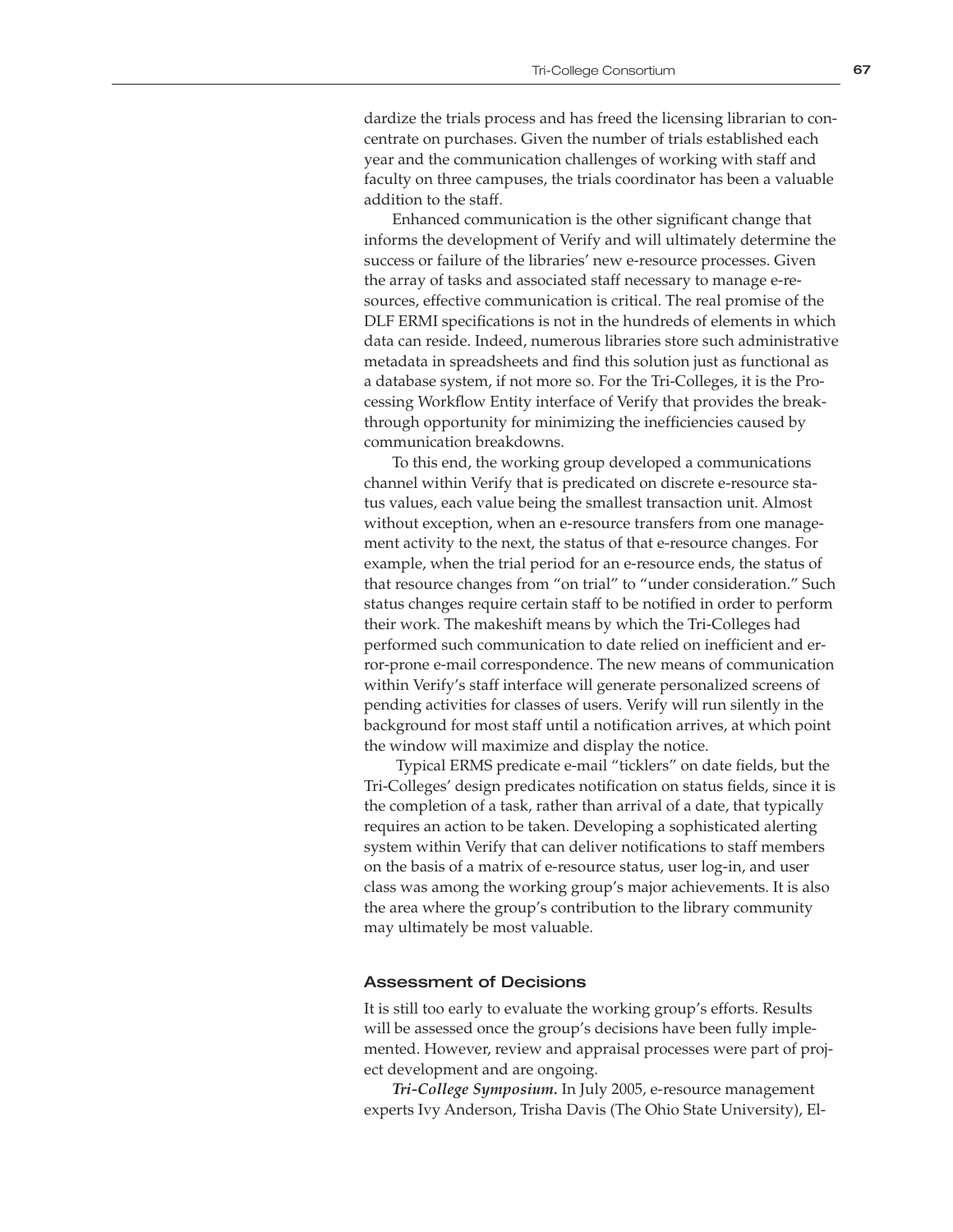len Duranceau, Sharon Farb (University of California, Los Angeles), and Diane Grover (University of Washington) were invited to attend a one-day symposium at which the working group reported on its progress. When scheduling the symposium in summer 2004, the working group anticipated being farther along with its ERMS imple mentation by the time of the symposium; this would have allowed the symposium to be a more useful assessment tool. Although the symposium presentations were limited by the project's slower-thanexpected progress, the program succeeded in raising the awareness of the working group in three underexplored areas: a public interface to Verify; the malleability of the ERMI specification; and the strategic nature of the Tri-College license for e-resources. The working group was encouraged by the attendees' universal support for the libraries' holistic approach to e-resource management.

*VTLS Verify.* The Tri-Colleges' engaged in a development part nership with VTLS because the working group was attracted to Ver ify's initial design, believed in the approach VTLS was taking with Verify, and wanted an opportunity to craft an ERMS to meet local needs and the needs of other consortia. The libraries had built their own e-resource management system a few years earlier. Although this system was on a smaller scale than Verify, they believed they had sufficient expertise to assist VTLS staff in creating a comprehen sive ERMS.

Their experience with the minutiae of e-resource activities, the workflows that encompass e-resource management, and the vision of the ERMI specification prepared the group well for its work with VTLS. Moreover, the working group recognized quickly the deficien cies of the ERMI specification vis-à-vis consortia and helped Verify accommodate the needs of multilibrary users. The initial testing of the first version of the Verify system in March 2005 illustrated several shortcomings that would have made it unusable for consortia. Be cause of this, VTLS decided to scrap its original hierarchical structure and to redesign the system using XML for greater flexibility. Much of 2005 was spent not in testing a complete system, as had been an ticipated, but in helping VTLS work on system design and function. Verify is shaping up to be the kind of tool imagined when the group was considering ERMS options. The true test of Verify's success will be its ability to be the communications medium envisioned. Without complete development of the robust, task-based notification system the working group prescribed, Verify will have little more value than a spreadsheet has.

If the working group was unprepared in a single area, it was in expectations. The group anticipated a speedier development cycle. Having no commercial-development experience, the group pre sumed a timeline mirroring that of locally developed systems. Such was not the case. It took months for the working group to grow com fortable with Verify's seemingly slow maturation.

Two activities resulting from the libraries' ERMS implementa tion deserve mention: the mapping process and status values list development. In preparation for loading pre-existing administra -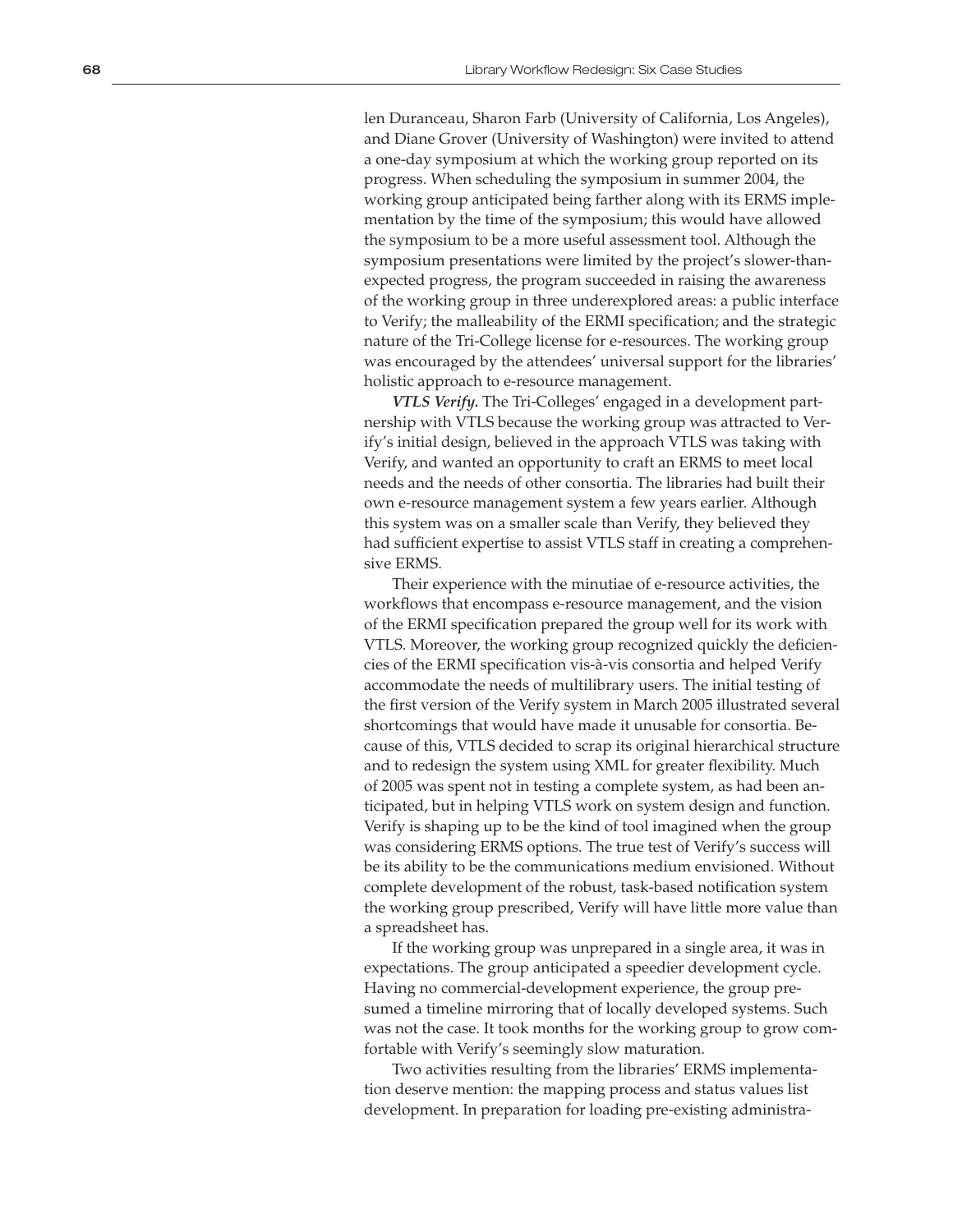tive metadata from the libraries' home-grown systems into Verify, a subcommittee of the working group mapped local elements to ERMI elements. This process resulted in an approximate 50 percent success rate; that is, 50 percent of the local elements in use in the Tri-Colleges had a corresponding ERMI element. For the remaining 50 percent, the subcommittee identified the ERMI entity into which the data should be ported. This mapping exercise illustrated the deficiency with the ERMI specification for accommodating consortium needs, since most instances of noncorrespondence was attributed to the Tri-Colleges' consortium issues.

Perhaps a more significant activity for libraries elsewhere preparing for ERMS implementation was the Tri-Colleges' values list development. In many areas, the ERMI data structure does not prescribe the values of elements when possible values are numerous. A subcommittee of the working group identified these elements and provided VTLS with the values for incorporation into Verify. At some point, the Tri-Colleges intend to share these lists with the e-resources community, since they may save considerable work for libraries in the early stages of ERMS implementation.

*Harrassowitz HERMIS.* The working group justified outsourcing certain e-resource management activities to Harrassowitz on the basis of the libraries' inability to perform well all of the tasks inherent to controlling these coveted and proliferating resources. The libraries' technical services staffs simply could not handle the number of tasks associated with e-resources. Harrassowitz, much like the Tri-Colleges, was trying to redesign the way in which it handles e-resources. It was prepared to offer innovative services to its customers. The timing of the two initiatives coincided, and resulted in a partnership from which both Harrassowitz and the Tri-Colleges learned a great deal. At the end of the first year of the HERMIS contract, the libraries knew that the mix of services offered by Harrassowitz was important to libraries, but some were better suited to being done in-house, while others seemed prime candidates for sustained outsourcing.

Members of the working group could not achieve a consensus about the value of having Harrassowitz mediate license terms on behalf of the Tri-Colleges. Some thought this service added unnecessary time to the negotiation process; others found it worthwhile and time-saving. More experimentation is necessary to determine the value of outsourcing this service.

On the other hand, the working group unanimously endorsed the registration and troubleshooting services that Harrassowitz has performed on behalf of the libraries. These services are recognized as time savers that do not impede access to the resources. The troubleshooting service is especially valued. During 2005, the working group compared the amount of time it took Harrassowitz to resolve access problems for e-resources brokered through them with the amount of staff time it took to restore access to e-resources the libraries purchased directly from publishers. No deterioration in service resulted from outsourcing troubleshooting, but significant staff time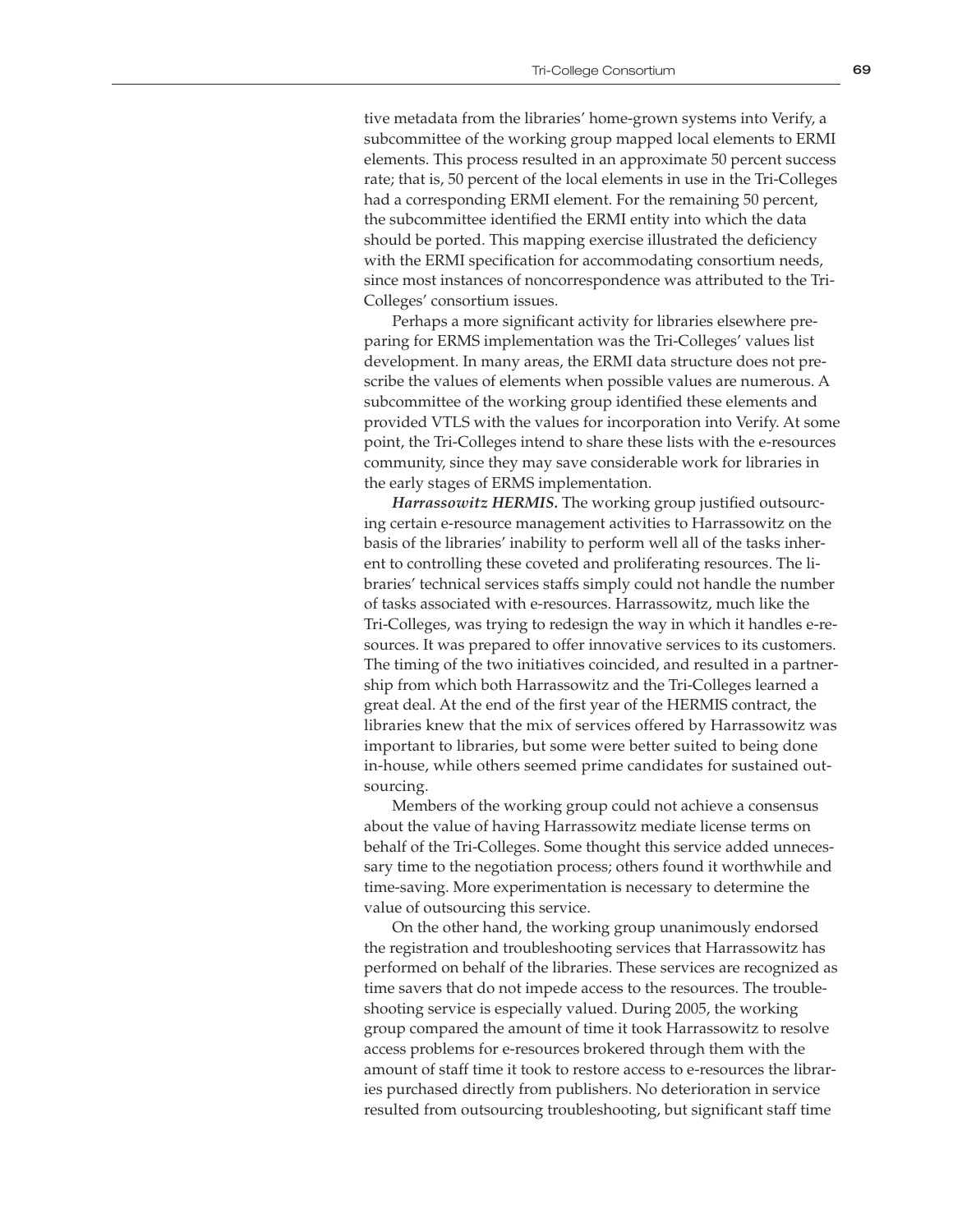was saved as a result. Although it is still too early to assess the work of Verify, it is not too early to assess that of HERMIS. After a year of contracting for these services, it is clear that some combination of eresource activities can be outsourced successfully. Further, in many academic libraries, outsourcing will be the only means of sustainable administration of a diverse and proliferating e-resources collection.

*Tri-College License.* The Tri-College Library Consortium license agreement for electronic resources was provided to a handful of publishers as part of the negotiation process. Although no publisher accepted it outright, a few agreed to incorporate parts of it into the binding contract. In some cases, publishers approached the licensing librarian to ask whether the Tri-Colleges had a model license. Although the working group had anticipated opposition from publishers, nearly all the licensors were courteous and responsive. This initiative, which members of the working group believed to be in some ways outrageous and in others arrogant, was more successful than anyone had predicted. Given the enthusiasm of Bryn Mawr's counsel, who helped craft the document, and the Tri-College licensing librarian, this new approach to licensing will persist.

Aside from the moments of joy when a publisher agrees to incorporate a clause into the executed license, or when a publisher asks for our model license, the benefits of an institutional license have not yet been realized by the Tri-Colleges. The main reason for this assertion is that Verify has yet to provide a means of automated encoding of values based on the Tri-College license. When Verify can default values from the license into the Terms Defined Entity, staff time parsing licenses may be significantly reduced. The project group looks forward to the day when the license of execution is predicated on the Tri-College contract, not a publisher-supplied agreement. Nonetheless, the group's original definition of success relative to licensing—that the Tri-Colleges' efforts serve to inform publishers of terms libraries find acceptable—has been achieved.

# **FUTURE WORK**

# Continued Development of Verify, HERMIS, and the Tri-College License

Refinement of each of the three major initiatives began in the last quarter of 2005. Swarthmore's assistant director for acquisitions, systems, and data management; Haverford's serials specialist; and the Tri-Colleges' Web developer visited VTLS headquarters in Blacksburg, Virginia, to work through various aspects of Verify's functionality and design. They found it valuable to meet face-to-face with Verify's product manager and lead developer. The working group members returned from their excursion feeling confident about VTLS' ability to deliver Verify's finishing touches.

Haverford's associate librarian of the college attended a weeklong strategic planning retreat at Harrassowitz headquarters in Wiesbaden, Germany. He and a colleague from Stanford University were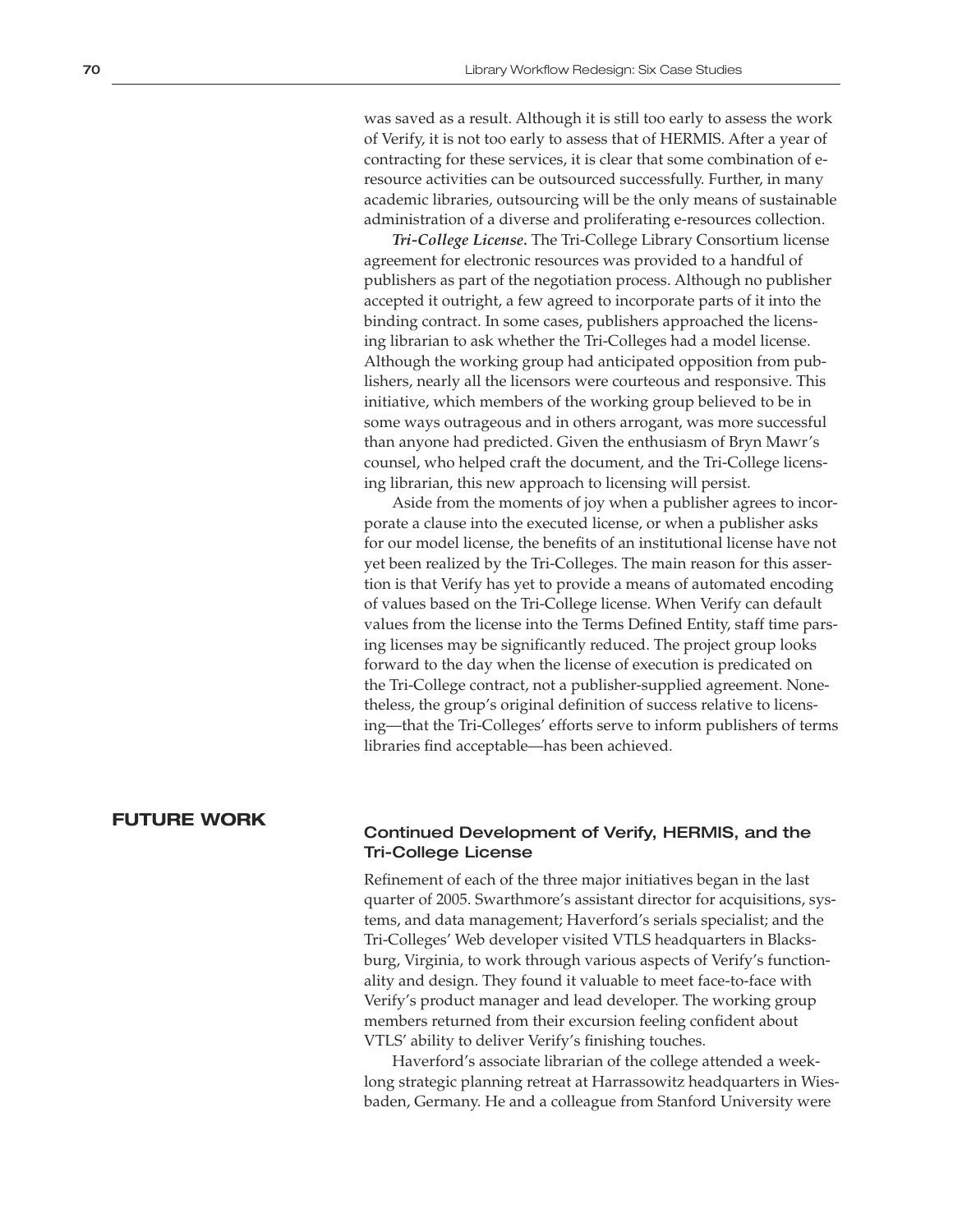invited to help shape Harrassowitz's 2006 goals. In preparation for this retreat, Harrassowitz dispatched a representative of a consulting firm to spend a half-day discussing with Tri-College staff the benefits and shortcomings of HERMIS. The consultant's report of that meeting informed discussions during the retreat in Wiesbaden. As the largest implementer of HERMIS services, the Tri-Colleges had significant input during the retreat; indeed, the vision for improving and extending HERMIS services was largely driven by the Tri-College's representation at the retreat.

A powerful example of the Tri-College's influence in shaping the direction of HERMIS occurred just before this writing. The Tri-Colleges and Harrassowitz agreed to become among the first vendor/ library partners to adopt the Standardized Usage Statistics Harvesting Initiative (SUSHI), a developmental protocol supported by the National Information Standards Organization and the ERMI group. SUSHI seeks to automate harvesting and aggregation of COUNTERcompliant usage statistics. A similar data-exchange experiment was tested in early 2006, in which Harrassowitz created an ONIX Serials Products and Subscriptions (SPS) file from their internal database that was ingested into Verify. The result was successful and has saved the libraries a great deal of time in data entry.

The final initiative was a planned revision of the Tri-College license to improve the language that has consistently proven problematic to publishers. When the review process was undertaken, few changes resulted. The license is available at http://trilogy.brynmawr. edu/trico/TriCollegeLicense20060116.pdf.

# Ongoing Assessment of Workflows

In substance and in spirit, this project is about workflows. The tools the group has chosen to implement, although a means to an end, will not be the ultimate determinant of the libraries' success in managing e-resources. The lifeblood of this project is discrete tasks that form an intricate matrix of processes that rely on timely, appropriate information exchange among distributed staff. Not until the libraries have sufficient experience incorporating the new workflows into their overall management schemes will the working group be prepared to fully assess the project. It is anticipated that such an assessment will begin at the close of 2006.

# **CONCLUSION**

The working group has taken seriously its commitment to advertise the project to the larger library community. Members of the working group have presented the work at several national conferences, including the 2005 American Library Association (ALA) Annual Conference in Chicago; the 2005 ASIST Conference in Charlotte, North Carolina; and the 2006 ALA Annual Conference in New Orleans. A recent ALA monograph included a chapter written by Haverford's associate librarian of the college that discusses the history of e-re-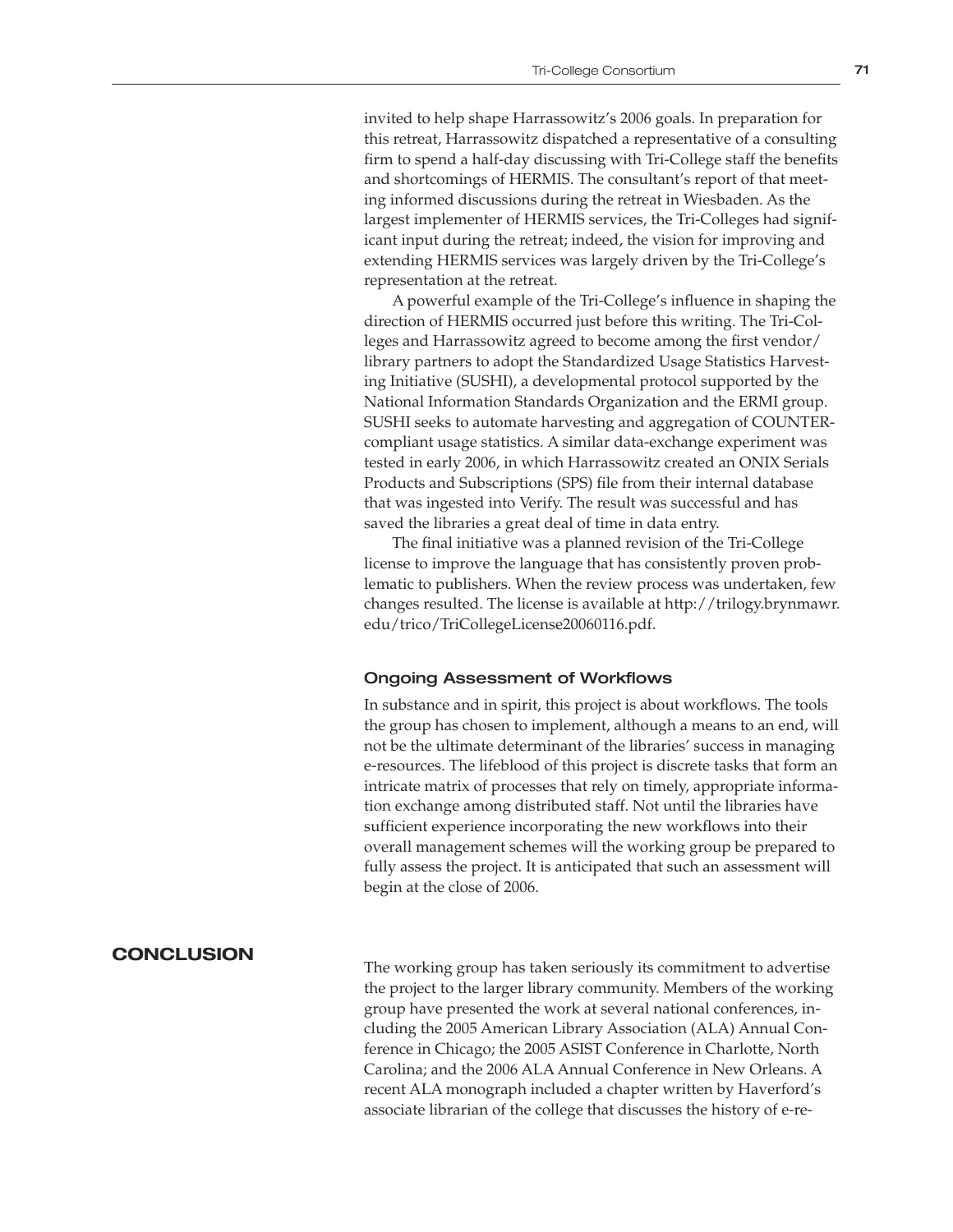source management in academic libraries and the work the Tri-Col leges are doing to streamline workflows (Medeiros 2006).

Less formal means of communicating the libraries' work have occurred on numerous occasions. Many colleagues have been in trigued with the Tri-Colleges' approach. Three areas elicit the most interest among colleagues. The first is the libraries' holistic approach to redesigned workflows. Many colleagues have addressed certain aspects of e-resource management, but not the overall corpus of activities. Second, while the development of the Tri-College insti tutional license appears to some as overtly aggressive and unlikely to succeed, others are impressed with the idea and recognize that working from a known, fair license may have great value. Third, the Tri-Colleges' service agreement with Harrassowitz has raised ques tions, since few know such services exist, and those who do question vesting such complex tasks with an agent.

This initiative has made a remarkable impact on the way in which the Tri-College Libraries think about and approach the man agement of electronic resources. Before this project began, the steer ing committee felt confident in the libraries' overall ability to tackle this work. The Tri-Colleges had been one of the first academic librar ies to develop a local ERMS and was the only small institution think ing about e-resource management in such an advanced way. Now, having completed a rigorous, two-year journey in theory and prac tice, and to places as diverse as Blacksburg, Virginia, and Wiesbaden, Germany, the group understands the complexities presented by the digital medium in a much more sophisticated way. This experience has been humbling, yet empowering. The Tri-Colleges are far more potent and knowledgeable than they were before this project be gan. They have learned from others farther along, contributed their knowledge to similar and not-so-similar libraries, and undergone a process that can be applied in nearly every group of processes that occurs in library departments. The Tri-College Libraries will benefit from this experience for many years to come.

# **References**

Duranceau, Ellen Finnie. 2003. Using a Standard License for Individ ual Electronic Journal Purchases: Results of a Pilot Study in the MIT Libraries. *Serials Review* 29 (4): 302-304.

Lugg, Rick, and Ruth Fischer. 2003. Agents in Place: Intermediaries in E-Journal Management. Available at http://www.harrassowitz. de/top\_resources/docs/AgentsInPlace20031024.pdf.

Medeiros, Norm. 2006. House of Horrors: Exorcising Electronic Re sources. In *Managing Electronic Resources: Contemporary Problems and Emerging Issues,* edited by Pamela Bluh and Cindy Hepfer. Chicago: American Library Association.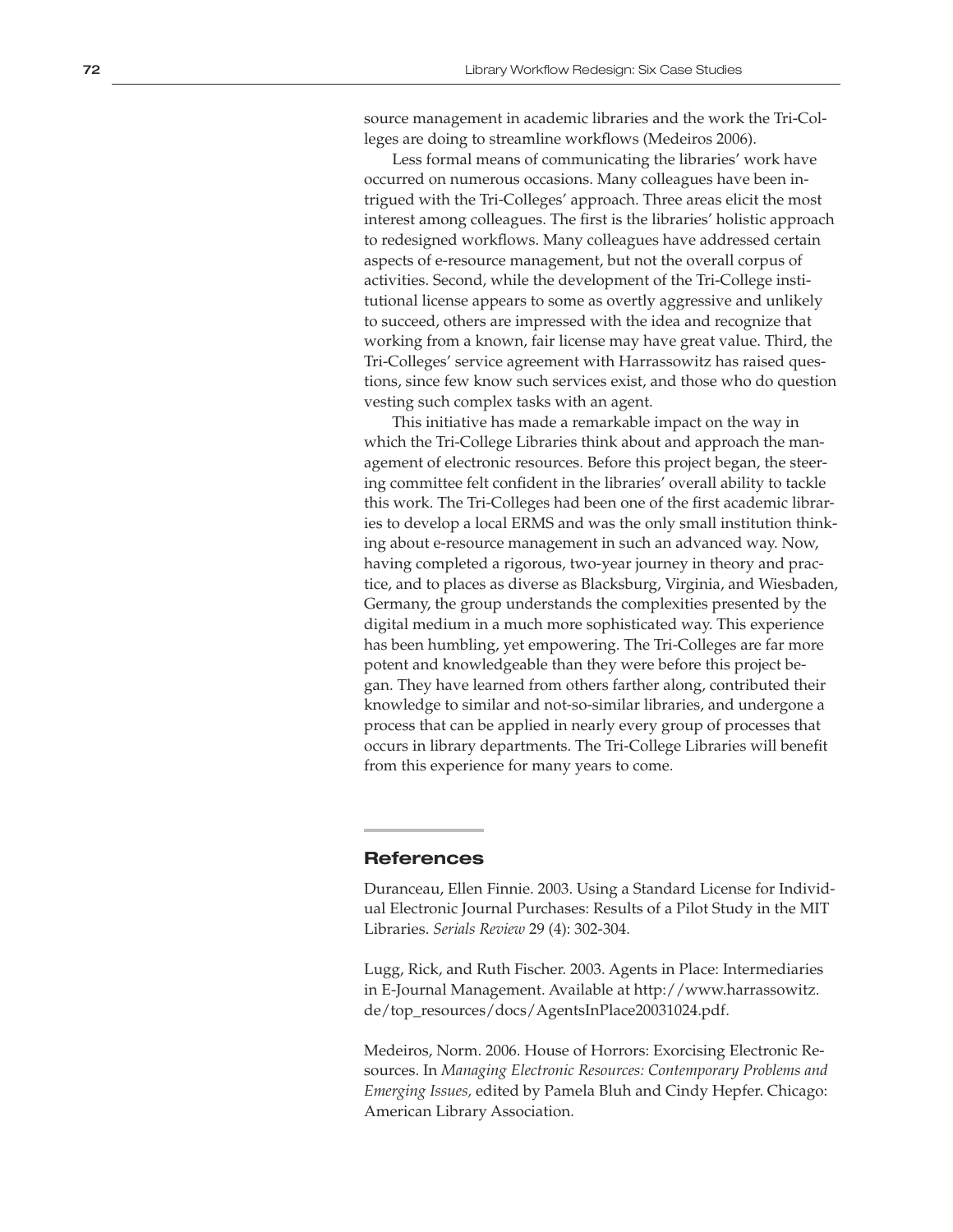# **Redesigning Services at The Robert W. Woodruff Library of the Atlanta University Center, Inc.**

 *Loretta Parham and Carolyn Hart*

The Robert W. Woodruff Library (RWWL) serves the instructional, informational, and research needs of the four member institutions of the Atlanta University Center (AUC), the tional, informational, and research needs of the four memworld's largest and oldest consortium of historically black colleges and universities. The institutions served by the library are Clark Atlanta University, the Interdenominational Theological Center, Morehouse College, and Spelman College. The RWWL collection exceeds one million items, and its archives and special collections department is noted for its extensive materials documenting the African-American experience and the rich history of the AUC schools.

The RWWL features a governance structure unique among academic libraries. It operates as an independent, nonprofit entity governed by an 11-member board of trustees under the leadership of a chief executive officer (CEO)/library director. The board includes the college and university presidents1, an academic officer, a faculty member, three at-large members not affiliated with AUC, and the CEO/library director. This structure is the result of bold and strategic steps taken in 2000 by the Council of Presidents of the AUC. Library services at that time had been declining, largely because of a governance structure that posed too many bureaucratic obstacles for the library director, inadequate funding, and unstable leadership. As a result, students and faculty were not being served effectively. An expert panel chaired by Billy E. Frye, former chancellor of Emory University, documented this environment. Other panel members were Deanna Marcum, then president of the Council on Library and Information Resources (CLIR); Joan Gotwal, dean of libraries at Emory University; and James Williams, dean of libraries at the

<sup>1</sup> The Morehouse School of Medicine is a member of the AUC but is not served by RWWL.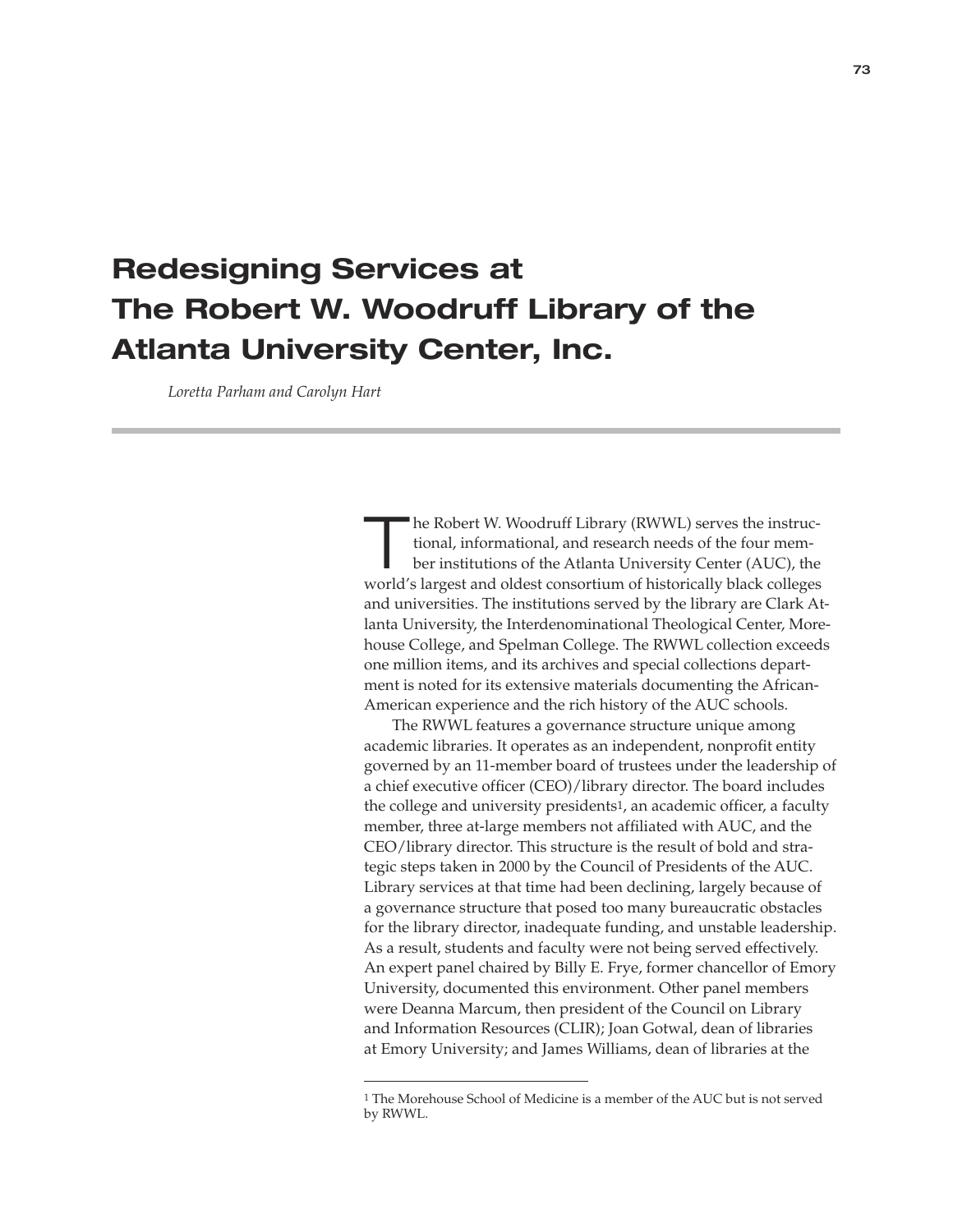University of Colorado. The panel's report, known by RWWL staff as the "Frye report," made several recommendations, all of which were unanimously approved in 2002 by the Council of Presidents. The rec ommendations were as follows:

- Incorporate the library as an independent unit.
- Reappropriate the library budget and place full authority and accountability for its management in the hands of the library director.
- Improve security.
- Develop a communications strategy.
- Establish institutional library liaisons.
- Create a council on information resources and technology.
- Appoint an interim library director.
- Recruit a CEO/library director.
- Deliver a visioning and planning process.

In 2003, the library completed a strategic plan. One priority in this plan was to design and implement a service improvement strat egy. Thanks to generous funding from The Andrew W. Mellon Foun dation, RWWL began to systematically rethink its organization and staff and how it should deliver services to students and faculty. The Atlanta-based Caleris Consulting, LLC, was engaged to work with the library management team (LMT) and staff to develop a service improvement strategy and an implementation plan. This initiative was linked to the RWWL vision: "to be the *first choice* for our users in their search for information." It was named "Project First Choice" in alignment with this vision.

Essential in framing the service redesign process was the es tablishment of a comprehensive strategy that addressed all critical service areas in the library, i.e., reference, instruction, collection de velopment, interlibrary loan (ILL), and circulation. As a first step, the LMT reviewed the library's strategic plan. On the basis of this review, the team decided to create a work plan that would guide the library in its efforts to improve services and to enhance the user's service experience at all stages—from prearrival to departure.

The approach to the project was based on three principles: key process identification and improvement, stakeholder collaboration, and improved communications. The team anticipated that these principles would become institutionalized within the organization as the project moved forward. Project First Choice was guided not only by the priorities established in the RWWL strategic plan but also by feedback from a student focus group representative of the four in stitutions supported, recommendations from previous consultants' reports, and the RWWL library advisory council (LAC).

Key participants in the assessment and redesign process were as follows:

- AUC student focus group: Undergraduate and graduate students representing member institutions.
- Library advisory council: Faculty (two per member institution) representing the interests of academic departments and disciplines.
- Library management team: Department heads representing ar -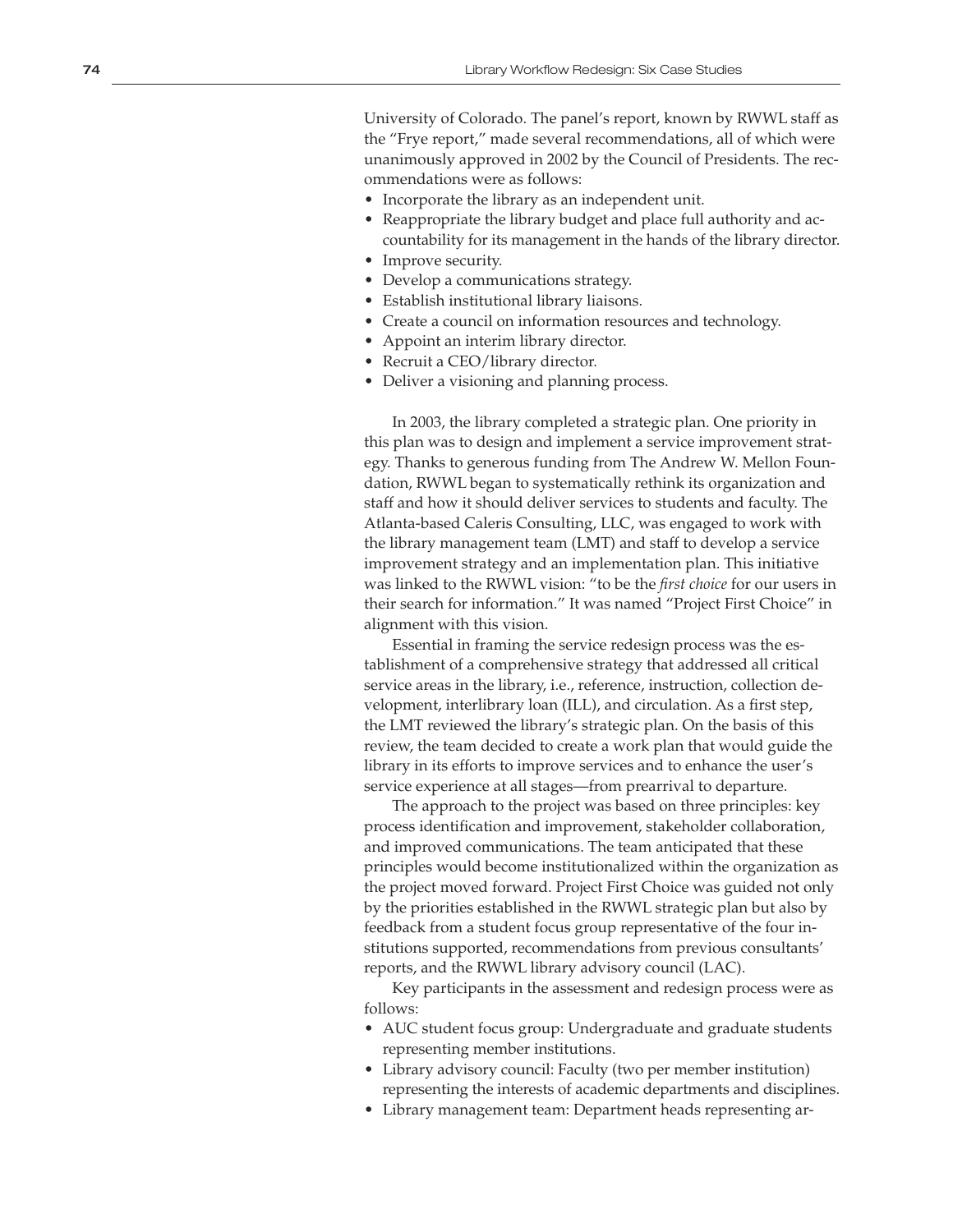chives and special collections, information and research services, information technology, access and technical support (including periodicals and government documents), circulation, human resources, security, shuttle, and finance.

- Service improvement teams: Composed of staff from service areas across the library and responsible for assessing improvement needs. Chaired by members of the LMT.
- Service improvement implementation teams: Composed of RWWL staff responsible for implementing specific service improvement plans. Chaired by members of the LMT.

# Project Methodology

# Woodruff Library Service Value Chain Development

Project First Choice service improvement initiative was a sevenmonth, in-depth project using the principles of value chain development (Porter 1985). The value chain model is a useful tool for analyzing an organization's core competencies and activities. Its goal in the business world is to gain a competitive edge. For the purposes of this project, the goal was performance excellence.

As a starting point, the value chain model required that the library identify the value-generating activities unique to its vision. The project began with a holistic examination of the critical processes and activities of the library that were of value to its users. Workshops were conducted by Caleris Consulting and the LMT to discuss team expectations and project approach, to conduct a leadership-andchange exercise ("Who Moved My Cheese?"), to validate service components of the value chain, and to determine the functional units critical to value chain effectiveness for service redesign. A team comprised of LMT members was assembled to identify, set priorities for, and recommend steps to improve those processes identified as critical to achieving the library's vision. Processes, activities, and tasks that were working acceptably were excluded from consideration.

The service value chain targeted its improvement efforts on four processes and the key activities associated with them.

- *Prearrival* focused on events and activities that occur before a user enters the library. This area was important because of the existence of issues that had historically discouraged users from coming to the library. Members of the student focus groups brought up a range of concerns, from security to parking. It was felt that addressing these concerns and creating an effective marketing campaign would remove many of the barriers that kept users from coming to the library. Key activities to be addressed included security, parking, hours of operation, phone calls, marketing (scope of services), and shuttle service.
- *User Interaction* considered all points of interaction with users as they entered the library or interacted with the library, whether face-to-face, on the phone, or through signage. Particular emphasis was directed to activities that relied on personal contact and to improving the way in which these services were provided. Key ac-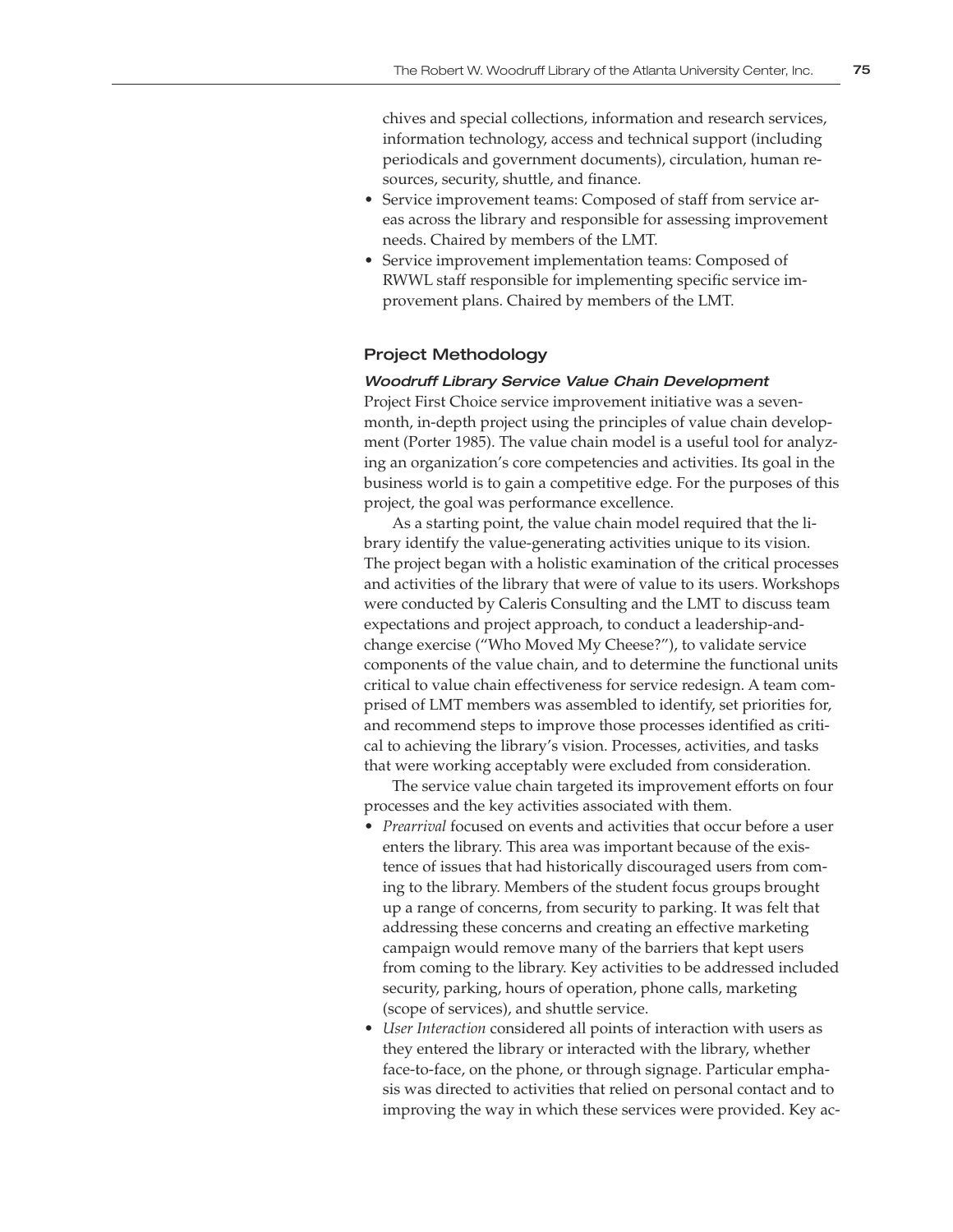tivities examined included entry into the library; phone requests; explanations, consultations, and signage; staffing; study space; communication of library services; and implementation of feed back.

- *Education and Orientation* examined education and orientation of users to library services. Collaboration and teaming between fac ulty and library subject specialists emerged as the highest priority for improving the quality of information service delivery. Key activities identified included user and staff training, library tours and library orientation, outreach to faculty, "how tos" (user-guid ance tools), consultation, information literacy, Web-based instruc tion, and training labs.
- *Information Search and Retrieval* focused on improvements in the information acquired, in where it is acquired, and on best prac tices used to retrieve it. Key activities were collection development (books, articles and journals, and electronic information), collec tion acquisition, reserves, archives, finding aids, remote access, Web site, ILL, audiovisual usage, copy machines, and checkout.

#### Setting Priorities for Improvement

Priority matrices were developed for key activities of functional ar eas in the value chain, based on their current effectiveness and their impact on the critical process in question. For example, marketing, security, and shuttle service were rated to be the most critical to pre arrival; orientation/tours, outreach to faculty, and user/staff training were most critical to education and orientation. Each activity was ranked into one of three categories of concern: primary, secondary, and tertiary. The highest-priority areas in each service value chain activity were addressed first. Major tasks for high-priority activities were examined to understand what happens during service deliv ery. The teams analyzed each step within the major tasks to identify problem areas.

The customer-supplier model was used to determine users' cur rent satisfaction levels. This model requires that for each major task associated with a key activity, the team identify the key customer, customer requirements, how the organization currently meets those requirements, and the deliverable. Each of these factors contributes to a determination of customer satisfaction. During problem analy sis, the team discussed and documented reasons for customer dis satisfaction and applied root-cause analysis to find and address the source of the problem. Each step in the customer-supplier model provided the teams with data that they could use to develop serviceimprovement strategies. This process was also informed by feedback from the AUC student focus group, consultants' reports, and the LAC.

#### Service Improvement Teams and Staff Participation

The LMT considered the value chain as it applied to activities across all services and support areas in the library. By taking this broad view, the group determined which functional areas within the library would best work together to improve overall key processes. This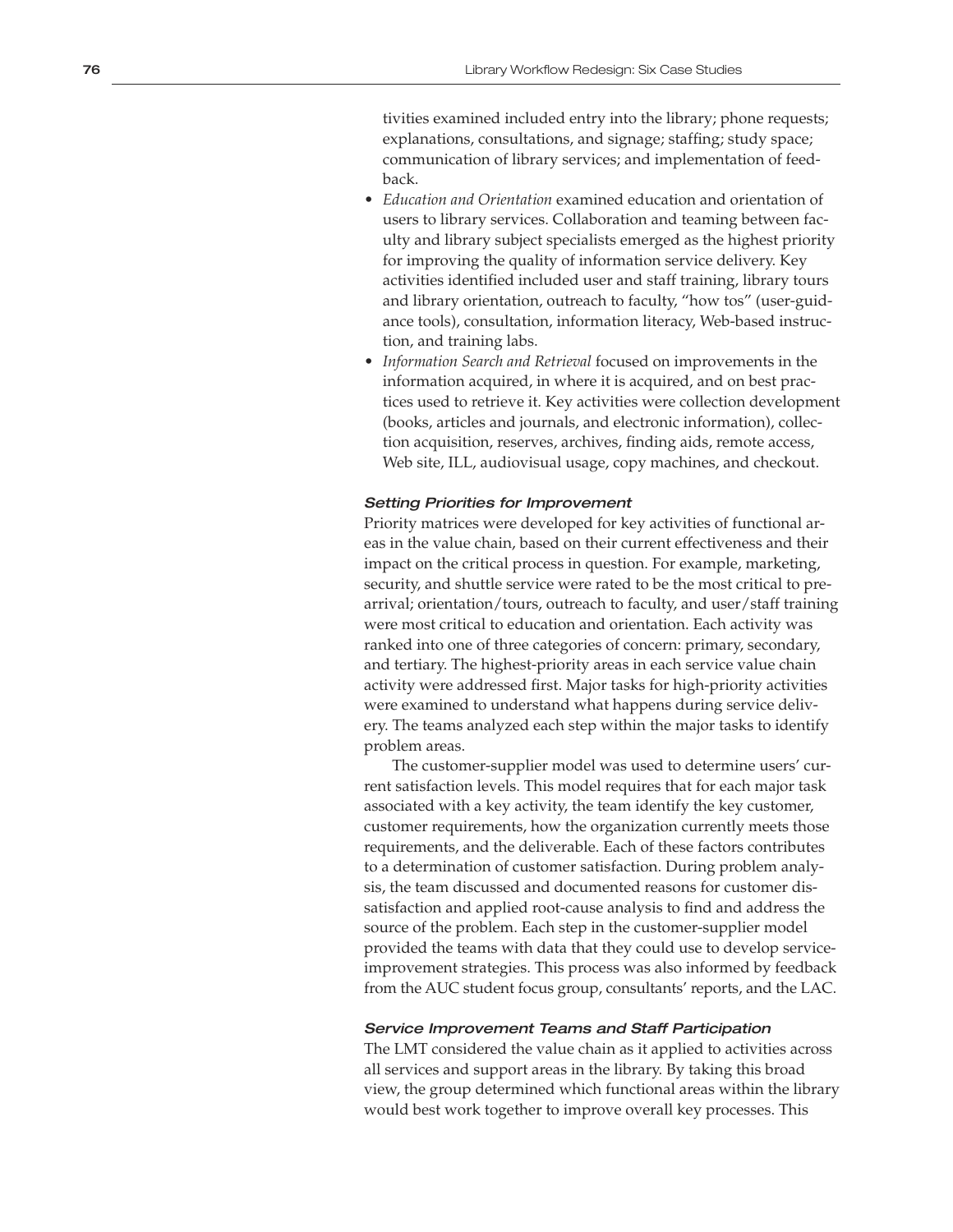perspective provided guidance in selecting service improvement team members and chairs. Each team developed goals, an operating vision, and objectives. The objectives linked each of the activities (e.g., hours of operation, study space, library tours/orientation, remote access) to specific goals.

Service improvement implementation teams were formed to execute action plans. These teams were chaired by members of the LMT along functional lines. The teams met twice a week to work on specific tasks and convened collectively on a weekly basis to share outcomes and to incorporate feedback across functions. Caleris facilitated the cross-functional workshops and provided support to individual team meetings as needed. RWWL staff members were kept informed of team progress at every phase of the project. More than 80 percent of the RWWL staff participated in the project from development to implementation. This high level of staff involvement fostered commitment and library-wide buy-in. A part-time librarian was employed to help manage reference services while the subject specialists participated in the service assessment and redesign project.

#### Development of an Improvement Strategy

The service improvement teams took a probative look at the activities identified as dysfunctional or not working effectively and brainstormed ways to accomplish the key activities. During this process, three primary improvement strategies emerged. These strategies were the most critical elements of the library's overall service approach. They included all the critical tasks and the desired outcomes that became the primary focus of the implementation teams and ultimately guided the development of the implementation plans. The three strategies were as follows:

- An *information services strategy* was used to improve the quality of information in the library and user's ability to access that information. The key results included subject specialist/faculty partnerships, a faculty/student orientation plan, and a revised collection development policy.
- An *operations improvement strategy* was used to identify and improve the most critical service processes. Key results were a joint campus security plan, an automated ILL process, reduction of the archive backlog, and a parking plan.
- An *administrative and support strategy* was used to identify and improve functions, with special attention to those that require crossdepartmental support. The key results included a performance management system, a comprehensive training agenda, a communications plan, Web site assessment and recommendations, a complaint-management process, and security policies and procedures.

#### Implementation Planning

In preparing to move to the implementation phase, the service improvement teams looked at all service processes (key activities and associated tasks) across the library to determine how the various tasks fit together. Seven common categories of tasks were identified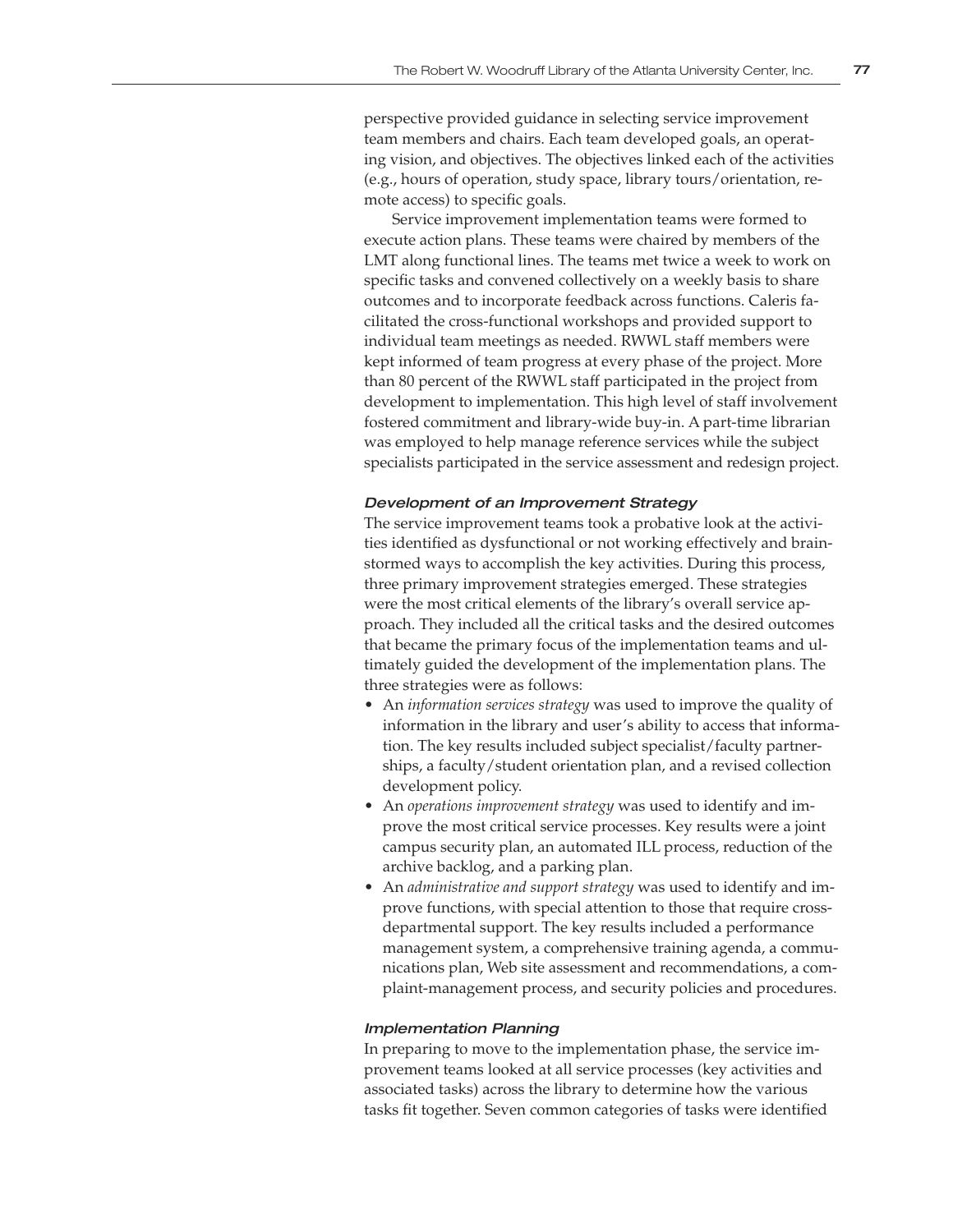(see table 1). Service improvement implementation teams, responsible for executing action plans for service redesign, were then formed. Team composition was based on the seven common categories of task groupings. Detailed information on task groupings is provided at http://www.clir.org/pubs/reports/pub139/RWWLappx1.pdf.

| <b>Task Category</b>                              | <b>Composition of Service Improvement</b><br><b>Implementation Teams</b>                                                                                |
|---------------------------------------------------|---------------------------------------------------------------------------------------------------------------------------------------------------------|
| Strengthening linkage with<br>faculty             | Subject specialists                                                                                                                                     |
| Communication, marketing,<br>and public relations | Public service librarians<br>Marketing and communications expertise                                                                                     |
| Policies and procedures                           | Security officers<br>All departments                                                                                                                    |
| Training                                          | Human Resources Department<br>Department heads                                                                                                          |
| Information technology                            | <b>Information Technology Department</b><br>Archives and Special Collections Department<br>Multimedia librarian (Web committee chair)<br>Web consultant |
| Operational improvement                           | Cross-functional, process-minded public services<br>staff and subject specialists                                                                       |
| Human resources and<br>staffing                   | Human resources hiring managers<br>Department heads                                                                                                     |

Table 1. Service Implementation Team Composition and Task Categories

#### Development of Action Plan for Service Redesign

Specific problems with service inefficiencies and user dissatisfaction were summarized, and solutions were recommended. Each service improvement implementation team articulated what was to be accomplished, who would accomplish it, and how success would be measured. The teams also provided a timeline. Review of work completed in previous phases of the project (customer-supplier model, root-cause analysis, improvement ideas, etc.) and the output of strategic planning and user surveys informed this process. Action plans were developed for implementation in alignment with improvement strategies. A detailed implementation plan is available at http:// www.clir.org/pubs/reports/pub139/RWWLappx2.pdf.

## Key Outcomes

Outcomes realized by fall 2006 for each of the primary improvement strategies are summarized below.

## Information Services Improvements

- Strengthened outreach to faculty
- Revised the collection development policy
- Developed a structured library orientation for new students and faculty created an RWWL institutional repository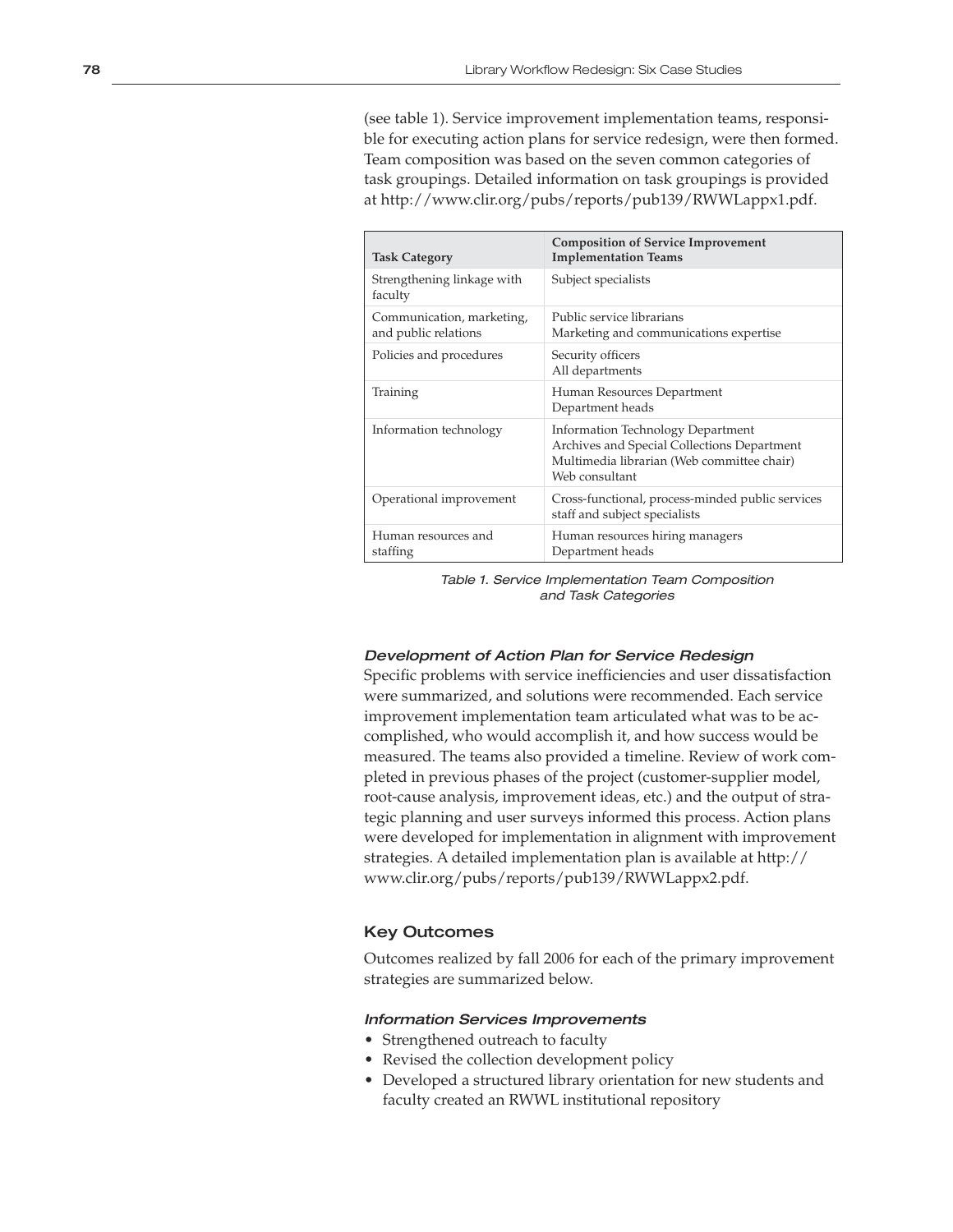- Introduced *Top Shelf*, an RWWL newsletter (http://www2.auctr. edu/pdfs/August2006.pdf)
- Established a pilot information literacy program (http://www2. auctr.edu/services/information-literacy.asp)

### Operations Improvements

- Enhanced security around the perimeter of and within the library, including installation of a closed-circuit TV monitoring system
- Improved the management and appearance of library parking lot
- Automated a reserve-request process and piloted an eReserves system
- Automated the ILL; deployed ILLIAD
- Converted to a new telephone system and revised the auto attendant script
- Merged archives and special collections onto one floor and implemented new staff model
- Developed "Envisioning the Robert W. Woodruff Library: A Master Plan for the 21st Century," an ambitious plan for space redesign
- Doubled group-study spaces
- Deployed new, multifunctional copiers throughout the library

## Administrative and Support Improvements

- Developed an evening/weekend rotation model and included all public service librarians in the schedule
- Deployed a new online performance-appraisal system using newly defined competencies
- Expanded library hours, standardized opening and closing hours, piloted a 24/7 operation schedule
- Developed comment/suggestion forms for complaint management and made them available at public service points and via library's Web site
- Revised the library's Web site twice
- Updated the human resources handbook
- Provided remote access with user authentication available through EZproxy
- Established *Inside Woodruff*, an employee newsletter
- Established a library intranet site
- Planned a student/faculty laptop loan program for spring 2007

## Postproject Evaluation–Online User Survey

During the spring 2005 semester, RWWL conducted an online survey of AUC faculty and students to assess the effectiveness of its resources and services. Survey responses will be used as a baseline for future surveys and to target areas for improvement. Key findings are listed below.

Faculty concerns centered overwhelmingly on library collections. For example:

• Less than half of faculty (41 percent) reported that the library's collections adequately supported their needs.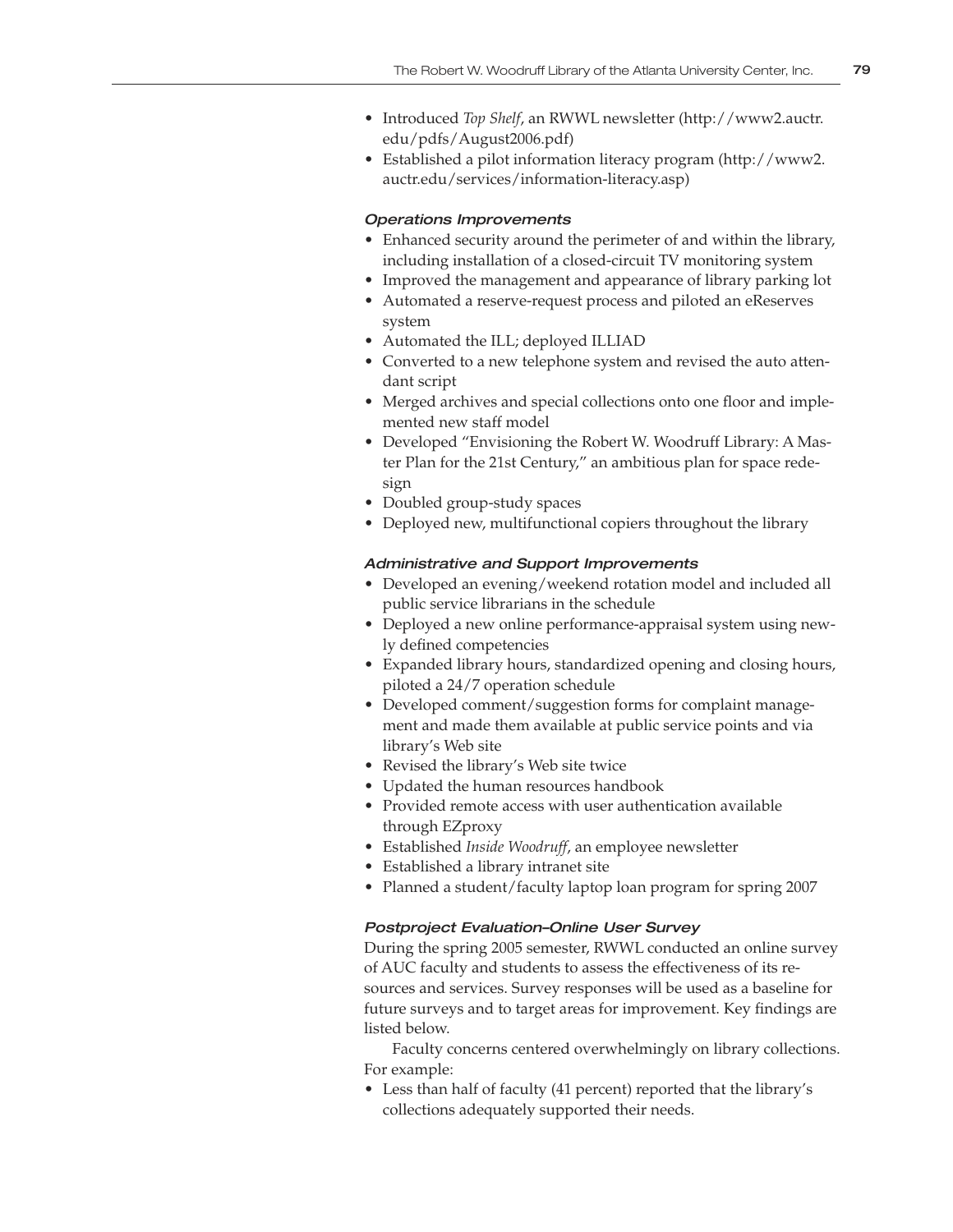- Eighty-three percent of faculty reported they used the library collections.
- Sixty percent accessed the collection through the library's Web site, and 81 percent accessed it from the library.
- Ninety-four percent of faculty would recommend RWWL to their students, but only 66 percent indicated use of any area (metropoli tan Atlanta) libraries for their own research.
- Twenty-three percent of faculty reported there were no barriers to using the library, 55 percent reported barriers to library resources, and 35 percent indicated that parking was a barrier.
- Faculty members used the Web site and ILL (65 percent and 56 percent, respectively) more often than any other services.
- Two-thirds of faculty knew the names of their subject specialists.
- Eighty-one percent of faculty members stated that they were com pletely satisfied with RWWL orientation and instruction service, but only 46 percent had used the service.

Student responses were more favorable than those of faculty; nonetheless, they showed clear room for improvement.

- Students rated their overall experience in accomplishing tasks at RWWL very high (94 percent), but only 56 percent considered RWWL their first place to go for information to complete class as signments.
- Students' top five reasons for visiting the library were a quiet study place (28 percent), computer lab (15 percent), circulation desk (13 percent), reference desk (12 percent), and e-mail/Internet use (10 percent).
- Eighty-four percent of students visited the library Web site. The top three reasons were to search databases (78 percent), to check for a book or publication (55 percent), or to check hours of opera tion (48 percent).
- One-third of students reported there were no barriers to visiting the RWWL. Forty-eight percent reported that hours of operation were a barrier, and 31 percent indicated library resources were a barrier.

## Implications

Project First Choice provided a solid framework for future strategic planning within the RWWL. With robust participation from key stakeholders throughout the project, many lessons were learned.

First, it was essential to continually seek feedback to identify gaps in service delivery and service expectations. This initiative illustrated the power of designing organizational structures and processes that allow immediate, effective, and appropriate response to expressed and emerging needs of users. As of April 2005, more than 90 percent (30 of 33) of the action items outlined in the Project First Choice plan were completed. Although the 2005 online survey and informal feedback from students and faculty indicated that the newly implemented initiatives had made a difference in how the li -